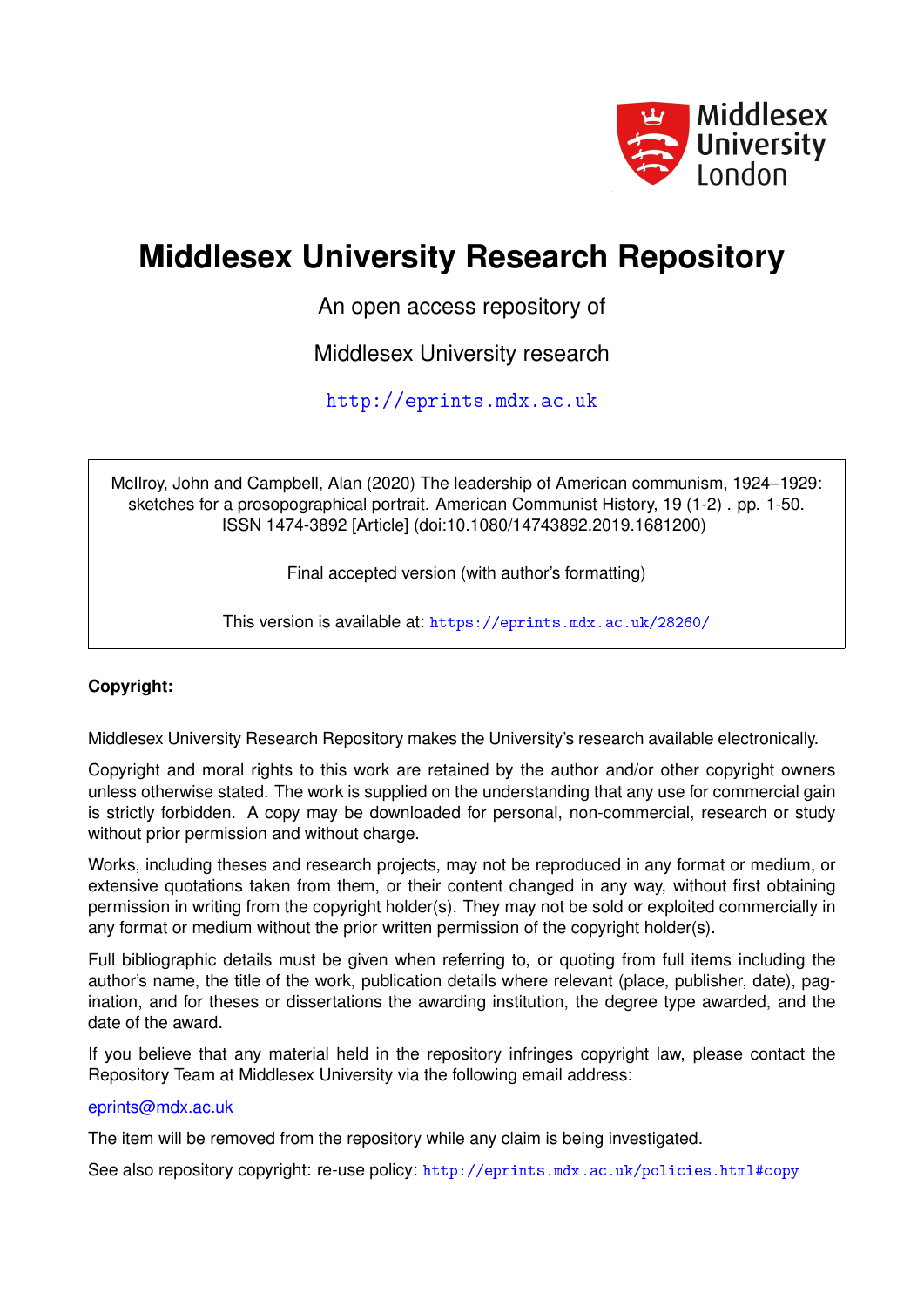# **The Leadership of American Communism, 1924–1929: Sketches for a Prosopographical Portrait**

## **John McIlroy and Alan Campbell**

Prosopography, we argued in an earlier paper, is a useful, ancillary instrument in the historian's toolbox. Focussing on historical actors, significant and less significant, central or marginal in the historiography, generating knowledge of and facilitating comparison between their background, formation, and actions, it assists evocation of the past and helps explain it. That article outlined problems of prosopographical technique and our approach to them. It deployed quantitative and qualitative methods to develop a case study based upon a significant sample of the Central Committee (CC) of the Workers Party of America (WP) and its predecessors – which, following Harvey Klehr, we took as broadly representative, although not exhaustive, of the cadre – from [1](#page-1-0)919 to 1923.<sup>1</sup> Documenting statistical trends, we demonstrated that the volatility and turmoil of "the long foundation period" produced a high rate of turnover – almost 60% of activists who sat on the CC in this period no longer figured on it after 1923. The article concluded with pen pictures of those protagonists who ceased to sit on the committee after American Communism's initiatory period. The present essay takes this research forward to the end of the decade by examining the minority of cadres – over 40% – who featured in the leadership during the foundation years and continued to serve during the later 1920s, as well as those elected for the first time. It

<span id="page-1-0"></span> <sup>1</sup> John McIlroy and Alan Campbell, "Towards a Prosopography of the American Communist Elite: The Foundation Years, 1919–1923," *American Communist History*, 18, 3 (2019), ??–??; Harvey Klehr, *Communist Cadre: The Social Background of the American Communist Party Elite* (Stanford: Hoover Institution Press, 1978). The Workers Party of America became the Workers (Communist) Party in 1925 and the Communist Party of the United States of America (CPUSA) in 1929. For simplicity we have used Workers Party of America (WP) until the end of 1929.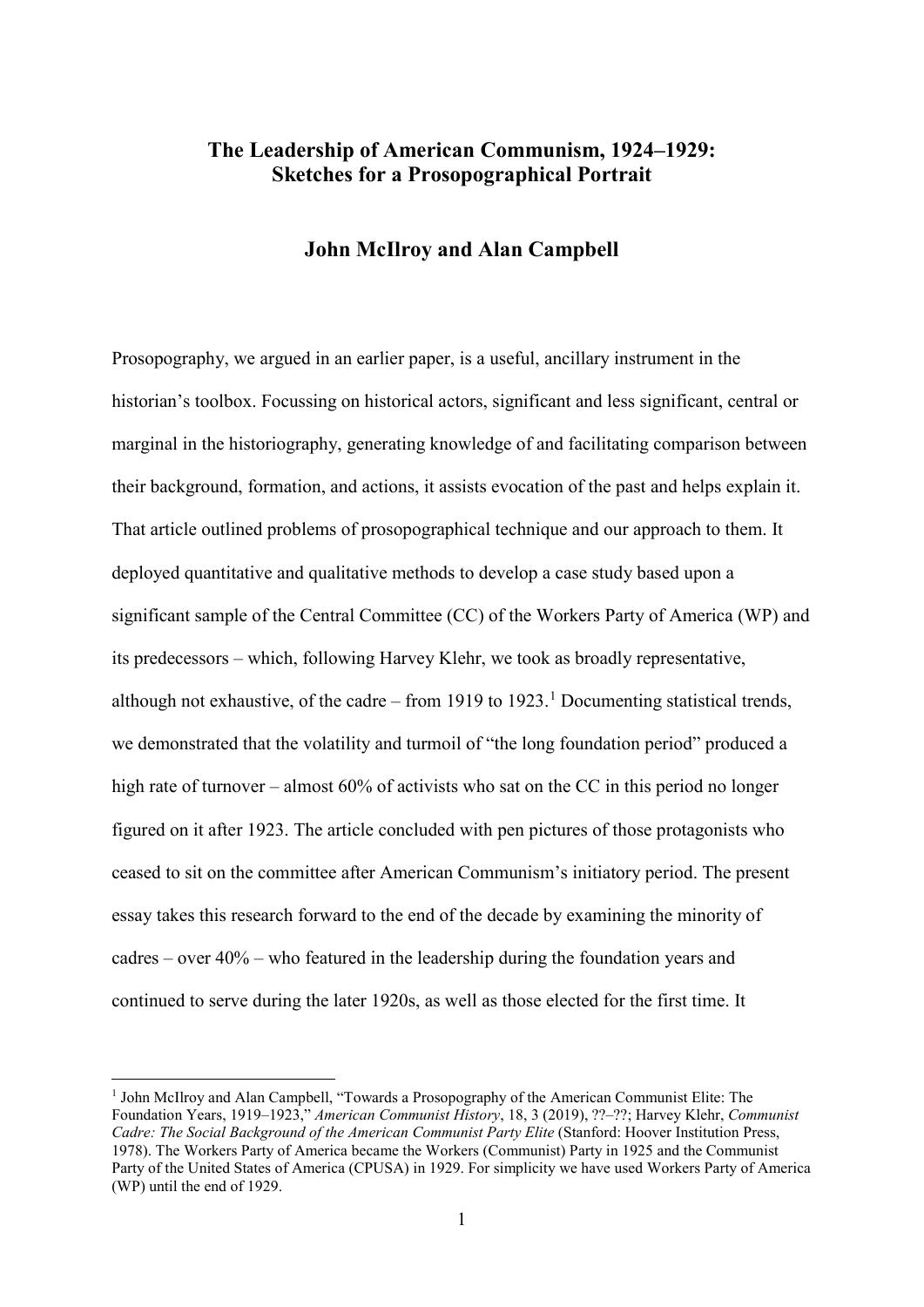combines statistical analysis with cameos of the majority of cadres who sat on the CC between 19[2](#page-2-0)4 and 1929.<sup>2</sup> It explores the composition of the WP elite, changing trends and rates of turnover, and the origins, characteristics and activities of its members through the prism of the body that governed the party between conventions.<sup>[3](#page-2-1)</sup>

By 1924, conceptions of revolutionary organization, in certain respects at odds with Bolshevik ideas prior to 1917, dominated the Russian party directed by the *Troika* of Zinoviev, Kamenev and Stalin. Their impact on the Comintern and its US affiliate deepened after the Fourth World Congress, "the Congress of Bolshevization".[4](#page-2-2) The WP had already arrived at an understanding of the need for a nucleus of professional revolutionaries, equipped with expertise in leadership and loyalty to Comintern policy, acting as the custodians of party governance and the motor of WP intervention in American society. The "leadership of the revolutionary movement," American Communists pronounced "a profession in itself … the highest and most honourable of all the professions."[5](#page-2-3) The leading role of Communist cadres was contrasted with that of full-time officials in the pre-1917 Socialist Party of America (SP), "regarded as flunkeys to be loaded with the disagreeable tasks, poorly paid and blamed if anything went wrong."[6](#page-2-4) This article considers how far

<span id="page-2-0"></span><sup>&</sup>lt;sup>2</sup> The CCs were elected in 1924, 1925, 1927 and 1929; following the expulsion of Jay Lovestone and his supporters, the March1929 CC was extensively reconstructed in October. The CC included all the most senior members of the party. As pointed out in McIlroy and Campbell, "Towards a Prosopography", cadres in the Russian sense of experienced Communists expert in political leadership, could function in a number of roles from the Control Commission to district leaders. For a study of local cadres, see William Chase and J. Arch Getty, "The Moscow Bolshevik Cadres of 1917: A Prosopographic Analysis," *Russian History* 5, no. 1 (1978): 84–105. At the other end of the scale, one could define a cadre in optimal, if in practice not very useful, terms as a Communist activist trained at the Comintern's International Lenin School (ILS) in Moscow. Focussing on the CC provides advantages in accessibility and manageability and permits comparison with Klehr's findings. Following Klehr, we have included only full members of the Committee, not candidate or alternate members, in our survey.

<span id="page-2-1"></span><sup>&</sup>lt;sup>3</sup> The term "Central Executive Committee" was used in the early years. For uniformity, we have employed Central Committee (CC) throughout this article.

<span id="page-2-2"></span><sup>4</sup> See Paul Le Blanc, *Lenin and the Revolutionary Party* (New Jersey: Humanities Press, 1990); Lars T. Lih, *Lenin Rediscovered:* What Is to Be Done? *In Context* (Leiden: Brill, 2005); Pierre Broué, *Histoire de L'Internationale Communiste, 1919–1943* (Paris: Fayard, 1997), particularly 367–85; John McIlroy and Alan Campbell, "Bolshevism, Stalinism and the Comintern: A Historical Controversy Revisited," *Labor History* 60, no. 3 (2019): 165–92.

<span id="page-2-4"></span><span id="page-2-3"></span><sup>5</sup> James P. Cannon, *The Struggle for a Proletarian Party* (1943; New York: Pathfinder Press, 1970), 24. <sup>6</sup> Cannon, *Struggle*, 24.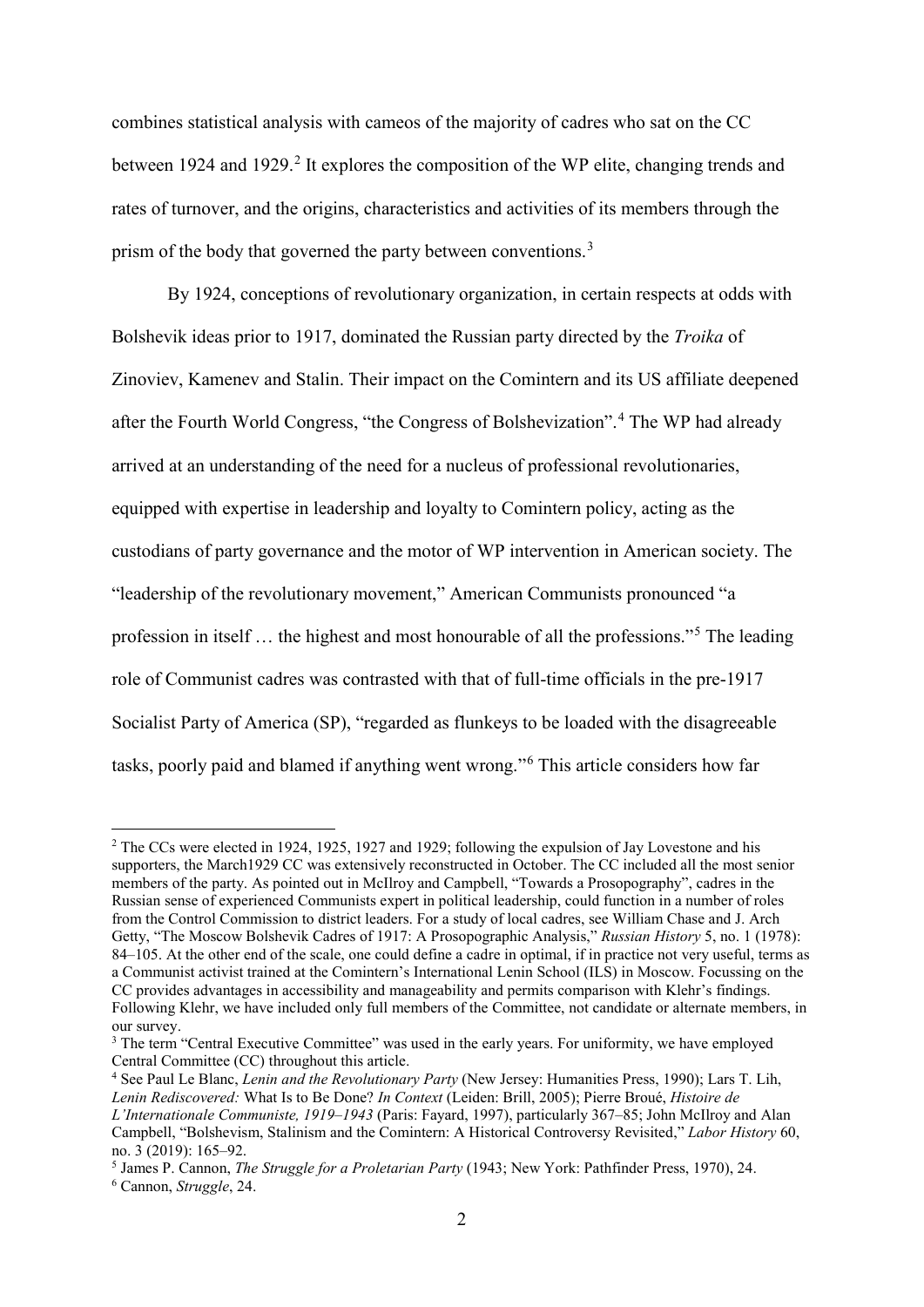Communist leaders from the mid-1920s measured up to these aspirations. We have examined as many CC representatives as possible, well-documented and obscure, in order to provide a more complete and integrated picture of the elite than has previously featured in the literature. Theodore Draper, for example, devoted less attention in *American Communism* to CC representatives between 1923 and 1930 than to the founding cohort so vividly portrayed in *Roots.*[7](#page-3-0) Subsequent analytical narratives have inadequately filled this gap; the present essay goes some way to repairing the deficiency.

The years 1924–1929, conventionally considered, fall into two broad periods. The first, running until 1928, was dominated by united front politics, pursuit of partnership with reformist forces, and fierce factional warfare within the WP. Key events included the debacles of the Farmer-Labor Party and the Robert La Follette campaign; the Comintern's 1925 intervention in favour of the Charles Ruthenberg-Jay Lovestone faction, which undermined the existing leadership around William Z. Foster; "Bolshevization," which demanded more faithful replication of the regime obtaining in the Soviet party which privileged centralism as against democracy, suppressed dissent, prohibited advocacy of the Russian opposition, curtailed the role of the language federations, and remolded the WP via a system of workplace cells; the theoretical dominance of "Socialism in One Country;" and, from 1927, a left line on organized labor and moves towards "dual unionism." The Sixth World Congress of the Comintern in 1928 laid the basis for the break with earlier united front tactics; declaration of renewed capitalist crisis; proclamations of working-class radicalization; formation of Red Trade Unions; and, from 1929, the politics of "Socialism in One Country" and Class Against Class as the SP and the AFL bureaucracy allegedly entered the orbit of fascism.[8](#page-3-1) This is the background against which we trace developments within the WP

<span id="page-3-0"></span> <sup>7</sup> Theodore Draper, *The Roots of American Communism* (New York: Viking Press, 1957); Theodore Draper, *American Communism and Soviet Russia* (New York: Viking Press, 1960).

<span id="page-3-1"></span><sup>8</sup> Draper's *Roots* and *American Communism* remain unexcelled and have recently been supplemented by Jacob Zumoff, *The Communist International and US Communism, 1919–1929* (Leiden: Brill, 2014).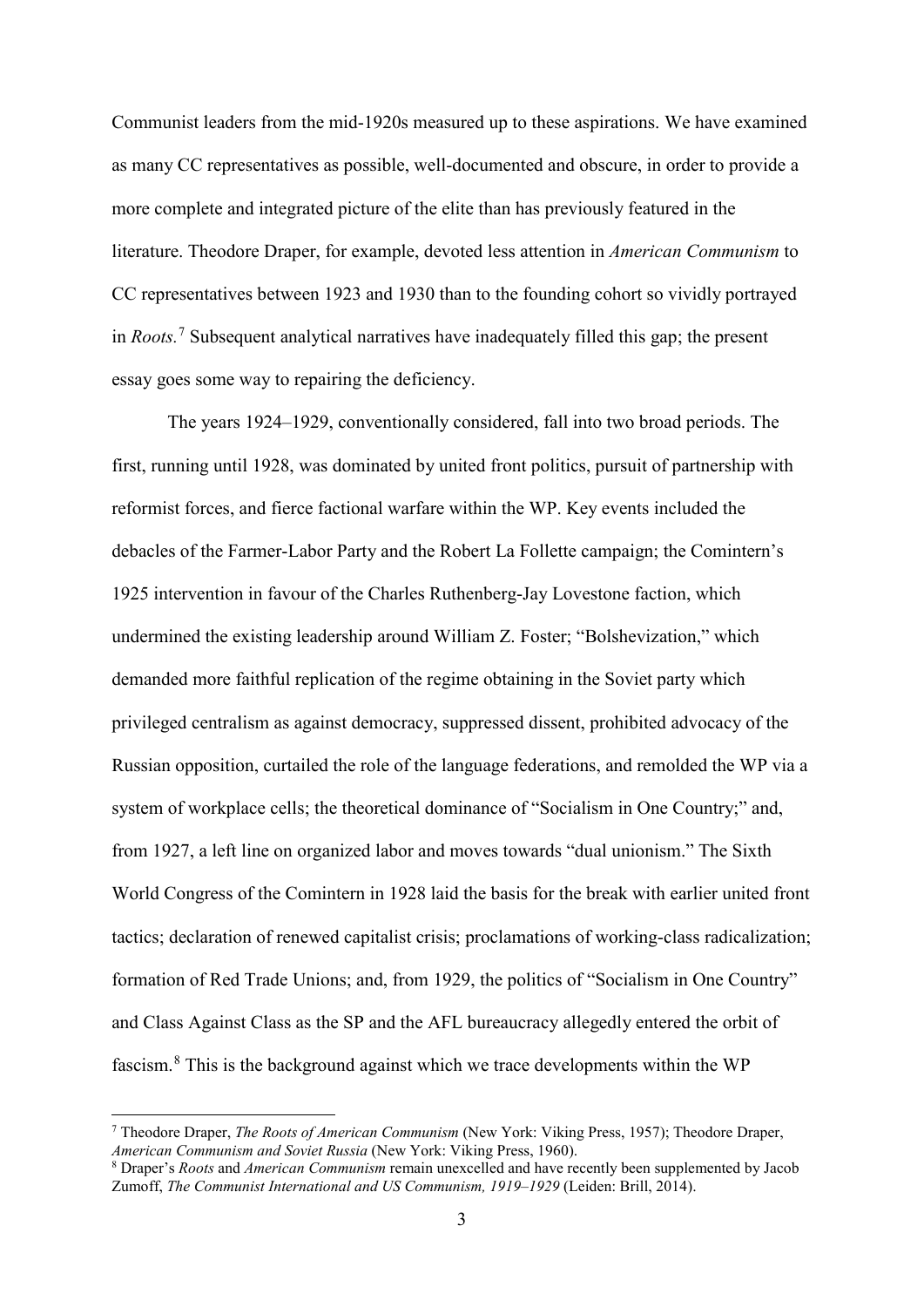leadership before the 1929 turn and consider whether changes in the cadre at the onset of the "Third Period" reflected the political transformations Comintern initiatives wrought in party policy. The article concludes with reflections on the American Communist elite across the 1920s.

### **Stability in the mid-1920s? The core Communist leadership, 1924–1927**

The first years of this period saw relative stability in the WP leadership. **Tables 1–3** list the membership of the CCs elected in 1924, 1925 and 1927. **Appendix 1** provides further information on the 41 committee members who served during these years, although data is almost completely lacking for two representatives.<sup>[9](#page-4-0)</sup> The mean age for the 39 for whom birth data was available was 37 years, three years older than the average for the 1919–23 cohort; the median age was 36. Immigrants made up 62%, those from immigrant families, 28%, and Americans with a more extended native lineage, [10](#page-4-1)% of the sample of 39.<sup>10</sup> Therefore a total of 38% were born in the USA to either immigrant or "American" families. However, if we combine the figures for first- and second-generation immigrants, those from an immigrant background totalled 90% of our CC representatives – an even higher proportion than in our pre-1924 sample.<sup>[11](#page-4-2)</sup> The number of leaders with roots in pre-1917 Russia had declined: only 13 (37%) of the immigrants and those from immigrant families had links with the former Tsarist empire compared with 49% of leaders from these categories in our sample for 1919– 1923.[12](#page-4-3) Others in our immigrant groups came from Germany, 6, the Austro-Hungarian empire and Scandinavia, 4 each; 3 from Irish families; and one each from England, Scotland and Holland.

<span id="page-4-1"></span><span id="page-4-0"></span> $9$  A. Fred and Robert Mahoney – see Table 3 – have been largely discounted from our calculations.  $10$  For the three-fold distinction employed – immigrants, children of immigrant parents, and those born to families with a longer American genealogy – see McIlroy and Campbell, "Towards a Prosopography," ??–??. <sup>11</sup> McIlroy and Campbell, "Towards a Prosopography," ??-??.

<span id="page-4-3"></span><span id="page-4-2"></span> $12$  McIlroy and Campbell, "Towards a Prosopography". As explained there, ??, note 40, we have included the Finns among the national minorities in Tsarist Russia.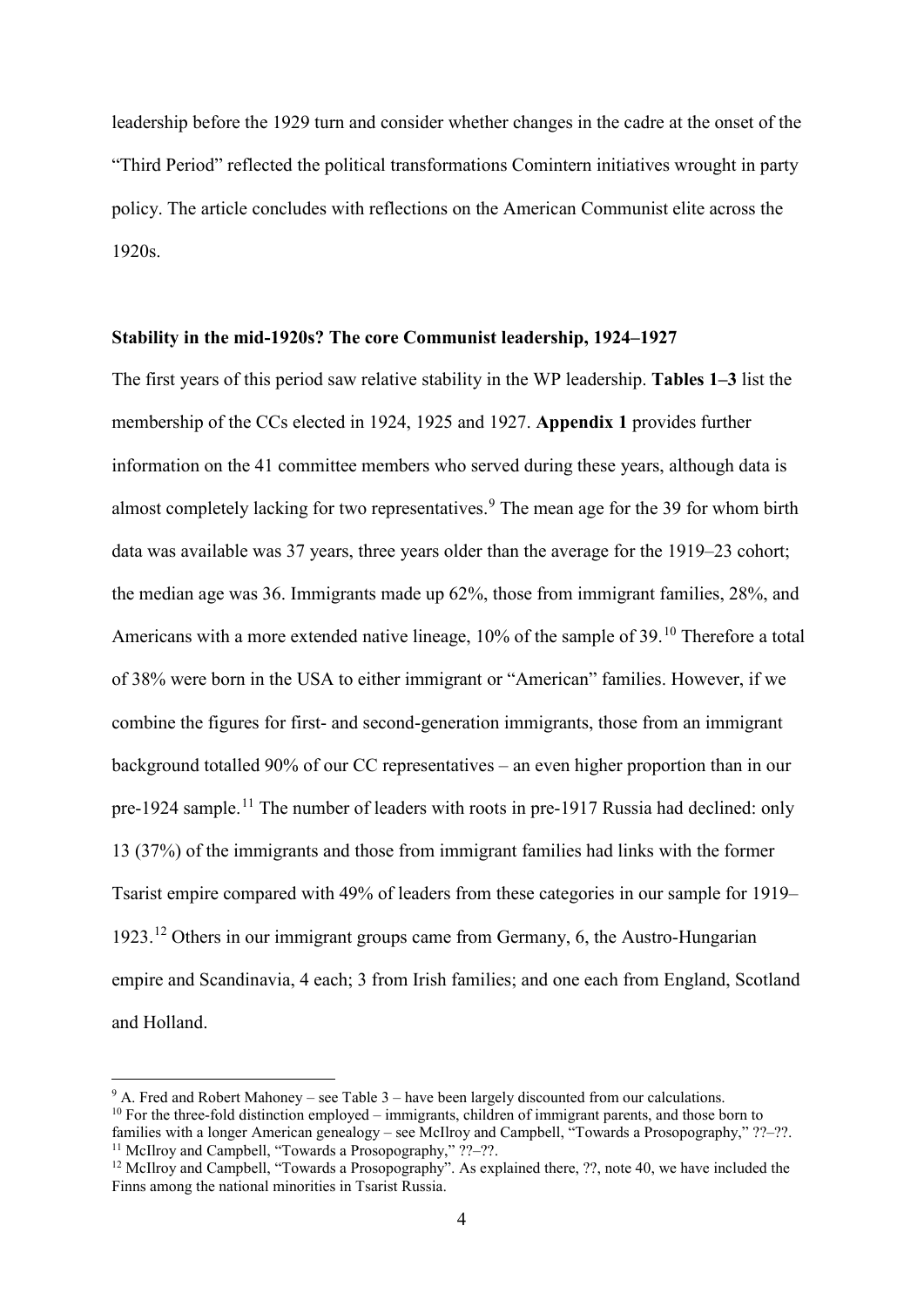#### **Table 1. WP CC elected at Third Convention, January 1924**

*Majority:* Alexander Bittelman; Earl Browder; Erik Fahle Burman; James P. Cannon;

William F. Dunne; William Z. Foster; Ludwig Lore; Young Workers' League (YWL)

Representative: Martin Abern.

*Minority: J. Louis Engdahl; Benjamin Gitlow; Jay Lovestone; John Pepper; Charles E.* 

Ruthenberg.

**Source:** Theodore Draper, *American Communism and Soviet Russia* (New York: Viking Press, 1960), 457–58.

#### **Table 2. WP CC elected at Fourth Convention, August 1925**

*Majority:* Martin Abern; Philip Aronberg; Alexander Bittelman; Earl Browder; Erik Fahle Burman; James P. Cannon; William F. Dunne; William Z. Foster; William "Bud" Reynolds; Jack Stachel.

*Minority:* John J. Ballam; Max Bedacht; J. Louis Engdahl; Benjamin Gitlow; Jay Lovestone; Robert Minor; Charles E. Ruthenberg; John Schmies; William Weinstone; William F. White. **Source:** Draper, *American Communism and Soviet Russia*, 466–67.

## **Table 3. WP CC elected at Fifth Convention, August 1927**

*Majority:* Israel Amter; John J. Ballam; Max Bedacht; J. Louis Engdahl; A. Fred; Benjamin Gitlow; Knut E. Heikkinen; Abram Jakira; Alfred Knutson; William F. Kruse; Ben Lifshitz; Jay Lovestone; Robert Mahoney; Bert Miller; Robert Minor; Mossaye Olgin; John Pepper; Henry Puro; John Schmies; Jack Stachel; Norman H. Tallentire; Alexander Trachtenberg; William Weinstone; William J. White; Bertram D. Wolfe.

*Minority:* Martin Abern; Philip Aronberg; Alexander Bittelman; Earl Browder; James P. Cannon; William F. Dunne; William Z. Foster; Jack Johnstone; Charles Krumbein; William "Bud" Reynolds; Arne Swabeck; Alfred Wagenknecht; Joseph Zack. **Source:** Draper, *American Communism and Soviet Russia*, 492–93.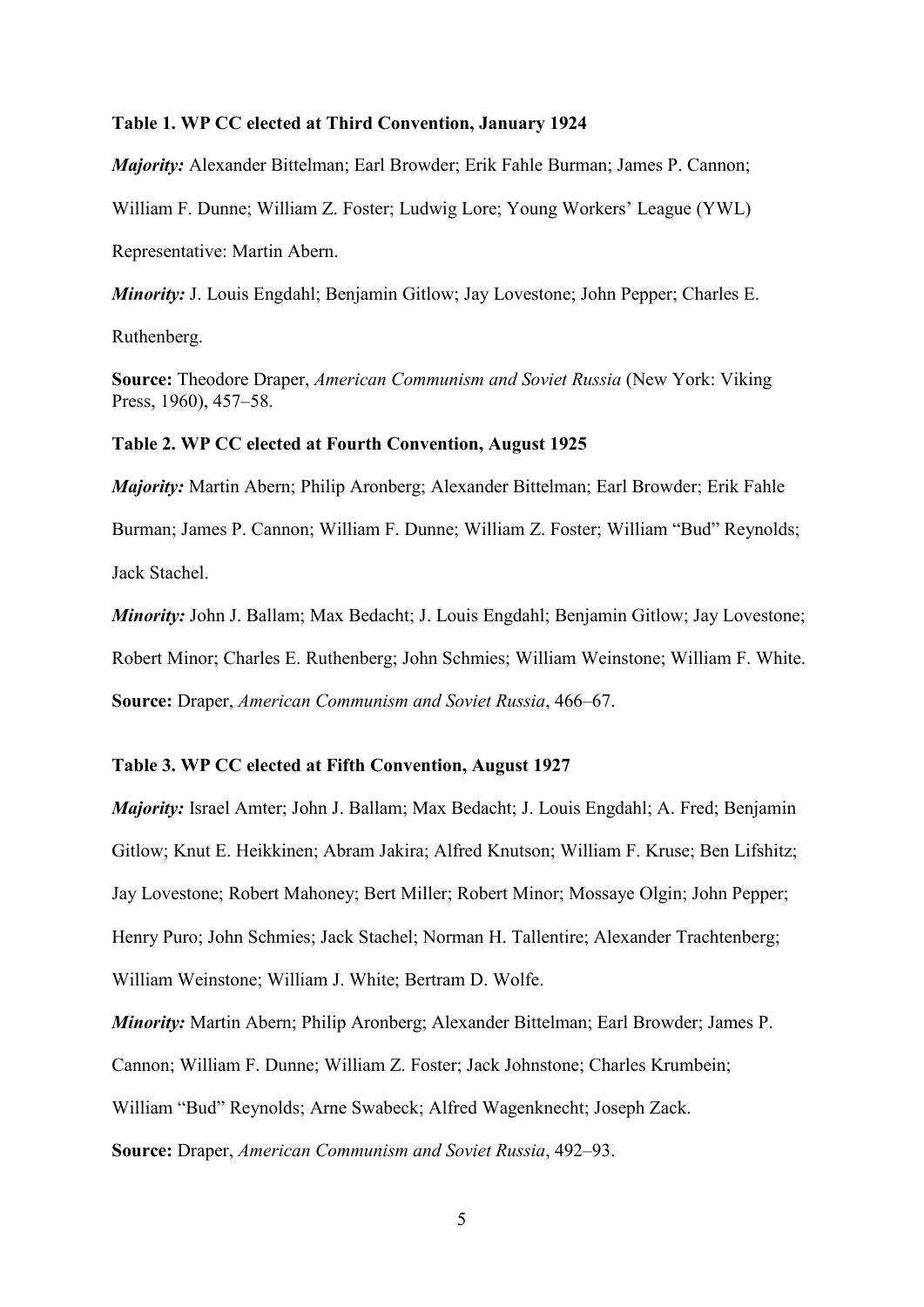This distribution was far from representative of the WP membership as a whole.

**Table 4** compares the ethnic background of first- and second-generation immigrant leaders

on the CC with the percentage of WP members in the main language federations in 1925. The

| Table 4. Comparison of the membership of the main WP language sections in 1925 with |
|-------------------------------------------------------------------------------------|
| the ethnic background of CC members who were immigrants or from immigrant           |
| families, 1924–1927.                                                                |

| Language<br><b>Federation</b> | Average<br>membership<br>1925 <sup>1</sup> | % of total WP<br><b>Membership</b> | Number of CC<br>members who<br>were<br>immigrants<br>or from<br>immigrant<br>families | % of CC who<br>were<br>immigrants<br>or from<br>immigrant<br>families |
|-------------------------------|--------------------------------------------|------------------------------------|---------------------------------------------------------------------------------------|-----------------------------------------------------------------------|
| Finnish                       | 6410                                       | 39.3                               | $\overline{2}$                                                                        | 5.1                                                                   |
| English-<br>speaking          | 2282                                       | 14.0                               | 5                                                                                     | 12.8                                                                  |
| Jewish<br>$(Yiddish)^2$       | 1447                                       | 8.9                                | 17                                                                                    | 44.0                                                                  |
| South Slavic                  | 1109                                       | 6.8                                | $\boldsymbol{0}$                                                                      | $\bf{0}$                                                              |
| Russian                       | 870                                        | 5.3                                | 6                                                                                     | 15.4                                                                  |
| Lithuanian                    | 815                                        | 5.0                                | $\overline{2}$                                                                        | 5.1                                                                   |
| Ukrainian                     | 622                                        | 3.8                                | $\overline{2}$                                                                        | 5.1                                                                   |
| Hungarian                     | 509                                        | 3.1                                | 3                                                                                     | 7.7                                                                   |
| Lettish[Latvian]              | 434                                        | 2.7                                | $\mathbf{1}$                                                                          | 2.6                                                                   |
| Czecho-Slovak                 | 295                                        | 1.8                                | $\overline{0}$                                                                        | $\bf{0}$                                                              |
| Scandinavian                  | 211                                        | 1.3                                | $\overline{4}$                                                                        | 10.3                                                                  |
| Uncategorized <sup>3</sup>    |                                            |                                    | 2                                                                                     | 5.1                                                                   |
| Total<br>membership           | 16,325                                     |                                    |                                                                                       |                                                                       |

## **Notes**

- 1. The figures are based on the average dues-paying membership from January to June, 1925. At that time there were 19 language federations.
- 2. Klehr makes the point that the Jewish Federation was exclusive, in that only Jews could be members, but not inclusive, insofar as some Jews would be members of other language federations such as the Russian, Lithuanian or Polish organizations and that assimilated Jews might join the English-speaking section. (Klehr, *Communist Cadre*, 28).
- 3. Jack Stachel, born in Galicia, then part of the Austro-Hungarian empire, and Joseph Zack, born in Austro-Hungary in what is now Slovakia to ethnic Austrian parents, do not fit neatly into the categories.

**Sources:** "The Membership of Our Party", Microfilm of the files of the Communist Party of the USA in the Comintern Archives, 1919–1943 (hereafter Files of the CPUSA), Reel 52, delo 739, frame 10, New York University: Tamiment Library & Robert F. Wagner Labor Archives; **Appendix 1**, below.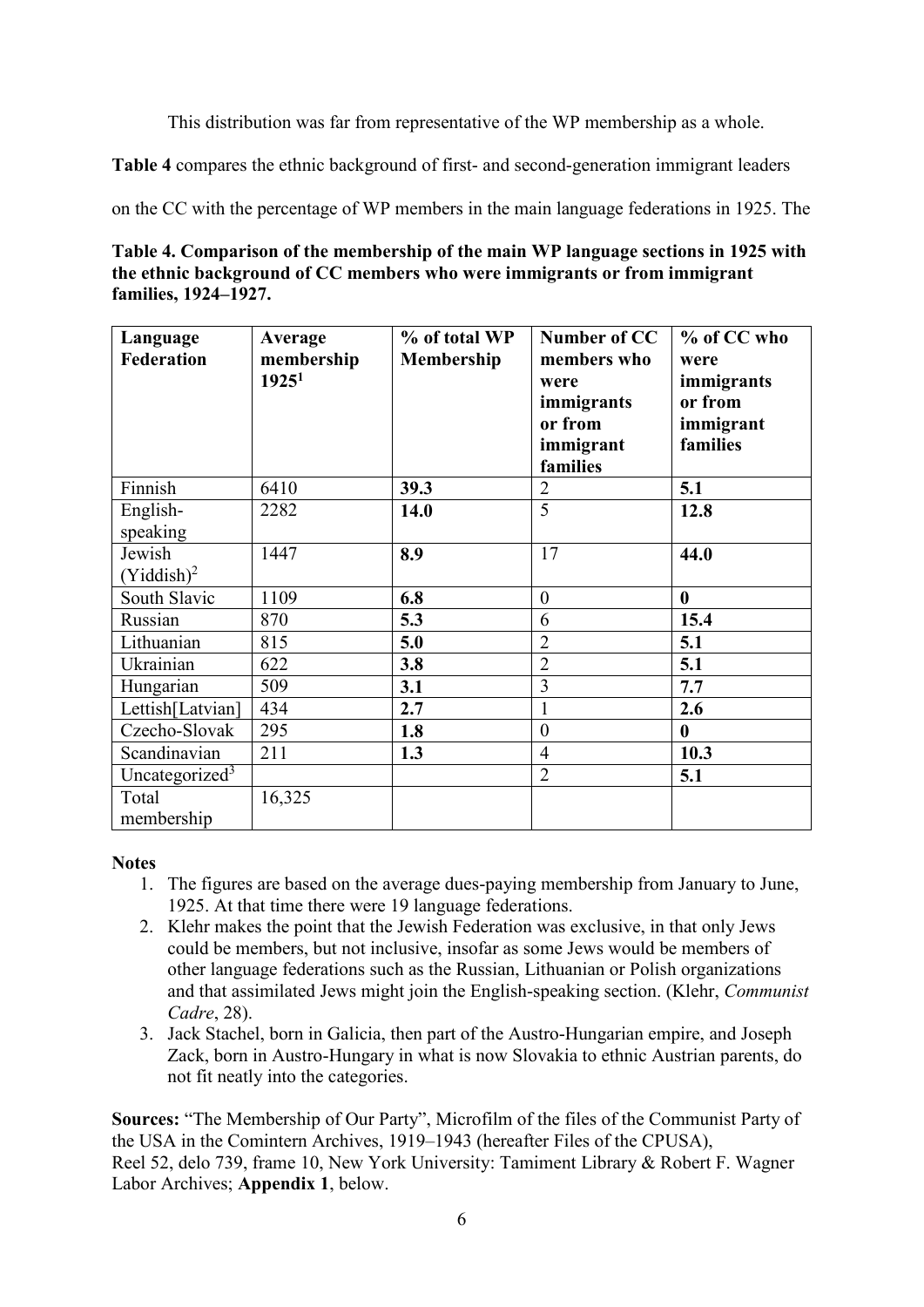table demonstrates that Finnish Communists, the largest ethnic group in the party, were massively under-represented in the central leadership of the party with Knut Heikkinen and Henry Puro the only Finns who sat on the CC. Those from elsewhere in the Tsarist empire as well as Scandinavians and Hungarians were significantly over-represented in our leadership sample. Excluding the special case of the Finns, whose exceptionally large federation membership distorts the picture, 28% of the CC came from families with origins in Russia, Lithuania, Latvia and the Ukraine, while the language federations representing these nationalities constituted only 17% of WP membership, although if we add the predominantly Russian Jewish (Yiddish) Federation, the figure for the party membership is similar at 26%.

The occupations of mid-1920s CC members were diverse. The majority were divorced from the means of production and over half, 21 (54%) had experience of manual work, although only a minority had worked in archetypal proletarian, factory-based jobs, rarely on a long-term basis. Many had been employed in white-collar occupations, and included clerks, journalists, and teachers. Some had been labor movement organizers; others, students. Again, the cadre was far from representative of the WP as a whole. A survey of party members in 1924, which registered 78% of the dues paying membership, indicated that the four largest occupational groups were metal trades, construction workers, needle trades and miners, which accounted for 45% of the membership. A further 6% were laborers, housewives comprised 15%. The remaining 32% were employed in wide variety of industrial sectors but those that were clearly in white-collar occupations – businessmen, lawyers, doctors, dentists, teachers, clerks, and office workers, – only comprised 7% of the membership. The party, unlike its leadership, was dominated by manual workers, although many were not part of the factory proletariat.<sup>[13](#page-7-0)</sup> Moreover, just under a third were members of

<span id="page-7-0"></span> <sup>13</sup> "The Membership of Our Party", Files of the CPUSA, reel 52, delo 739, frames 11–12, Tamiment Library & Robert F. Wagner Labor Archives.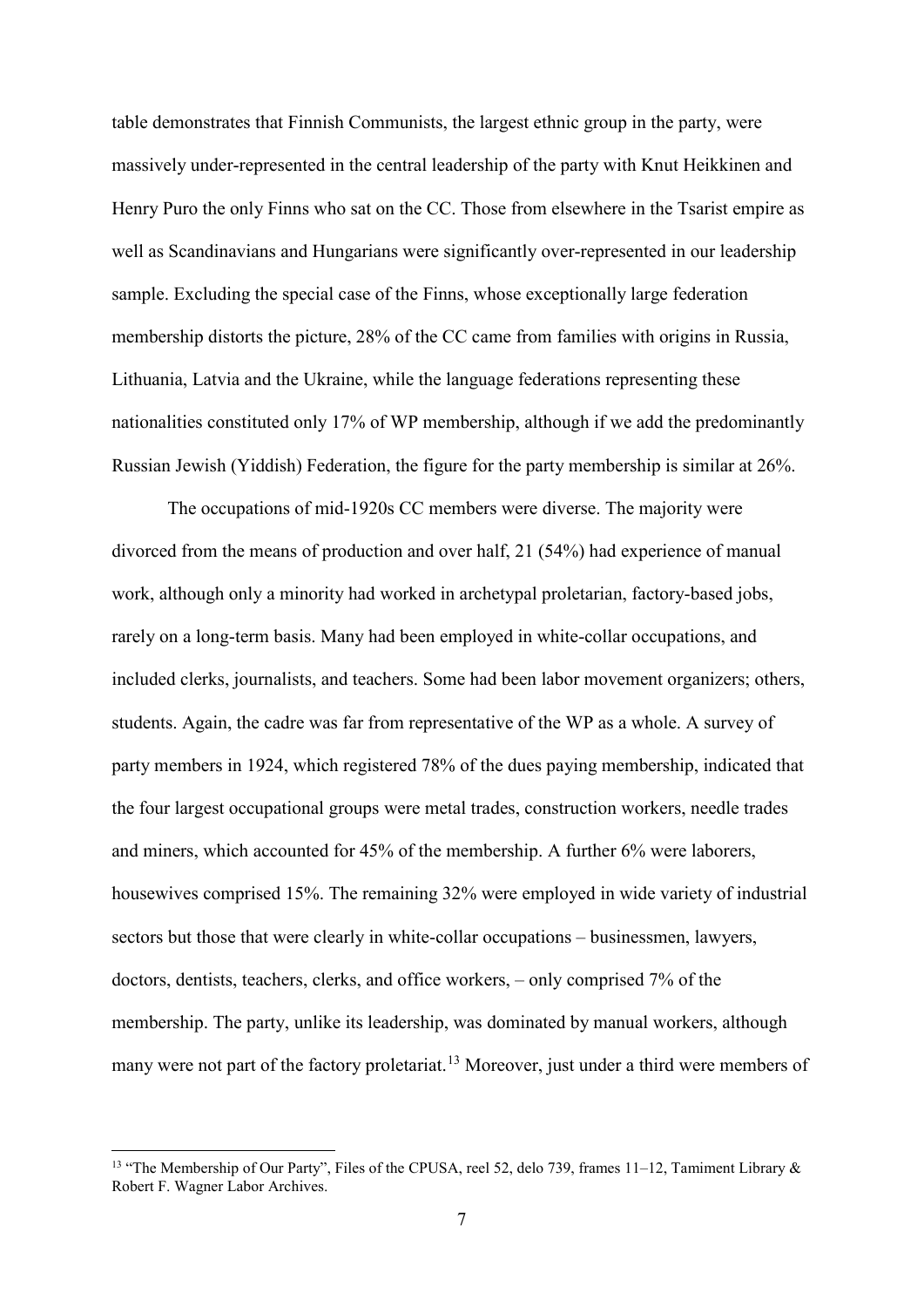a trade union, although there were significant differences between the occupational groups: while 79% of party miners and 68% of the needle trades were unionized, the figure for metal workers was 23% and none of the 568 agrarian workers were union members.<sup>[14](#page-8-0)</sup> We lack reliable details as to how many of the 41 cadres were union members – let alone activists – but the figure probably did not greatly exceed the 32% of WP members who held a union card in 1924.[15](#page-8-1) To take one example, towards the end of our period, Bill Foster claimed that only one in eight of the top echelon of the Lovestone faction belonged to a union.<sup>[16](#page-8-2)</sup>

We possess incomplete data on the inherited religious background of our cohort. Five are listed in **Appendix 1** as coming from Lutheran families, plus one Unitarian, while we know of 5 who were raised in the Catholic church.<sup>[17](#page-8-3)</sup> The 17 from Jewish families represented 44% of the sample (compared with 35% in our sample of CC members during the foundation years) and pointed to over-representation from this group, even allowing for the particularities of this section in the WP and the difficulties involved in double counting, given that an unknown although possibly significant number of Jews would not be members of the Jewish (Yiddish) Federation but would have joined other national federations such as the Russian body (see **Table 4**, note 2, above). [18](#page-8-4) Full information on educational experience is

<span id="page-8-0"></span>14 *Ibid.*

<span id="page-8-1"></span><sup>&</sup>lt;sup>15</sup> Of our 41 cadres, 29 had submitted entries to Solon De Leon, in collaboration with Irma C. Hayssen and Grace Poole, eds., *The American Labor Who's Who* (New York: Hanford Press, 1925). Only 11 claimed any union affiliation, and some of these were in the distant past, such as Robert Minor's membership of the Carpenters' Union, 1902–1905, or related to white-collar union membership derived from their party duties such as Abern's card for the Office Employees' Association. Only a handful, such as Erik Fahle Burman, William F. Dunne, William Z. Foster, Benjamin Gitlow, Charles Krumbein and Arne Swabeck evidenced recent activism in manual workers' unions, although this was also the case for some not listed in De Leon's compilation, such as Jack Johnstone, William "Bud" Reynolds, John Schmies and William J. White.

<span id="page-8-2"></span><sup>16</sup> Edward P. Johanningsmeier, *Forging American Communism: The Life of William Z. Foster* (Princeton, NJ: Princeton University Press, 1994), 235, 399, note 44. On Foster's account – he possessed animus but also ammunition – none of the WP's nine district organizers held a union card.

<span id="page-8-3"></span><sup>&</sup>lt;sup>17</sup> We are referring to the family religion of representatives although, in some cases, their parents' observance may itself have been lax. Little is known as to whether leading Communists pledged to secularism may occasionally have participated in religious ceremonies and the issue merits further research.

<span id="page-8-4"></span><sup>&</sup>lt;sup>18</sup> Whether Communists of Jewish origin should be categorized primarily in terms of religion, ethnicity or nationality is a problematic issue. The Bolsheviks invoked the criteria of territory, language, culture, common economy, etc, to reject the idea that Jews worldwide constituted a nation while special representation in the party compromised democratic centralism. It is arguable that concentrated by state ordnance in the Pale, usually speaking Yiddish, and sharing a common culture, *Russian* Jews exhibited the rudiments of an ethnic group. Nevertheless, the Bolsheviks were assimilationists who enjoined Jewish Communists to identify themselves as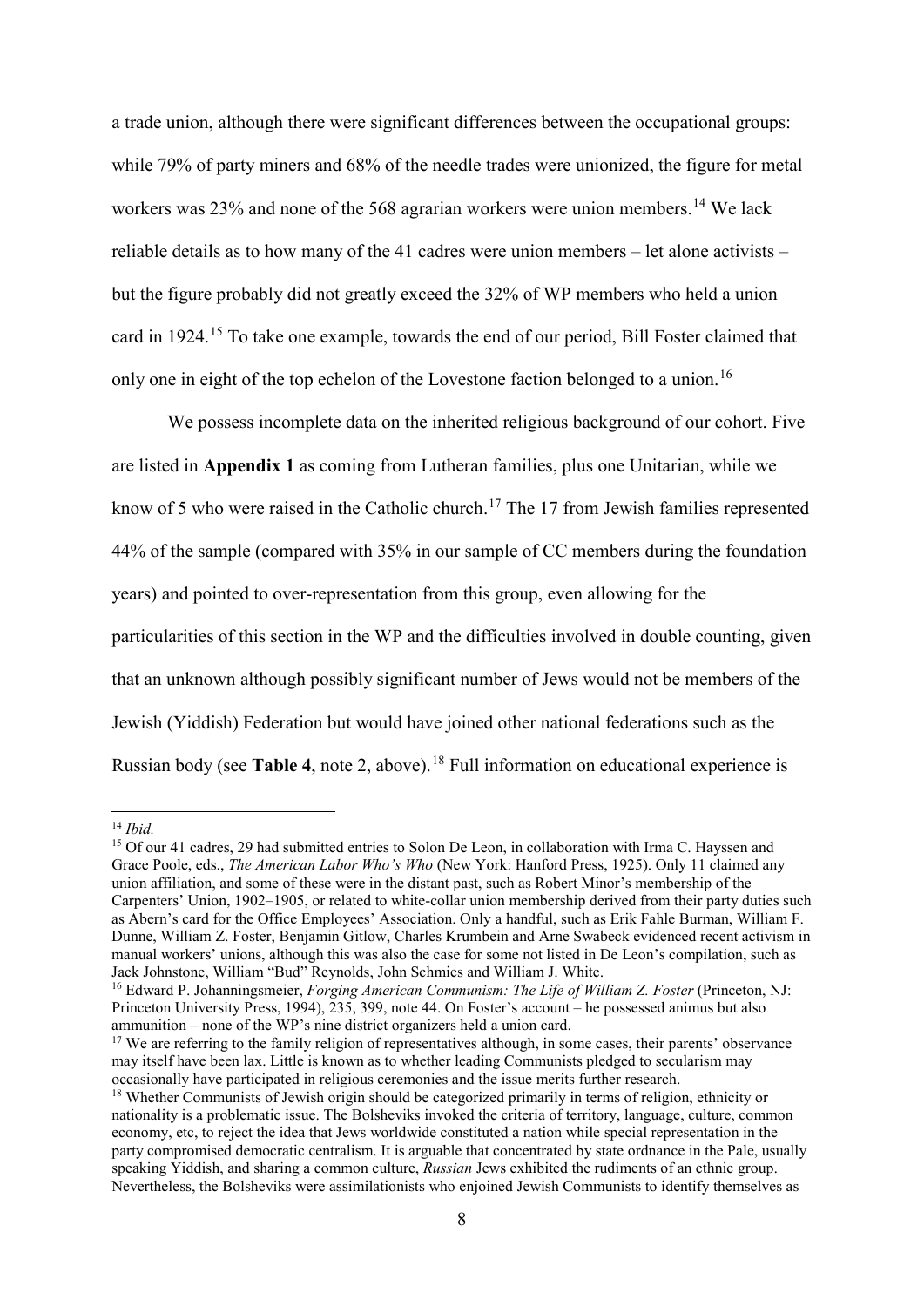similarly lacking. For some, such as Foster, who began work at 10, it was rudimentary. In contrast, James P. Cannon, who quit formal education at 12, returned to High School at 17. Others, such as Bob Minor, left school at 14, while Arne Swabeck underwent vocational training at a trade school. A number pursued part-time study: leaving primary school after  $4<sup>th</sup>$ grade, Charles Krumbein pursued a correspondence course in mechanics and worked as a steamfitter; after two years study at High School, Jack Stachel continued his education through evening courses, as did Bill Kruse and Ben Gitlow. If limited formal education followed by self-improved and autodidactism predominated, a number attended universities or similar institutions. See **Table 5.**

| Table 5. CC Members 1924–27 with experience of higher education |
|-----------------------------------------------------------------|
|-----------------------------------------------------------------|

-

| <b>Name</b>            | <b>Institution</b>                                     |
|------------------------|--------------------------------------------------------|
| Martin Abern           | University of Minnesota                                |
| <b>Israel Amter</b>    | Leipzig Conservatory, Germany                          |
| Earl Browder           | Lincoln Jefferson College, LLB by correspondence       |
| William E. Dunne       | College of St Thomas, St Paul, Minnesota               |
| J. Louis Engdahl       | University of Minnesota                                |
| Alfred Knutson         | University of South Dakota                             |
| Ludwig Lore            | <b>Berlin University</b>                               |
| Jay Lovestone          | City College, New York; Columbia University            |
| <b>Bert Miller</b>     | City College                                           |
| Moissaye Olgin         | University of Kiev; University of Heidelberg; Columbia |
|                        | University                                             |
| John Pepper            | University of Budapest                                 |
| Alexander Trachtenberg | University of Odessa; Trinity College; Yale University |
| William Weinstone      | City College, New York                                 |
| Bertram Wolfe          | University of Mexico; Columbia University (MA Romance  |
|                        | <b>Studies</b> , 1931)                                 |

secular revolutionaries. Detailed evidence on how Jewish Communists in America subsequently viewed these issues is lacking but our starting assumption has to be that what was most important to Communist cadres was neither religion nor nation but class. In the circumstances of 1919, some gravitated to the national federations, others to the Jewish (Yiddish) Language Federation. Acceptance of federalism was temporary and expediential, progressively subordinated to the demands of a "Bolshevized" party. By mid-decade, cadres' adoption of a political identity went hand in hand with assimilation, although the process could benefit from further investigation. See, for example, V.I. Lenin, "The Position of the Bund in the Party", at:

[https://www.marxists.org/archive/lenin/works/1903/oct/22a.htm;](https://www.marxists.org/archive/lenin/works/1903/oct/22a.htm) Erik Van Ree, *The Political Thought of Joseph Stalin* (London and New York: Routledge Curzon, 2002), 60–66; Joshua Rubinstein, *Leon Trotsky: A Revolutionary Life* (New Haven and London: Yale University Press, 2011), 1–7, 29–35; Paul Buhle, "Jews and American Communism: The Cultural Question," *Radical History Review* 23 (1980): 9–33; Tony Michels, *A Fire in their Hearts: Yiddish Socialists in New York* (Cambridge, MA: Harvard University Press, 2005), 217–50; Tony Michels, "Communism and the Problem of Ethnicity in the 1920s: The Case of Mossaye Olgin," in *Ethnicity and Beyond: Theories and Dilemmas of Jewish Group Demarcation* (Studies in Contemporary Jewry, 25) ed. Eli Lederhendler (New York: Oxford University Press, 2011), 26–48.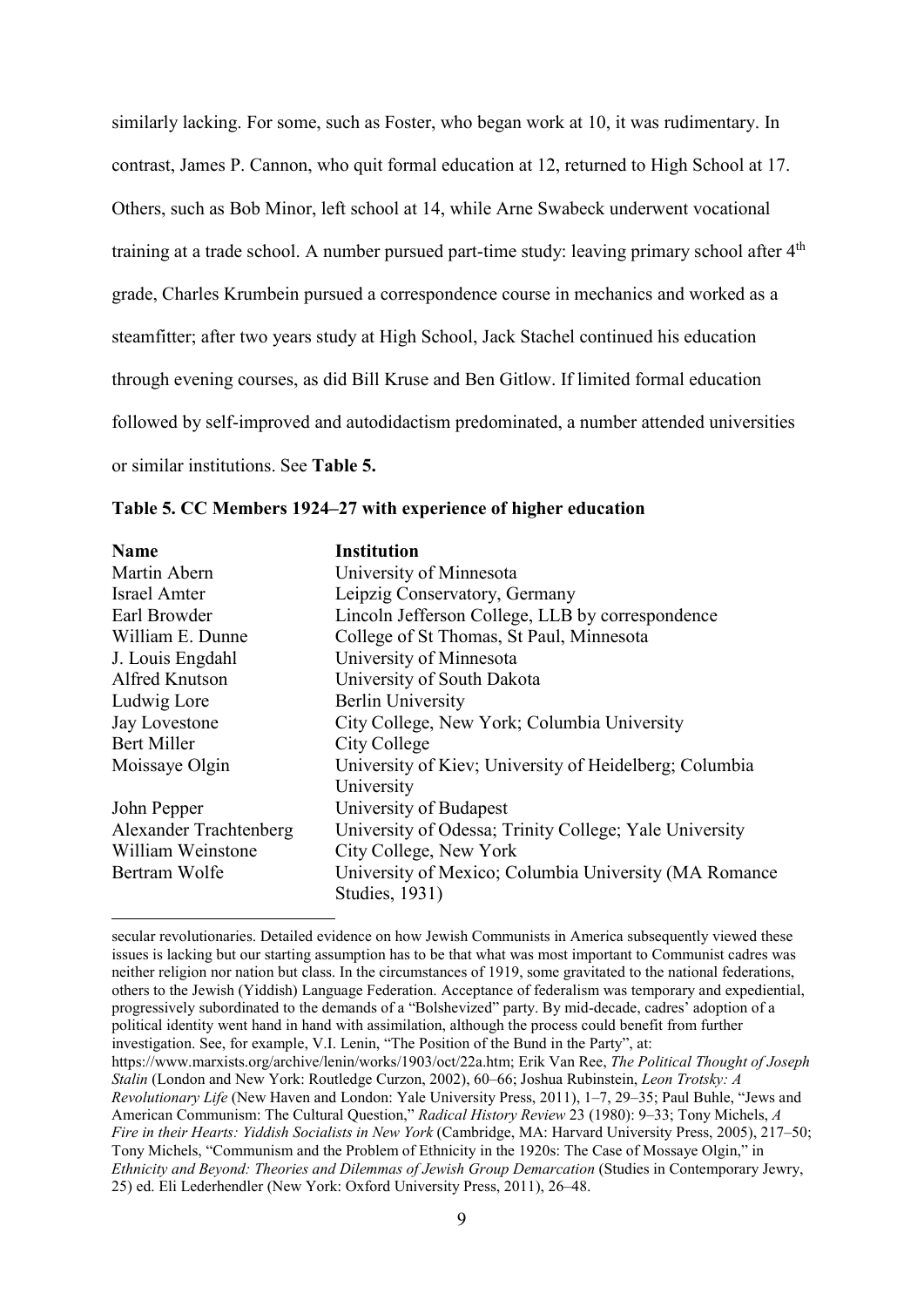The table shows that 14, over a third of the group, had studied at university level. While 3, Israel Amter, Ludwig Lore and John Pepper, pursued their studies abroad, and Moissaye Olgin, Alexander Trachtenberg and Bertram Wolfe commenced their university careers outside the US, the remainder had attended American institutions. While we lack information on the educational achievements of WP members in general, the occupational composition of the party suggests that a significant proportion of the cadre were educated to a higher standard.

While 21 members of our sample served on only one CC during these years, 11 sat twice and 9 were on all three committees. Taking a longer view, **Table 6** illustrates the frequency of election of individual leaders over the entire period, 1919–27. Analysis of the CCs through that period indicates that a small group of 19 leaders were elected to 3 or more CCs between [19](#page-10-0)19 and 1927.<sup>19</sup> The tables suggest that by the mid-1920s a fluid concentration of leaders distinguished by the relative frequency of their election to the committee had emerged, although continuity was qualified, and every member did not sit on every CC. The group of 19 constituted a pool of top cadres, with flows in and out, from which CC members were selected according to changing circumstances. The tables demonstrate that the composition of this group shifted and, far from being politically homogeneous, membership was patterned by faction. Nonetheless, in terms of personalities, and with the above caveats, we can talk by this point of a core leadership complemented by a penumbra of activists who served more briefly.

**Table 6** records that between 1919 and 1927 Alexander Bittelman, James P. Cannon and Jay Lovestone sat on 6 CCs; J. Louis Engdahl and Charles E. Ruthenberg served on 5; Max Bedacht, Earl Browder, William F. Dunne, William Z. Foster, Ludwig Lore, Robert Minor, Alfred Wagenknecht and William Weinstone were elected to 4; while Martin Abern,

<span id="page-10-0"></span> <sup>19</sup> See McIlroy and Campbell, "Towards a Prosopography."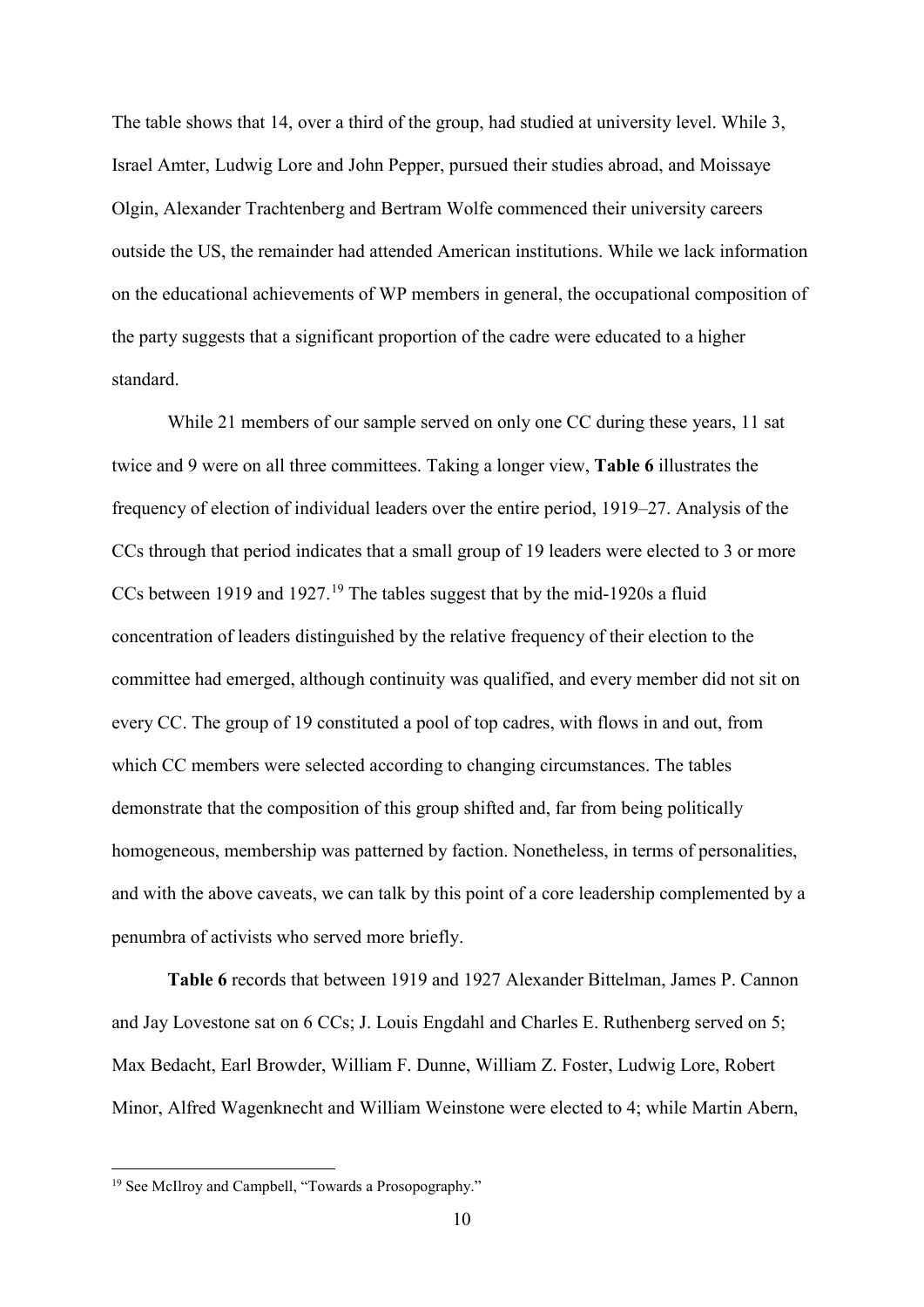|                | 1919      | 1920      |            | 1921 1922  | 1924       | 1925      | 1927      | <b>Total</b>   |
|----------------|-----------|-----------|------------|------------|------------|-----------|-----------|----------------|
| Abern          |           |           |            |            | $\sqrt{ }$ | $\sqrt{}$ | $\sqrt{}$ | 3              |
| Ballam         | $\sqrt{}$ |           |            |            |            | $\sqrt{}$ | $\sqrt{}$ | $\mathfrak{Z}$ |
| Bedacht        | $\sqrt{}$ | $\sqrt{}$ |            |            |            | $\sqrt{}$ | $\sqrt{}$ | $\overline{4}$ |
| Bittelman      | $\sqrt{}$ |           | $\sqrt{}$  | $\sqrt{ }$ | $\sqrt{}$  | $\sqrt{}$ | $\sqrt{}$ | 6              |
| <b>Browder</b> |           |           |            | $\sqrt{}$  | $\sqrt{}$  | $\sqrt{}$ | $\sqrt{}$ | $\overline{4}$ |
| Cannon         |           | $\sqrt{}$ | $\sqrt{}$  | $\sqrt{}$  | $\sqrt{}$  | $\sqrt{}$ | $\sqrt{}$ | 6              |
| Dunne          |           |           |            | $\sqrt{}$  | $\sqrt{}$  | $\sqrt{}$ | $\sqrt{}$ | $\overline{4}$ |
| Engdahl        |           |           | $\sqrt{}$  | $\sqrt{}$  | $\sqrt{}$  | $\sqrt{}$ | $\sqrt{}$ | 5              |
| Foster         |           |           |            | $\sqrt{}$  | $\sqrt{}$  | $\sqrt{}$ | $\sqrt{}$ | $\overline{4}$ |
| Gitlow         | $\sqrt{}$ |           |            |            | $\sqrt{}$  | $\sqrt{}$ | $\sqrt{}$ | $\overline{4}$ |
| Lore*          | $\sqrt{}$ |           | $\sqrt{}$  | $\sqrt{}$  | $\sqrt{}$  |           |           | $\overline{4}$ |
| Lovestone      | $\sqrt{}$ |           | $\sqrt{}$  | $\sqrt{}$  | $\sqrt{}$  | $\sqrt{}$ | $\sqrt{}$ | 6              |
| Minor          |           |           | $\sqrt{2}$ | $\sqrt{}$  |            | $\sqrt{}$ | $\sqrt{}$ | $\overline{4}$ |
| Pepper         |           |           |            | $\sqrt{}$  | $\sqrt{}$  |           | $\sqrt{}$ | $\overline{3}$ |
| Ruthenberg     | $\sqrt{}$ |           |            | $\sqrt{}$  | $\sqrt{}$  | V         |           | 5              |
| Swabeck        | $\sqrt{}$ |           | $\sqrt{}$  |            |            |           | $\sqrt{}$ | 3              |
| Trachtenberg   |           |           | $\sqrt{}$  | V          |            |           |           | 3              |
| Wagenknecht    | $\sqrt{}$ | V         |            |            |            |           |           | $\overline{4}$ |
| Weinstone      |           |           | $\sqrt{}$  |            |            | V         |           | $\overline{4}$ |

# **Table 6. Leaders most frequently elected to CCs of CPA, CLP, UCP and WP, 1919–27.**

\*Lore was elected to the CC at the founding convention of the CLP in 1919 but swiftly removed.

**Abbreviations:** CLP: Communist Labor Party; CPA: Communist Party of America; UCP: United Communist Party; WP: Workers Party.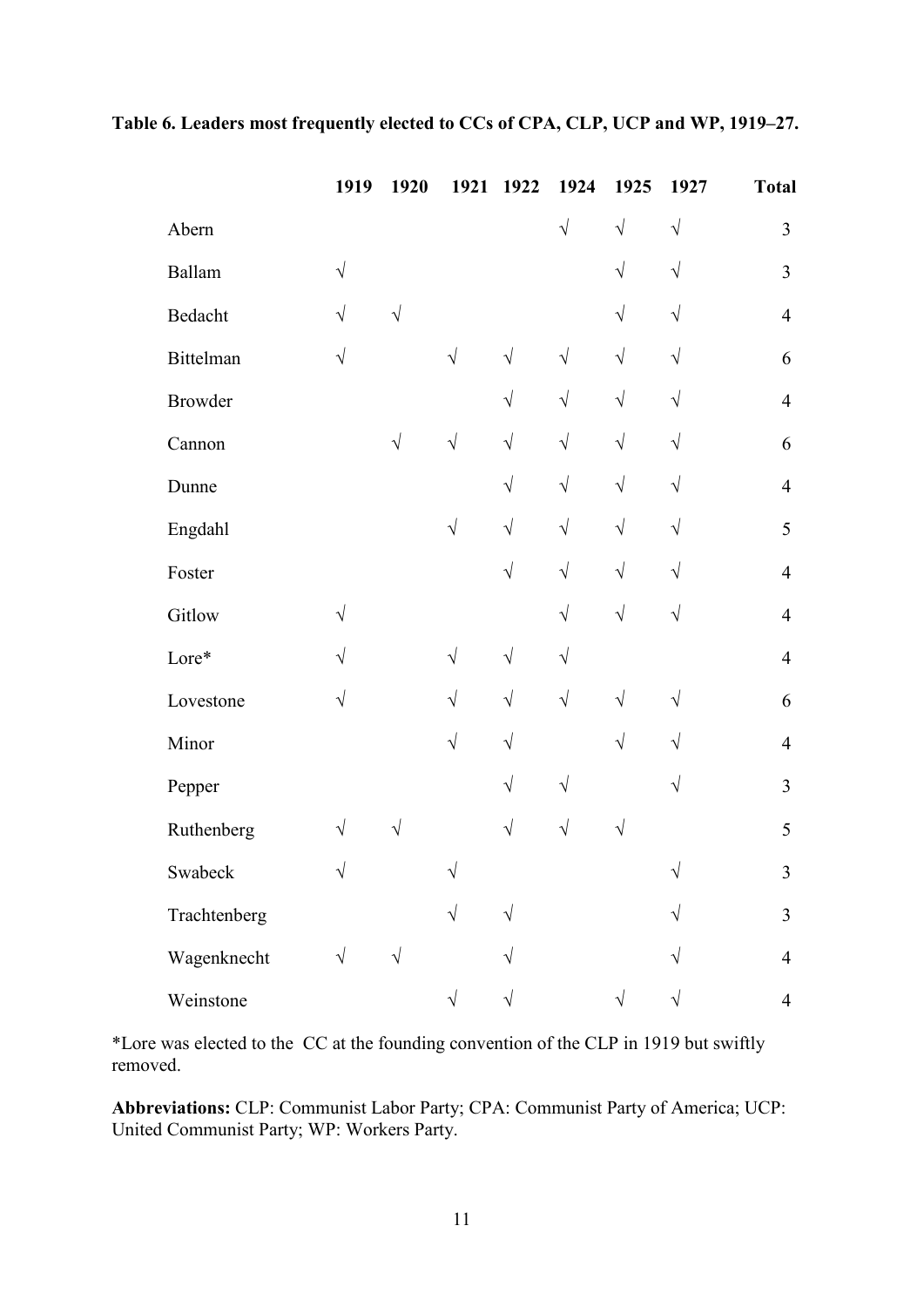John Ballam, Benjamin Gitlow, John Pepper, Arne Swabeck and Alexander Trachtenberg appeared on 3 committees. There are distinctions between them. Ballam served twice and Lore, Swabeck, Trachtenberg and Wagenknecht only once between 1924 and 1927; their other appearances occurred during the foundation period.

Nonetheless, there was a thread of continuity running through the leadership from 1919: almost all members of the core – Abern, one of the youngest, was an exception – were part of our sample of CC members who sat between 1919 and 1923. Experience of the early years and adaptation to new challenges enabled them to maintain their position at the top or enter or re-enter the leading nucleus. Of the 19 comrades who made up the core,  $8 - Ballam$ , Bedacht, Bittelman, Gitlow, Lovestone, Ruthenberg, Swabeck, and Wagenknecht – had been members of the CCs of the Communist Party of America (CPA) and Communist Labor Party (CLP) in 1919. A further 6 – Cannon, Engdahl, Lore, Minor, Trachtenberg and Weinstone – had entered the leadership by 1921. With the exception of Foster and Pepper, to whom special circumstances applied, and Engdahl and Trachtenberg, members of the Workers' Council, who remained in the SP because of their antipathy to the underground model of organization, all had become active in the two original parties at or around their inception.

Cut-off points in relation to both the number of appearances on the CC (**Table 6)** and definition of periods inadequately convey elements of continuity, and frequency of election gives a crude indication of popularity and ability;<sup>[20](#page-12-0)</sup> or of power and influence within the leadership and more broadly within the party. In this context, power is a problematic and contingent concept: the ability of WP leaders to influence the decisions and actions of their comrades on and beyond the CC was circumscribed by factionalism and Comintern hegemony. As *capo dei capi* between 1923 and 1925 and 1925 and 1927 respectively, both

<span id="page-12-0"></span><sup>&</sup>lt;sup>20</sup> Factions selected their own slates and these were subject to intra- and inter-factional compromise and, dramatically in 1925 and 1929, Comintern intervention: see Klehr, *Communist Cadre*, 12–13.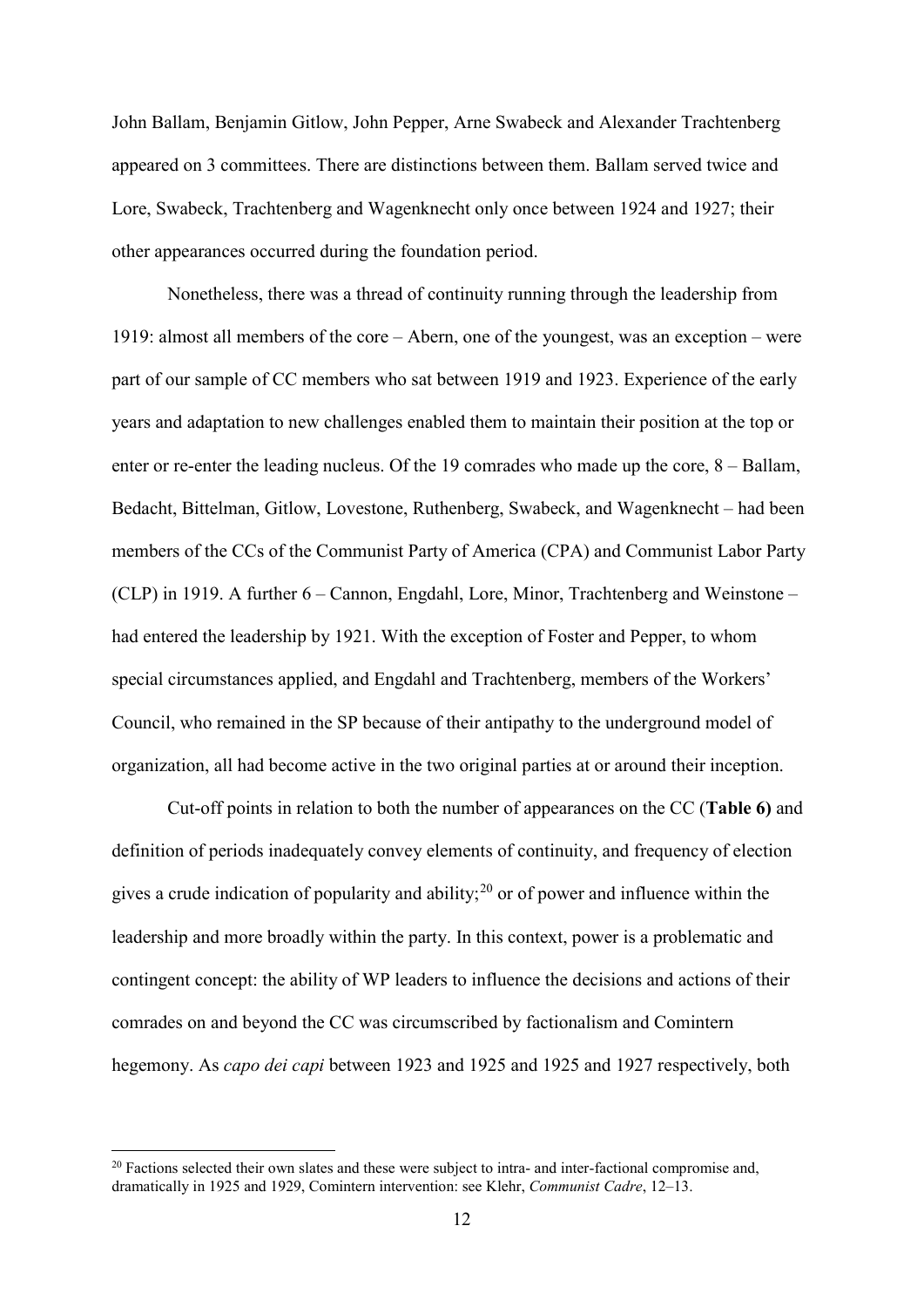Foster and Ruthenberg had to manage their own factions and increasingly assertive lieutenants. Both had to negotiate the antagonism of opposition caucuses. In 1925, Foster, and in 1929, Ruthenberg's successor, Lovestone, had apparently secured the allegiance of the party majority. In each case the Comintern demonstrated domination was derived, conditional and fragile. Within that context and with those caveats, Foster, who served on 4 CCs, was a more significant force in the party after 1923 than Cannon (6) and wielded more power than his supporters Bittelman (6) or Browder (4).

Because of his imprisonment and early death, Ruthenberg sat on only 5 CCs. (See **Table 6)**. Yet until 1927, in terms of power and influence he stood several notches above his faction manager, Lovestone (6), who between 1923 and 1925 exercised markedly less power than Foster and after 1925 increasingly more. All three were more influential than Bedacht who before 1927 deferred to Ruthenberg; or Engdahl, elected to 5 CCs compared with 3 for the briefly very powerful Pepper. Abern, Ballam, Swabeck, Trachtenberg and Wagenknecht were, in terms of primary power, secondary actors. Moreover, we need to emphasise that although we can talk loosely of a core in terms of personnel, its composition fluctuated, and it was politically fissured. Cohesion was fractured by caucus alignments, changing factional fortunes and, ultimately, the predilections of whichever Soviet constellation was most influential in a Comintern whose edicts over-rode WP democracy. We should underline that our characterizations are specific to this period: by the end of 1929, 6 out of 19 members of the core – Abern, Cannon, Lore, Lovestone, Gitlow and Swabeck – had been expelled from the party, while Pepper was recalled to Russia. Nonetheless, during these years in terms of *personnel*, a changing but relatively stable leadership group developed which significantly reflected the 1919–1923 cohort, although many leaders of the foundation years were no longer predominant or even present. $^{21}$  $^{21}$  $^{21}$ 

<span id="page-13-0"></span><sup>&</sup>lt;sup>21</sup> For this group, see McIlroy and Campbell, "Towards a Prosopography,"  $?$ ?- $?$ ?.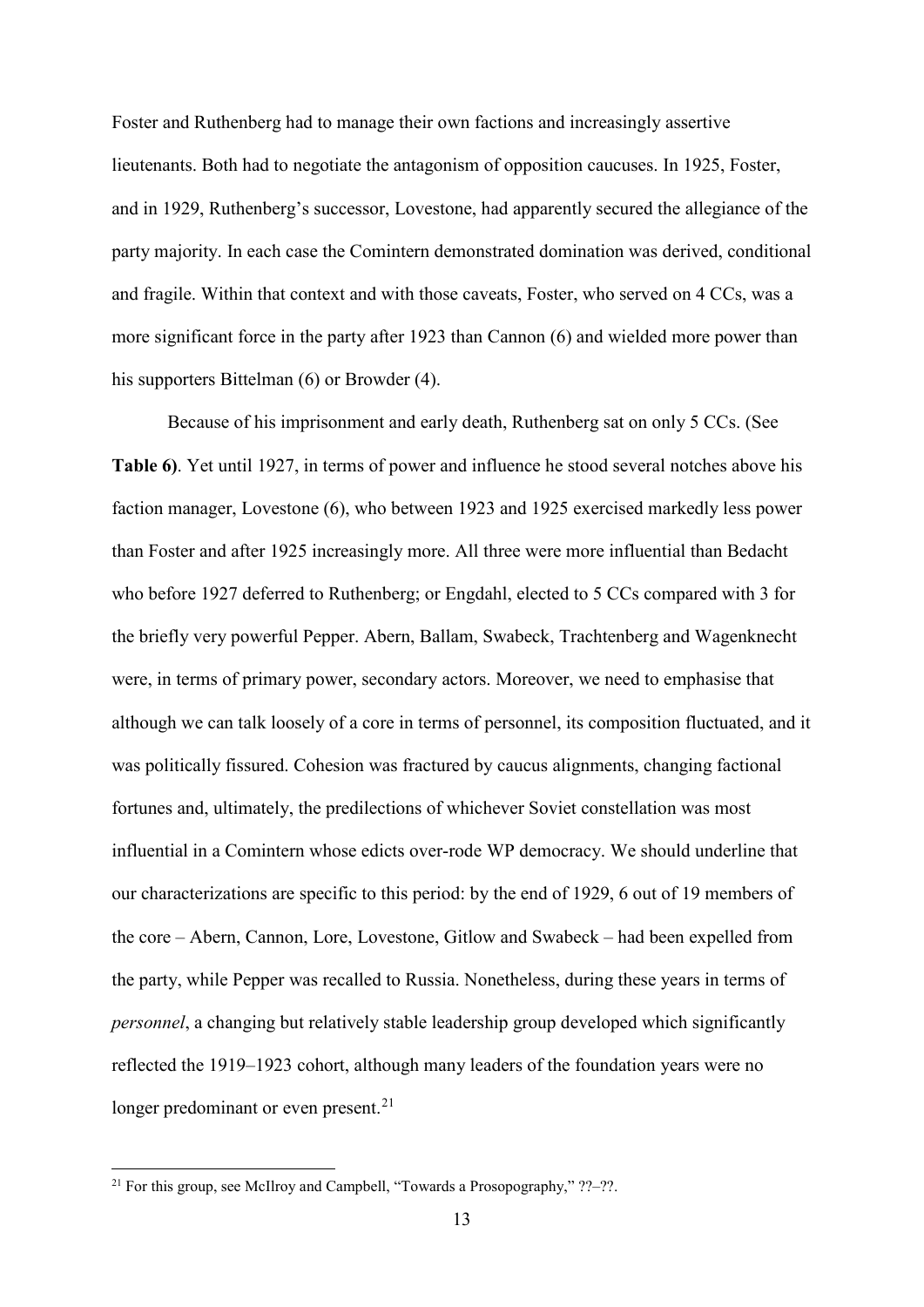Of the core group, 11 out of 19 (58%) were born outside America – they came from Denmark, England, Hungary, Germany, and the former Russian empire – while a further 6 (32%) were from immigrant families. Remarkably, with only two exceptions, the core sprang from immigrant backgrounds, although in contrast with some of the leaders of 1919 its members had acquired the skills necessary for leadership in America. On the available information, 9 of the 19 (47%) were Jewish by origin; 4 were Catholics, 2 Lutheran, and 1 Unitarian. All were white men. There were no Black Communists in the leadership, let alone the core, and the 3 women who had served on CCs before 1923 never reappeared and were not replaced in the mid-1920s. On average, the members of the nucleus had become Communists at the age of 33 and by mid-decade they were in their late thirties: the average age was 39. Lore, 50 in 1925, was the oldest, followed by Foster and Wagenknecht at 44, Ruthenberg and Ballam, 43, Bedacht, 42, and Engdahl, Minor, and Trachtenberg each 41. They were, by the standards of the time, entering middle age. At 39, Pepper and the contingent born in the early 1890s, Bittelman, Browder, Cannon, Gitlow and Swabeck – Dunne was a little older – were in their mid-thirties and by contemporary judgement in their prime, while Abern, Lovestone and Weinstone were young men in their twenties.

The background and earlier occupations of this nucleus mirror the diversity of our larger sample in **Appendix 1**. Foster had worked at different jobs in the fertilizer industry and on the railroads before serving briefly as an AFL official, Cannon in meatpacking and on the railroads, as well as serving as an IWW organizer. Dunne was an electrician; Bedacht a barber; Browder a messenger boy and accountant. Ruthenberg had been a shop assistant, book-keeper, and sales manager; Gitlow an office clerk; Abern a clerical worker and student; and Bittelman an engineer. Lore had worked in textiles before running a newspaper. Engdahl was a successful journalist, Minor a celebrated cartoonist, and Trachtenberg a student and teacher. Wagenknecht was a SP functionary and editor from the age of 24. Overall, their

14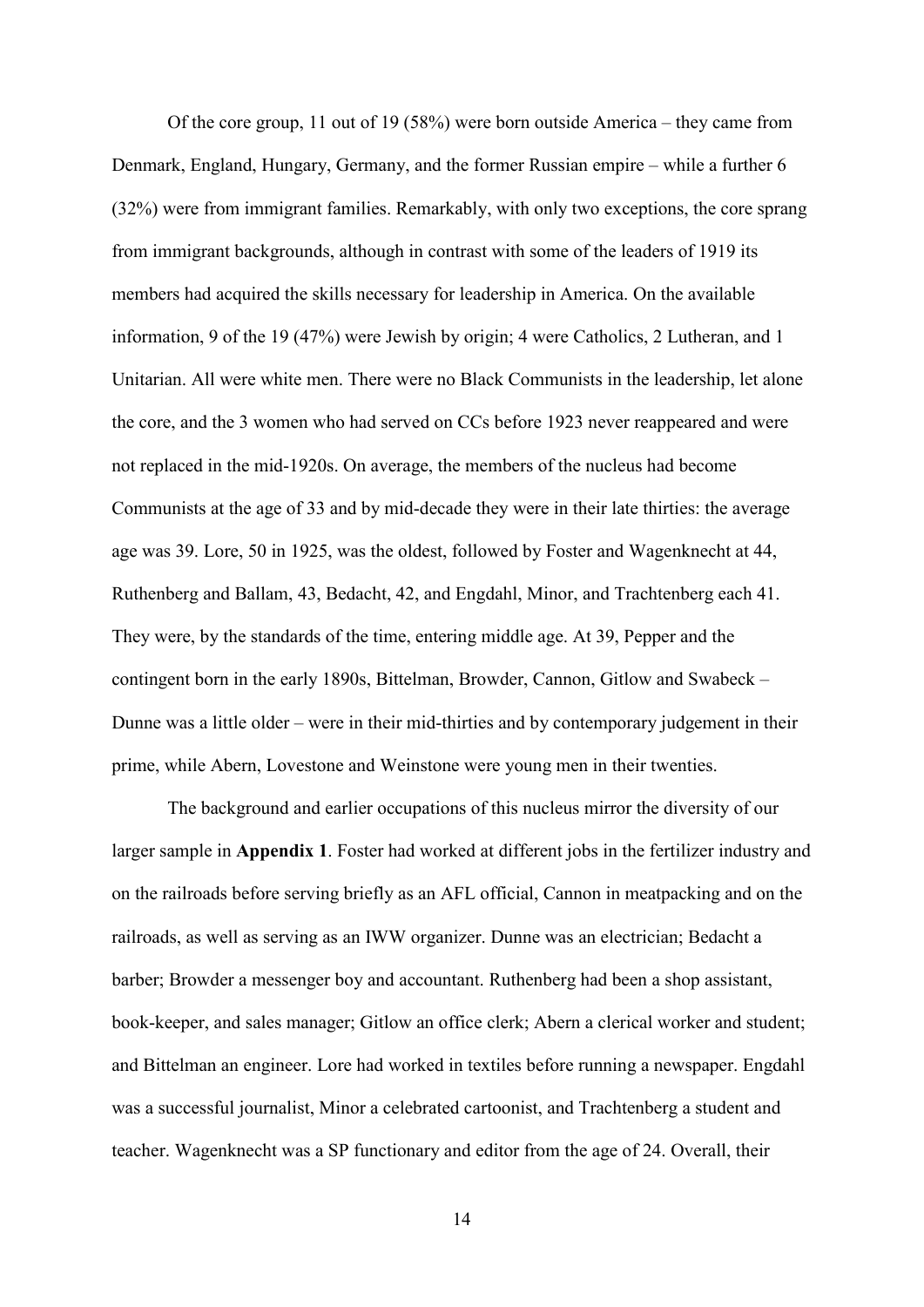accumulated experience of working-class American life was substantial. Nonetheless, Engdahl, Minor, and Trachtenberg were derided by Foster as "Greenwich Villagers" with little contact with the working class, and Lovestone, Weinstone and their circle dubbed "the City College boys;" the Foster group were in their turn disdained as "mere trade unionists," aping the workers in dress and discourse.<sup>[22](#page-15-0)</sup> All the core had been members of the SP, with the obvious exception of Pepper. However, a high proportion, 9 out of 19 (47%) had engaged at some point with the IWW, 2 had been members of the SLP, while Foster and Browder were active in the Syndicalist League. New York figured strongly in terms of geopolitical roots but other areas such as Ohio and Kansas were strongly represented.

## **The core Communist leadership: snapshots of the cadre, 1924–1927**

Cleveland was the birthplace and launching pad for the political career of Charles Ruthenberg (1882–1927) who personified the element of continuity in Communist leadership from 1919 and the CPA to the threshold of the Third Period. The child of German Lutheran immigrants – his father was a longshoreman turned tavernkeeper – he was formed in the radicalization and propaganda politics which stimulated the formation of the SP and IWW. Organizational skills and speaking tours ensured his appointment as a fulltime organizer; this in turn bolstered his profile. A regional rather than national leader before World War I, he developed as a shrewd politician rather than a visionary leader. He lacked the charisma of a Gene Debs and the theoretical fluency of Louis Boudin or Louis Fraina. His credentials burnished by opposition to the war and imprisonment, Ruthenberg emerged as a key Communist in the era of "the revolutionary offensive." Acknowledging the weight of the language federations *and*

<span id="page-15-0"></span> $^{22}$  It is simplistic to see the split as between Ruthenberg and Lovestone's advocacy of political action and the trade union line of the Foster faction. Orientations to the labor movement and cultural differences *were* relevant and embodied in the arguments about whether the WP's headquarters should be located in "proletarian" Chicago, where the TUEL had its center, or cosmopolitan New York. The specific issues in contention changed over time and conflict was always circumscribed by mutual acceptance of the Comintern's political supremacy.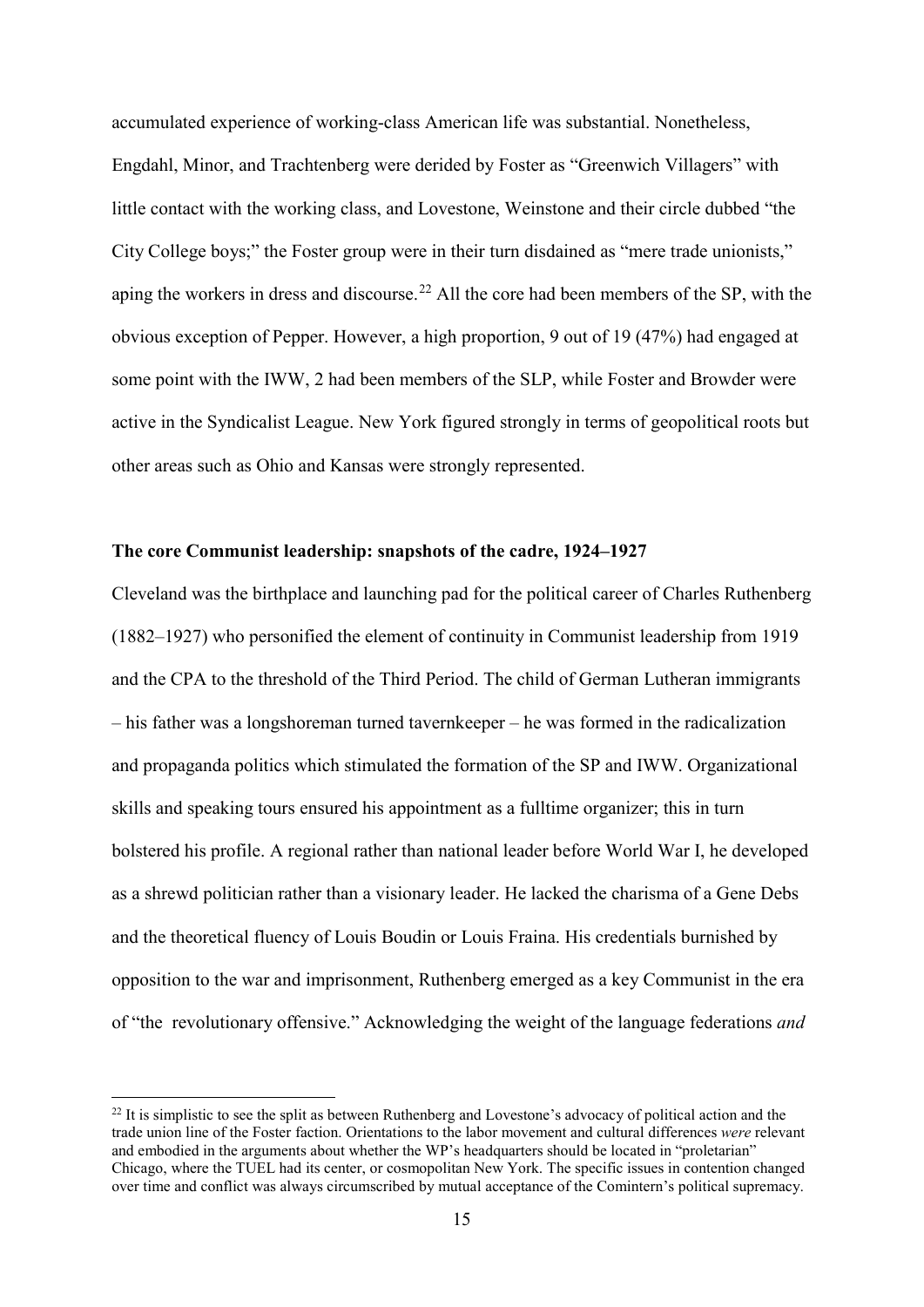the imperative to reach American workers, but ill-versed in Bolshevism, critics saw him as an equivocator. He split – for some belatedly – from the CPA but pursued reconciliation and unity, Americanization and legality.

Once in the WP, he proved unable to win over his opponents and contributed to the long-running dilemma: leaders had to combine attempting to build working-class support for the party with factionalizing to control the party. Party secretary until his death, and the unlikely beneficiary of posthumous cultism, he remained ambitious, personally colourless, politically devious, and theoretically unsophisticated. Basing himself on conviction that the leading role of the Comintern was non-negotiable, he genuinely attempted to hold the party together and treated adversaries with respect. He remained a factionalist who projected himself as above faction, a pillar of convention despite his philandering,<sup>[23](#page-16-0)</sup> Ruthenberg was "a plain fellow … it did not make much difference what he ate … he was not a drinking man."[24](#page-16-1) His loyalty and ordinariness invited Comintern imprinting; respectability and aloofness facilitated his casting as a figurehead. There were parallels with the later Browder. Ruthenberg's journey illustrates how, based on its constructive role between 1919 and 1922, a rebellious American socialist came to internalize the authority of an increasingly undemocratic, hierarchical, state-dominated Comintern. It raises critical questions about the ideological fragility of the pre-1917 American left.

[http://www.marxisthistory.org/history/usa/parties/cpusa/1940/0000-dirba-johnsoninterview.pdf.](http://www.marxisthistory.org/history/usa/parties/cpusa/1940/0000-dirba-johnsoninterview.pdf)

<span id="page-16-0"></span> <sup>23</sup> John Beck, "Ruthenberg, Charles (1882–1927)," in *Biographical Dictionary of the American Left*, ed. Bernard K. Johnpoll and Harvey Klehr (New York and Westport: Greenwood Press, 1986), 340–44; C. Oakley Johnson, *The Day is Coming: Life of Charles E. Ruthenberg* (New York: International Publishers, 1957). Married since 1904 to Rosaline Nickel, the daughter of German immigrants, Ruthenberg conducted an affair with the manager of the WP Research Department, the Communist journalist, divorced wife of the WP's agricultural expert, Harold Ware, and former daughter-in-law of Ella Reeve Bloor, Clarissa Ware. She died in 1923, allegedly after an illegal abortion: Benjamin Gitlow, *I Confess: The Truth About American Communism* (New York: E.P. Dutton, 1939), 153–54; Lement Harris, *Harold Ware, 1890–1935: Agricultural Pioneer, USA and USSR*, *Paper No. 3*, American Institute of Marxist Studies; Bryan D. Palmer, *James P. Cannon and the Origins of The American Revolutionary Left, 1890–1928* (Urbana and Chicago: University of Illinois Press, 2007), 442, note 16. Ruthenberg's son, Daniel, born in 1905, played little role in the party. The party leader was subsequently involved with Anna Damon, see below, p. 59.

<span id="page-16-1"></span><sup>24</sup> "Memories of C.E. Ruthenberg by Charles Dirba: Extracts from 1940 Interview by Oakley C. Johnson and Ann Rivington, 1940", edited by Tim Davenport, at: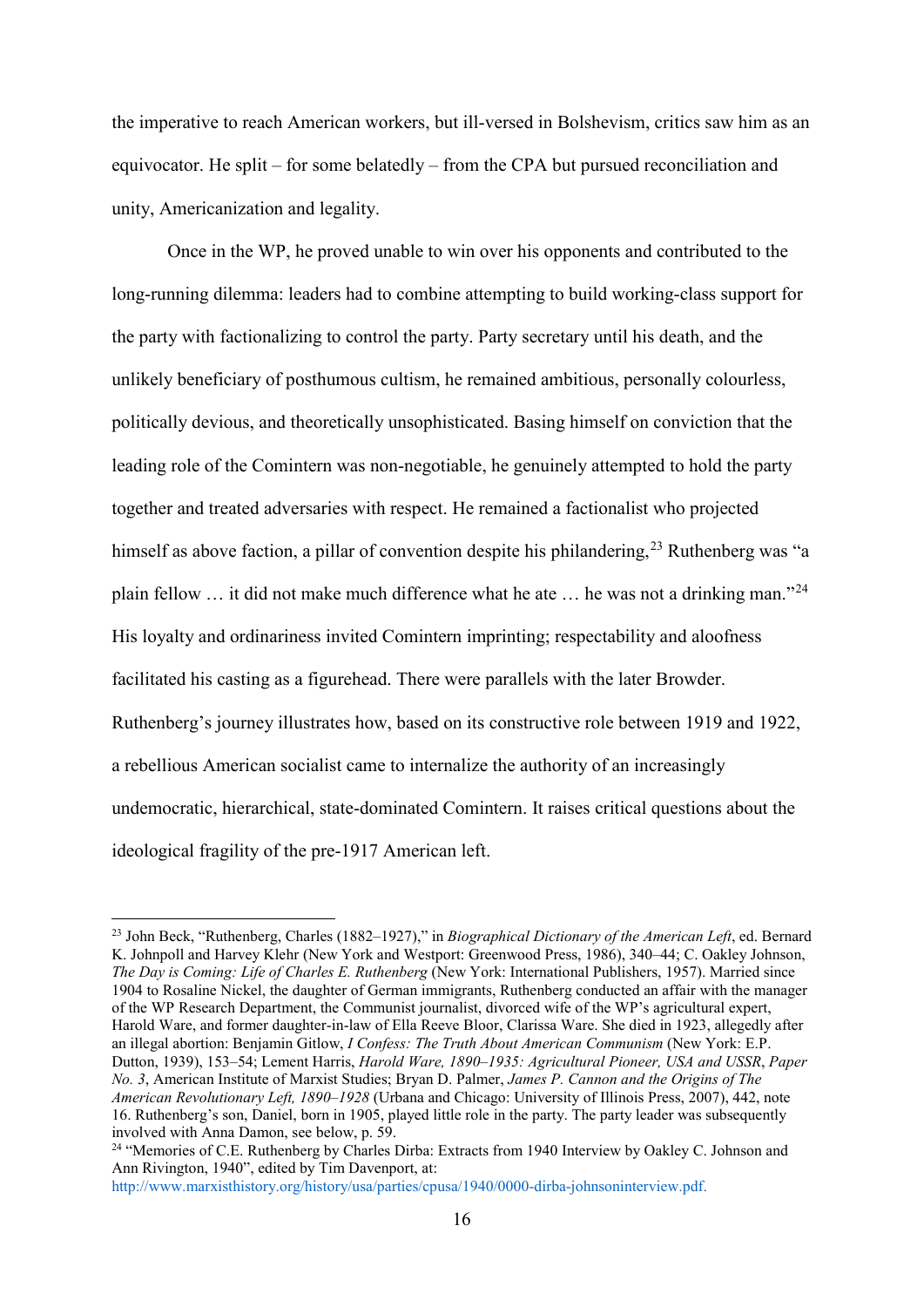His friend and adjunct, the avuncular Munich-born Catholic, Max Bedacht (1883– 1972), traversed a similar path. The illegitimate son of a cook, he left school at 13, becoming a barber while accumulating experience of socialism in Switzerland. Emigrating to New York in 1908 in the aftermath of the financial collapse of a barbers' cooperative and editing socialist papers in Detroit and San Francisco, Bedacht was a CLP charter member and close associate of Ruthenberg and Lovestone in the WP. His capitulation to Stalin and self-criticism in 1929 provokes questions about the relationship of Stalinism and religion.<sup>[25](#page-17-0)</sup> Lacking Ruthenberg's ambition, front, and managerial know-how as well as Lovestone's ruthlessness and political savvy, deficient in theoretical and organizational acumen, Bedacht was an old-time agitator. But he knew the rules of the game, serving on the ECCI and acting as a link with the Comintern and Soviet intelligence after 1929. Downgraded by Lovestone, touching the top in 1929–1930 when he became acting secretary but side-lined by Browder, his career demonstrated how a family man – he was devoted to his wife, Elizabeth, while one of his daughters assisted in the WP office and Max Jr was involved in New York youth politics – of conservative inclinations, could become a Stalinist votary. Through the 1930s, Bedacht worked in the party's institutions, notably the International Workers' Order, before being expelled for leftism in 1948 and taking up chicken farming.<sup>[26](#page-17-1)</sup>

Like Ruthenberg and Bedacht, Jay Lovestone (1897–1990) represented continuity with 1919. Unlike them, he was of a generation which entered politics via the post-1917 SP

<span id="page-17-0"></span><sup>&</sup>lt;sup>25</sup> Bedacht was conscious of the influence of Catholicism and the formidable opposition the Vatican represented. It was, he believed, one of "the most consistent counter-revolutionary forces in society;" but "if we revolutionists have not already learned the lessons in our experience we could learn the value of ideological unity and organizational centralization from the Catholic Church:" quoted in Irving Howe and Lewis Coser, *The American Communist Party: A Critical History* (1957; New York: Praeger, 1962), 160. Unity and centralization were, of course, underpinned by authority and in his Canossa-style submission to Stalin, Bedacht echoed the doctrine of papal infallibility he practised in his youth: "we not only accept the decision as a matter of discipline but we accept the correctness of the decision as a matter of recognizing the international and ideological superiority of the Comintern over ourselves:" quoted in Draper. American Communism. 421.

<span id="page-17-1"></span><sup>&</sup>lt;sup>26</sup> Like others, he was reconciled with the party before his death: Harvey Klehr, "Bedacht, Max (1883–1972)," in *Biographical Dictionary*, ed. Johnpoll and Klehr, 11–12; Roger Keeran, "International Workers' Order," in *Encyclopaedia of the American Left,* ed. Mari Jo Buhle, Paul Buhle and Dan Georgakas (Urbana and Chicago: University of Illinois Press, 1992), 379–80.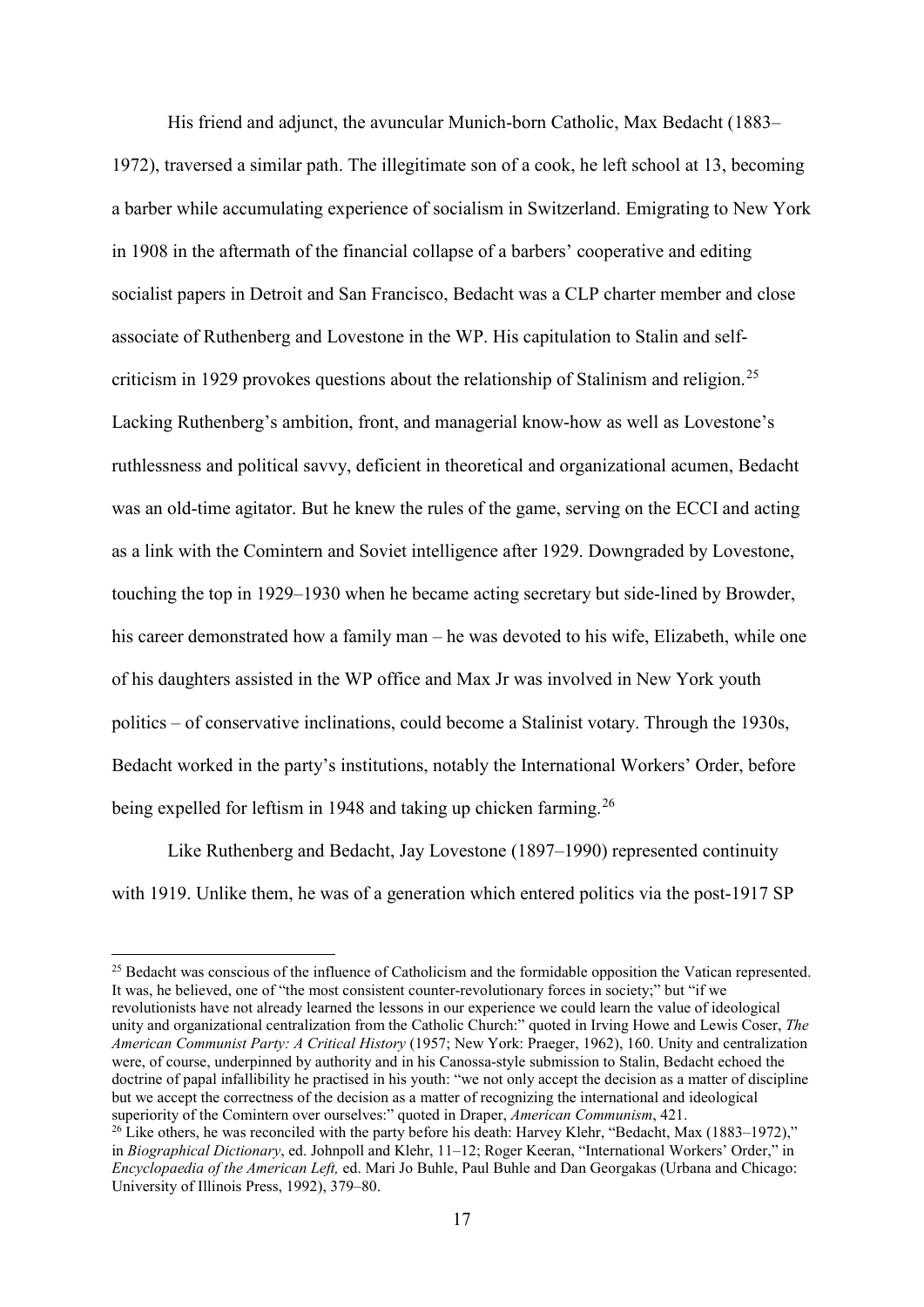left and the CPA. His single-mindedness and acumen were vital to the success of Ruthenberg's caucus. Raised in the Bronx, where his father, a Rabbi in Molchad, Lithuania, became a caretaker, Lovestone came to America as a child. Friends of his youth included Weinstone, WP activist, Ella Goldberg who married Bertram Wolfe, and an ornament of the Great American Songbook, the lyricist of "Brother Can You Spare a Dime" and "Somewhere Over the Rainbow", Isidore "Yip" Harburg.<sup>[27](#page-18-0)</sup> Having discovered Communism at City College, and worked briefly as a statistician and social worker thereafter, Lovestone was sufficiently well-known by 1919 to be elected to the first CC of the CPA. Emerging from the campaign against "undergroundism" as the leader's *homme d'affaire* and determined to prove that, contrary to the discourse of the Foster group, an intellectual could become a Bolshevik leader, he nonetheless bemoaned the demands of a job which left little space for private life, jokingly describing Ruthenberg as his "wife." Ambitious and power-hungry, he still found time to begin a dalliance with Clarissa Ware, an infatuation which ended acrimoniously when she left him for Ruthenberg. In an extreme example of the misogyny of some cadres, Lovestone excoriated Ware's attraction to power, dismissing her as "afflicted with a college education and totally devoid of any moral integrity … she typifies the animal that makes all women so repugnant to me."<sup>[28](#page-18-1)</sup>

Lovestone was formed almost entirely within the party, indeed within its elite; he always remained an inner-party politician. Ruthless and relentless, schooled by Pepper in Comintern realpolitik, by 1927 he had constructed a following at the top of the party sufficient, with agile maneuvring, to succeed Ruthenberg as national secretary. He

<span id="page-18-1"></span><span id="page-18-0"></span> <sup>27</sup> Harburg also wrote the lyrics for Groucho Marx's "Lydia the Tattooed Lady". In comparison, Harburg's wartime collaboration with Jerome Kern, "And Russia is her Name," represented a lapse into *kitsch.* <sup>28</sup> Ted Morgan, *A Covert Life: Jay Lovestone: Communist, Anti-Communist and Spymaster* (New York: Random House, 1999) [Google Books online, no pagination]. For a kinder estimation of Ware, see Joseph Freedman, *An American Testament* (London: Gollancz, 1938). Lovestone, it is claimed, also pursued Cannon's future partner, Rose Karsner, but never married. Under the political ferocity, he seems to have been capable of acts of kindness, even to political antagonists: Palmer, *James P. Cannon*, 233, 472, note 100.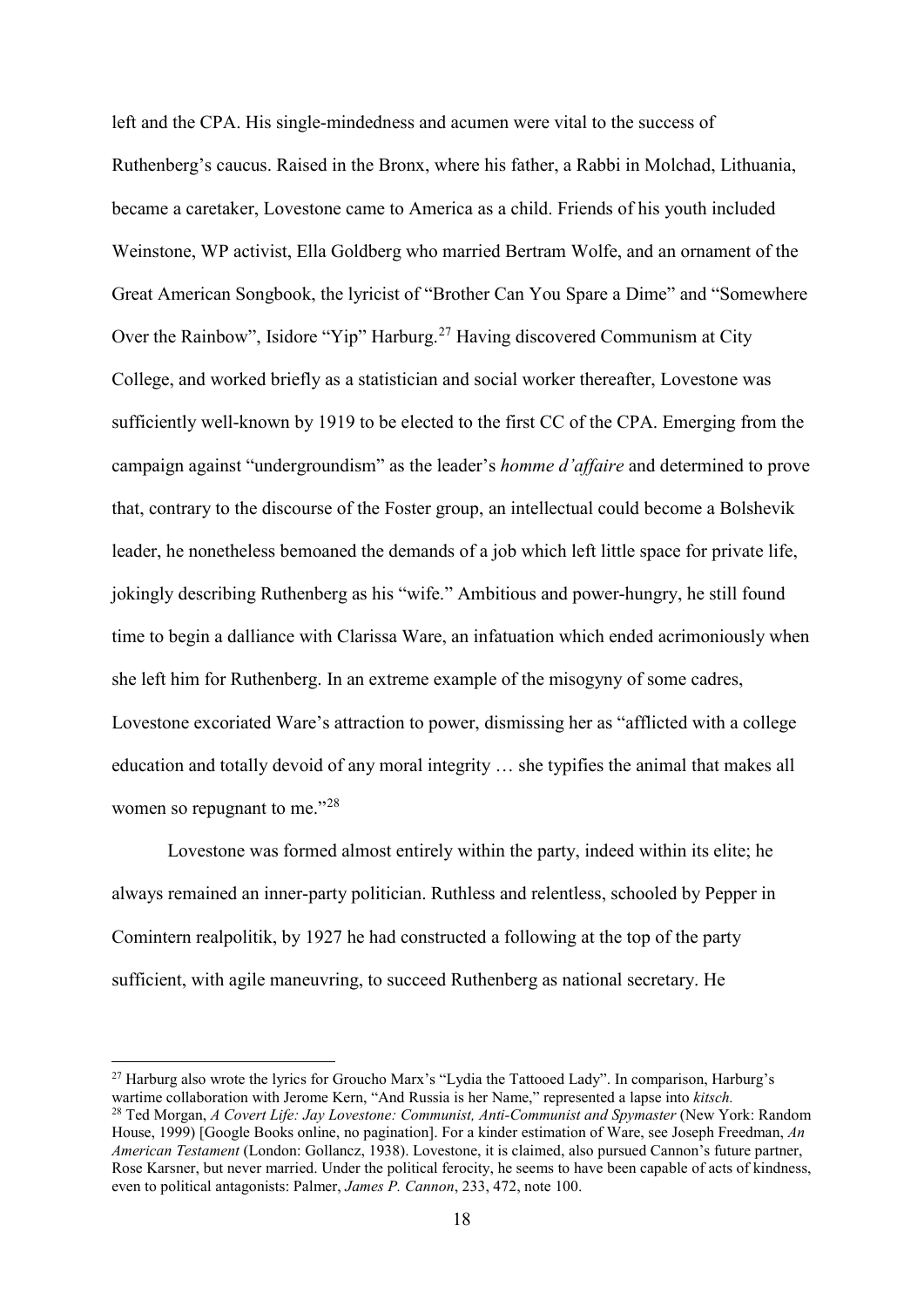maximized the advantages the post offered and by the March 1929 convention commanded an overwhelming majority before his removal by the more ruthless and powerful Stalin. Unlike Thälmann, Thorez, Pollitt and others, Lovestone lacked the proletarian credentials, the solidity, and arguably the restricted political imagination required of a Stalinist leader. Refusing to accept exile and breaking with the party, in later life he combined successive careers as Communist oppositionist and anti-Communist adviser to union leaders with espionage for the Soviets and subsequently the CIA. It would be simplistic to identify his politics in 1929 with those of Bukharin and the Right Opposition or exaggerate his attachment to "American Exceptionalism." He was ready to accept the left turn – so long as he led it in America. It was the Comintern, not Lovestone, who recognized an incorrigible factionalist, insusceptible to "iron discipline" when they saw one and proved unwilling. His development in the 1930s, as a supporter of the International Communist Opposition, possessed elements of both continuation and scission. His subsequent break with the left reinforces questions about the relationship between personal development, political disillusionment and material self-interest.[29](#page-19-0)

The son of a carpenter, William Weinstone (1897–1985) shared Lovestone's Lithuanian and Jewish antecedents, City College education, relative lack of experience and blooding in the CPA. New York district secretary in the 1920s, Weinstone was less than consistent in his support for the Ruthenberg-Lovestone caucus, endorsing the "end of factionalism" initiative of 1926–27, contesting Lovestone's succession, and remaining in the party when the latter's supporters were expelled. Married to Gertrude, the sister of Carl Haessler who ran the Federated Press in the WP interest, Weinstone was attracted to power but outflanked by Lovestone in 1927 and Browder in the 1929–1931 interregnum. Axed as

<span id="page-19-0"></span> <sup>29</sup> Morgan, *Covert Life*; Paul Le Blanc and Tim Davenport, *The American Exceptionalism of Jay Lovestone* (Leiden: Brill, 2015); Robert J. Alexander, *The Right Opposition: The Lovestoneites and the International Communist Opposition of the 1930s* (Westport, Conn: Greenwood Press, 1981).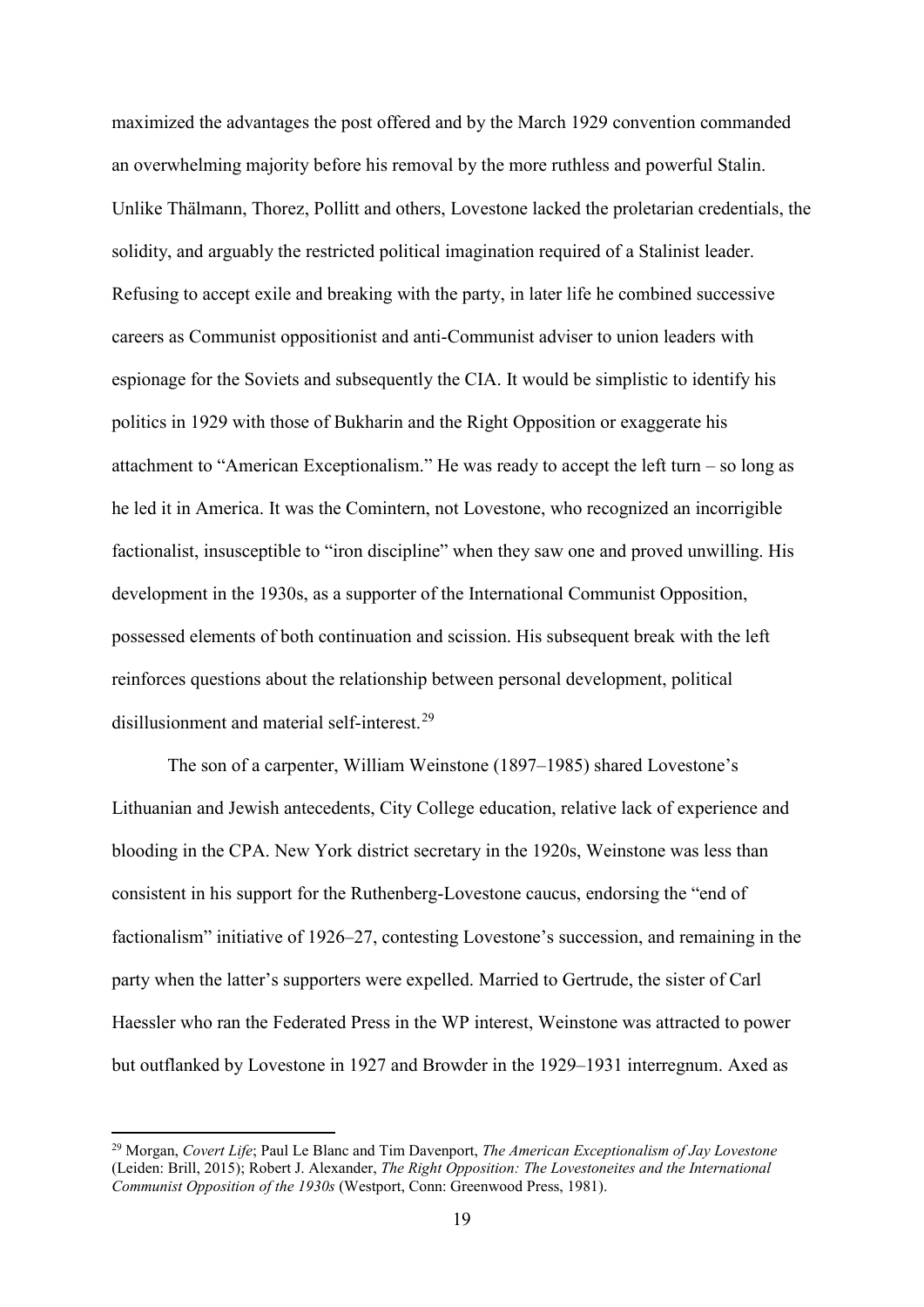Michigan organizer in an argument over the popular front in the CIO, he remained an active Communist until his death.<sup>[30](#page-20-0)</sup> Six years older, the trajectory of Benjamin Gitlow (1891–1965) illustrated the changing faces of Communist cadres in the foundation years. The son of a New Jersey factory worker from Russia, Gitlow started his career as a department store clerk and a dedicated, long-standing SP member. Blacklisted while organizing clothing workers, he worked in the garment industry, becoming a journalist and ephemeral member of the New York legislature. A collaborator of Reed in the CLP and considered by the authorities as an able leader who "would make America a Red Ruby in the Red Treasure Chest of the Red Terror,"[31](#page-20-1) under threat of a long prison sentence, Gitlow joined "the Geese". Deserting "undergroundism," he emerged, partly under Pepper's guidance, as the trade union expert of the Ruthenberg–Lovestone faction. His wife, Badana Zeitlin, remained in the background but his mother, Kate, played a significant part in WP affairs as an organizer of garment workers and secretary of the party's Women's Committee. Unlike Weinstone, Gitlow joined the Lovestone splinter group in 1929 – together with Kate who was likewise expelled – before splitting to form the Communist Workers' League in 1933 and graduating to anti-Communism by the end of the decade.<sup>[32](#page-20-2)</sup>

Another member of the Ruthenberg faction, Louis Engdahl (1884–1932), enrolled in the SP in 1907, after studying at the University of Minnesota and becoming a journalist. His conversion to Communism was belated, but there can be no doubt about his convictions and courage: in 1919 he was sentenced to 20 years in prison for anti-war activity, a sentence subsequently commuted. However, it was 1921 before, together with William F. Kruse, Moissaye Olgin, J.B. Salutsky, Trachtenberg and the Workers' Council, he joined the WP. Engdahl edited the *Daily Worker*, 1923–27, subsequently representing the party at the

<span id="page-20-0"></span> <sup>30</sup> Harvey Klehr, "Weinstone, William (1897–1985)," in *Biographical Dictionary*, ed. Johnpoll and Klehr, 409.  $31$  "The Gitlow Case (1920)" at: [http://moses.law.umn.edu/darrow/trials.php?tid=14.](http://moses.law.umn.edu/darrow/trials.php?tid=14)

<span id="page-20-2"></span><span id="page-20-1"></span><sup>32</sup> Harvey Klehr, "Gitlow, Benjamin (1891–1965)," in *Biographical Dictionary*, ed. Johnpoll and Klehr, 156–57.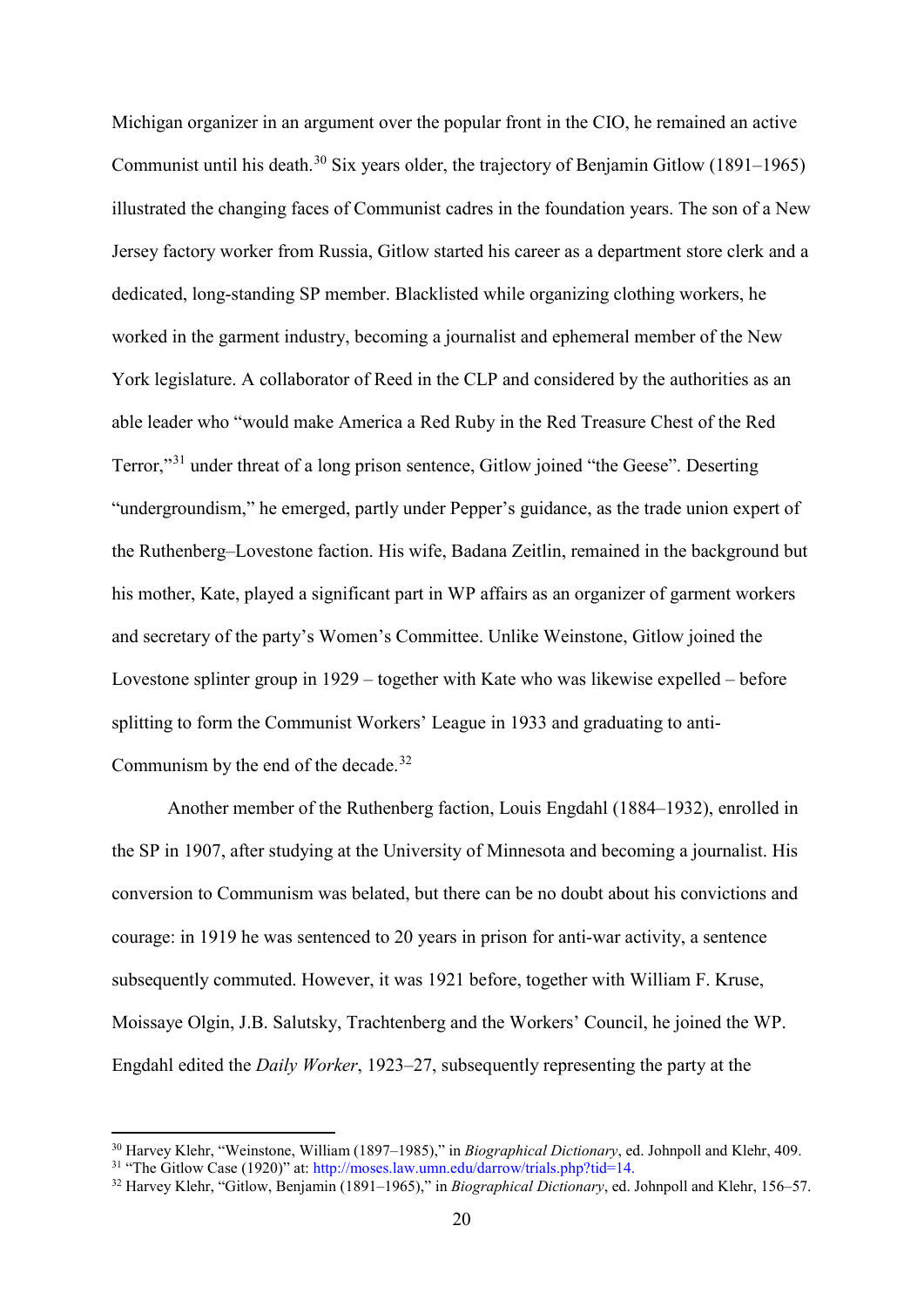Comintern. He remained loyal to Moscow after the 1929 exodus until he died in Europe in 1932 while a leader of the International Red Aid. He possessed little direct experience of workers' struggles and few pretensions to party paramountcy; he was considered remote, self-contained and prey to emotional insecurity. His demise provoked a dispute between his abandoned wife and new partner, the party functionary, Harriet Silverman. When Pauline Engdahl demanded his personal effects, Silverman staked a counterclaim. Demonstrating that political discourse had its part in "private life," she dismissed her rival's behaviour as smacking of the "rotten capitalist ideology, hypocrisy and smug righteousness that we repudiate. More than that, it has the peculiar characteristic of a social-fascist."<sup>[33](#page-21-0)</sup> Sitting in a Solomonic judgement, the party divided the property.

Unlike Engdahl, who was the son of a carpenter, Bob Minor (1884–1952), came from the middle-class – his father was an unsuccessful lawyer who ended up a successful judge. Adverse circumstances pushed him into itinerant labor. Active in the IWW, SP and the Carpenters' Union, he became a prestigious political cartoonist and anarcho-syndicalist, hostile to Bolshevism, despite a visit to the Soviet Union. It was 1920 before he aligned himself with Communism and "undergroundism." A reconstructed member of the Goose Caucus, like Engdahl, Minor demonstrated that preoccupations beyond politics and an initially diffident approach to Communism were no barriers to progress in the WP and a lifelong dedication to Soviet orthodoxy. A Southern gentleman from San Antonio, Texas, his companion during the foundation years was the socialist journalist, Mary Heaton Vorse. He left Vorse for the illustrator, Lydia Gibson, who remained a faithful Stalinist into the 1960s. In Communist iconography, Minor was "Fighting Bob," the model for Don Stevens in Dos

<span id="page-21-0"></span> <sup>33</sup> Harvey Klehr, John Earl Haynes and Kyrill M. Anderson, *The Soviet World of American Communism* (New Haven: Yale University Press, 1998), 282; Silverman subsequently authored the hagiography, *J. Louis Engdahl: Revolutionary Working Class Leader* (New York: Workers Library, 1935); *American Labor Who's Who*, ed. De Leon, s.v. "J. Louis Engdahl",66; Harvey Klehr, "Engdahl, J. Louis (1884–1932)," in *Biographical Dictionary*, ed. Johnpoll and Klehr, 129.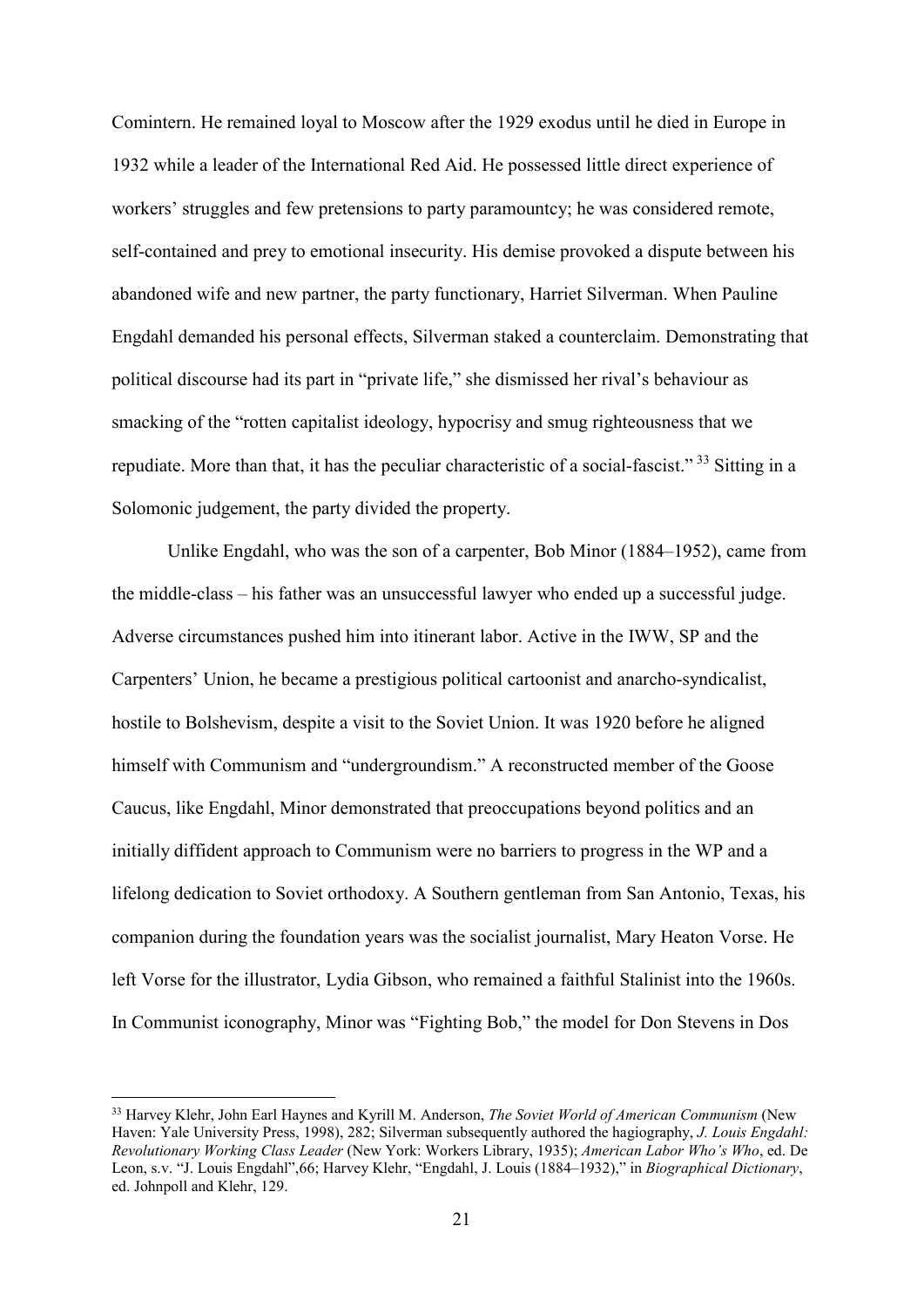Passos' *USA*.<sup>[34](#page-22-0)</sup> Under the scrutiny of scholars, this "huge man with extraordinary bushy eyebrows … intensely staring eyes and a booming voice," was an artist of genius who "became a political hack."[35](#page-22-1) He "lacked the intellectual and moral qualities required of the independent leader … he became the prototype of the pliable Stalinist functionary."[36](#page-22-2) The record reveals a Vicar of Bray who lionized Lovestone and Browder in turn, deserting each when expedient. His "outBrowdering Browder" made even Browder uncomfortable.<sup>[37](#page-22-3)</sup> His consolation was to be held in high regard by the rank and file.<sup>[38](#page-22-4)</sup>

Like Minor, the prematurely silver-haired "Johnny" Ballam's early politics exhibited volatility before subsiding into orthodoxy. Born in England in 1882 to Dutch, Jewish parents – his father was a cigar maker – the family emigrated to the US two years later and settled in Boston, where he was apprenticed as an engraver. He enrolled in the IWW in 1905 and the SP in 1912 and was instrumental in launching the CPA in Massachusetts. A CC member, he became a leader of the 1922 "Left Opposition" until presented with a Comintern ultimatum. Like others, he was testament to the Comintern's ability to convert and assimilate those who once opposed its policies. Later aligned with the Ruthenberg group – apart from an interlude supporting the Cannon-Weinstone anti-factional movement – Ballam was unusual in it, given his links to organized labor. An energetic labor organizer, he stood for gubernatorial posts in Massachusetts and New Jersey in the WP interest.<sup>[39](#page-22-5)</sup>

More striking was the rise and fall of John Pepper, born József Schwartz, also known as József Pogány (1886–1938), a veteran of the insurrections in Hungary – where he was part

<span id="page-22-0"></span> <sup>34</sup> Dee Garrison, *Mary Heaton Vorse: The Life of an American Insurgent* (Philadelphia: Temple University Press, 1989), 186. For Minor as plaster saint, see Joseph North, *Robert Minor* (New York: International Publishers, 1956) and Draper, *Roots*, 418, note 13.

<span id="page-22-1"></span><sup>&</sup>lt;sup>35</sup> Draper, *Roots*, 123, 126.<br><sup>36</sup> Howe and Coser, *American Communist Party*, 65–66.

<span id="page-22-2"></span><sup>&</sup>lt;sup>37</sup> Howe and Coser, *American Communist Party*, 44–45, quoting Elizabeth Gurley Flynn.

<span id="page-22-4"></span><span id="page-22-3"></span><sup>38</sup> *American Labor Who's Who*, ed. De Leon, *s. v.* "Minor, Robert, "162; Maurice Isserman, "Minor, Robert (1884–1952)," in *Biographical Dictionary*, ed. Johnpoll and Klehr, 275–76.

<span id="page-22-5"></span><sup>39</sup> US Federal Census, 1900, Roxbury, Boston; Draper, *Roots*, 175, 184, 335–40, 335–58; Draper, *American Communism*, 128, 236, 255, 266, 331, 419–20; Palmer, *James P. Cannon*, 142–45.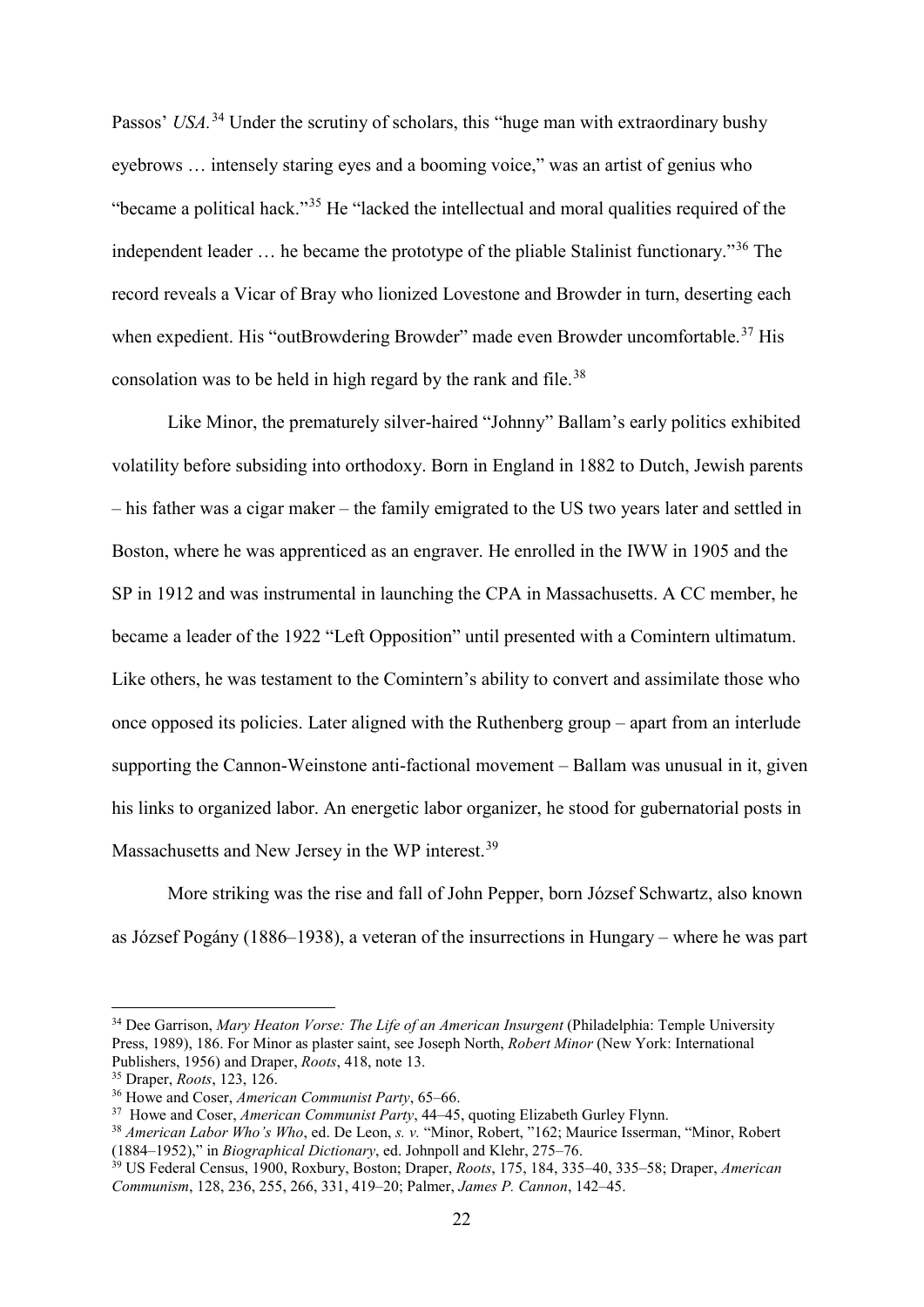of Bela Kun's Soviet government – and Germany. Pepper's family was Jewish – his father, Vilmos Schwartz, was a tradesman who became a minor civil servant – but he kicked over the traces and assumed a Magyar identity at the University of Budapest. He arrived in America as part of the 1922 Comintern delegation with a brief to reorganize the Hungarian Federation. In the guise of a Comintern potentate, Pepper inserted himself into the WP leadership and molded it: he nurtured the Ruthenberg-Lovestone group and took a leading role on issues from "Americanization" and the Farmer-Labor Party to "the Negro question" and Trotskyism. Incurring the enmity of Foster, he was recalled to Moscow in 1924 but continued to influence WP policy and briefly returned in 1928 as Stalinization loomed. "Dressed like a dude," fond of cognac, and possessed of personal magnetism, the question remains as to why he was able to exercise continuing power in the party as his claims to Comintern authority were questioned. That he might provide the Ruthenberg group with a passport to power is part of the answer. But their behaviour underlines not only the extent to which the WP was a site of Byzantine power struggles, but the depth of gullibility where Moscow was concerned. Pepper's partnership with Irén Czóbol, whom he married in 1909, did not impede this unlikely Casanova and on Gitlow's account he too was numbered among Ware's suitors. In the end, Stalinism caught up with him. Arrested by the NKVD in 1937, he was executed the following year.<sup>[40](#page-23-0)</sup>

The limited ability of the WP to develop theorists and the roles it assigned to intellectuals was evident from the career of Alexander Trachtenberg (1884–1966). Following a spell in the Tsar's army as an engineer, Trachtenberg, who was born in Odessa, the son of a businessman, participated in the 1905 Revolution, serving a prison sentence before moving to the United States. After studying for a doctorate in economics at Yale, he worked at the SP-

<span id="page-23-0"></span> <sup>40</sup> Thomas L. Sakmyster, *A Communist Odyssey: The Life of József Pogany/John Pepper* (Budapest: Central European University Press, 2012); *passim*; Gitlow, *I Confess*, 136, a text sometimes prone to embroidery*.*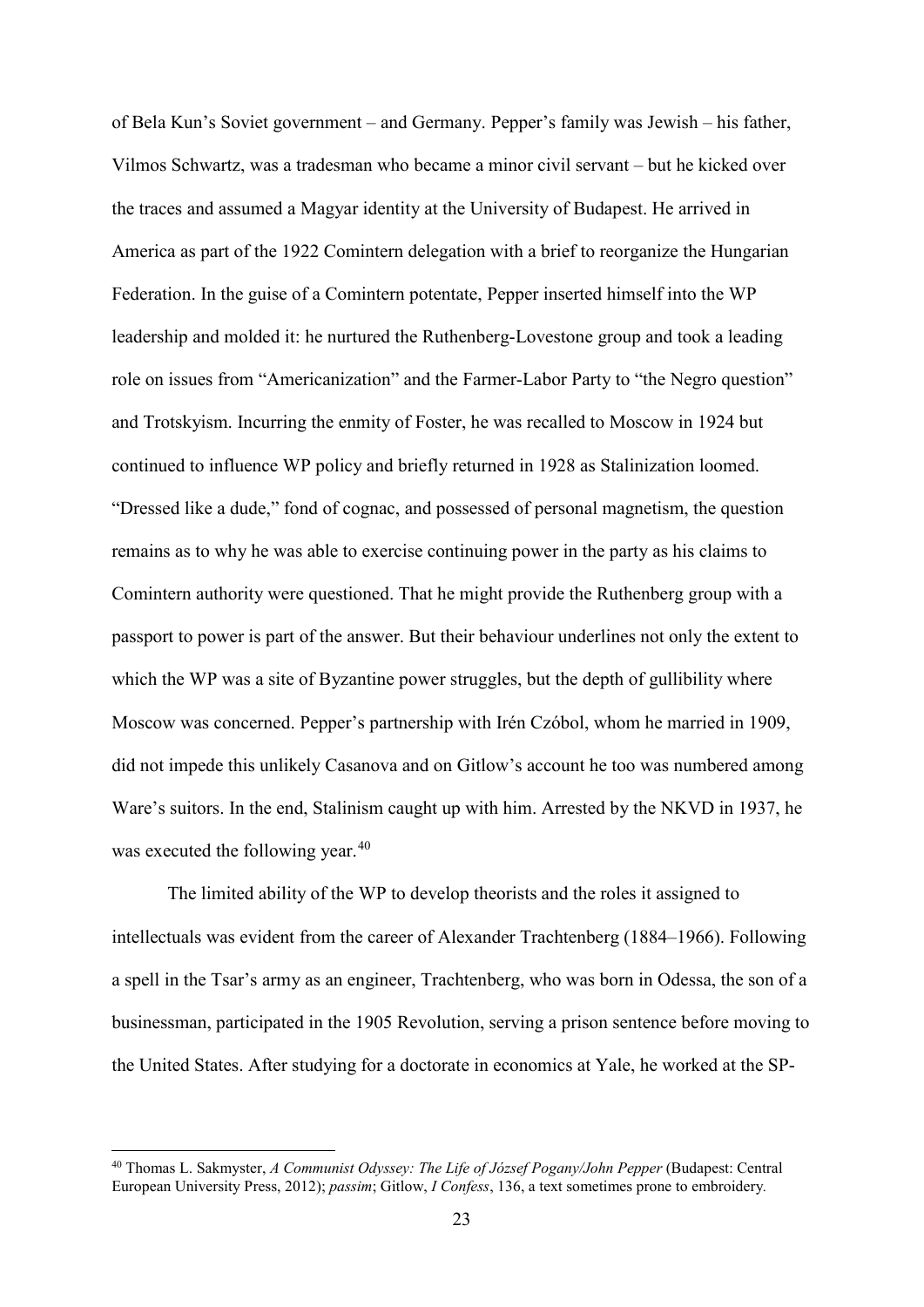backed Rand School of Social Sciences. But he approached Communism with caution: an opponent of the underground party, he remained in the SP and campaigned for its affiliation to the Comintern, joining the WP in 1921 with the Workers' Council. A leader of the Jewish Federation, Americanized in comparison with some Russian activists, he supported the Ruthenberg group and served as a delegate to the Fourth Comintern Congress, where he was elected to the ECCI. Trachtenberg found his niche as interpreter and translator of ideas rather than an original thinker, generally popularizing received dogma and building a base as director of party schools and founder of its publishing house. He was active into the 1950s, surviving prosecution in the 1952 Smith Act case. $41$ 

Heading the other main faction, Bill Foster (1881–1961), the WP's only celebrity, came under increasing challenge from within the Comintern and his own caucus as the decade developed. Unlike the majority of the core, he played negligible part in the troubled birth of American Communism. But he stood alone as a leader of the trade union organizing drives of 1917–20, and in initially possessing a base in the Chicago AFL, a direct link to the Red International of Labor Unions (RILU), and a circle of supporters oriented towards organized labor. As a working-class leader, Foster lacked the stature and resonance of Debs. A Comintern report reflected on his stunted political growth: "He's a poor Marxist … If you analyse his activity you might conclude that he is still more a syndicalist than a Communist  $\ldots$  someone must direct him in the areas of theory  $\ldots$ <sup>[42](#page-24-1)</sup> As a party politician, his leadership of the WP 1923–1925 represented his high point. By mid-decade, his aura as a front-line organizer was fading. He had become an oppositional factionalist, a manager whose positive image with rank-and-file workers contrasted with high-handed treatment of Communists he

<span id="page-24-0"></span> <sup>41</sup> Draper, *Roots,* 98–99, 142–43; John Gerber, "Trachtenberg, Alexander (1884–1966)", in *Biographical Dictionary*, ed. Johnpoll and Klehr, 387–88.

<span id="page-24-1"></span><sup>42</sup> Quoted in James R. Barrett, *William Z. Foster and the Tragedy of American Radicalism* (Urbana: University of Illinois Press, 1999), 187.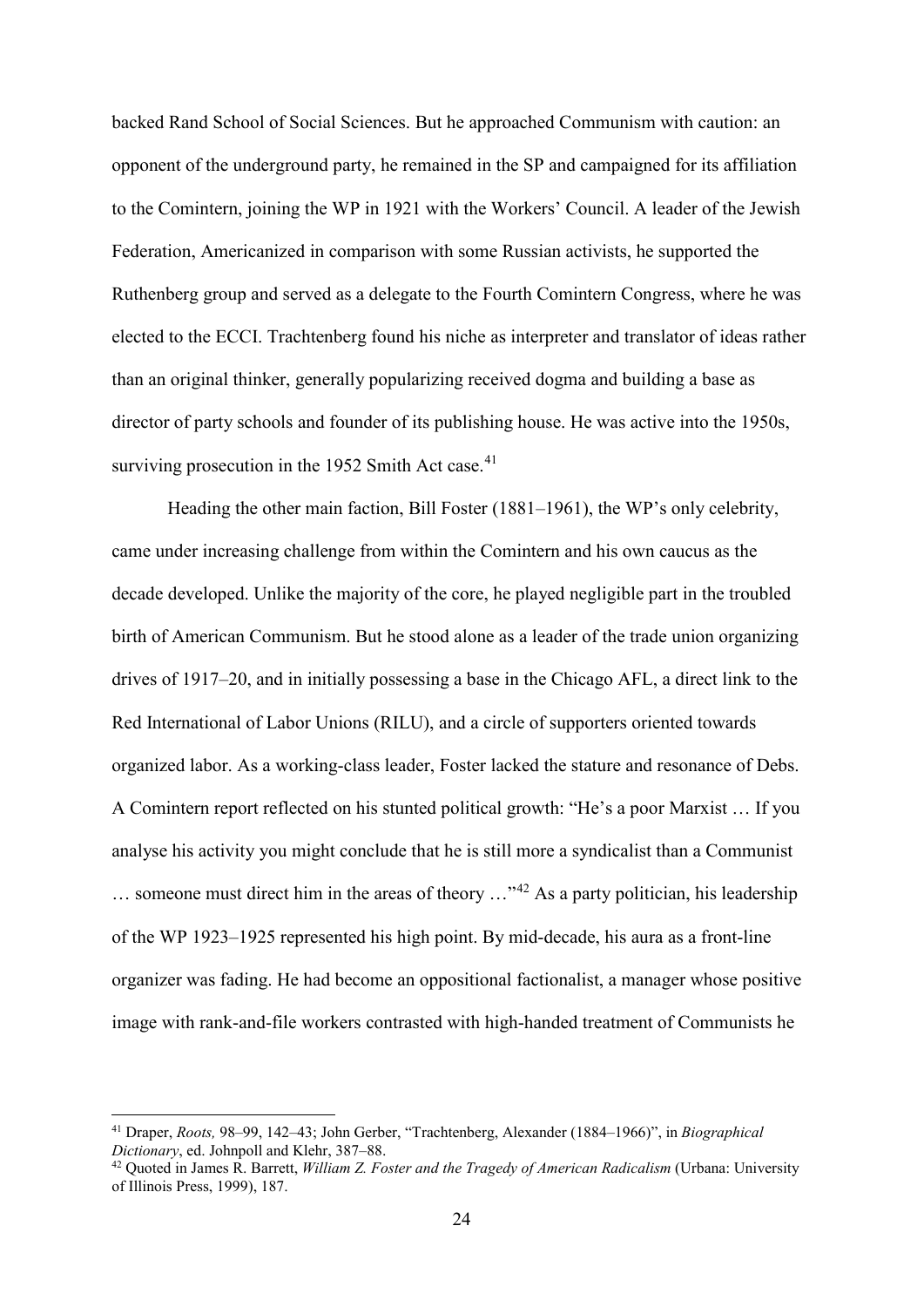considered subordinates. The crumbling of his defiance of the Comintern's termination of his leadership in 1925 was a milestone in his assimilation to orthodoxy.

The son of a Fenian father and Anglo-Scot mother, raised in the Philadelphia slums and formed in an itinerant existence, Foster began as a partisan of William Jennings Bryan and the Democrats. His political awakening led him to the SP and IWW before, influenced by European militants, he formed the Syndicalist League to "bore from within" the AFL unions. Despite failure to oppose the war and acceptance of AFL legality, his 1920 launch of the Trade Union Education League (TUEL) as the means to permeate the labor mainstream dovetailed with trends within Leninism. As single-minded as Ruthenberg in his determination to dominate and conviction that the party's all-important industrial work could not be entrusted to "petit-bourgeois elements," Foster found his attempts to adapt Communism to trade unionism thwarted by the AFL leaders, Pepper, Ruthenberg, Lovestone, and the Comintern. His acceptance of dual unionism and the replacement of the TUEL with a Trade Union Unity League as a center for new unions in 1928 sealed his subordination to Moscow. Having burned his boats with the AFL bureaucracy, he had nowhere else to go. Refused the top job after Lovestone's exit and dogged by ill-health, his best days were behind him.<sup>[43](#page-25-0)</sup>

The prize he cherished fell to Earl Browder (1891–1973), a man of 1920, the CLP, and the drive towards American workers. The Wichita-born son of a former farmer and teacher, he had been a Foster supporter since his Syndicalist League days – although they parted company over the war. He was instrumental in Foster joining the party, organizing his

<span id="page-25-0"></span> <sup>43</sup> Barrett, *William Z. Foster*; Johanningsmeier, *Forging American Communism.* Esther Abramowitz, who married Foster in 1918, was an advocate of free love who became involved in the Syndicalist League together with her then companion, the socialist journalist and future Communist, Jay Fox. Outwardly, the marriage seems to have been conventional, with Esther taking little part in party affairs and playing a supportive role. None of Esther's three children were involved in Communist politics, although Sylvia married the Irish-born Joseph Manley, a leading light in the TUEL before his early death. It was hinted that Foster had a relationship with Rebecca Grecht, later a district organizer, ILS student and IWO functionary; a Comintern representative reported: "it is rumoured that he has a weakness for women" – but no further evidence is forthcoming: Barrett, *William Z. Foster*, 61–63, 85–88, 185–86, 203–4, 269–70; Johanningsmeier, *Forging American Communism*, 52–53, 71, 75–76.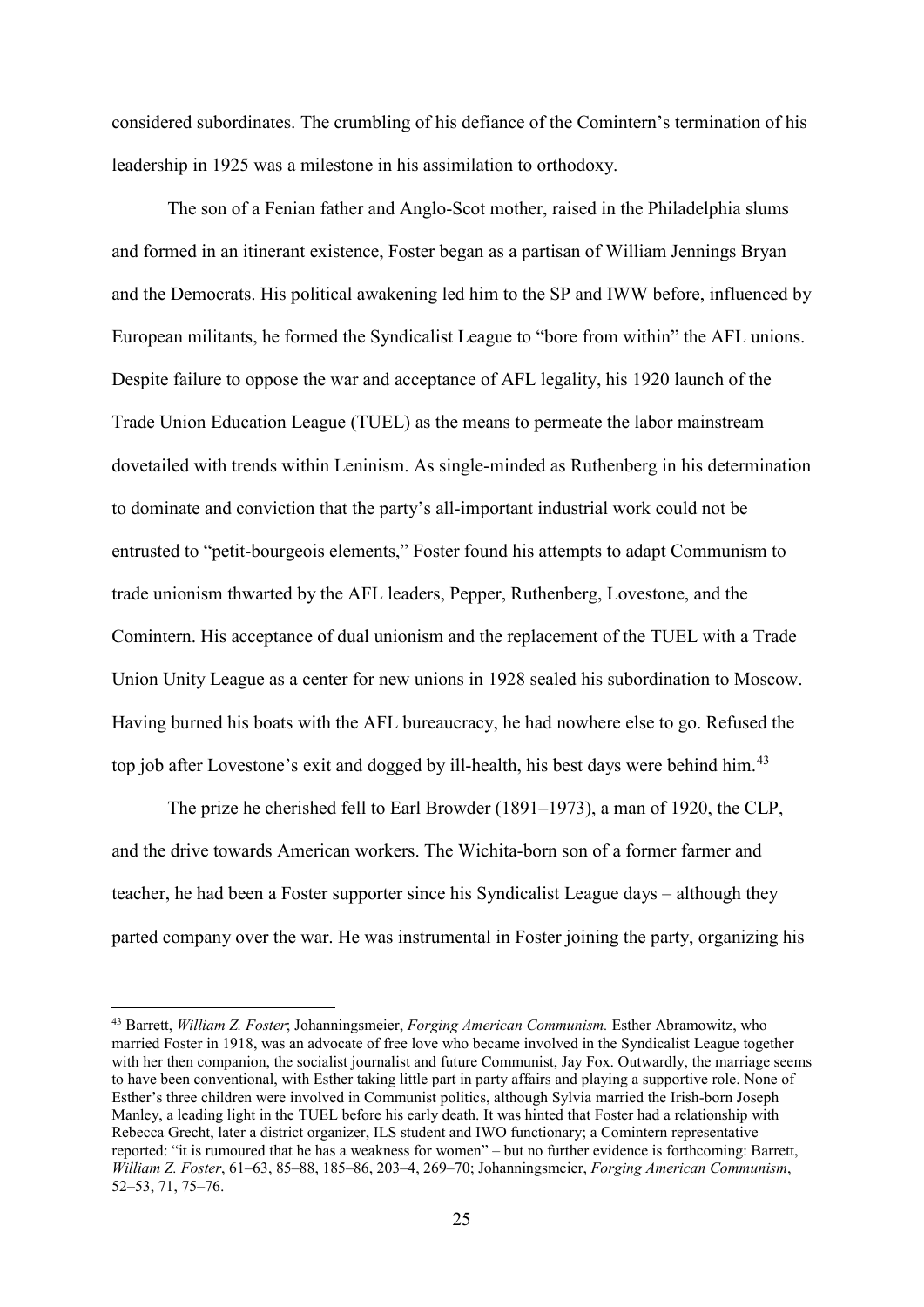attendance at the 1921 RILU Congress in Moscow. Active in the TUEL's early successes in the AFL and its subsequent reverses, Browder worked for RILU in Moscow from 1926, becoming on his own account "a pupil of Stalin". In the following two years, he helped form RILU's Pan-Pacific Secretariat in the Far East. The episode established his reliability in Moscow while his absence shielded him from potentially damaging rivalries at home. As Foster's star waned, Browder, attuned to Moscow's machinations, grew more confident and assertive. Advertising his mid-West roots, comfortable with realpolitik, industrious and a clever if theoretically shallow operator, he appeared promising leadership material. Once considered "Foster's pageboy" and "a Uriah Heep," he became part of the Communist Party of the USA (CPUSA) secretariat that consolidated Stalinism and emerged as party supremo after Lovestone was deposed.<sup>[44](#page-26-0)</sup>

He was, his biographer concluded, emotionally cold and devoid of internal conflict – excepting the turn from anti-fascism to the doctrine of imperialist war in 1939. He abandoned his first wife, Gladys Groves, despite her ill-health, and took up with Raissa Luganovskaya, streetwise and ambitious, a Soviet lawyer who worked for RILU. They went through a form of marriage and in 1933 she entered the United States illegally. Their union symbolized American Communism's marriage with Moscow. Their children were kept away from the party and in accordance with their parents' ambitions and the CPUSA's embrace of respectability, arrested by their father's fall from grace, grew into middle-class citizens of America's post-war boom. Browder was a servant of Soviet policy, amenable to Moscow's methods, including espionage: he himself recruited agents while his sister Margaret, who partnered in turn the WP activists, Harrison George and Thomas Sullivan, worked for the NKVD and married the Soviet agent, "Thomas Meadows." Browder's dramatic removal from

<span id="page-26-0"></span> <sup>44</sup> James G. Ryan, *Earl Browder: The Failure of American Communism* (Tuscaloosa: University of Alabama Press, 1997), *passim*.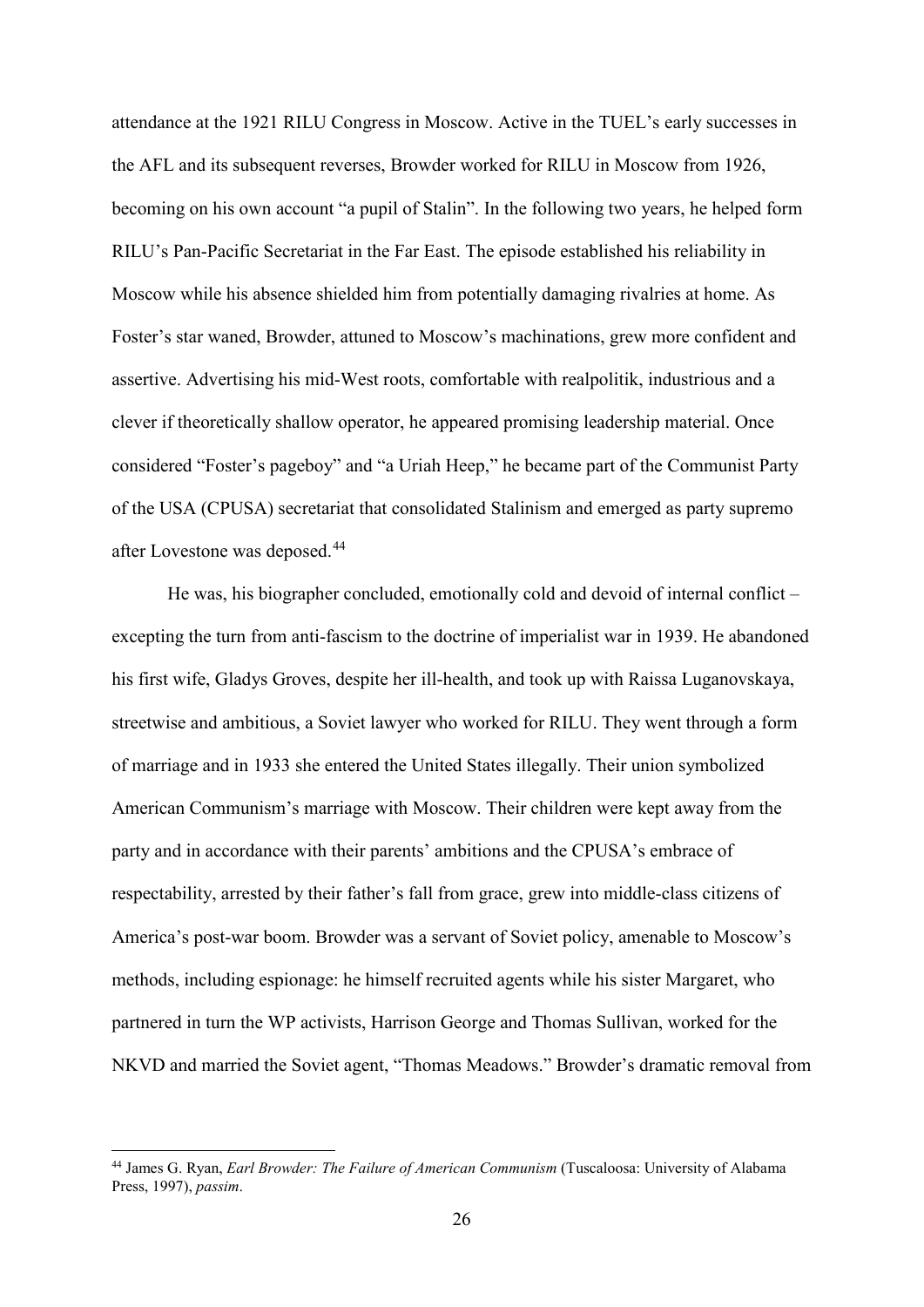power confirmed the lessons of the earlier cases of Hourwich, Ballam, Foster, and Lovestone: American party leaders were nothing without Soviet patronage. He spent the rest of his life on the margins, applying unsuccessfully for re-entry to the CPUSA and seeking refuge in the SP he had renounced in 1913.<sup>[45](#page-27-0)</sup>

Jim Cannon (1890–1974) also hailed from Kansas, where he collaborated with Browder as the new movement emerged and helped bring him into the Communist fold. Sharing Foster's Irish background and early induction into working life, experience as an IWW organizer between 1911 and 1913 marked him and Cannon never signed up to Foster's variant of syndicalism. At one with the latter's mission to root Communism in the organized working class, his formation as a Communist preceded Foster's and he was among CC survivors from the foundation years who had fought for Americanization and a legal party. Cannon became active in the CLP and developed skills as speaker and writer, agitator and organizer, emerging as chair of the WP CC. A leading light in the Foster faction, he was central to assembling the support that by 1924 enabled it to take the leadership. Distancing himself from Foster when the Comintern handed the majority to Ruthenberg in 1925, he formed his own faction which maintained an independent stance and an ultra-loyal line on the Comintern.[46](#page-27-1) Zealous in proselytizing for "Bolshevization" which posed "the final liquidation of Trotskyism" as a central objective, an admirer of Zinoviev who envisioned the WP and the Comintern as "one inseparable whole," Cannon insisted on "a centralized party prohibiting factions, tendencies and groups. It must be a monolithic party, hewn of one piece."<sup>[47](#page-27-2)</sup>

<span id="page-27-0"></span> <sup>45</sup> Ryan, *Earl Browder*, 16–17, 27–29, 74–76, 137–39, 161–69.

<span id="page-27-1"></span><sup>46</sup> "I was then a convinced 'Cominternist.' I had faith in the wisdom and also in the fairness of the Russian leaders. I thought they had made a mistake through false information … I thought Foster's attitude was *disloyal* … I went along with this treacherous double-play," (original emphasis): James P. Cannon, *The First Ten Years of American Communism: Report of a Participant* (1962: New York: Pathfinder Press, 1992), 136–37. For Cannon generally, see Palmer, *James P. Cannon*, *passim*.

<span id="page-27-2"></span><sup>47</sup> *James P. Cannon and the Early Years of American Communism: Selected Writings and Speeches, 1920–1928* ( New York: Prometheus Research Library, 1992), 237. Cannon is quoting from the Theses of the Fifth World Congress of the Comintern. For "Bolshevization," see McIlroy and Campbell, "Bolshevism, Stalinism and the Comintern:" 11–15.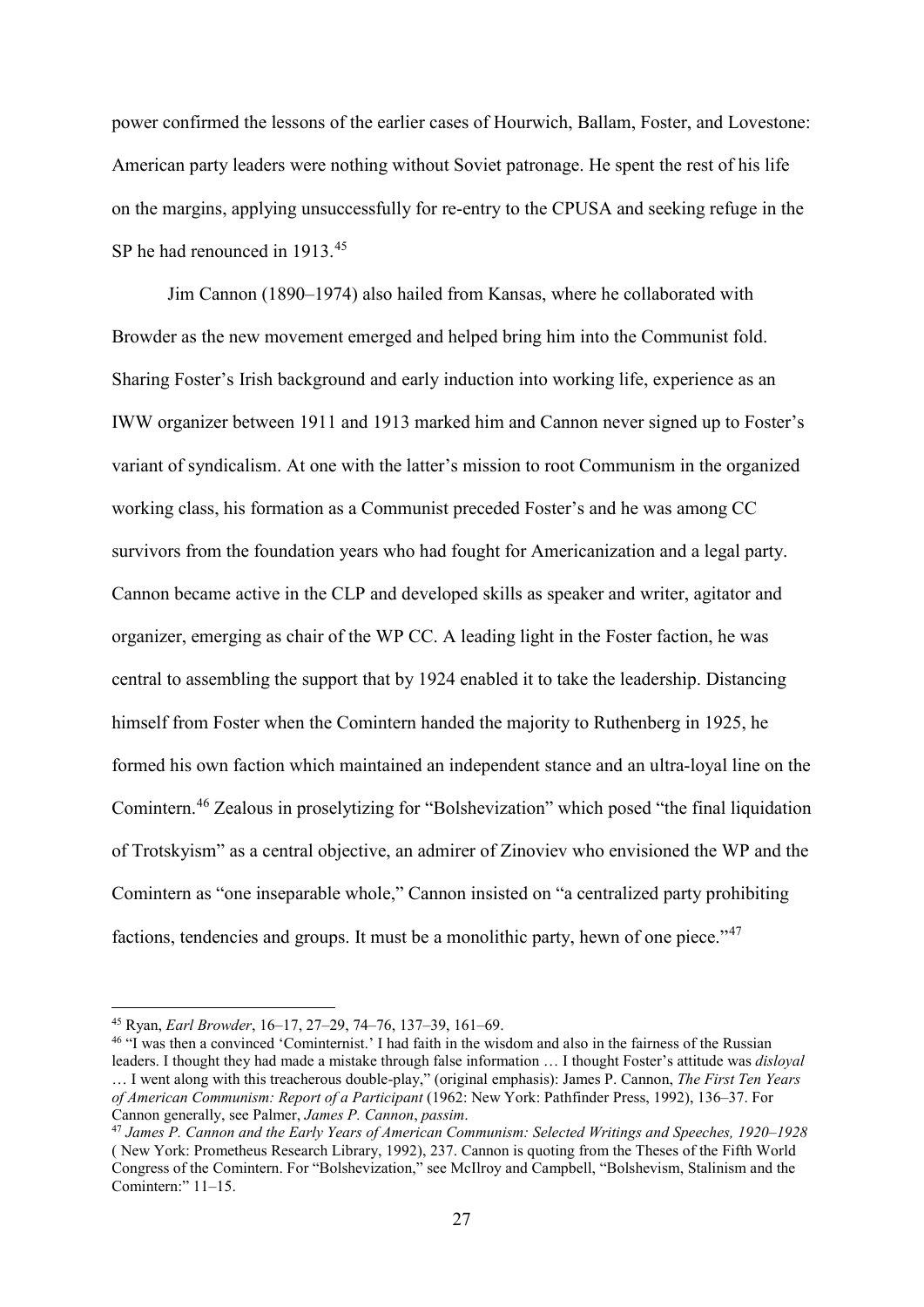Registering scant success in internal struggles, 1925–1928, he was assiduous in extra-party activity, building the International Labor Defense and participating in trade union work. His embrace of Trotskyism demonstrated the possibility of cadres making new choices when Stalinism became ascendant. For Cannon had failed to speak out against the Comintern's – and the WP's – repeated endorsement of condemnations of the Russian oppositions between 1923 and 1927, retrospectively citing lack of information and immersion in national struggle. "Doubts and discontents" only emerged when Zinoviev joined Trotsky and they were expelled in 1927; Cannon's doubts were never politically articulated.<sup>[48](#page-28-0)</sup> In terms of political practice, his rejection of the road he had travelled since 1919 was unforeseen and his eleventh-hour conversion after reading Trotsky's *Draft Program of the Comintern* at the Sixth World Congress came as a shock.<sup>[49](#page-28-1)</sup> Expelled in 1928, Cannon went on to become the patriarch of American Trotskyism.

His closest friend, William F. Dunne  $(1887-1953)$  – his given name was Willis – a blunt, outspoken warrior, born in Kansas City but later domiciled in Butte, Montana, shared Cannon's Irish Catholic background, appetite for alcohol, and down-to-earth philosophy of Communism. Dunne's father was an Irish railroad laborer who emigrated in 1866, his mother the daughter of a French Canadian. After an unsuccessful spell at the Catholic College of St Thomas in Minnesota, he became an electrician, working in a number of north-western states, at one time trying his hand as a prize-fighter before being elected an official of the International Brotherhood of Electrical Workers and vice-president of the Montana

<span id="page-28-0"></span> <sup>48</sup> Cannon, *First Ten Years*, 186–87; James P. Cannon, *The History of American Trotskyism* (1944; New York: Pathfinder Press, 1972), 45–59; Palmer, *James P. Cannon*, 304–30, refers to disparaging remarks about Stalin in 1928, 205, 313.

<span id="page-28-1"></span><sup>49</sup> Cannon married Lista Makimson, his schoolteacher from Kansas City, in 1913. He left Lista for Rose Karsner, a WP activist estranged from her husband, the socialist journalist and Debs biographer, David Fulton Karsner, in 1924. Cannon and Karsner remained companions and Trotskyists until her death in 1968. Like others in the Foster faction, Cannon liked a drink, although "more serious bouts with the bottle" seem to have occurred in the early 1930s after he quit the party. After his marital difficulties he seems to have led a conventional family life and the children, Carl, Ruth and Walta, were not significantly engaged in revolutionary politics. See "Reminiscences: Sam Gordon", in *James P. Cannon As We Knew Him*, ed. Les Evans (New York: Pathfinder Press, 1976), 56–58.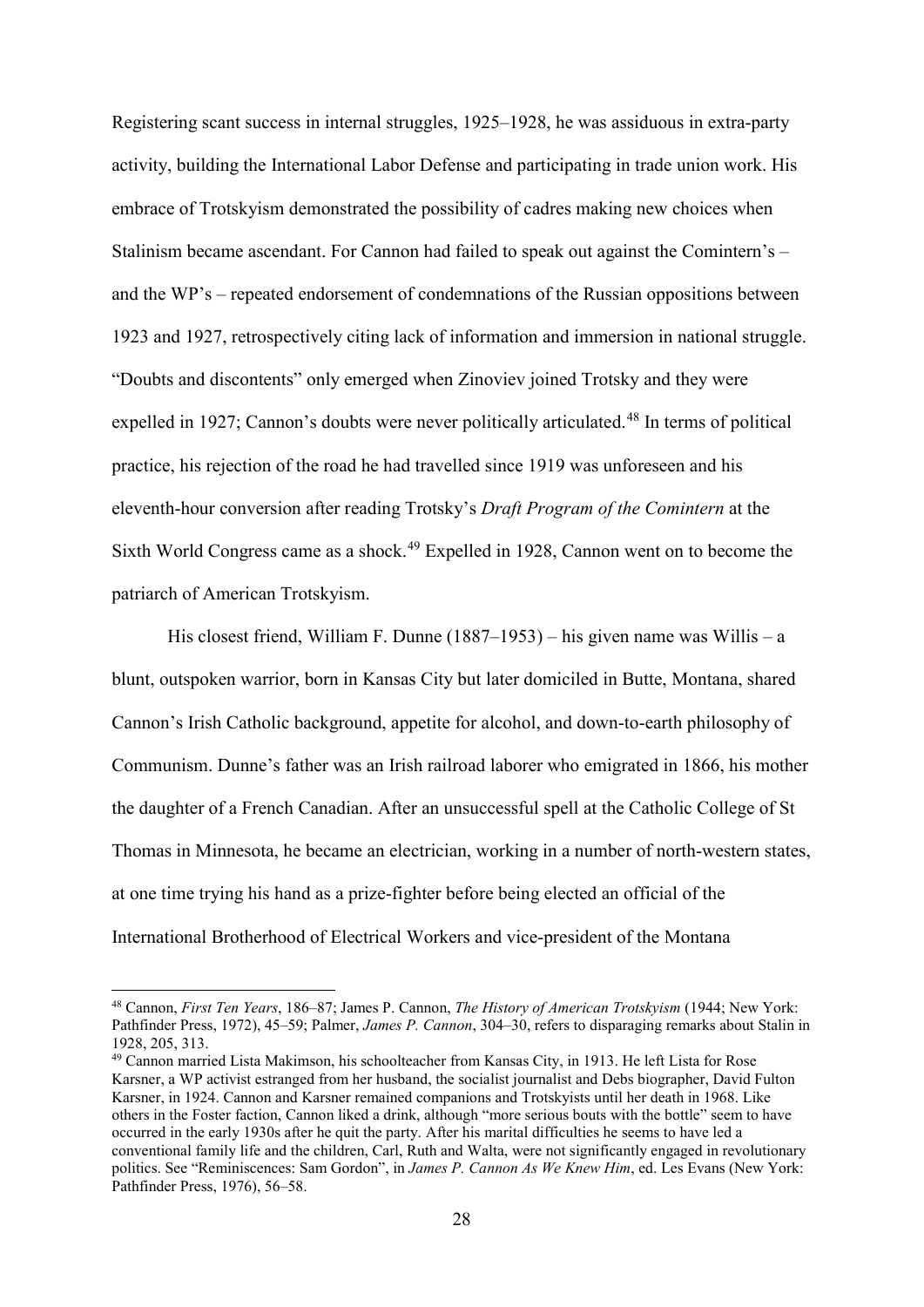Federation of Labor. An SP member from 1910, he was elected to the state legislature on the Democratic ticket in 1918 and joined the CLP the following year. His wife, Marguerite, was a long-time Communist. Dunne worked closely with Cannon through a decade in which he served on the Comintern executive and co-edited the *Daily Worker*. His fundamental loyalty was to the Comintern. Disenchanted with Foster, Dunne refused to follow Cannon out of the party and even endured a spell as its emissary to Outer Mongolia in 1928. But heavy drinking descended into alcoholism, perhaps accelerated by the tragic death of his 7-year old son in 1925 in a Chicago auto accident. Estrangement from his friends and brothers who became Trotskyists cannot have helped. Restive with Browderism, Dunne was expelled from the CPUSA in 1946.[50](#page-29-0)

A leader of the WP in Chicago where he settled after arriving in America in 1916, Arne Swabeck (1890–1986) was active in the SP, editing its Scandinavian paper, and the IWW before aligning with the CLP in 1919. Born in Denmark to Lutheran parents, he travelled in Europe and the Near East as a painter, later combining work as WP district organizer with activism in the AFL painters affiliate. A leader in the unions but a follower in politics, Swabeck supported Cannon as the Foster faction fragmented from 1925 and acted as his lieutenant in the early days of the Communist League of America (CLA). After four decades as a Trotskyist, he converted to Maoism in 1968. [51](#page-29-1) Theory in the Foster group, which went only a little beyond pondering Comintern thinking, was largely the preserve of Alexander Bittelman (1890–1982), both praised and deprecated for his Talmudic talents. A

<span id="page-29-0"></span> <sup>50</sup> US Federal Census, 1900, Little Falls, Minnesota; Kurt Wetzel, "The Making of an American Radical: Bill Dunne in Butte," (MA Dissertation, University of Montana, 1970), 4–7; Harvey Klehr, "Dunne, William (1887– 1953)," in *Biographical Dictionary*, ed. Johnpoll and Klehr, 124–25. Gitlow, *I Confess*, 249; William F. Dunne, *The Struggle Against Opportunism in the Labor Movement* (New York: Communication Committee, n.d. 1947); *New York Times*, 24 September 1953. It was claimed that, after his expulsion, Dunne unsuccessfully attempted to join Cannon's Socialist Workers' Party, his former comrade allegedly shouting: "Throw the bastard down the stairs" upon learning of his arrival at SWP headquarters: Wetzel, "Making of An American Radical," 127, citing an SWP member as his source.

<span id="page-29-1"></span><sup>51</sup> Paul Le Blanc, "Swabeck, Arne (b.1890)," in *Biographical Dictionary*, ed. Johnpoll and Klehr, 373–75; *Dog Days: James P. Cannon vs Max Shachtman in the Communist League of America, 1931–1933* (New York: Prometheus Research Library, 2002).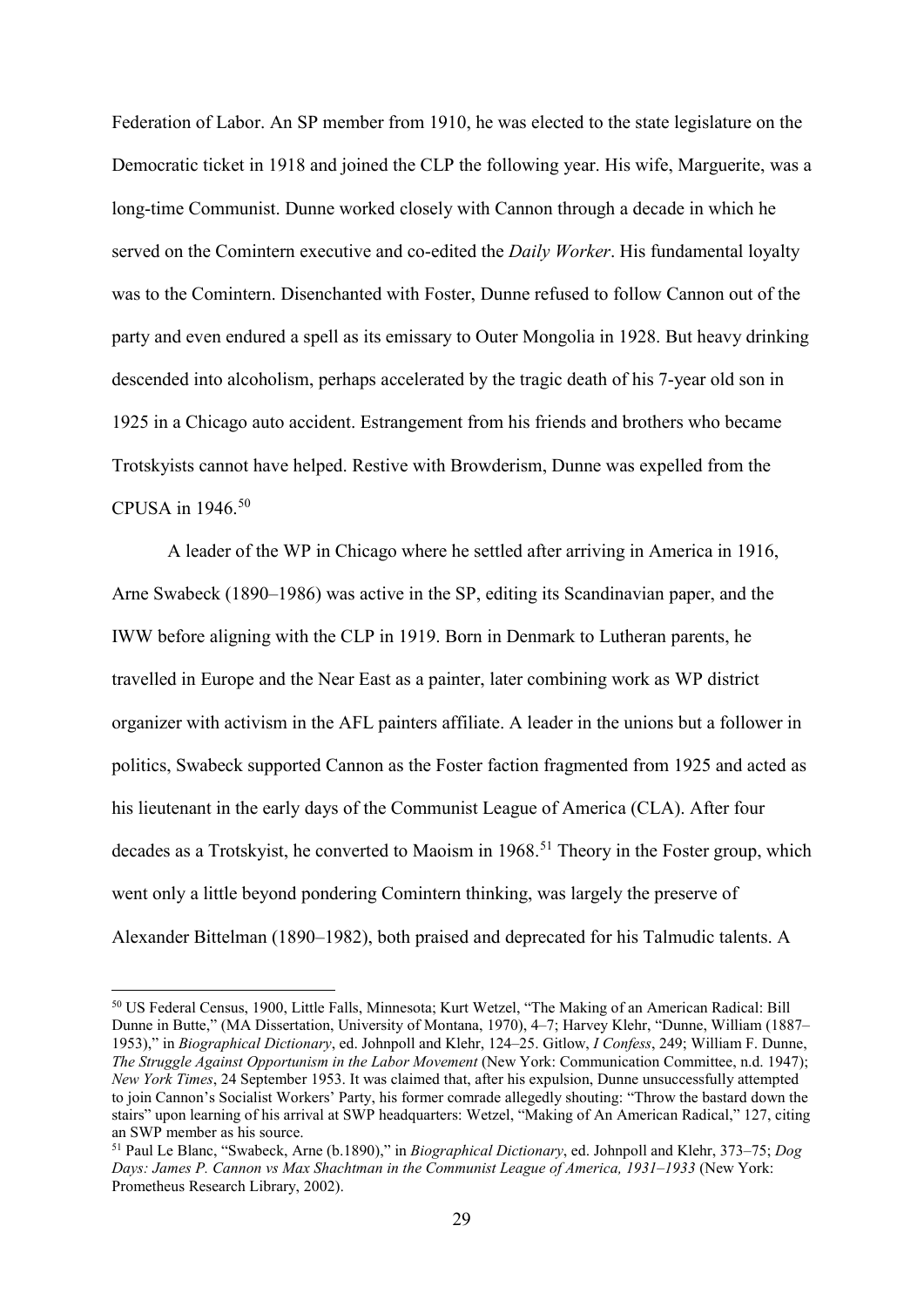Russian immigrant, former Bund official and Siberian exile, Bittelman, who had experience as a trade unionist back home, became a leader of the SP's Jewish Federation and a CPA charter member, valued for his ability to read Russian. A former printer who qualified as a professional engineer, this sometime attorney for the Russian Federation leader, Nicholas Hourwich, mutated into an ultra-loyal Cominternist. Comfortable in a secondary role, Bittelman received little credit from any quarter. Accepting a period of exile, he survived 1929 with difficulty but found his own voice in criticism of the popular front accommodations before belatedly embracing his own version of populism in the 1950s which provoked his expulsion.[52](#page-30-0)

Like Swabeck, Martin Abern (1898–1949), among the youngest members of the core group, was a follower of Cannon. "Sturdy of frame, square shouldered, broad in the chest and with a bull neck ... his sleeves always rolled up for the 'menial' work," he had been brought to Minneapolis from Bessarabia in the Russian empire by Jewish parents in 1902.<sup>[53](#page-30-1)</sup> At 15 he was active in the IWW and the SP youth. Expelled from the University of Minnesota where he excelled at football, for anti-war activity, Abern was a charter member of the CLP. He campaigned for the WP in Minnesota and moved to Chicago in 1922 to become secretary of the Young Workers' League and a delegate to the Fourth Congress of the Comintern. He was responsible for placing the League on a firm footing and connecting it with popular trends; its press optimistically designated the "flappers" of "the Jazz Age" heralds of "a mass revolt of youth."[54](#page-30-2) Developing as a functionary, Abern worked with Cannon as assistant secretary of the International Labor Defense before being expelled with him in 1928. Aligned with Max

<span id="page-30-0"></span> <sup>52</sup> Harvey Klehr, "Bittelman, Alexander (1890–1982)," in *Biographical Dictionary*, ed. Johnpoll and Klehr, 27– 29; Klehr et al, *Soviet World*, 44–46; Palmer, *James P. Cannon, passim*; "Alexander Bittelman: Biographical Characteristics and Political Activities", [1929], Files of the CPUSA, reel 128, delo 1664, frames 12–18, Tamiment Library & Robert F. Wagner Labor Archives.

<span id="page-30-1"></span><sup>53</sup> Max Shachtman, "Martin Abern," *Labor Action*, 9 May 1949.

<span id="page-30-2"></span><sup>54</sup> Peter Drucker, *Max Shachtman and His Left: A Socialist's Odyssey Through the "American Century"* (New Jersey: Humanities Press, 1994), 16–17.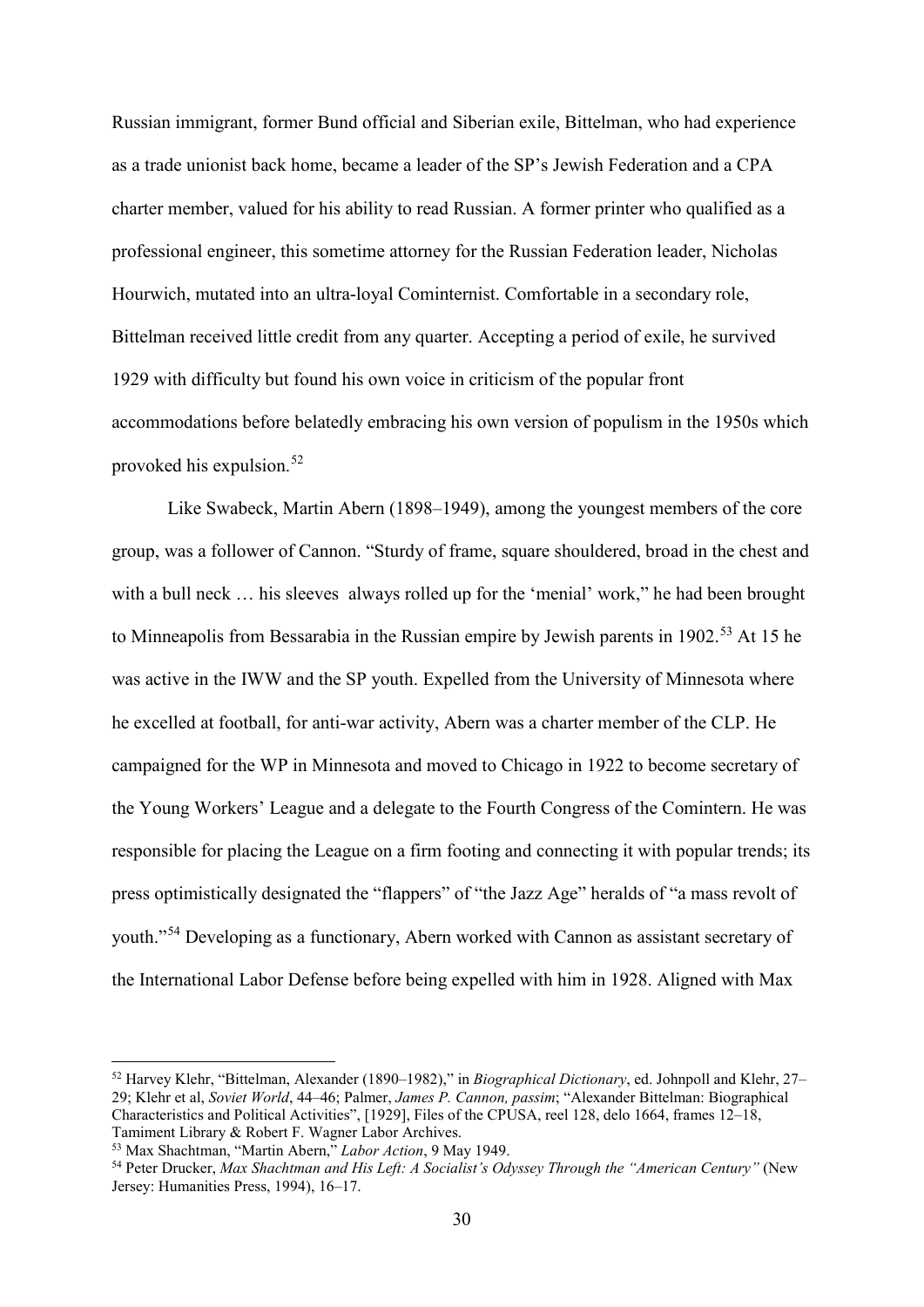Shachtman in the faction fight in the Socialist Workers' Party in 1939, and following him into the Workers' Party, Abern died of a heart attack while riding a bus in 1949.[55](#page-31-0)

Contingent factors were significant in the formation of Communist leaders. Despite long grounding in the SP, some became dissenters in the foundation years before easing into orthodoxy under the Comintern's educative pressure. Alfred Wagenknecht (1881–1956), a leading light in the SP left before 1917 and the CLP from 1920, defended undergroundism as a leader of the Goose Caucus. He was another who represented continuity in the personnel but not the politics of the leadership. His Communist career suggested the patience of the Comintern in steeling its American students against leftism and subsequently schooling them in Soviet dogma. Born in Germany, Wagenknecht emigrated to Cleveland as a teenager. He joined the SP, opposed the war, became secretary of the Ohio state party, and married his fellow Communist, Elmer Allison's sister, Hortense. Living down his opposition to "the liquidators," he was a staple of the Foster faction after 1923. A lifelong Communist, he performed a number of roles as an organizer of strikes and the Friends of the Soviet Union, campaigner for the unemployed and against fascism, and party fund-raiser into the 1940s.<sup>[56](#page-31-1)</sup>

The political diversity within the core leadership was illustrated by the idiosyncratic German, Ludwig Lore (1875–1942), who before his expulsion in 1925 headed his own small caucus frequently allied to the Foster faction. From a Jewish family, educated at Berlin University and active in the SDP, Lore, who had worked in textile factories, came to America in 1903, joining the IWW and SP and becoming well-known as a journalist. Influenced by Trotsky during the latter's stay in New York in 1916, Lore was unusual in the perceptive stance he took towards Zinoviev's Comintern and was regularly condemned for Second International proclivities. Happily married to Lily Schreppe with three boys, Karl, Kurt and

<span id="page-31-0"></span> <sup>55</sup> Albert Glotzer, "Abern, Martin (1898–1949)," in *Biographical Dictionary*, ed. Johnpoll and Klehr, 1–2 suggests that the area of Abern's birth was Romanian-speaking.

<span id="page-31-1"></span><sup>56</sup> John Gerber, "Wagenknecht, Alfred (1881–1956)," in *Biographical Dictionary*, ed. Johnpoll and Klehr, 399– 400.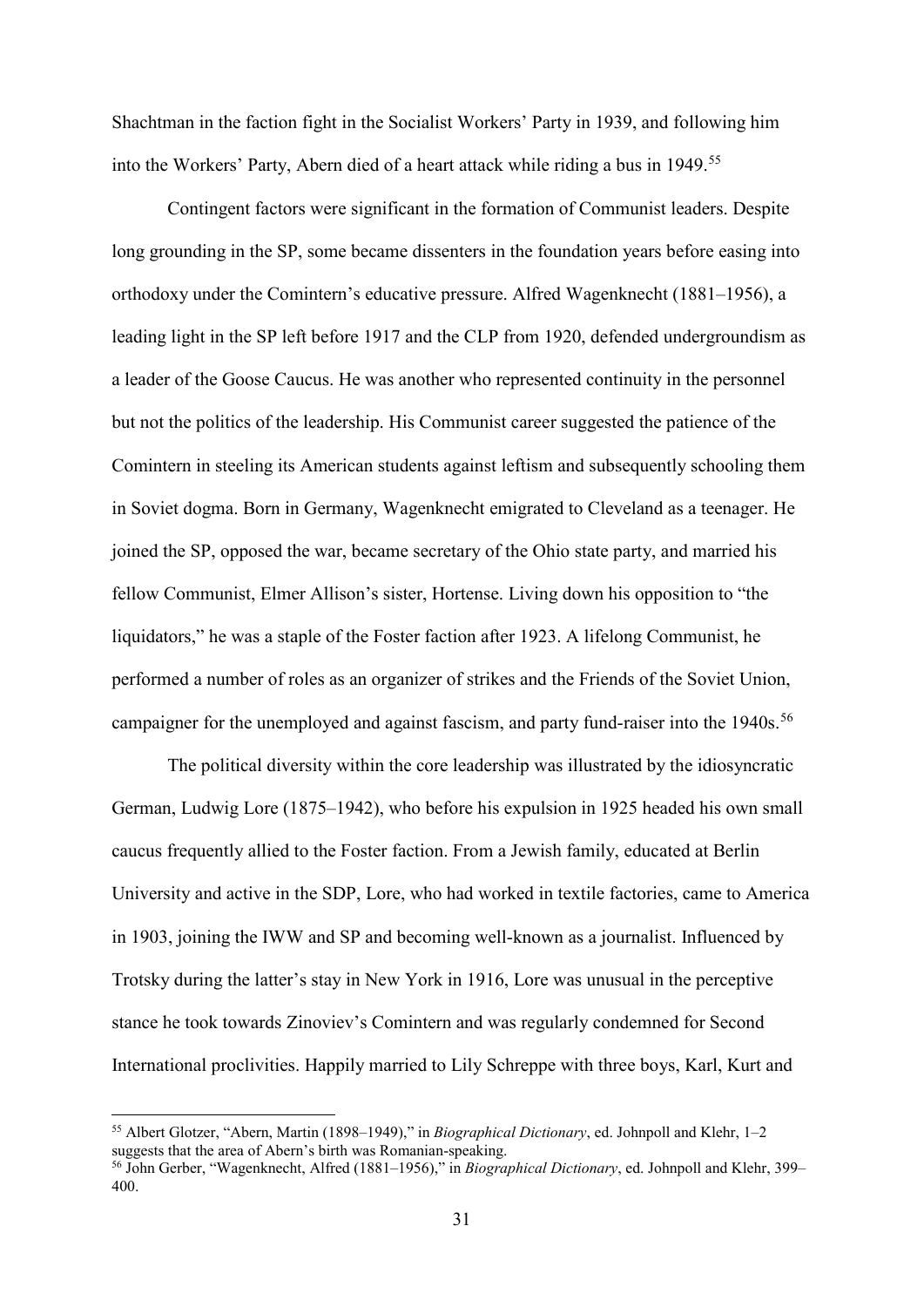Eugene, Lore's uxoriousness contrasted with his political adventures. With a base in the German and also the Jewish federations and control of the influential *New Yorker Volkszeitung*, he was the only WP leader who, together with his then lieutenant Olgin, got things right over the Farmer-Labor Party and the only cadre to defend Trotsky in 1924. He was removed from his positions when his criticism converged with that of the Russian oppositionists over attempts to develop a Labor Party via La Follette's 1924 presidential campaign. His isolation and dismissal signified the Comintern's conquest of the WP cadre. But Lore had always been considered a maverick and a problem the Comintern was determined to resolve. He was never a political Trotskyist in the 1920s, although he came close to Cannon's group in the following decade. He later became embroiled with Soviet intelligence and provided information to the FBI. [57](#page-32-0) 

# **From change within stability towards transformation: new blood and old hands, 1924– 1927**

Having emphasised the extent of stability, we need to assess innovation in the three CCs elected between 1924 and 1927 and the degree to which the established leadership core was replenished by new blood. The composition of the 1924 and 1925 committees (see **Tables 1**  and **2**) signified the triumph of continuity in relative terms with restricted turnover in representatives. Erik Fahle Burman and Abern were the only members of the 1924 CC who had not served previously while the 1925 convention elected only 5 new activists – Phil Aronberg, Bud Reynolds, John Schmies, Jack Stachel and Bill White – to a committee enlarged from 13 to 25 members. With the exception of Abern and Stachel, all were trade union activists. The party was beginning – no more than that – to put down roots in organized

<span id="page-32-0"></span> <sup>57</sup> Harvey Klehr, "Lore, Ludwig (1875–1942)," in *Biographical Dictionary*, ed. Johnpoll and Klehr, 252–53; John Earl Haynes, Harvey Klehr and Alexander Vassiliev, *Spies: The Rise and Fall of the KGB in America* (New Haven and London: Yale University Press, 2009), 155–59.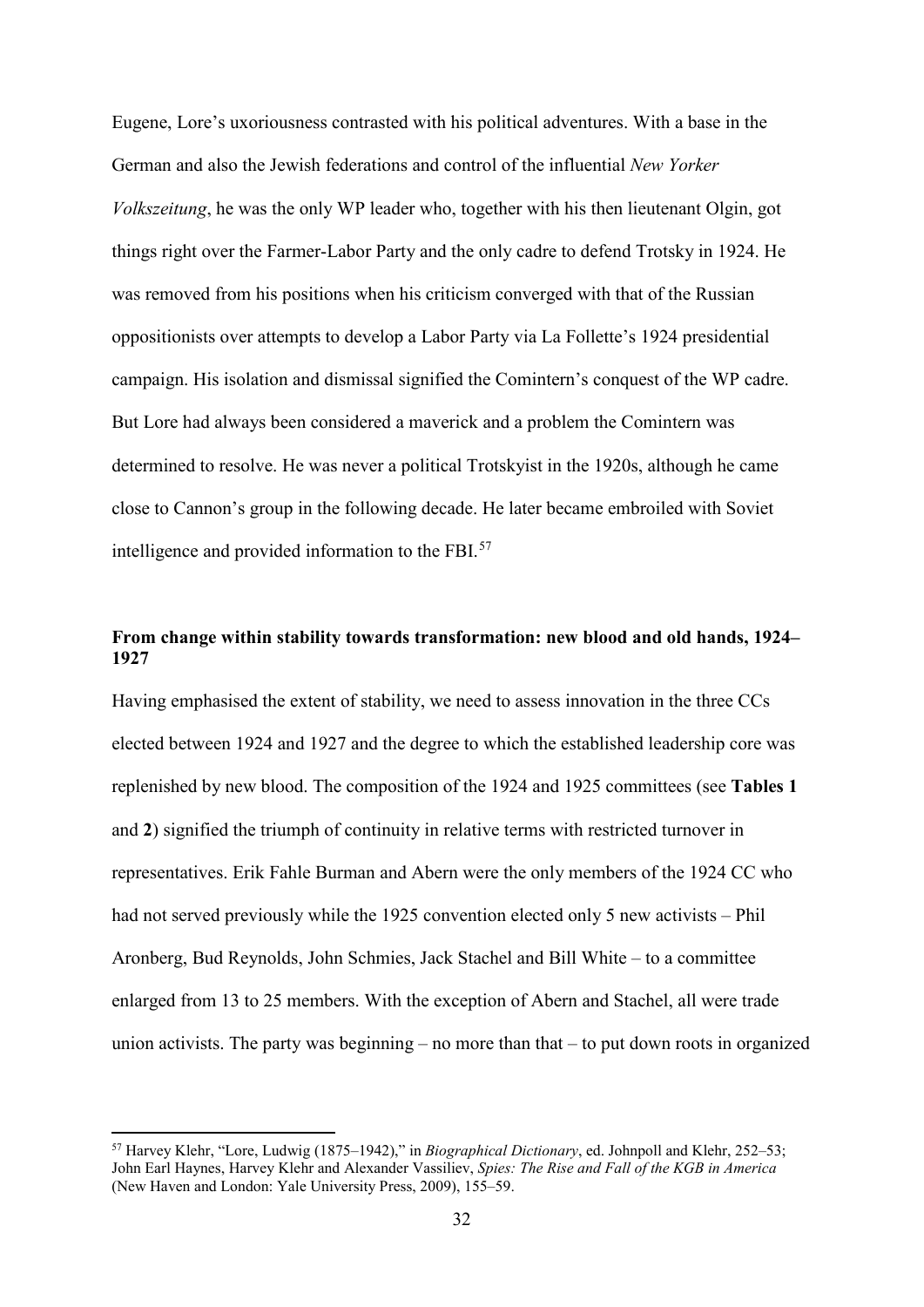labor. Newcomers constituted 15 percent of the CC in 1924 and 20 percent the following year, a turnover rate which reinforced the importance of the continuing core of leaders.

Erik Fahle Burman (1882–1937), born in Haparanda, a Finnish-speaking area in north Sweden, son of a timber mill supervisor, was a leading figure in the Finnish Federation. He had accumulated industrial experience as an official of the Western Federation of Miners and subsequently the Carpenters' Union. Joining the WP with the Finnish Federation in 1921 after a brief sojourn in the SP, he became a supporter of the Foster faction.<sup>[58](#page-33-0)</sup> With the replacement of the Foster leadership by the Ruthenberg group in 1925, Jacob "Jack" Stachel (1900–1965) replaced Abern in the leadership of the YWL and sat on that year's CC. His parents were Polish Jews from Galicia – then part of the Austro-Hungarian empire – who emigrated to New York when Stachel was eleven. He joined the WP in 1924 and was the first of the post-foundation generation to achieve high office – taking only 12 months to reach the CC and two years to become New York District Secretary. Placing his career and the Comintern above domestic loyalties, he deserted Lovestone in 1929 and, playing to Moscow, continued a meteoric rise by succeeding Foster at the head of the TUUL. Stachel emerged as a Browder loyalist and CPUSA organizational secretary before demotion after the latter's demise. Weathering a long sentence after conviction under the Smith Act, he remained active into the  $1950s.<sup>59</sup>$  $1950s.<sup>59</sup>$  $1950s.<sup>59</sup>$ 

Philip Aronberg (b.1884), a tailor who emigrated to Chicago from Russia, joined the WP in 1921 – at the relatively advanced age of 37. Another Jewish immigrant, union activist, and Foster supporter, Aronberg campaigned for the WP in the Amalgamated Clothing Workers in the early 1920s and represented the needle trades on the TUEL executive board.

<span id="page-33-0"></span> <sup>58</sup> Information from Auvo Kostiainen, January 2019; *James P. Cannon and the Early Years*, 576; Michigan Death Certificates, 1921–1952.

<span id="page-33-1"></span><sup>59</sup> James Gilbert Ryan, "Stachel, Jack (1900–1965)," in *Biographical Dictionary*, ed. Johnpoll and Klehr, 368– 70; "Who's Who of National Leaders, Communist Party, USA," (FBI, April 1963) at: [https://archive.org/details/foia\\_FBI\\_MONOGRAPH-CPUSA\\_Whos\\_Who.PDF/page/n109.](https://archive.org/details/foia_FBI_MONOGRAPH-CPUSA_Whos_Who.PDF/page/n109)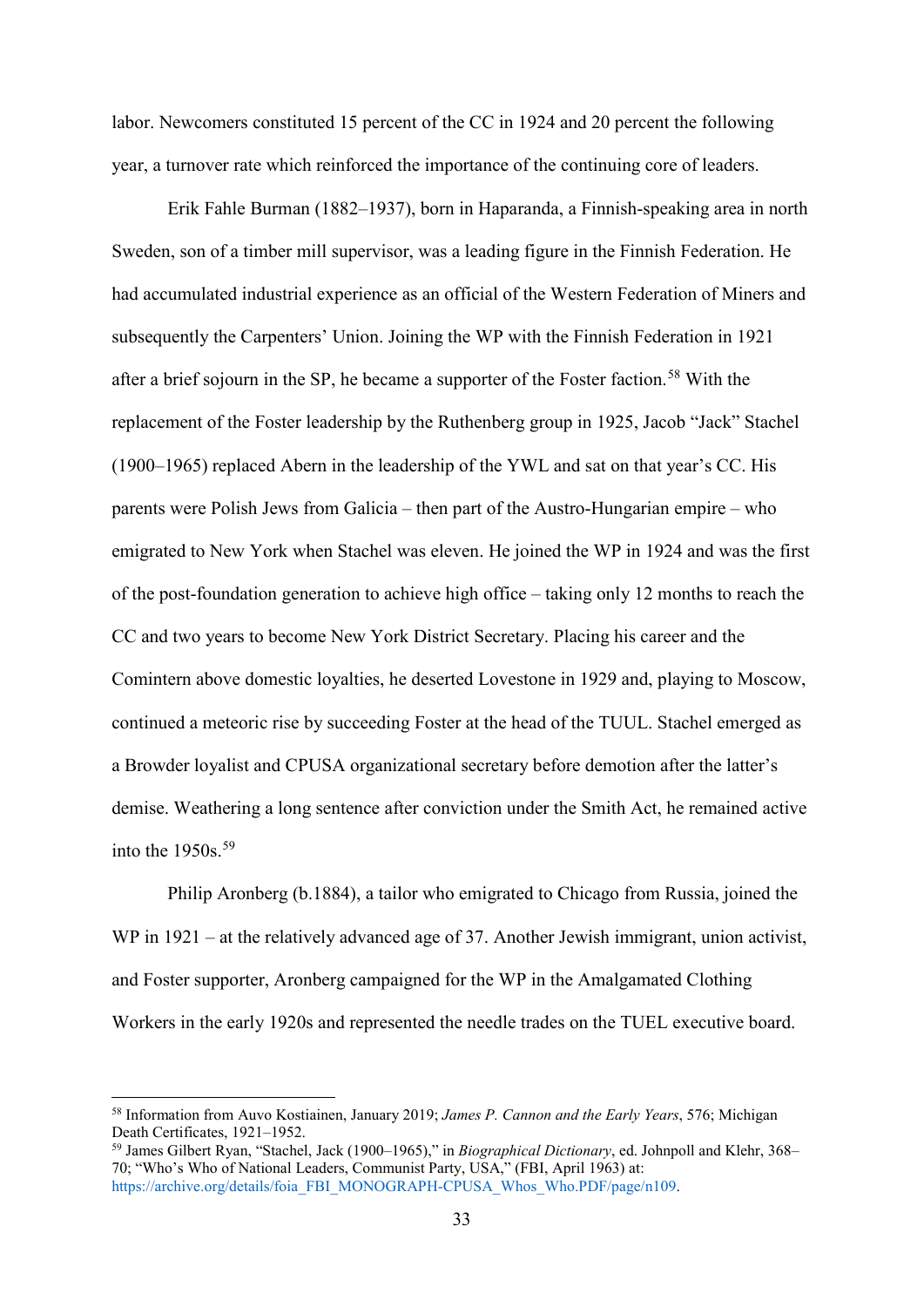He later served with Browder in the Pan-Pacific Secretariat and was suspected of working for Soviet intelligence.<sup>[60](#page-34-0)</sup> Michigan-born William "Bud" Reynolds (1897–1972), perhaps best remembered as the husband of songwriter Malvina Reynolds, was another charter member of the WP and Foster supporter. An official of the Carpenters' Union and president of the Detroit AFL who switched allegiance from Foster to the Cannon caucus, Reynolds, like Aronberg, remained in the party after  $1928<sup>61</sup>$  $1928<sup>61</sup>$  $1928<sup>61</sup>$  Benefiting from leadership of the party between 1923 and 1925, the Fosterites secured a strong union base on the CC. But they did not have things all their own way as the Lovestoneites made some inroads into organized labor. William J. White (1871–1935), was an American-born steelworker from Pittsburgh who briefly represented the WP at RILU, a union activist who supported the Ruthenberg faction. White's elevation was seen by the opposition as part of an attempt to lend a proletarian hue to the WP majority. He was employed by Lovestone as an attack dog to rake up Foster's war record and his time in the party expired when he formed part of "the delegation of ten" authorised to travel to Moscow to appeal the Comintern's challenge to the American leadership. After his expulsion, White remained with the Lovestone Communist Opposition until his death in  $1935.^{62}$  $1935.^{62}$  $1935.^{62}$ 

By 1925, the Ruthenberg-Lovestone opposition was staking its own claim to trade union work and challenging the domination of the Fosterites. Born in the Austro-Hungarian

<span id="page-34-0"></span> <sup>60</sup> Philip Aronberg, Draft Registration Card, Chicago, 12 September 1918; Youngsoo Bae, *Labor in Retreat: Class and Community among Men's Clothing Workers of Chicago, 1921–1979* (Albany, NY: State University of New York Press, 2001), 173; *Daily Worker*, 19 December 1924;

[https://www.marxists.org/history/usa/eam/other/tuel/tuel.html;](https://www.marxists.org/history/usa/eam/other/tuel/tuel.html) Harvey Klehr, John Earl Haynes and Fridrikh Igorevitch Firsov, *The Secret World of American Communism* (New Haven and London: Yale University Press, 1995), 46–49; Haynes, Klehr and Vassiliev, *Spies*, 209.

<span id="page-34-1"></span><sup>61</sup> William "Bud" Reynolds at: [https://www.geni.com/people/William-Bud-Reynolds/6000000062816661843;](https://www.geni.com/people/William-Bud-Reynolds/6000000062816661843) [https://ocweekly.com/the-life-and-times-of-malvina-reynolds-long-beachs-most-legendary-and-hated-folk](https://ocweekly.com/the-life-and-times-of-malvina-reynolds-long-beachs-most-legendary-and-hated-folk-singer-7474438/)[singer-7474438/.](https://ocweekly.com/the-life-and-times-of-malvina-reynolds-long-beachs-most-legendary-and-hated-folk-singer-7474438/)

<span id="page-34-2"></span><sup>62</sup> James P. Cannon, *Writings and Speeches, 1928–1931: The Left Opposition in the US, 1928–*1931 (New York: Monad Press, 1981), 137; Draper, *Roots,* 404; Zumoff, *Communist International,* 271, note 11, 281, notes 30, 31; Alexander, *Right Opposition*, 22, 28, 35; "William J. White", *Workers' Age,* 19 January1935; William J. White, Death Certificate, New York, New York City Municipal Deaths, 1795-1949, database, *FamilySearch*, at: [https://familysearch.org/ark:/61903/1:1:2WR9-17K.](https://familysearch.org/ark:/61903/1:1:2WR9-17K)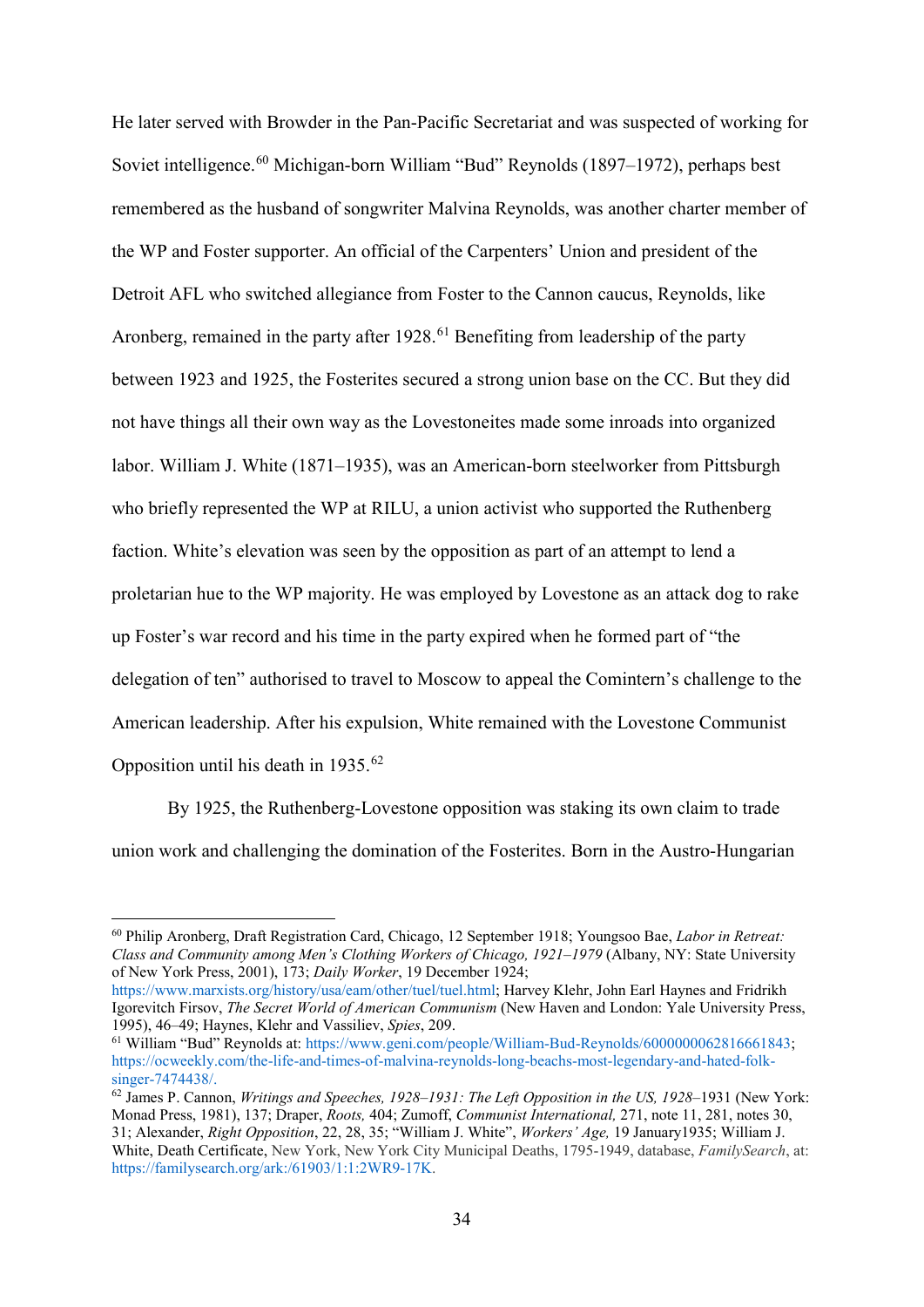empire, and first elected to the CC in 1925, John Schmies (1898–1966), an

inspector/machinist in the Briggs plant in Detroit, was an adherent of the Ruthenberg faction who developed into a leader of the TUEL– and subsequently the TUUL – and the small Auto Workers Union (AWU). In 1928 it was augmented by a number of other Communistcontrolled unions; but starting in the early 1920s WP supporters had gradually supplanted the SP-inclined leaders of the AWU. From 1927, Schmies led strikes and built links with the unemployed – he was a leader of the hunger marches to the Briggs factory in 1931 and Ford's Dearborn plant in 1932 – the latter led to police shooting four strikers including Joe York, secretary of the Detroit Young Communist League (YCL). Herculean efforts attracted few victories and at best slightly increased the membership of the AWU. Despite his election as part of the majority contingent to the March 1929 CC, Schmies was far from a committed Lovestoneite. He made his peace with Foster and was elevated to the inner circle in the TUUL national office, directing the organization while Foster was in prison. Schmies' 0.6% of the vote when he ran for Congress in 1932 typified the CPUSA's electoral performance during the Depression. He fell from grace and was replaced by Stachel. Moves towards the united front from 1934 saw the TUUL and AWU dissolved and Schmies replaced in Detroit by Weinstone. Schmies served as organizer for the IWO in Chicago and in the late 1930s in Minneapolis.<sup>[63](#page-35-0)</sup>

Death and expulsion respectively ensured the absence of Ruthenberg and Lore. But as **Table 3** demonstrates, 15 members of the core as well as the 4 freshmen elected to the CC in 1925 retained their positions two years later, and were joined by two other core members,

<span id="page-35-0"></span> <sup>63</sup> US Federal Census, 1920, Detroit; John Schmies, Certificate of Death, Cook County, Illinois, 17 February 1966, at[: https://www.familysearch.org/ark:/61903/1:1:Q2MX-8WFD;](https://www.familysearch.org/ark:/61903/1:1:Q2MX-8WFD) Roger Keeran, *The Communist Party and the Auto Workers Union* (Bloomingdale, IN: University of Indiana Press, 1980), 47–48, 69–70, 86–88, 91, 134; Harvey Klehr, *The Heyday of American Communism: The Depression Decade* (New York: Basic Books, 1984), 43, 58–59, 422, note 38; "The Achievement of the CC Plenum: Statement of the Communist Party Majority Group," *Revolutionary* Age, 15 November 1929, 18; John Schmies, "Organizing in Fords," *Labor Unity*, July 1932; John Schmies, "The Open Letter and Our Tasks in the Detroit District," *The Communist*, October 1933; Albert Fried, *Communism in America: A History in Documents* (New York: Columbia University Press, 1997), 126–27; *North-West Organizer*, 29 September 1938.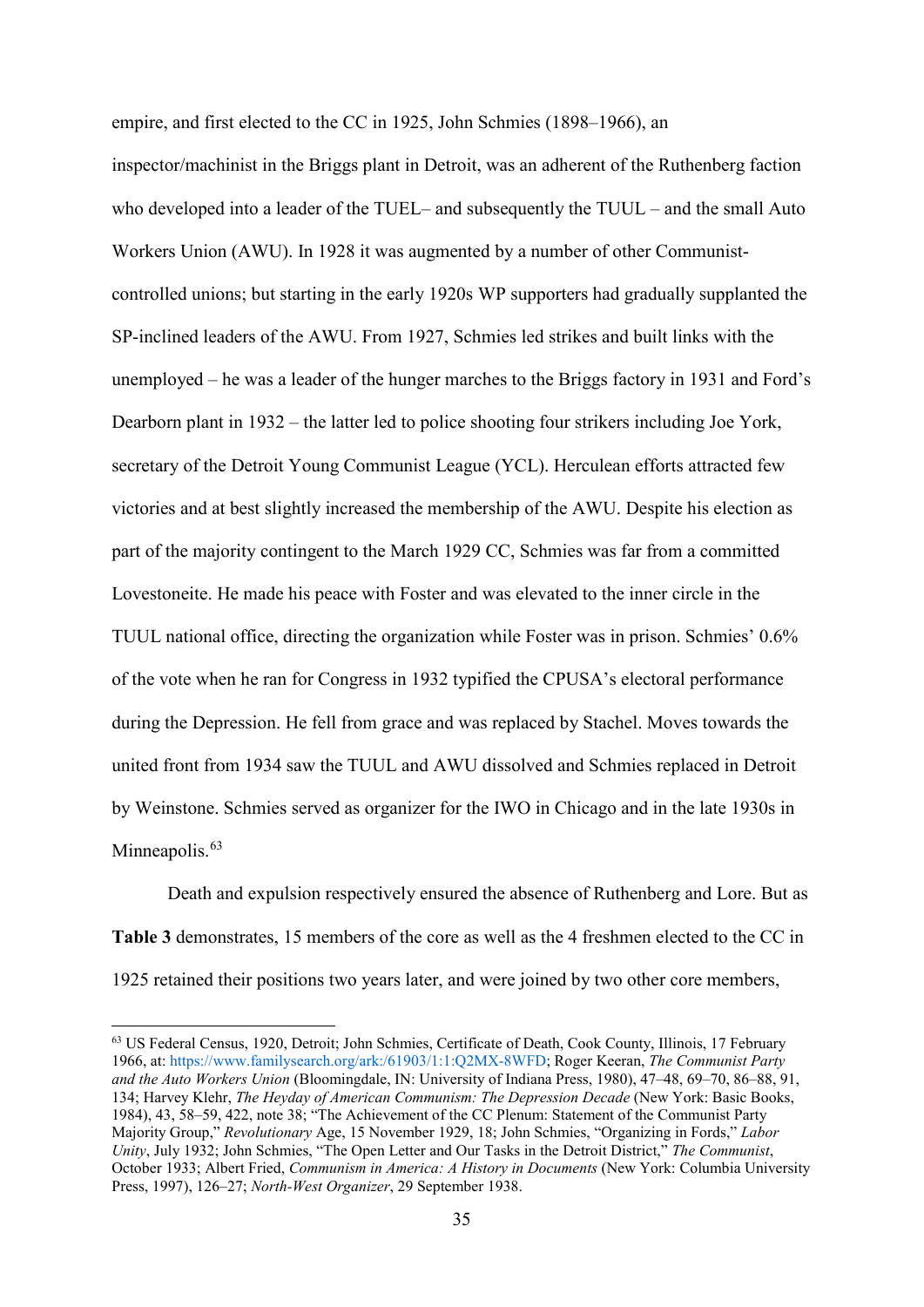Trachtenberg and Wagenknecht. With the 1927 committee enlarged to include 38 representatives, the WP elected a total of 20 activists (53%) who had not figured on the 1924 and 1925 CCs – a significant change when compared with the 20 percent turnover in 1925. Some of the newcomers, however, were not so new: they had served on CCs prior to 1924. Seven of the 20 "newcomers" –Amter, Jakira, Kruse, Olgin, Swabeck, Trachtenberg, and Wagenknecht – had previous CC experience having served during the 1919–23 period. In total, 20 out of 38 members (53%) of the 1927 committee had been elected to the CC before 1923 and the majority of them (13) had sat on committees between 1919 and 1921. It is noteworthy that the leaders of the foundation years were still playing a significant role as the consolidation period neared its end. In total, the 1927 "newcomers" consisted of 7 returning "old timers" and 13 "ingenues" who comprised 34% of the committee's membership.

Looking at the first group, Israel Amter (1881–1954), born in Denver to a Jewish father from Latvia and German mother, joined the SP in 1901 but then spent a decade in Germany as journalist, music student and SDP member. Back in the United States, he worked as a professional musician and enrolled in the CPA at its foundation. Amter initially advocated "armed insurrection" and an underground party, before graduating seamlessly from the Goose Caucus to the Ruthenberg faction under the tutelage of Pepper. He represented the WP at the Comintern in the mid-1920s, later working as a party organizer in Chicago and Cleveland, where he justified every twist and turn of Soviet policy.<sup>[64](#page-36-0)</sup> He became secretary of the New York party and part of the CPUSA's public face. He was commemorated in Allen Ginsburg's stream of consciousness poem indicting an

<span id="page-36-0"></span> <sup>64</sup> Harvey Klehr, "Amter, Israel (1881–1954)," in *Biographical Dictionary*, ed. Johnpoll and Klehr, 6–7. Cannon noted Amter's vociferous support for Lovestone and caricatured his reaction to the events of 1929: "He awoke on that fateful morning as loyal and red hot a Lovestoneite as you could find … At twelve o'clock he received a copy of the telegram to the effect that Lovestone was no longer kosher. One hour later he was hunting for Lovestoneites to expel from the party and was as thick with Foster as one liberty bond to another": James P. Cannon, *Writings and Speeches, 1932–34: The Communist League, 1932–34* (New York: Monad Press, 1985), 76. The reference is to Foster's admission he purchased war bonds during the First World War.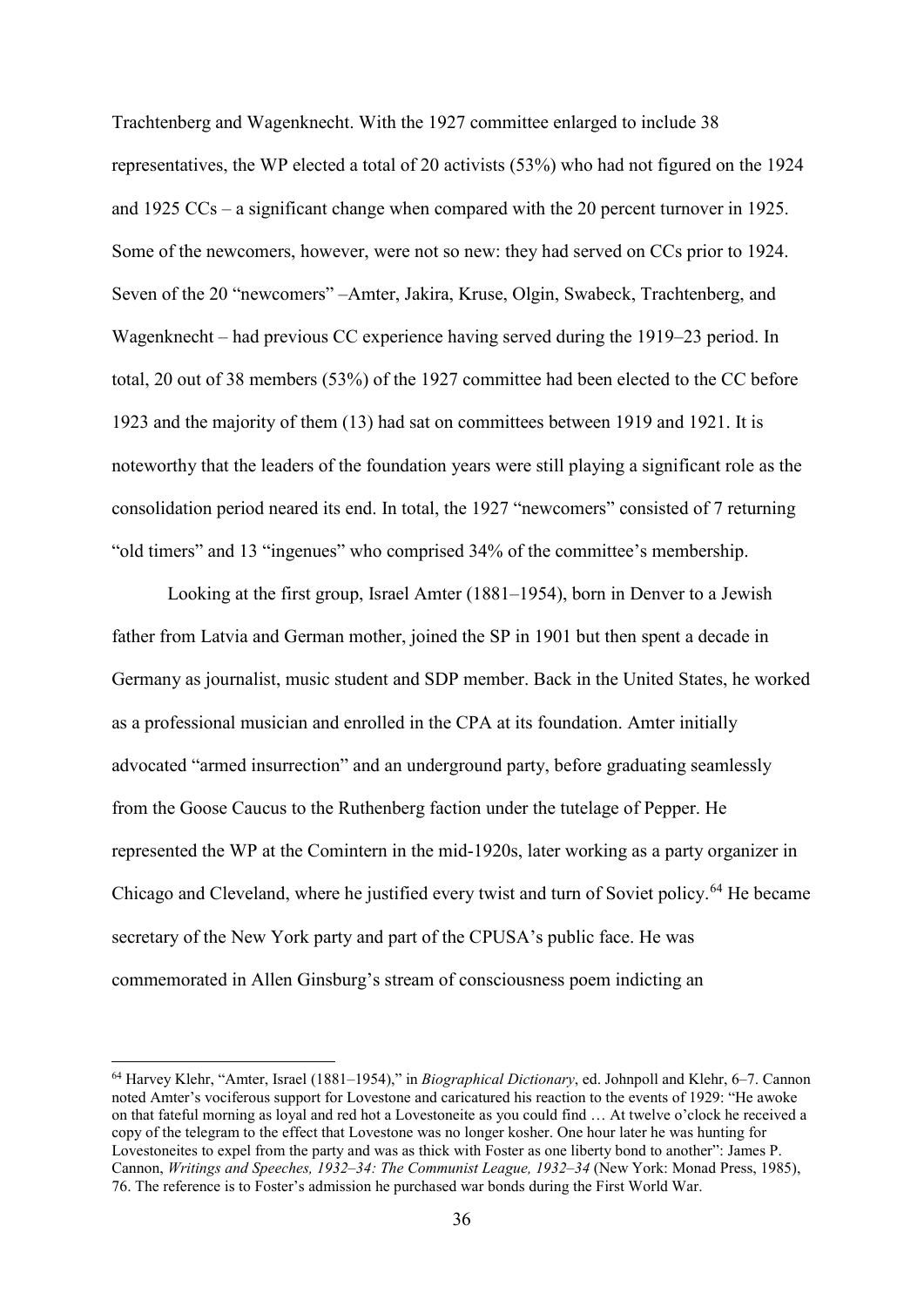undemocratic, Cold War polity which mobilized memories of Jewish New Jersey: "America when I was seven Momma took me to Communist cell meetings … Mother Bloor made me cry I once saw Israel Amter plain."[65](#page-37-0) Like Amter, Abraham Jakira (1889–1931) was an early member of the CLP who became a voluble leader of the Goose Caucus and a determined advocate of "undergroundism." Born in Dubno in the Ukraine, and secretary of the WP Russian Federation in the early 1920s, "Jak"'s leftism subsided, he accepted the Comintern position, and entered the Ruthenberg camp. Although he never recovered his previous prominence, he served as a district organizer before his early death from throat cancer at the age of 42. [66](#page-37-1)

The oldest of the returnees, Moissaye Olgin (1878–1939), was a former Bundist who supported the Mensheviks in the SP's Jewish Federation after his arrival in America in 1915. Transformed by a 1920 trip to the Soviet Union, he joined the WP with the Workers' Council group. A partisan of Lore and admirer of Trotsky, Olgin broke with both in 1924 and as an advocate of the Ruthenberg-Lovestone faction became the party's authority on the Trotsky deviation. A would-be intellectual, he evolved, like his friend Trachtenberg, into an exegete. Olgin subordinated his Judaism to his image of the Russian savant serving historical progress and identified that ideal with Soviet Communism. In consequence: "He devoted himself to defending the party line whatever it was or smelling out what it was going to be. If any of his friends fell into bad grace with the party, he demanded the privilege of denouncing him. With his great talents he needed only a defect of character to rise to the top."<sup>[67](#page-37-2)</sup> In contrast, William

<span id="page-37-0"></span> <sup>65</sup> Allen Ginsberg, *Selected Poems, 1947–1995* (London: Harper Collins, 2001).

<span id="page-37-1"></span><sup>&</sup>lt;sup>66</sup> On Gitlow's recollection, Jakira, who Bill Dunne characterized as "cackling like a goose" at the Bridgeman Convention, provided Lovestone with the pretext to dub the partisans of illegality "the Goose Caucus": Gitlow, *I Confess*, 133; Draper, *Roots*, 453, note 19.

<span id="page-37-2"></span><sup>67</sup> Draper, *Roots*, 111; Harvey Klehr, "Olgin, Moissaye (1878–1939)," in *Biographical Dictionary*, ed. Johnpoll and Klehr, 297–98; Sid Resnick, "Olgin, Moissaye, 1878–1939," in *Encyclopaedia*, ed. Buhle, Buhle and Georgakas, 545–46; Daniel Soyer, "Soviet Travel and the Making of an American Jewish Communist: Moissaye Olgin's Trip to Russia in 1920–1921," *American Communist History* 4, no. 1 (2005): 1–20. Olgin exhibited reservations about the line on Zionism into the 1930s but never challenged it: Michels, "Communism and the Problem of Ethnicity," 26–48.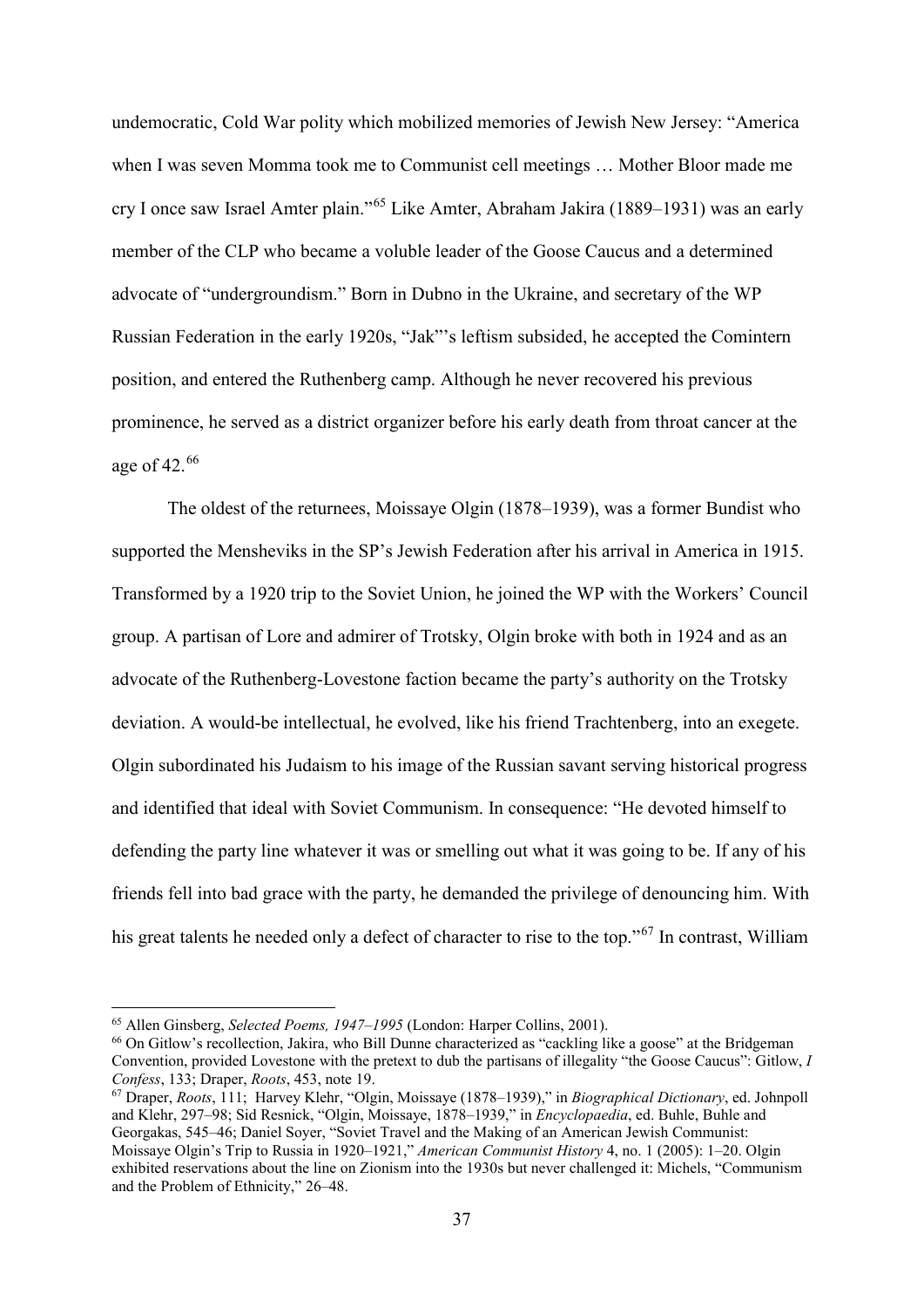Kruse (1894–1979), quit after the purge of the Lovestoneites although he did not join their splinter organization, preferring a future in the educational wing of the film industry. A leader of the SP youth, the Workers' Council and the Ruthenberg-Lovestone caucus, Kruse studied at the Comintern's International Lenin School (ILS) from 1926. The child of German and Danish Lutheran parents who settled in Hoboken, New Jersey, he served as a party organizer in Chicago before demonstrating independence in refusing to repudiate Lovestone in 1929 and thereafter breaking with Communism and the orthodoxies he had been taught in Moscow.<sup>[68](#page-38-0)</sup>

If we turn to those elevated to the CC for the first time in 1927, Bertram D. Wolfe (1896–1977), another party intellectual, was already an experienced leader of the Lovestone caucus from a German-Jewish background in Brooklyn. He joined the CPA from the SP and achieved prominence in the foundation period. But he fled to Mexico to escape repression and spent several years there before being deported back to the US in 1925. Wolfe directed the WP's Workers' School and was the party's representative to the Comintern before his expulsion in 1929. He remained a member of Lovestone's groups throughout the 1930s, eventually becoming a well-known historian of the left, commentator on Communism, Fellow of the Hoover Institution and Fellow of the American Academy of Arts and Sciences. He enjoyed a lifelong partnership with Ella Goldberg Wolfe (1896–2000), the daughter of a Jewish family who emigrated to Brooklyn from the Ukraine in 1906. She taught at the SP's Rand School and joined the CPA at its inception. Intelligent and articulate, she observed that in the Lovestone faction women were treated like fourth-class citizens and pushed against their circumscribed role in the Communist movement. Living into her nineties, she ended as a supporter of Ronald Reagan.<sup>[69](#page-38-1)</sup>

<span id="page-38-0"></span> <sup>68</sup> Judy Kutulas, "Kruse, William (b.1893)," in *Biographical Dictionary*, ed. Johnpoll and Klehr, 234; "William F. Kruse," [https://en.wikipedia.org/wiki/William\\_F.\\_Kruse.](https://en.wikipedia.org/wiki/William_F._Kruse)

<span id="page-38-1"></span><sup>69</sup> Harvey Klehr, "Wolfe, Bertram (1896–1977)," in *Biographical Dictionary*, ed. Johnpoll and Klehr, 423–24; Geoffrey Hodgson, "Ella Goldberg Wolfe," *Guardian*, 17 January 2000.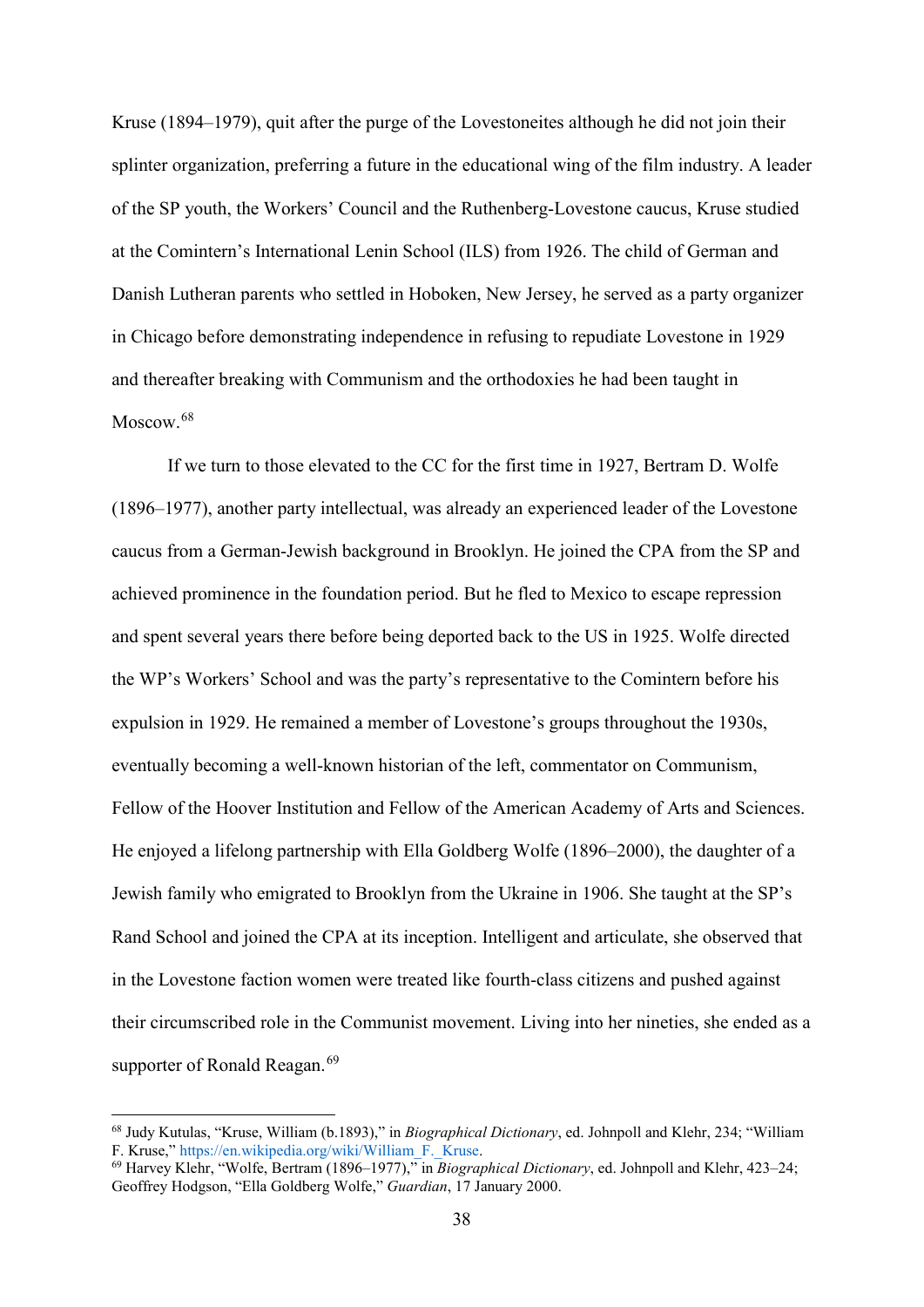Born into the very different world of a Victorian pit village near Bishop Auckland in County Durham, England, Norman Tallentire (1886–1951) was the son of a miner who served an apprenticeship as a colliery carpenter. After travelling to Canada to join his sister in Calgary, he emigrated to America in 1916 and became an active Communist in 1920, the year he acquired US citizenship. Arrested at the Bridgeman Convention, Tallentire worked for the WP through the 1920s as a district organizer and assistant editor of the *Daily Worker.* A supporter of Ruthenberg-Lovestone, a fellow functionary remembered him as "a big man with the classic style ... one of the famed orators of the movement" who "interspersed dread prophecy and soothing homily."[70](#page-39-0) In the 1940s he was associated with Dunne in the opposition to Browderite revisionism. At the time of his death, Tallentire was under sentence of deportation despite disclaiming membership of the CPUSA.<sup>[71](#page-39-1)</sup> Bert Miller (1891–1973), born Benjamin Mandel in New York, was another Lovestone supporter from a Hungarian, Jewish immigrant family who attended City College and enrolled in the CPA when teaching typing to high school students. A WP district organizer in Boston and New York, he was active in the Passaic strike and served as business manager of the *Daily Worker*. Expelled in 1929, Miller resigned from Lovestone's Communist Opposition in 1932 to join A.J. Muste's Committee for Progressive Labor Action. From there, he evolved into a professional anti-Communist employed as a researcher for the Dies Committee and other anti-Communist investigations. $72$ 

On the trade union front, Benjamin Lifshitz (b.1890), was a Russian immigrant, naturalized in 1916, who worked as a machinist for a New York tool company.<sup>[73](#page-39-3)</sup> He was a

<span id="page-39-0"></span> <sup>70</sup> Census of Great Britain, 1901, Lynesack, County Durham; Norman Tallentire, Registration Card, Salt Lake, Utah, 5 June 1917; Norman Tallentire, Naturalization declaration, Alameda, CA, 1920; George Charney, *A Long Journey* (Chicago: Quadrangle Books, 1968), 67.

<span id="page-39-1"></span><sup>71</sup> "Obituary", *New York Times*, 9 November 1951.

<span id="page-39-2"></span><sup>72</sup> Alexander, *Right Opposition*, 28, 35, 63–64, 98. Harvey Klehr, "Miller, Bert (1891–1973)," in *Biographical Dictionary*, ed. Johnpoll and Klehr, 274, states that Miller stemmed from a Russian Jewish immigrant family. However, the US Federal Census for 1910, Manhattan, recorded Mandel as born in New York to a Jewish family from Hungary.

<span id="page-39-3"></span><sup>73</sup> US Federal Census, 1920, New York City.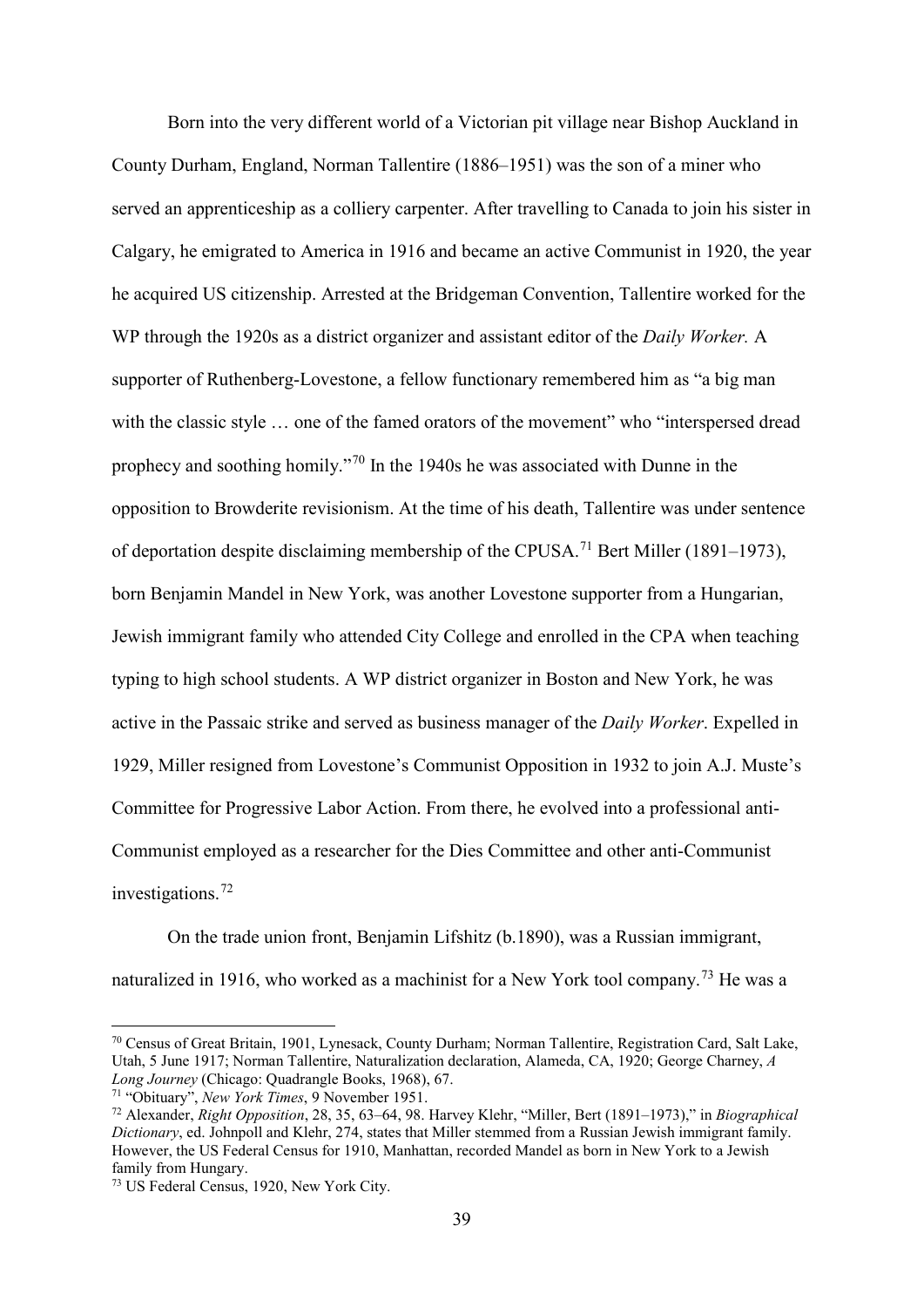veteran whose experience stretched back to the CPA and the United Toilers. A "little corporal … a small impulsive little fellow,"[74](#page-40-0) he was a leader of the Jewish Federation, installed as New York district secretary of the WP before being removed by Foster during his first period in power from 1923. Cleaving to Ruthenberg-Lovestone thereafter, Lifshitz headed the Jewish Federation when the new WP leadership dissolved its leadership in the aftermath of Lore's expulsion. When the axe fell on Lovestone, Lifshitz announced his approval and commended the expulsion of his erstwhile comrades. But the Comintern representative and his Fosterite henchmen were unrelenting and Lifshitz found himself, in turn, removed from the party. Returning to the Lovestonites in humiliating fashion, he organized the Communist Opposition in the Red unions with limited success. In January 1932, the *Daily Worker* returned to the attack, recording how the Metal Workers Industrial League had "unanimously expelled the renegade Benjamin Lifshitz, one of the leaders of the Lovestone group … after John Steuben explained the strikebreaking role of Gitlow and Lifshitz." When the Lovestone group folded, Lifshitz became a CIO organizer in New York.[75](#page-40-1)

The elevation of another Lovestone supporter, Henry Puro (1888–1981), coincided with his appointment as leader of the Finnish Federation. A farmer's son, born John Wiita in Ostrobothnia in the Finnish countryside, Puro emigrated to America in 1905, joined the SP, and worked as a longshoreman and iron miner. His opposition to the war led to a move to Canada and a change of name to avoid the draft. Back Stateside, he became immersed in Finnish affairs in the WP and edited *Viesti*, the Finnish Communist theoretical journal. Puro survived 1929 to head the party's agricultural work, remaining active until his resignation in 1943. After quitting the CPUSA, he worked in an airplane factory and later as a realtor in

<span id="page-40-0"></span> <sup>74</sup> Gitlow, *I Confess*, 95.

<span id="page-40-1"></span><sup>75</sup> "Jewish (Yiddish) Language Federations," at: [https://www.marxists.org/history/usa/eam/lf/lfedjewish.html;](https://www.marxists.org/history/usa/eam/lf/lfedjewish.html) *James P. Cannon and the Early Years*, 439, note 3; "The Achievements of the CC Plenum", *Revolutionary Age*, 15 November 1929, 17; *Daily Worker*, 11 January 1932.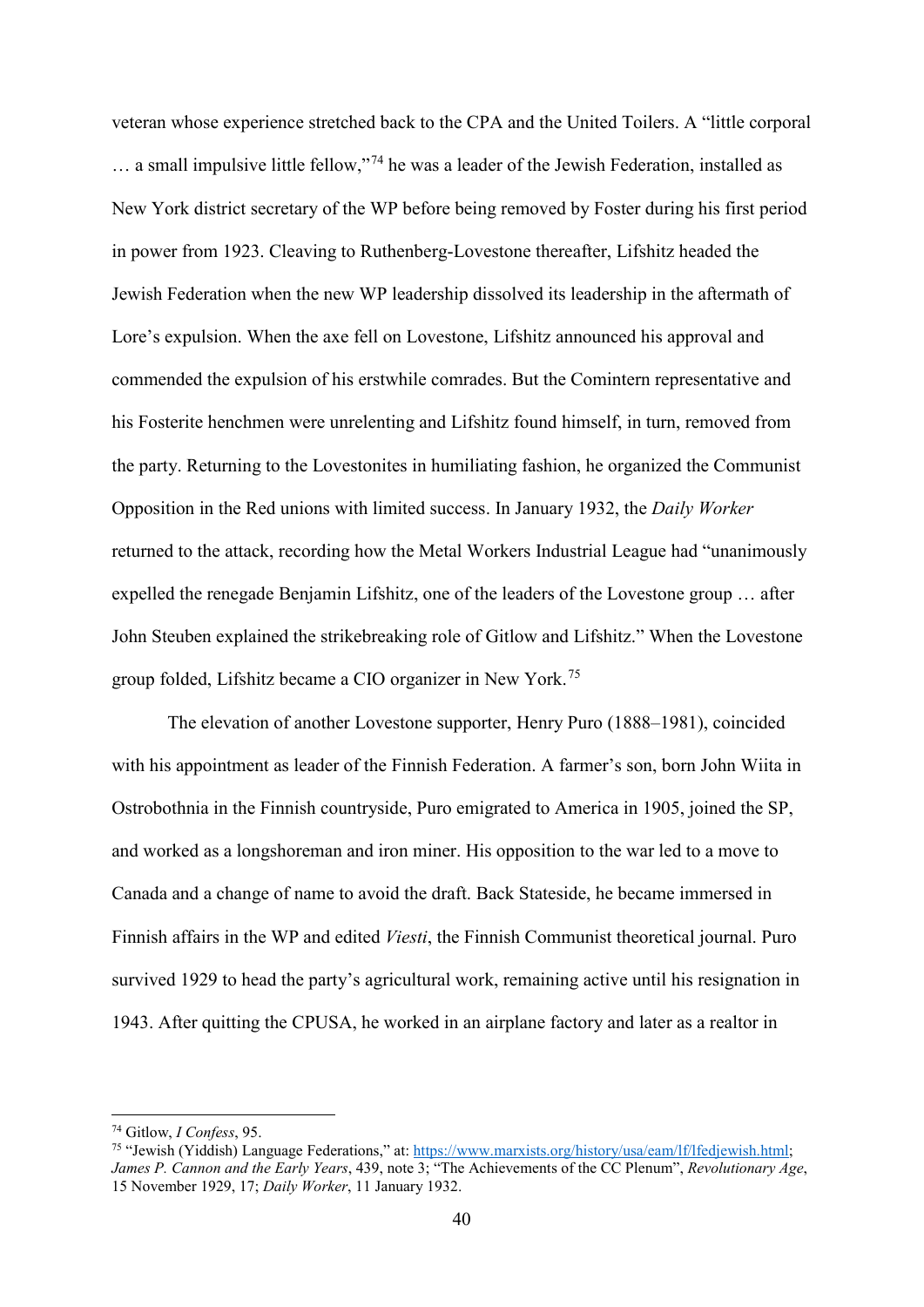Connecticut.[76](#page-41-0) His fellow Finn, Knut E. Heikkinen (b.1890), arrived in Canada in 1910 and moved to the US in 1916 where he was a member of the WP from 1923. Like Puro, Heikkinen served as editor of the WP's Finnish paper, *Eteenpäin* as well as the Finnish-Communist *Uusi Kotimaa,* which aimed at uniting farmers and industrial workers in Minnesota.<sup>[77](#page-41-1)</sup>

Their comrade on the CC, Alfred Knutson, born 1880 in Norway, was the son of a newspaper editor who emigrated to America in 1889. Following graduation from the University of South Dakota in 1912, he worked as a carpenter, abandoning Lutheranism for Marxism and the SP, and switching to the WP by 1922. After attending the Second Congress of the Peasants International (Krestintern) and travelling around the Soviet Union in 1925, he returned to North Dakota to set up the United Farmers' Educational League (UFEL), a rural complement to the TUEL. A casualty of the Third Period, Knutson was demoted to candidate status on the 1929 CC and removed as UFEL organizer in 1930, having accumulated debts to publish the movement's paper. Still loyal to the party, he moved to the South as an unpaid organiser. Working as North Dakota party organizer in World War II and subsequently as secretary-treasurer of the state's Communist Political Association, his decades of effort in the Communist cause yielded meagre results, one friend recalling: "He was no good at organizing farmers because he knew nothing about farming."[78](#page-41-2)

<span id="page-41-0"></span> <sup>76</sup> Information from Auvo Kostiainen*,* January 2019; and see Auvo Kostiainen, "Contacts between the Finnish Labor Movements in the United States and Canada," in *Finnish Diaspora I: Canada, South America, Africa, Australia and Sweden. Papers of the Finn Forum Conference, held in Toronto, Ontario, Canada, November 1-3, 1979*, ed. Michael G. Karni (Toronto: 1981), 33–48, reproduced at: [http://www.genealogia.fi/emi/art/article254e.htm#y11.](http://www.genealogia.fi/emi/art/article254e.htm#y11)

<span id="page-41-1"></span><sup>&</sup>lt;sup>77</sup> Knut E. Heikkinen, Registration Card, Astoria, Oregon, 5 June 1917; US Federal Census, 1930, Bronx, New York; United States Supreme Court, Heikkinen v. United States (1958) at: [https://caselaw.findlaw.com/us](https://caselaw.findlaw.com/us-supreme-court/355/273.html)[supreme-court/355/273.html;](https://caselaw.findlaw.com/us-supreme-court/355/273.html) "*Eteenpäin*" at: [https://en.wikipedia.org/wiki/Eteenp%C3%A4in;](https://en.wikipedia.org/wiki/Eteenp%C3%A4in) Dirk Hoerder, *The Immigrant Labor Press in North America, 1840s–1970s:An Annotated Bibliography: Vol. 1, Migrants from Northern Europe* (New York: Greenwood Press, 1987), 238.

<span id="page-41-2"></span><sup>78</sup> Lowell K. Dyson, *Red Harvest: The Communist Party and the American Farmers* (Lincoln and London: University of Nebraska Press, 1982), 10, 29–33, 45–50; William C. Pratt, "Communists and American Farmers in the 1920s," *American Communist History* 17, no. 2 (2018): 162–75; William C. Pratt, "Farmers, Communist and the FBI in the Upper Mid-West," *Agricultural History* 63, no. 3 (1989): 64.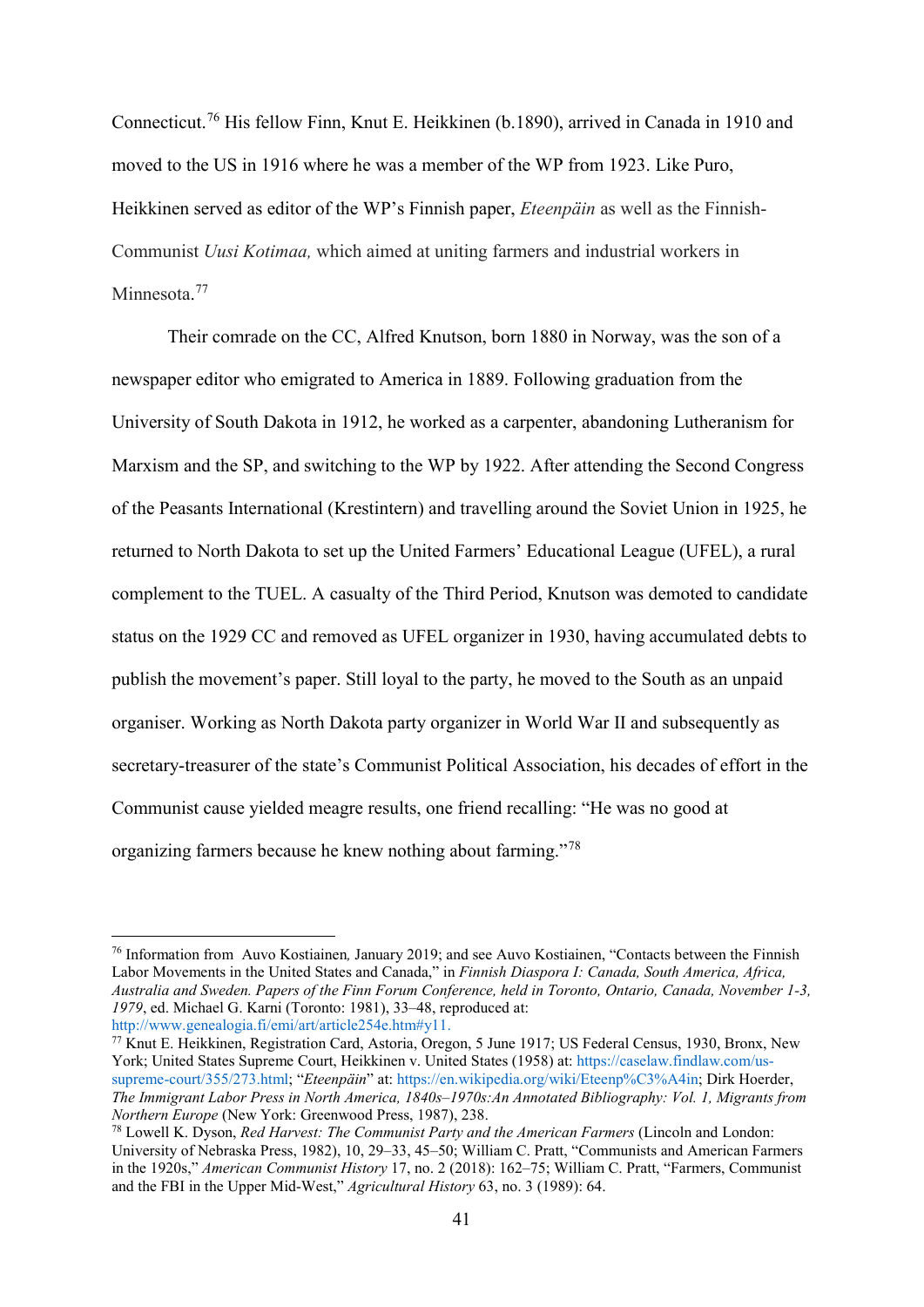The 1927 CC also included several newcomers from the Foster opposition with a strong trade union background. Jack Johnstone (1881–1942), a Scottish housepainter and Boer War veteran, left school at 15 and emigrated to America at 22. He joined the Syndicalist League from the IWW and worked closely with Foster in the organizing drives of the postwar years and as his lieutenant in the TUEL. Foster's "brusque and dictatorial" attitude to those he regarded as his subordinates fostered resentment. As Bittelman, Browder and Johnstone found their feet and their critical voices, an account of the tensions in the Foster group in 1928 recorded: "Foster stood over Johnstone threateningly, with his fist clenched and tried his old trick of intimidation with the snarling remark: 'You're getting pretty bold!' Johnstone, almost hysterical, answered: 'You have been trampling on me for years but you're not going to trample on me anymore.'"[79](#page-42-0) It was symptomatic of Moscow's attitude to what it saw as innate proletarian reliability that it entrusted Johnstone with Comintern missions to Mexico in 1924 and India in 1929. He played a continuing role in the 1930s as CC member and district organizer.<sup>[80](#page-42-1)</sup>

Another union activist, Charles Krumbein (1889–1947), from a family of German immigrants, was a steamfitter and a fixture of the Chicago labor movement. A charter member of the CLP in 1919, he replaced Lifshitz as New York district organizer before attending the ILS with his wife, Margaret Cowl, a fellow party organizer. Krumbein later worked as a Comintern operative in Asia; linked to Soviet espionage, he served several prison sentences for passport offences.<sup>[81](#page-42-2)</sup> Joseph Zack (1897–1963) a CPA charter member, was born Joseph Kornfeder in Slovakia, and raised by Catholic parents. He arrived in the US

<span id="page-42-1"></span><span id="page-42-0"></span> <sup>79</sup> Cannon, *First Ten Years*, 213. However, Johnstone joined the Communists in 1920, a year before his mentor. <sup>80</sup> Harvey Klehr, "Johnstone, Jack (1880–1942)," in *Biographical Dictionary*, ed. Johnpoll and Klehr, 235–36; "Jack Johnstone", Obituary, *New York Times*, 19 April 1942. It is unclear if Johnstone's wife, Elizabeth Abramowitz, was related to Foster's wife, Esther Abramowitz.

<span id="page-42-2"></span><sup>81</sup> Harvey Klehr, "Krumbein, Charles (1889–1947)," in *Biographical Dictionary*, ed. Johnpoll and Klehr, 233– 34. A not always reliable reporter recalled the amorous dimension to WP factionalism as Krumbein seduced a supporter of the Ruthenberg group: "After a fateful night with him on the Albany night boat, she was connected to Fosterism. Krumbein won a sweetheart and a majority on the New York District Committee": Gitlow, *I Confess*, 190–91.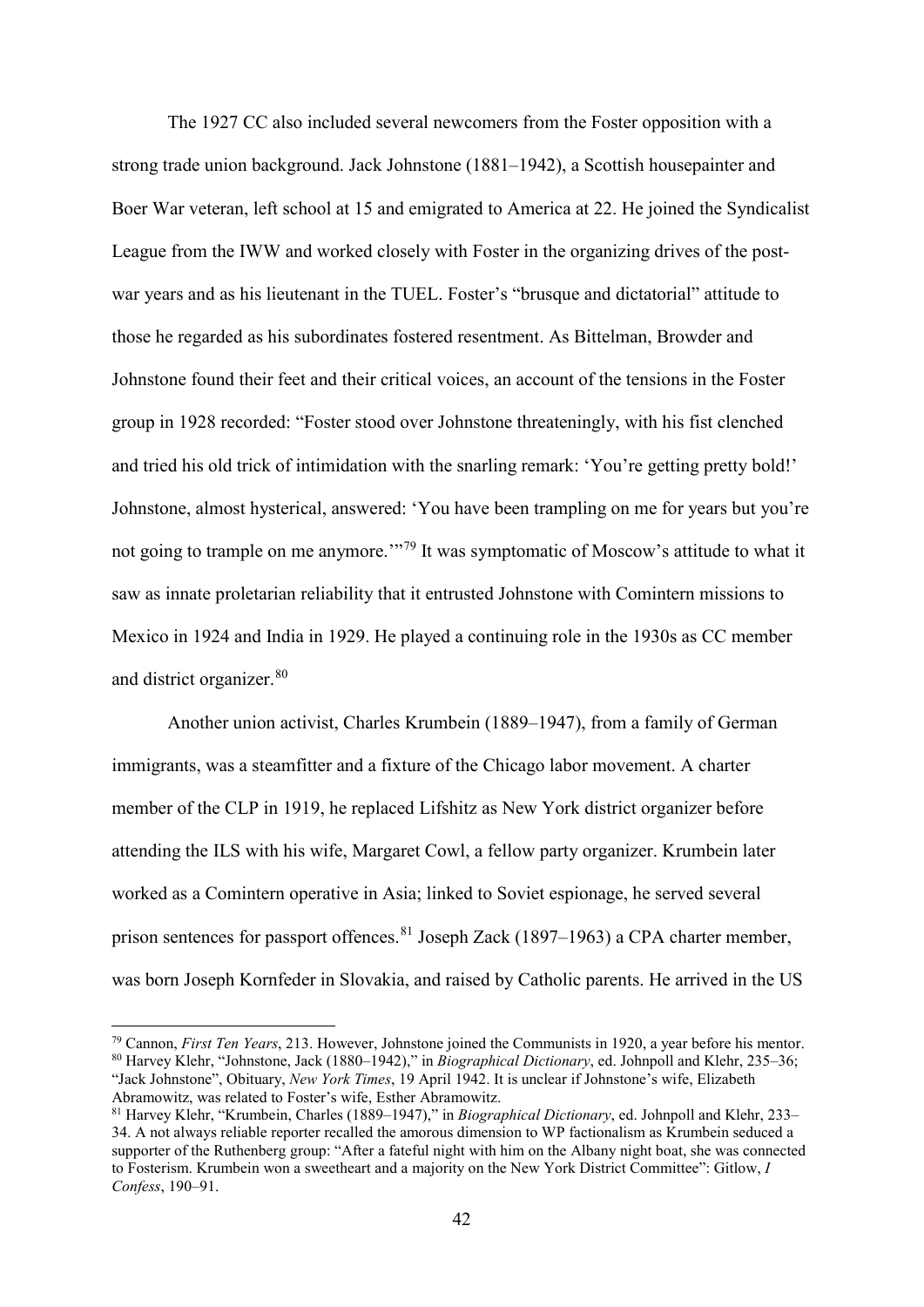in 1916 and became a tailor and IWW and SP activist in New York. After working in the TUEL as secretary of the needle trades section, Zack, a supporter of Foster, followed Kruse and Krumbein at the Lenin School before serving as a Comintern representative to South America in 1930–1931. Engaged in complicated attempts to extricate his wife and children from Russia, he left the party in 1934 and after a brief spell as a Trotskyist and facing threats of deportation, evolved into a professional anti-Communist.[82](#page-43-0)

If we analyse the composition of the 1927 committee (**Table 3),** we observe once more elements of continuity combined with signs of change. The mean age of the 36 members of the 1927 committee for whom this data is available was 38 years (median 37.5), ranging from White who was 57 to Stachel, 27. The 1927 CC was therefore slightly older than the 1924–1927 sample as a whole (mean age 37). The new blood of the 13 "ingenues" only marginally deflated its age profile. The 10 for whom information was available suggests an average age of 38, Stachel's relative youthfulness being countered by the two eldest, Tallentire, 53, and Knutson, 47.

Information on birthplace was available for 36 out of 38 members of the 1927 committee. Immigrants made up 61% and those from immigrant families a further 28%, making a total of 89% who were immigrants or the sons of immigrants, a figure only slightly lower than the sample for 1924–1927 as a whole. The alternative reading is that those born in the US comprised 39% of the CC elected in 1927 (very similar to Klehr's 37.8%).<sup>[83](#page-43-1)</sup> Almost a half (47%) of the foreign-born and those from immigrant families came from the Russian empire, including 2 Finns; 5 Germans (16%) represented the next largest group, followed by

<span id="page-43-0"></span> <sup>82</sup> Harvey Klehr, "Zack, Joseph (1897–1963)," in *Biographical Dictionary*, ed. Johnpoll and Klehr, 433–34; Max Shachtman, "The Case of Joseph Zack," *Socialist Appeal*, 23 July 1938. Zack sometimes claimed, understandably in the face of state persecution, that he was born in Scranton, Pennsylvania and taken to Slovakia by his parents aged 2. At other times he stated he was born in Slovakia. See "Joseph Zack Kornfeder is Dead," *New York Times*, 4 May 1963, and Tim Davenport, "Joseph Zack Kornfeder," biographical note to "A Letter to the *Appeal* from Joseph Zack," at: [http://www.marxisthistory.org/history/usa/parties/swp/1939/1020](http://www.marxisthistory.org/history/usa/parties/swp/1939/1020-zack-lettertoappeal.pdf) [zack-lettertoappeal.pdf.](http://www.marxisthistory.org/history/usa/parties/swp/1939/1020-zack-lettertoappeal.pdf)

<span id="page-43-1"></span><sup>83</sup> *Communist Cadre*, 25, Graph 1.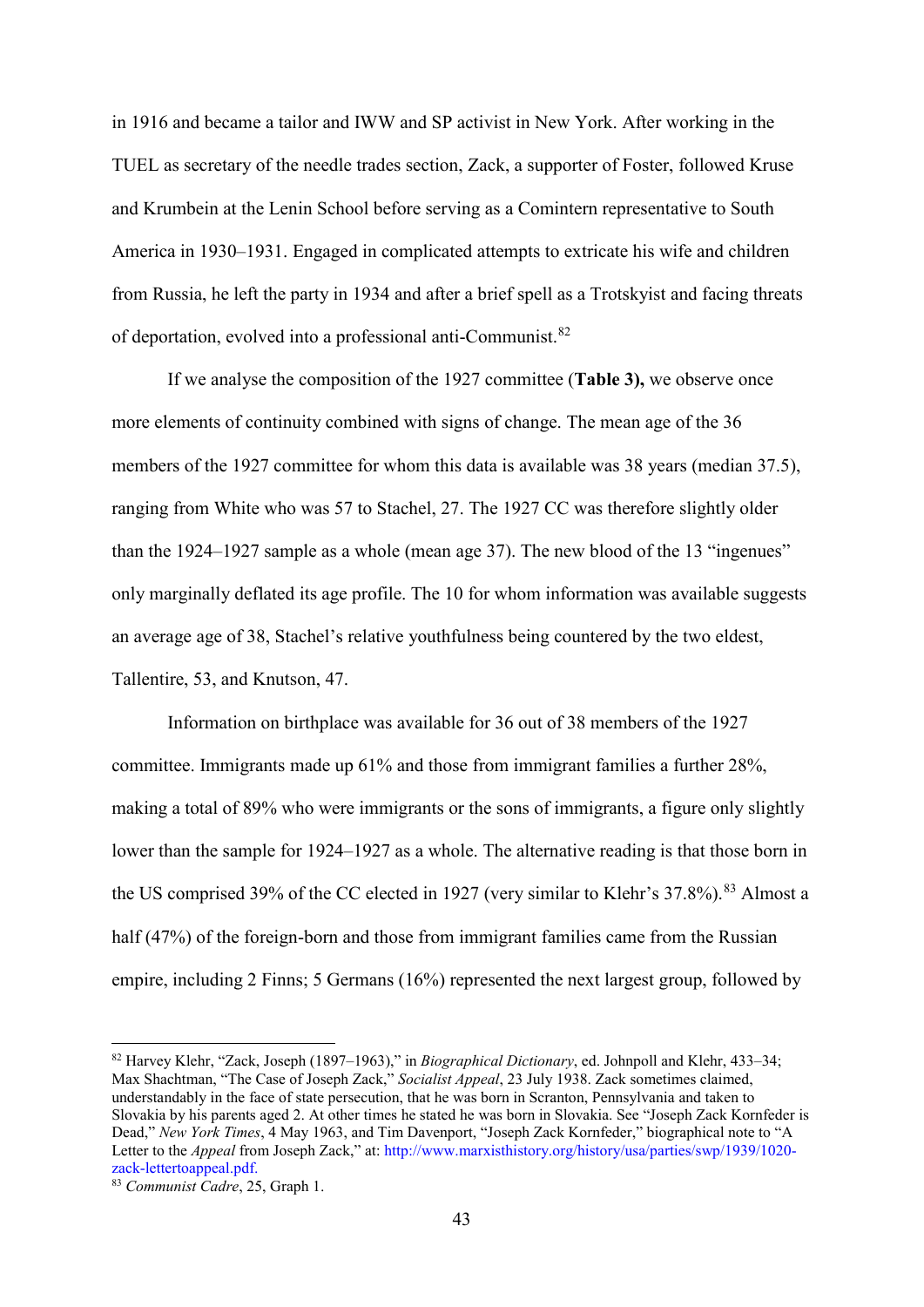3 of Irish descent, 2 from England and Austro-Hungary, and a scattering from Scandinavia, Slovakia, and Scotland. The 16 from a Jewish background represented 44.4% of the 36 members of the committee for whom data on origins are available (a figure matching Klehr's 44.7%).<sup>[84](#page-44-0)</sup> The founding generation of Communists remained strongly represented: of the 36 for whom we have information on their date of joining, 33 (92%) had enrolled in one of the parties between 1919 and 1922.

There were no black members on the 1927 CC, and the number of blacks in the party at this point remained negligible. The same cannot be said of women, although the opening of the archives has done little to remedy the paucity of accurate data on the WP's female membership remarked on earlier by Klehr.<sup>[85](#page-44-1)</sup> Since many women were affiliated to the language federations, their decline reduced the female membership. This was compounded by "Bolshevization"'s abolition of the "dual stamp system" where husbands and wives paid single party dues, leading to a loss of some 4000 "housewives."[86](#page-44-2) But many women retained their membership. In New York City in 1926, for example, there were 150 housewives; the largest trade union fraction in District 2, covering New York and its environs, was the 455 workers in "Ladies Wear," which accounted for 32% of the unionized membership of the district; the third largest, the 114 in "Men's clothing," represented 8%; both would have contained many female garment workers. However, there was only one woman among the 32 National Convention delegates elected from District 2 that year.<sup>[87](#page-44-3)</sup> The absence of women in the WP leadership for most of the 1920s has been attributed to the emphasis on organizing

<span id="page-44-0"></span> <sup>84</sup> *Communist Cadre,* 46, Graph 2.

<span id="page-44-1"></span><sup>85</sup> Harvey Klehr, "Female Leadership in the Communist Party of the United States of America", *Studies in Comparative Communism* 10, no. 4 (1977): 394–95. Nathan Glazer, *The Social Basis of American Communism*  (Westport: Greenwood Press, 1961) does not address women in the party's membership. It is telling that almost a hundred pages of district reports assessing the progress of "Bolshevization" in 1926 fails to mention women: District Reports, Files of the CPUSA, reel 52, delo 739, frames 17–112, Tamiment Library & Robert F. Wagner Labor Archives.

<span id="page-44-2"></span><sup>86</sup> Draper, *American Communism*, 187.

<span id="page-44-3"></span><sup>87</sup> "District 2 Report," [1926], Files of the CPUSA, reel 52, delo 739, frames 30, 32, 21, Tamiment Library & Robert F. Wagner Labor Archives.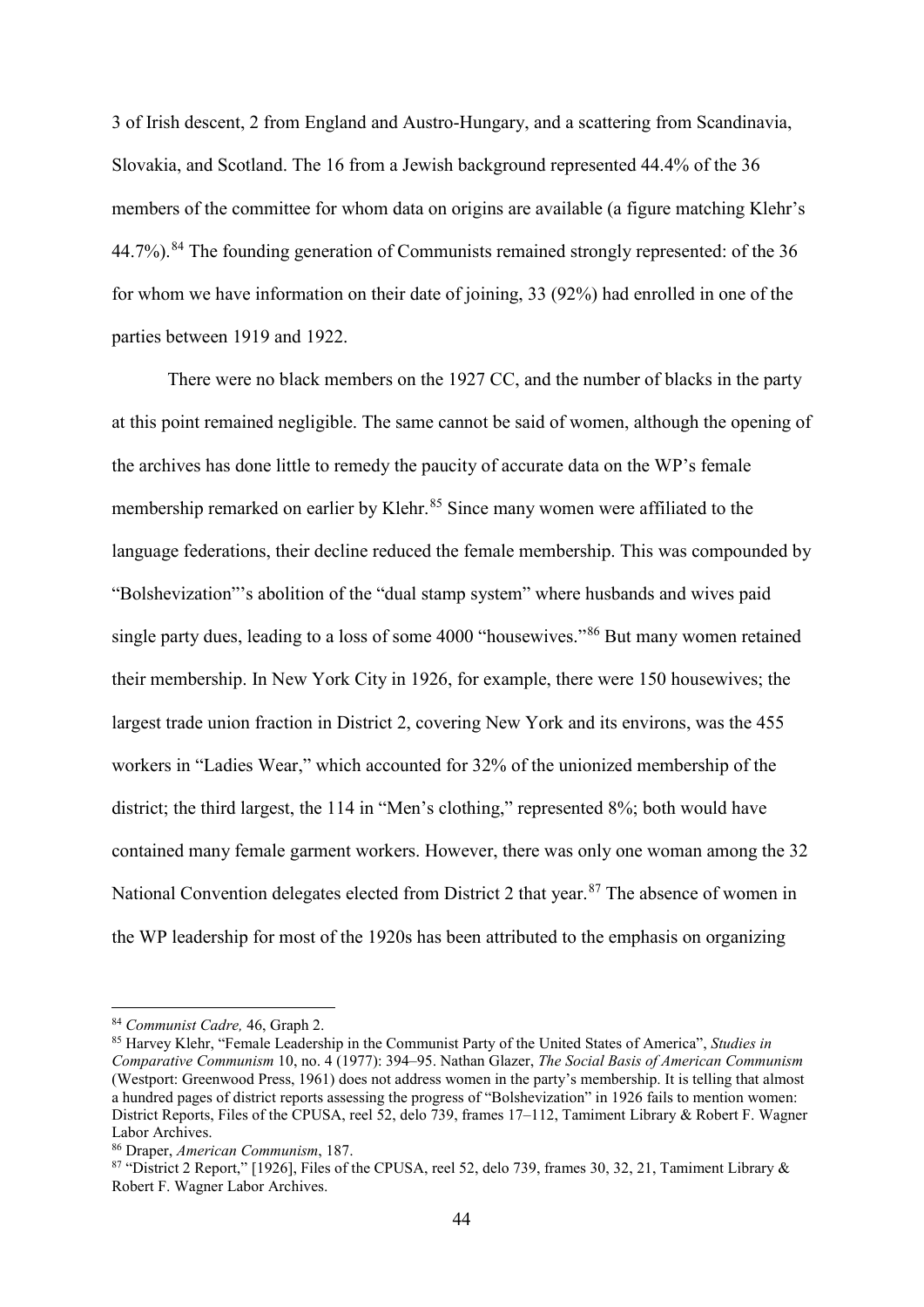male workers in heavy industry, the adverse effects of factionalism on women's participation, and the chauvinism of leading cadres.<sup>[88](#page-45-0)</sup>

## **Transformative change: Stalinism and the Third Period**

As the 1920s drew to a close, change accelerated. Although a 44-strong CC was elected in March 1929, the pathbreaking expulsion of Lovestone and his supporters in the leadership during the following months led to the committee being extensively reconstructed by October. It is therefore analytically useful to distinguish in practice two CCs in 1929 which we designate the March and October committees and deal with in turn. **Table 7** lists those elected to the March 1929 CC. It demonstrates that 12 (27%) were part of the foundation cohort and had served before 1924.<sup>[89](#page-45-1)</sup> Continuity with the early years is deflated by the fact that Bittelman and Wagenknecht were not re-elected and Trachtenberg was demoted to candidate status. Of the 12, Gitlow, Kruse, and Lovestone had departed within months, reducing the number to 9, so that in real terms only 20% of the March 1929 committee had served between 1919 and 1923. The personal link with the foundation era leadership was significantly attenuated. Schmies had been on the 1925 and 1927 CCs and 7 (16%) of the March 1929 representatives – Lifshitz, Puro, Stachel, Tallentire, White, Wolfe and Krumbein – had been elected for the first time in 1927. But, a large number, 24 out of 44 activists (55%) elected to this CC were making their debut. It is clear that the Third Period led not only to a break with earlier politics but also with earlier personnel. It produced a degree of turnover unparalleled in the party's history. The 55% of newcomers in March 1929 compared with

<span id="page-45-1"></span><span id="page-45-0"></span> <sup>88</sup> Rosalyn Baxandall, "The Question Seldom Asked: Women and the CPUSA," in *New Studies in the Politics*  and Culture of U.S. Communism, ed. Michael E. Brown, Randy Martin, Frank Rosengarten and George Snedeker (New York: Monthly Review Press, 1993), 144–47; Klehr, "Female Leadership," 397. <sup>89</sup> They were Amter, Ballam, Bedacht, Browder, Engdahl, Foster, Gitlow, Kruse, Lovestone, Minor, Olgin, and Weinstone.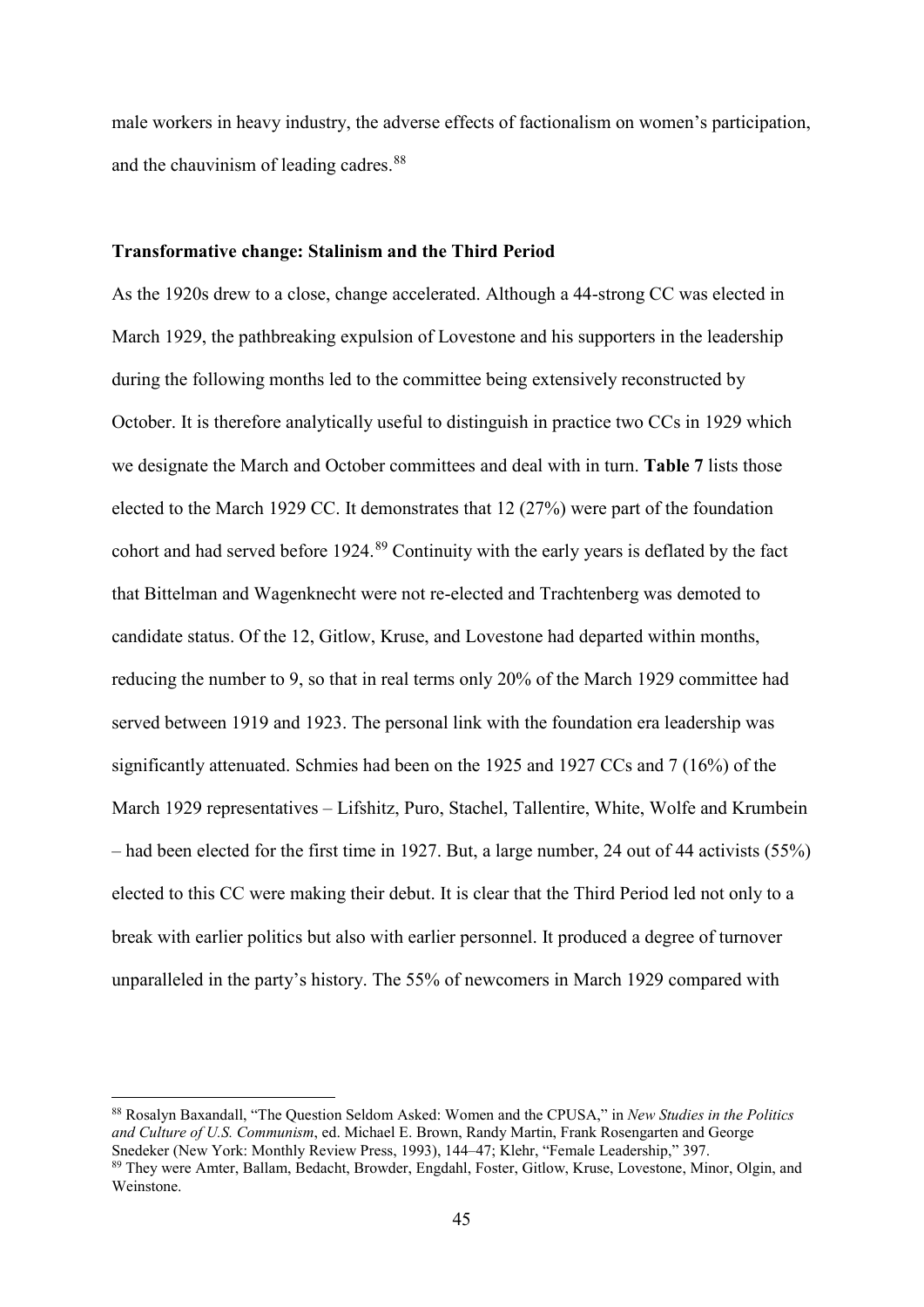15% in 1924, 20% in 1925 and 34% in 1927. The first 1929 CC, elected as the Third Period accelerated, therefore represented an unprecedented rate of change in the WP's leading cadre.

## **Table 7. WP CC elected at Sixth National Convention, March 1929**

Israel Amter, John J. Ballam, Max Bedacht, **Chester W. Bixby\*, Thomas J.** 

**Bradley, Cyril Briggs,** Earl Browder, **J. Morris, Lena Chernenko, Anna David,** 

**Ellen Dawson\*,** J. Louis Engdahl, William Z. Foster, **Tony Gerlach,** Benjamin

Gitlow\*, **Otto Hall, John Henry, Leo Hofbauer, O.E. Huiswood, Nils Kjar, E.** 

**Koppel, John Kamp,** William F. Kruse\*, **Dominick Krutis,** *Benjamin Lifshitz\**,

Jay Lovestone, **Abraham Lupin, William Miller\*, Nicholas Minutella,** Robert

Minor, Mossaye Olgin, **J. Patrick,** *Henry Puro*, John Schmies, **Frank Sepich, Dan** 

**H. Slinger,** *Jack Stachel*, *Norman Tallentire*, **Frank Vrataric\*, Albert Weisbord\*,**

William Weinstone, *William J. White\**, *Bertram D, Wolfe\**, *Charles S. Zimmerman\**

**Notes:** 

1. Names in **bold type** denote a member elected for the first time to the CC in March 1929. These 24 members constituted 55 per cent of the committee's 44 members.

2. Names in *italic type* denote a member elected for the first time to the CC in 1927 and re-elected in 1929. These 7 members represented 16 per cent of the committee's membership.

3. An asterisk (\*) designates a member who left with or soon after Lovestone: the 4 new members represented 17 per cent of the committee's new intake of 24.

**Source:** Draper, *American Communism*, 523.

Reading **Table 7** which lists the representatives elected in March 1929, and drawing on data on its members contained in **Appendix 2,** which tabulates the available information on all those who served on both CCs during 1929, we find that the average age of the 38 members of the March CC for whom this information is available was 39 years, ranging from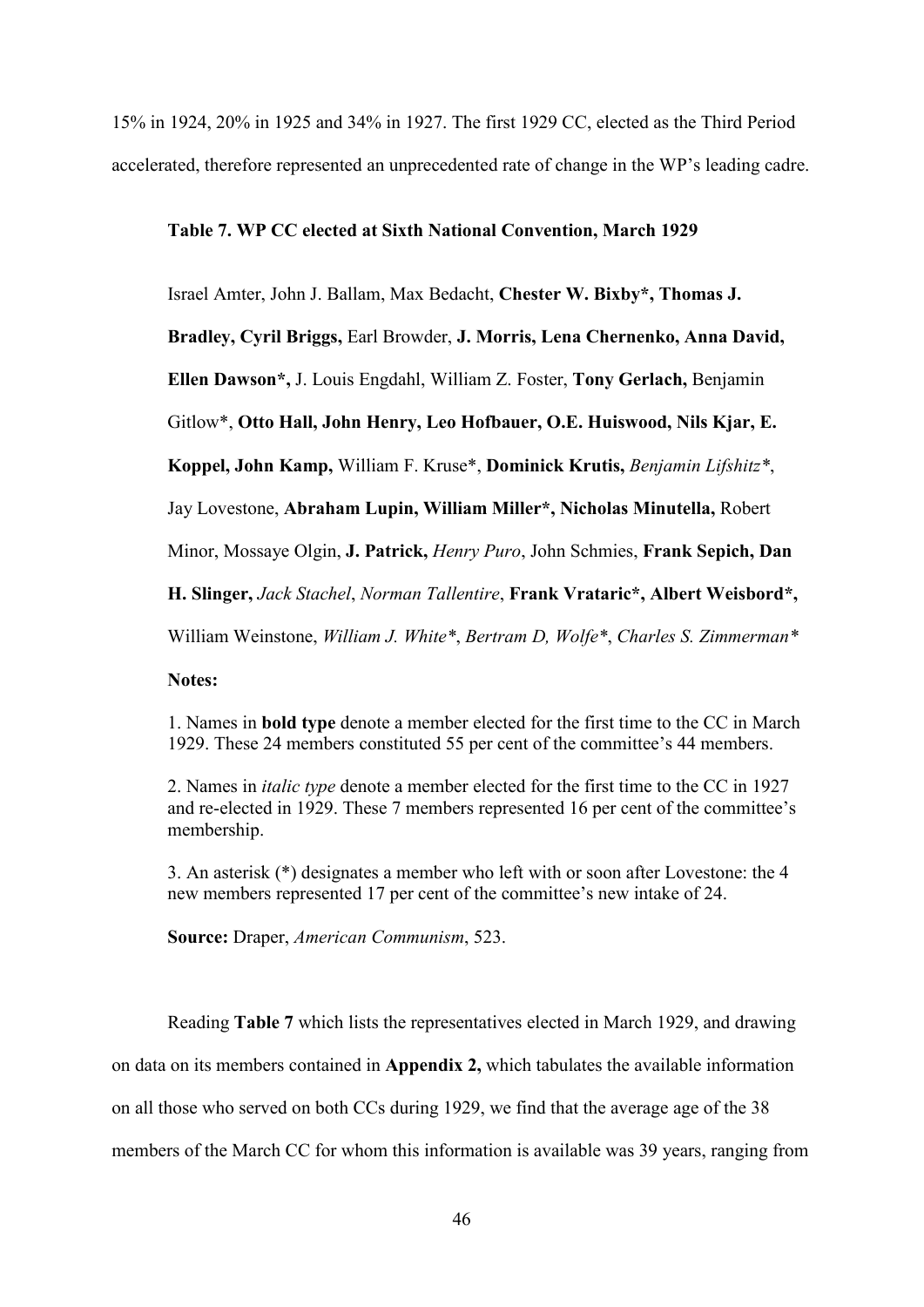Lena Chernenko, 28, to Bill White at 59; the median age was 38 years. Information was accessed on the origins of 39 members of the March 1929 CC: 24 (62%) were immigrants and 8 (21%) came from immigrant families, while 7 (18%) were American. Our total of 39% being born in the USA is similar to Klehr's estimate that 36.6% of that committee were American-born.<sup>[90](#page-47-0)</sup> The percentage of foreign-born Communists among the leadership in March 1929 (62%), in keeping with the earlier trend, continued to remain lower than it was among the party as a whole: Klehr cites one survey of five representative districts in that year as indicating  $88\%$  of members were born outside the US.<sup>[91](#page-47-1)</sup> Our percentage for the foreignborn is identical to that for the 1924–1927 cohort, while the proportion of those from immigrant families in 1929 (21%) was lower than that for 1924–27 (28%). The percentage from an immigrant background therefore remained high – 90% and 83% – in both periods but the proportion was declining.

The geographical origins of these first- and second-generation immigrants again reflected the dominance, albeit reducing, of CC representatives from Imperial Russia – 13 (33%) emanated from the former Tsarist empire, followed by 6 from the former Austro-Hungarian empire (15%), 3 Germans (8%), 2 Dutch and one each England, Scotland, Ireland, Sweden, Denmark, Italy, the West Indies, and Surinam. Previous research indicated that 65% of the 1919–23 cohort had their origins in the Russian empire with a similar scattering of Germans, English, Scots, Irish, and Scandinavians.<sup>[92](#page-47-2)</sup> There was thus by March 1929 a significant reduction of almost 50% in the Russian component of the elite. In terms of religious background, our figures also suggest a lower proportion of Jewish leaders in March 1929 – 12 (27% of the March committee) – than the 17 (44%) in 1924–1927; in addition, we know of 3 Catholics and 2 Lutherans**.** However, the absence of data again counsels caution:

<span id="page-47-0"></span> <sup>90</sup> Klehr, *Communist Cadre*, 25, Graph 1.

<span id="page-47-1"></span><sup>91</sup> Klehr, *Communist Cadre*, 22.

<span id="page-47-2"></span><sup>92</sup> McIlroy and Campbell, "Towards a Prosopography."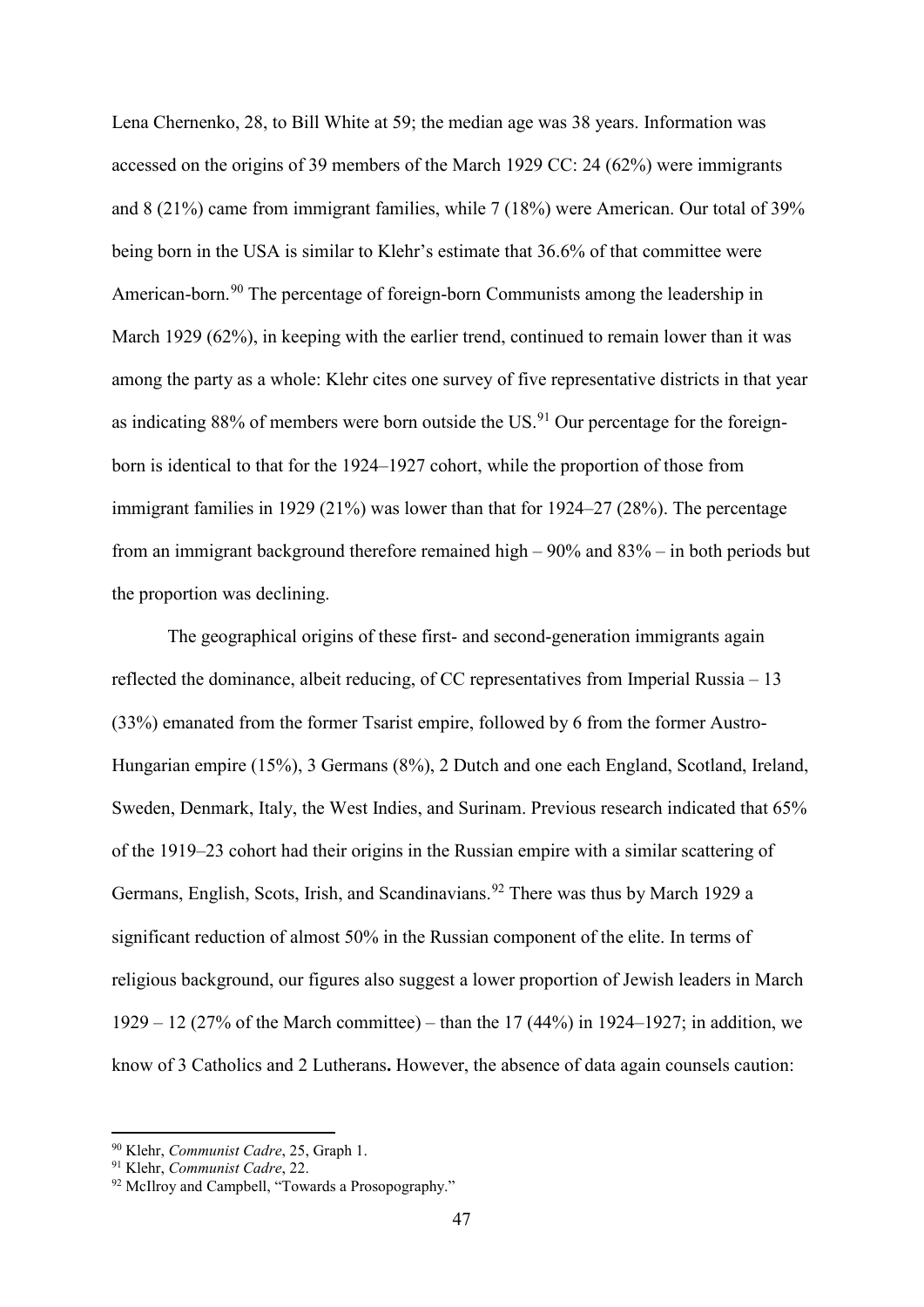Klehr reported a Jewish presence of 36.6% in his 1929 cohort. The most radical development saw the election to the March CC of 4 Black activists– Briggs, Hall, Henry and Huiswood – representing 9% of the CC, an important innovation as Blacks remained a small minority within the WP.<sup>[93](#page-48-0)</sup>

Analysis of the March 1929 CC is further complicated by its swift disruption: no less than 11 members –Bixby, Dawson, Gitlow, Kruse, Lifshitz, Miller, Vrataric, White, Weisbord, Wolfe and Zimmerman, were expelled or suspended around the same time as Lovestone. Four of these, representing 17% of the new intake, were debutantes. When we also include Lovestone, 27% of the committee elected in March 1929 had departed within a few months. The Comintern restructured the CC. Boris Mikhailov ("George Williams"), the secretary of the American Commission in Moscow and a member of Stalin's personal bureau, was despatched to the US in May1929 and added to the CPUSA secretariat.<sup>[94](#page-48-1)</sup> As the effective leader of the party in the aftermath of Lovestone's expulsion, he set about the reorganization. In an exercise historians have left largely unscrutinised, the Russian archives reveal that by October 1929, 12 new members had been added to the 31 remaining from the March election; 2 of them, Dunne and Wicks, had served on earlier CCs, and the identity of two is unknown. See **Table 8.** However, the table demonstrates that the core of the earlier 1920s was in an advanced state of decay: only 8 – Ballam, Bedacht, Browder, Dunne, Engdahl, Foster, Minor

<span id="page-48-0"></span> <sup>93</sup>Estimates of black membership range from 50 to 200 in 1928: Draper, *American Communism*, 350; Klehr, *Communist Cadre*, 56. The "Negro question" is examined in detail in Draper, *American Communism*, 315–56, and Zumoff, *Communist International*, 287–364.

<span id="page-48-1"></span><sup>94</sup> Draper, *American Communism*, 406, 423, 430; Klehr, Haynes and Anderson, *Soviet World*, 138; Le Blanc and Davenport, *American Exceptionalism*, 92; Branko Lazitch in collaboration with Milorad Drachkovitch, *Biographical Dictionary of the Comintern* (Stanford, CA: Hoover Institution Press, 1973), 441–42; and see the testimony of Joseph Zack Kornfeder before House of Representatives Committee on Un-American Activities, 9 August 1949, 555–56, at:

[https://books.google.co.uk/books?id=DdIJAAAAIAAJ&pg=PA556&lpg=PA556&dq=%22George+Williams%](https://books.google.co.uk/books?id=DdIJAAAAIAAJ&pg=PA556&lpg=PA556&dq=%22George+Williams%22+Comintern&source=bl&ots=emexQvqM8X&sig=ACfU3U0ecilVuzKhXpzG-MP5ARVbDBRoQg&hl=en&sa=X&ved=2ahUKEwjJ3Kbbt8jiAhWVrHEKHavGCPQQ6AEwB3oECAgQAQ#v=onepage&q=%22George%20Williams%22%20Comintern&f=false) [22+Comintern&source=bl&ots=emexQvqM8X&sig=ACfU3U0ecilVuzKhXpzG-](https://books.google.co.uk/books?id=DdIJAAAAIAAJ&pg=PA556&lpg=PA556&dq=%22George+Williams%22+Comintern&source=bl&ots=emexQvqM8X&sig=ACfU3U0ecilVuzKhXpzG-MP5ARVbDBRoQg&hl=en&sa=X&ved=2ahUKEwjJ3Kbbt8jiAhWVrHEKHavGCPQQ6AEwB3oECAgQAQ#v=onepage&q=%22George%20Williams%22%20Comintern&f=false)

[MP5ARVbDBRoQg&hl=en&sa=X&ved=2ahUKEwjJ3Kbbt8jiAhWVrHEKHavGCPQQ6AEwB3oECAgQAQ](https://books.google.co.uk/books?id=DdIJAAAAIAAJ&pg=PA556&lpg=PA556&dq=%22George+Williams%22+Comintern&source=bl&ots=emexQvqM8X&sig=ACfU3U0ecilVuzKhXpzG-MP5ARVbDBRoQg&hl=en&sa=X&ved=2ahUKEwjJ3Kbbt8jiAhWVrHEKHavGCPQQ6AEwB3oECAgQAQ#v=onepage&q=%22George%20Williams%22%20Comintern&f=false) [#v=onepage&q=%22George%20Williams%22%20Comintern&f=false.](https://books.google.co.uk/books?id=DdIJAAAAIAAJ&pg=PA556&lpg=PA556&dq=%22George+Williams%22+Comintern&source=bl&ots=emexQvqM8X&sig=ACfU3U0ecilVuzKhXpzG-MP5ARVbDBRoQg&hl=en&sa=X&ved=2ahUKEwjJ3Kbbt8jiAhWVrHEKHavGCPQQ6AEwB3oECAgQAQ#v=onepage&q=%22George%20Williams%22%20Comintern&f=false)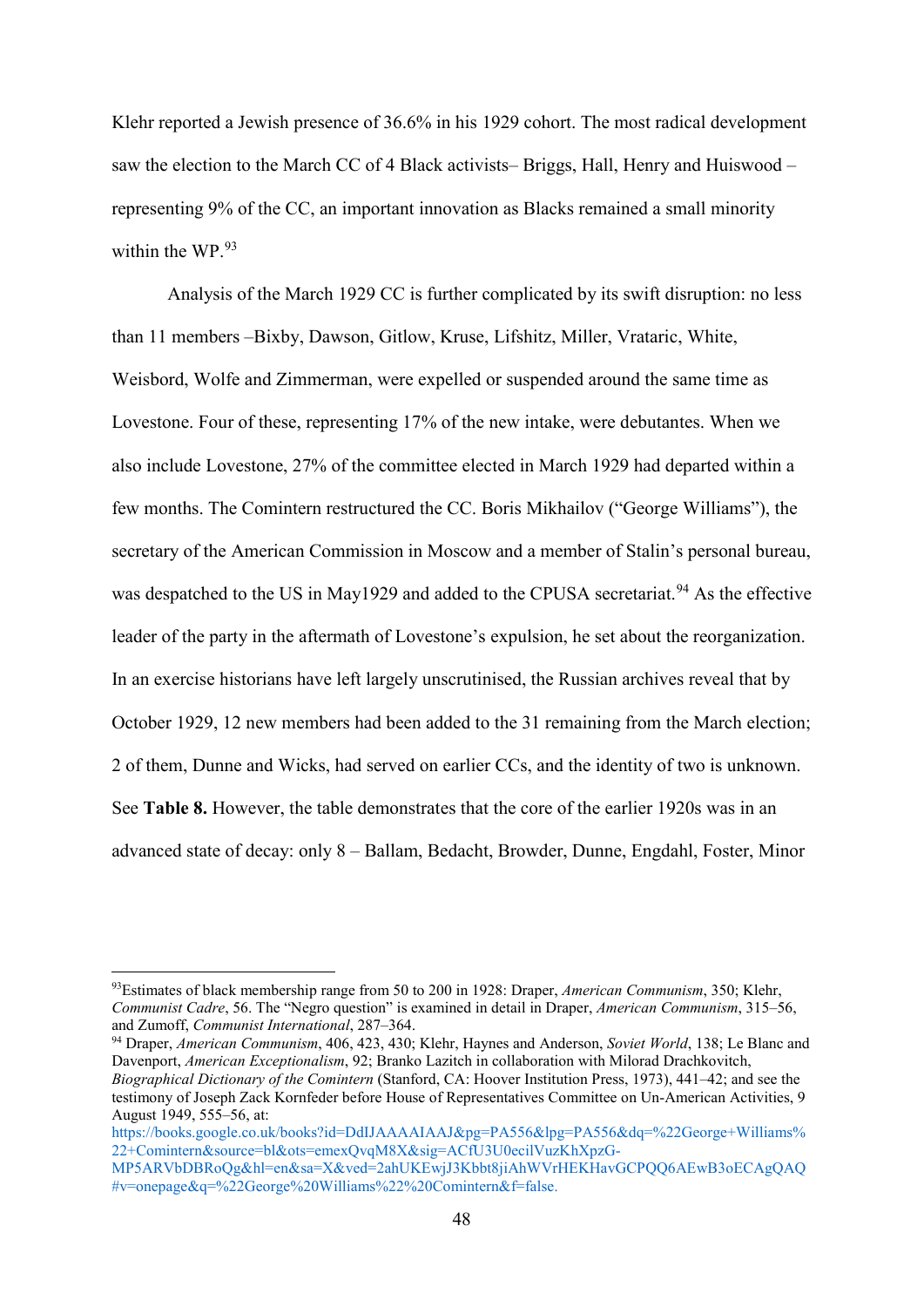and Weinstone – of the 19 key cadres whose names had dominated the CC in the era of consolidation remained at the top in December 1929.[95](#page-49-0)

The social composition of the reformed October 1929 committee exhibited a number of similarities and differences from that elected earlier in the year: see **Table 8** and **Appendix 2**.

**Table 8. WP CC as reconstructed by 10 October 1929.**

**Mario Alpi (Ferruccio Marini)**, **Illegible, Illegible**, Israel Amter, John J. Ballam, Max

Bedacht, Thomas J. Bradley, Cyril Briggs, Earl Browder, **J. Morris**, Lena Chernenko, Anna

David, **William F. Dunne**, **Pat Devine**, J. Louis Engdahl, **James W. Ford**, William Z.

Foster, **Harrison George**, Tony Gerlach, Otto Hall, **Clarence A. Hathaway**, John Henry,

Leo Hofbauer, Otto Huiswood, Nils Kjar, E. Koppel, John Kamp, Dominick Krutis, **V.** 

**Kemenovich,** Abraham Lupin, W.A. Milo (Nicholas Minutella), Robert Minor, Mossaye

Olgin, J. Patrick, Henry Puro, John Schmies, Frank Sepich, Dan S. Slinger, **Pete Smith**, Jack

Stachel, Norman Tallentire, William Weinstone, **H.M. Wicks**.

**Notes:** 1.The quality of the original document is such that two names are illegible. 2.Names in **bold** indicate members who were not elected to the CC in March 1929. Dunne and Wicks had previously served on the CC. 3.By October the change of name from WP to CPUSA had been implemented.

**Source:** "Central Executive Committee", 10/10/29, Files of the CPUSA, reel 128, delo 1664, frames 8–9, Tamiment Library & Robert F. Wagner Labor Archives.

Of the 35 members for whom such data is available, the average age in October was 39, the same as that of the March 1929 sample; the median age was 39.5 years. Of the 36 cases for whom information on immigration status is available, 23 (64%) were foreign born, 5 (14%) came from immigrant families, and 8 (22%) were Americans. First- and second-generation

<span id="page-49-0"></span> <sup>95</sup> "Central Executive Committee", 10/10/29, Files of the CPUSA, reel 128, delo 1664, frames 8–9, Tamiment Library & Robert F. Wagner Labor Archives.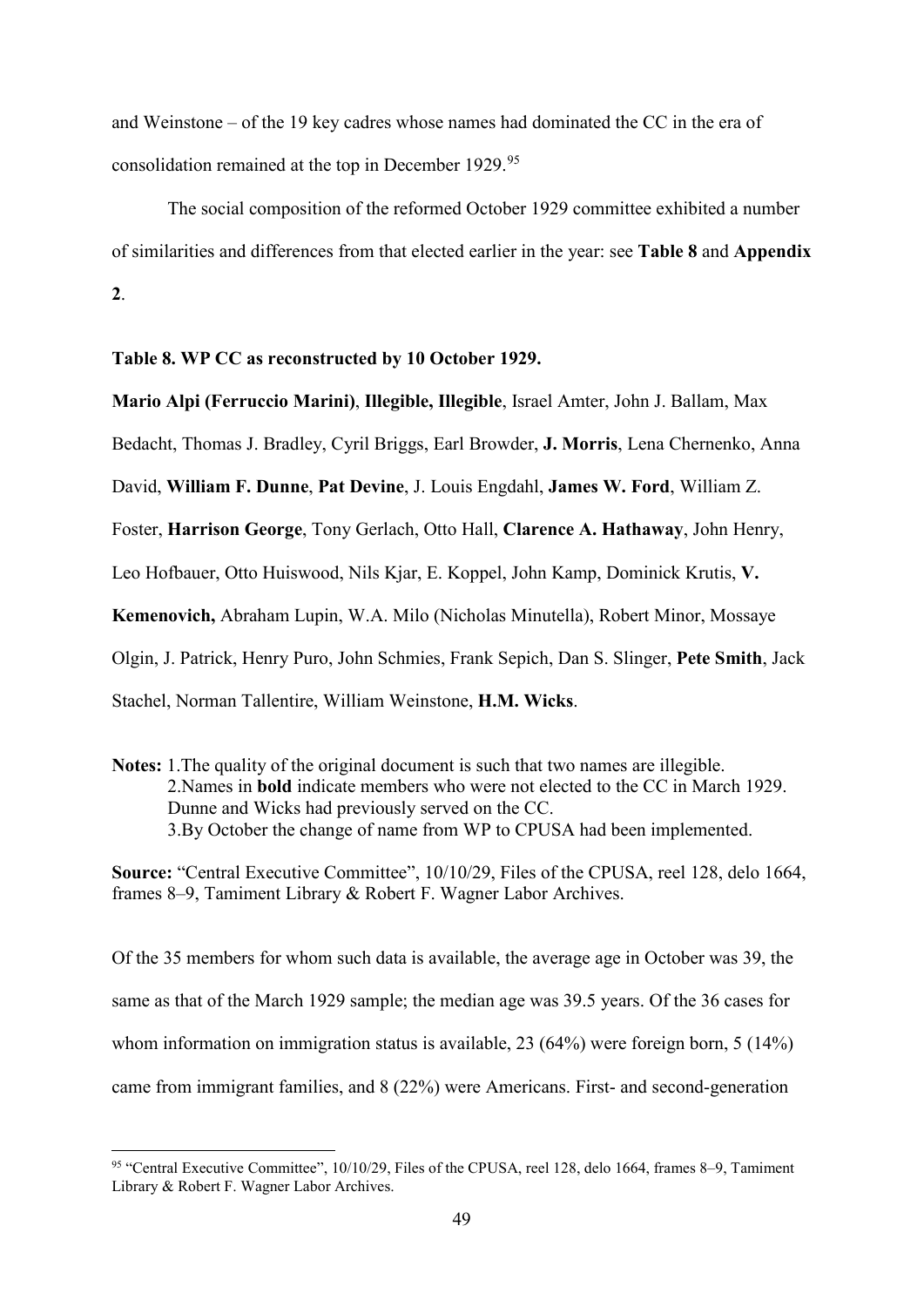immigrants therefore accounted for 78% of the CC in October compared with 83% in March. The total of those born in the USA reached 36%. Of the 36 cases where data on origins is available, the 8 Americans (22%) now equalled the presence of the 8 with roots in the former Russian empire. The backgrounds of the remainder were Austro-Hungarian, 6; English, German, Irish, and Italian, 2 each; with one from Germany, Denmark, Sweden, Scotland, and the West and East Indies. It is striking that 5 members of the committee were Black, including three Black Americans, a reflection of the Comintern's engagement with "the Negro question" over the course of 1929. Data on religious heritage is fragmentary. We have identified only 8 from a Jewish background (22%), 5 Catholics, 1 Lutheran and 1 Unitarian, which possibly underestimates the real figures.

The triumph of Stalinism, determination to advance newly radicalized workers, and the exit of those who formed the Trotskyist Communist League of America and Lovestone's Communist Party (Opposition) saw the governing core of the years between 1924 and 1928 reduced to a kernel. The remnant operated in a transformed context. No longer fissured by factions, a leadership under close Comintern scrutiny tilted towards homogenization. Cohesion was facilitated by the absence of Cannon and Lovestone and the relative side-lining of Foster. Bittelman was under a cloud. Ballam's glimpse of power had come and gone by 1922. Bedacht and Weinstone were considered for preference in 1930–31 before being moved back into line. Engdahl died a little later. By 1932, Comintern control was exercised through a paramount chief in the shape of Browder – with Minor and Stachel as loyal assistants. Factionalism went out with the 1920s.

The emphasis in 1929 was on young, fighting, proletarian elements – although, as we have noted, with a mean age of just under 40 in October, the CC intake was far from young. The party aimed at "new layers of rank-and-file workers coming into struggle for the first time," emphasising an assumed leftward swing of the downtrodden, with unskilled labor and

50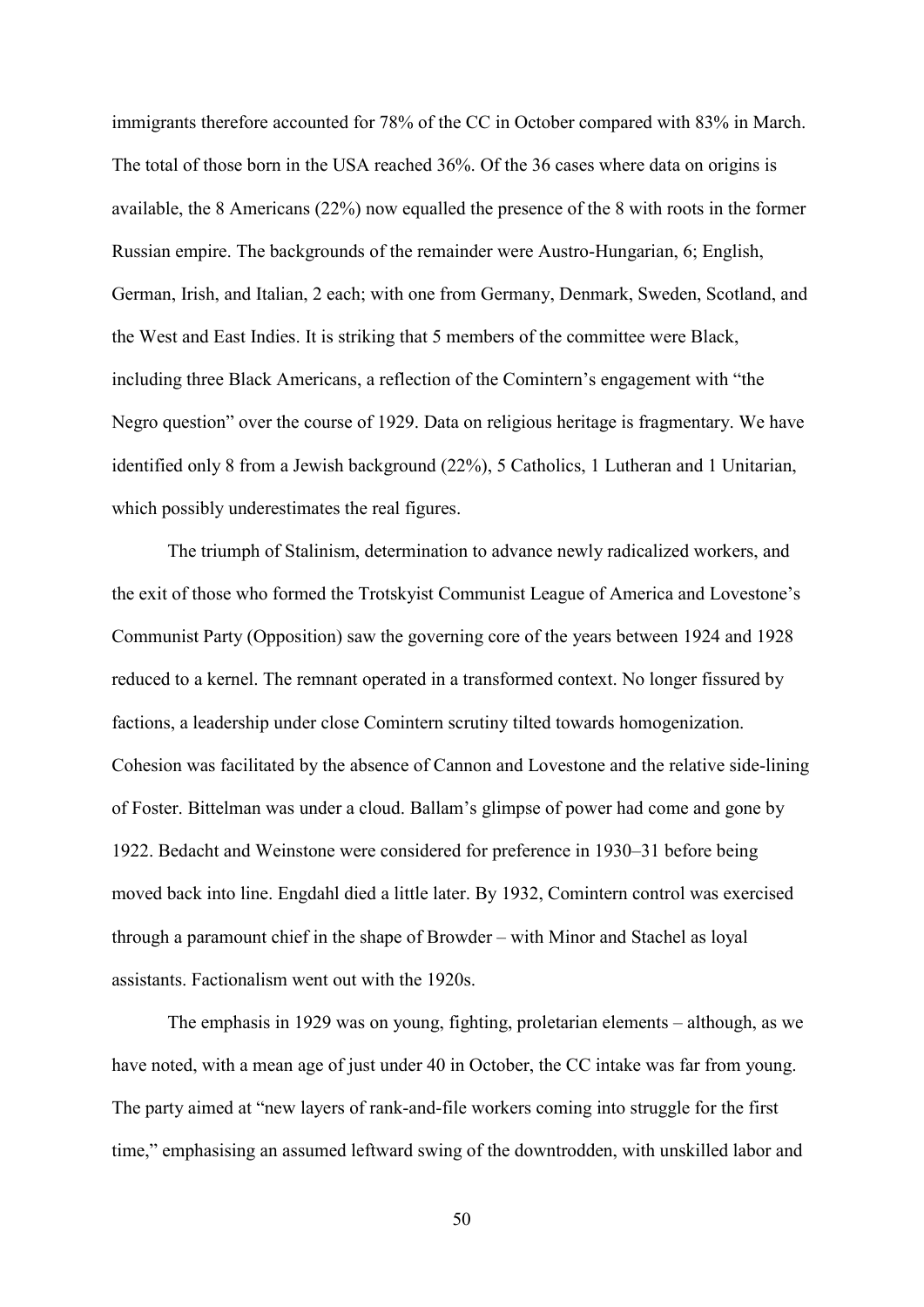the jobless favourably contrasted with the corrupted craft workers in the AFL and "demoralized," well-paid employees. The elevation of Chernenko, David and Dawson doubled the number of women who had served on CCs since 1919. Briggs, Ford, Hall, Henry and Huiswood became the first black activists to serve on the governing body. Chernenko, Dawson, Gerlach, Miller, Vrataric, Weisbord and White had all been involved in recent struggles in the unions. This provided a contrast to the past. Ruthenberg recalled that at both 1919 conventions, "it would have been difficult to gather together a half-dozen delegates who knew anything about the trade union movement."<sup>[96](#page-51-0)</sup> By 1927 a group of union activists had reached the CC and 1929 marked the emergence of a new cohort whose experience sometimes post-dated the early years of American Communism. Nonetheless, and even allowing for missing data, the CC members of 1929 did not reflect the occupational composition of the party as a whole. Glazer supplied figures which showed that the largest occupational groups accounting for just over half of the WP membership of around 10,000 in May-July 1928 were the needle trades (15%), mining (12%), building trades (10%), metalworking  $(9\%)$ , auto  $(4\%)$  and food  $(4\%)$ .<sup>[97](#page-51-1)</sup> Appendix 2 indicates that only 2  $(4\%)$  of our total 1929 cohort of 53 Communists– Chernenko and Zimmerman – were garment workers and 3 (6%) – Kemenovich, Sepich and Slinger – coal miners.

## **The new cadres of March and October 1929**

After 1925, the Ruthenberg-Lovestone group were able to exploit the benefits majority leadership provided to draw WP trade unionists into their faction and advance their role within the party. By 1929, despite disparagement of their group's credentials in this sphere,

<span id="page-51-0"></span> <sup>96</sup> Quoted Draper, *Roots*, 198.

<span id="page-51-1"></span><sup>97</sup> Glazer, *Social Basis of American Communism*, 115.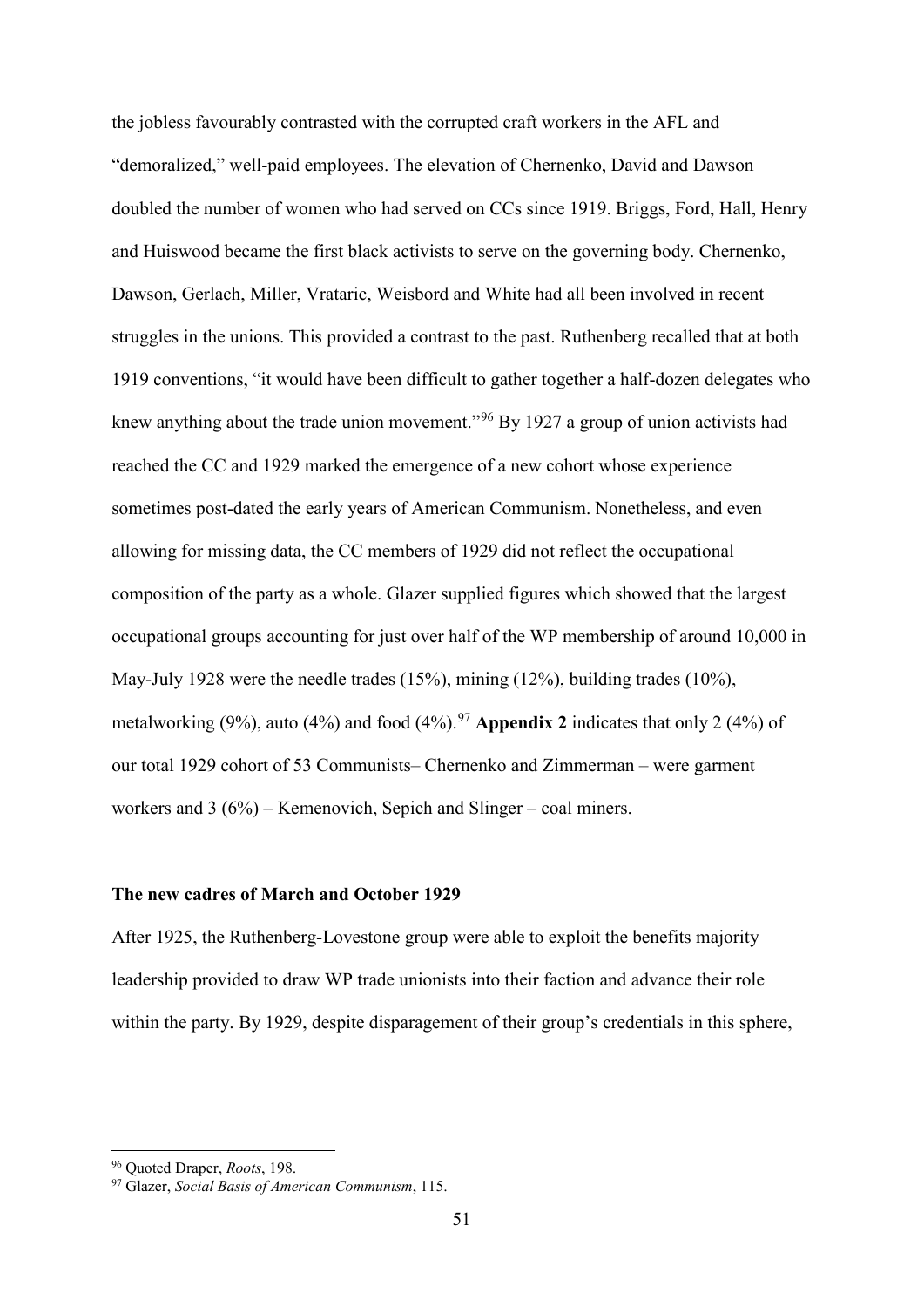the Lovestoneites had achieved success in bringing forward "their" labor activists onto the CC and blunting the edge the Foster faction had enjoyed four years earlier.

A key, if mercurial, figure in the new leadership of March 1929 was Albert Weisbord (1900–1977). He was dismissed in Foster's imaginative account of the 1926–1927 strike at the mills of Passaic, New Jersey, as "a weakling." With credit for conduct of the strike variously accorded to Ballam, Weinstone, Wagenknecht and Elizabeth Gurley Flynn, Stalinist history erased the central figure from the tableau.<sup>[98](#page-52-0)</sup> Weisbord was born neither proletarian nor bourgeois. His father a Jewish garment worker, an immigrant to New York from Russia, had built up a profitable business in manufacturing accessories for coats. Educated at City College and Harvard Law School, Weisbord joined the WP from the SP youth in 1924 and sacrificed a professional career for life as an itinerant agitator. Having worked briefly in silk weaving and studied the textile industry, he demonstrated a precocious aptitude for organizing and strike strategy but remained a maverick who related better to workers in struggle than to professional Communists while the celebrity Passaic bestowed engendered a degree of hubris. Briefly the WP's most famous figure next to Foster, Weisbord was caught in the crossfire between the TUEL leaders and the Ruthenberg-Lovestone faction's competing ambition to control trade union work – as well as the tensions between boring from within the AFL and moving towards new Red unions. He was transferred to Detroit where he passed a successful period organizing auto workers before being elected

<span id="page-52-0"></span> <sup>98</sup> William Z. Foster, *History of the Communist Party of the United States* (New York: International Publishers, 1952), reproduced at: [http://williamzfoster.blogspot.com/2013/01/chapter-eighteen-communist-class.html.](http://williamzfoster.blogspot.com/2013/01/chapter-eighteen-communist-class.html) The verdict of Cannon, who, like Foster, had little time for Weisbord, in his correspondence with Draper in 1955, is nearer the mark: "The organization of the workers in Passaic and the effective leadership of the strike itself were pre-eminently Weisbord's work … it's a long way from committee meetings in a closed room, off the scene, to the actual leadership of a strike on the ground. The full credit of that belongs to Weisbord": Cannon, *First Ten Years*, 141. For a recent account, see Jacob Zumoff, "Hell in New Jersey: The Passaic Textile Strike, Albert Weisbord, and the Communist Party," *Journal for the Study of Radicalism* 9, no. 1 (2015): 125–69.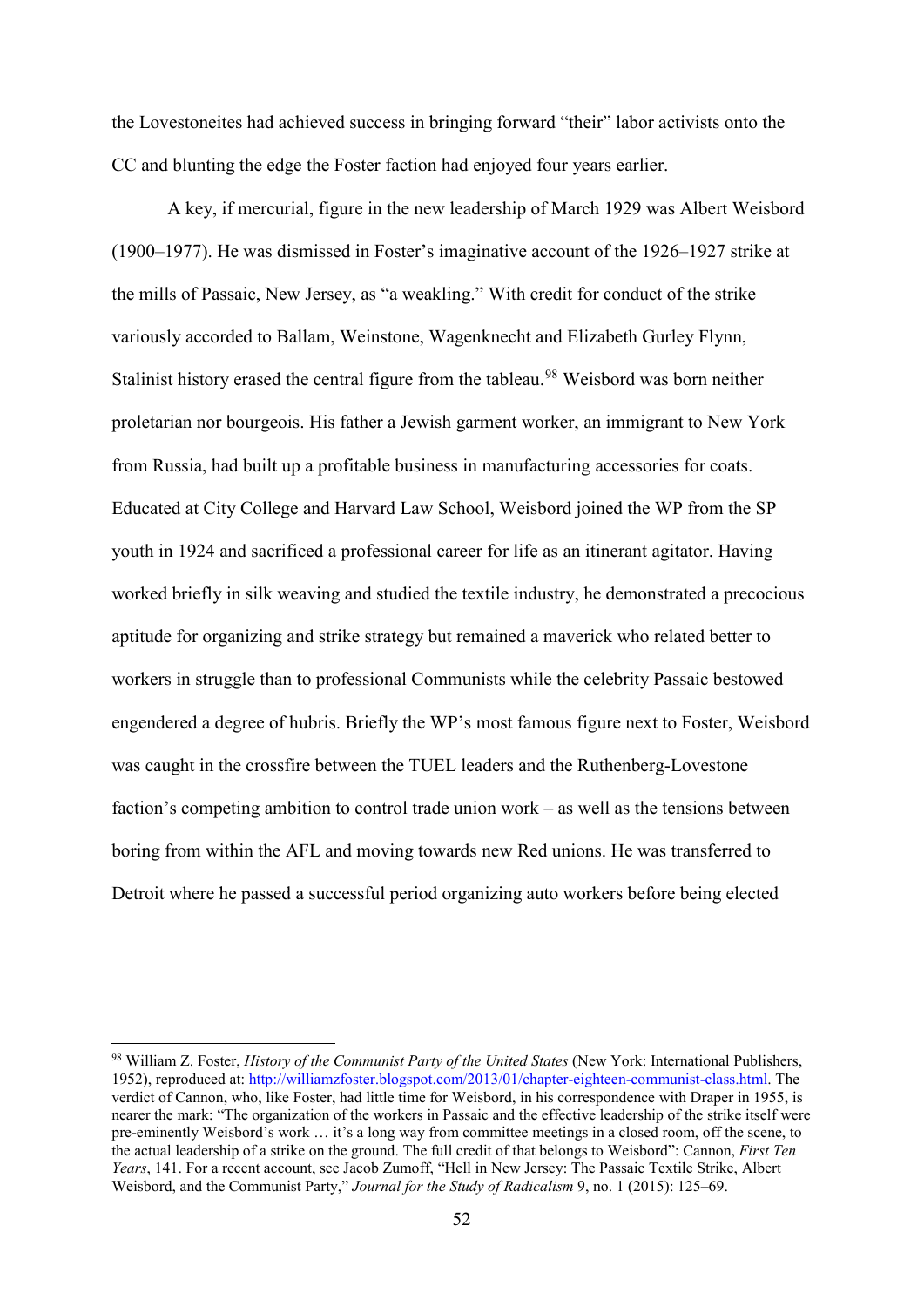national secretary of the Communist-dominated National Union of Textile Workers (NUTW) as dual unionism won the day in RILU and the Comintern.<sup>[99](#page-53-0)</sup>

Still in his twenties, Weisbord reinforced the NUTW's first major incursion into the textile industry in the South. Spearheaded by NUTW organizer, Fred Beal, the bitter conflict at the Loray Mill, Gastonia, North Carolina, culminated in violent skirmishes, with 15 union leaders charged with murder; those convicted, including Beal, escaped to the Soviet Union. At Gastonia, Weisbord proposed marriage to Vera Buch (1895–1989), a fellow WP organizer and graduate of Hunters' College he met at Passaic: it was an unconventional partnership based on creating Communists.[100](#page-53-1) Comintern insistence on the centrality of "the Negro question" and ham-fisted attempts to raise it in strikes, claims that Weisbord indulged "white chauvinism", his identification with the Lovestone group, the antipathy of the Fosterites and their desire to purge the NUTW, provoked his expulsion. Thereafter, he embraced Trotsky but denounced the American Trotskyists and formed the microscopic Communist League of Struggle. Weisbord later became an AFL official and finally a management consultant.<sup>[101](#page-53-2)</sup>

The organizing drives of the Third Period mustered a multitude of rank-and-file Communists to back the professionals. One who found favour with the workers was Lena Chernenko (1901–1979), also known as Lena Davis, a New York garment worker drafted in to agitate at Passaic. A contemporary journalist reported: "Lena, as she is affectionately known among the strikers, Lena who goes with them at four o'clock in the morning to the picket lines, winter or summer, freezing cold or drenching rain and is with them through the day and again in the evenings at the mass meetings."<sup>[102](#page-53-3)</sup> An older Communist reflected:

<span id="page-53-0"></span> <sup>99</sup> "Albert Weisbord", *New York Times*, 28 April 1977; Harvey Klehr, "Weisbord, Albert (1900–1977)," in *Biographical Dictionary*, ed. Johnpoll and Klehr, 412; Vera Buch Weisbord, *A Radical Life* (Bloomington: Indiana University Press, 1977); Bert Cochran, *Labor and Communism: The Conflict that Shaped American Unions* (Princeton, NJ: Princeton University Press, 1977), 30–34; Keeran, *Auto Workers' Unions*, 38–39. <sup>100</sup> John A. Salmond, *Gastonia 1929: The Story of the Loray Mill Strike* (Chapel Hill, NC: University of North Carolina Press, 1995); Cochran, *Labor and Communism*, 34–38, 43–46.

<span id="page-53-2"></span><span id="page-53-1"></span><sup>101</sup> James P. Cannon, *The Left Opposition in the US, 1928–31* (New York: Monad Press, 1981), 290–312.

<span id="page-53-3"></span><sup>102</sup> Mary Heaton Vorse, *The Passaic Textile Strike*, 1927, excerpted in Fried, *Communism in America*, 81.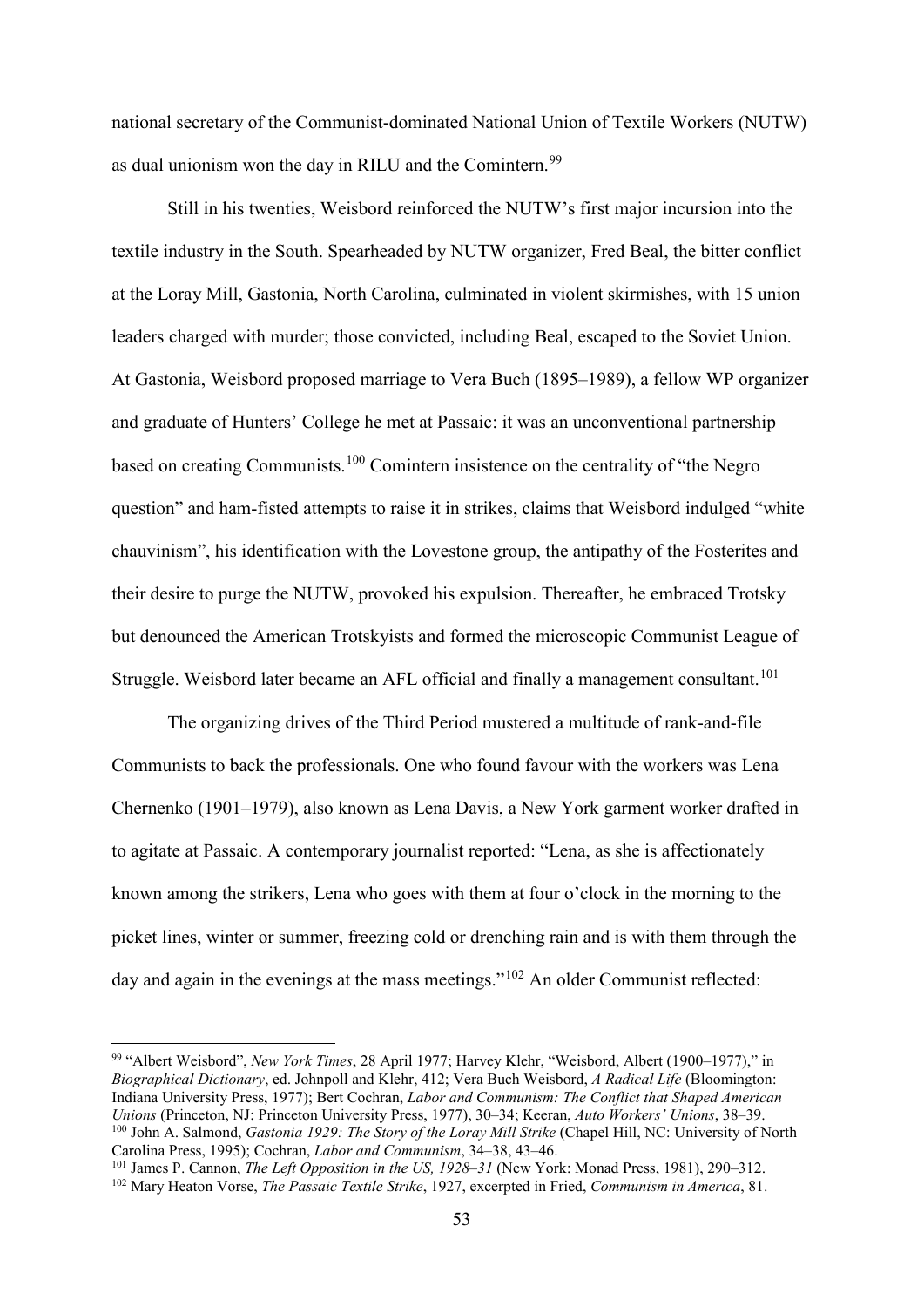"Weisbord and a group of others like him, Jack Rubenstein, Lena Chernenko, Nancy Sadowsky, the new young ones knit the whole body together and dominate it with their spirit."<sup>[103](#page-54-0)</sup> At the end of the stoppage, sufficient pennies were collected to present her with a watch engraved: "From Passaic strikers to Organizer Lena". Young in years, she was old in experience. A Pole who arrived in America in 1912, Chernenko joined the CPA at its foundation. Still in her teens she visited Russia with a delegation from the Amalgamated Clothing Workers Union and was arrested in the Palmer raids. She attended the ILS, 1929– 1931, having married her fellow Communist and ILS student, Marcel Sherer shortly before her departure to Moscow. Chernenko was subsequently a CPUSA district organiser in New Jersey, was active in the CIO organizing drives and remained a Communist until her death in 1979.[104](#page-54-1)

Weisbord was a WP organizer, Chernenko an "outside" supporter of the stoppage; Ellen Dawson (1900–1967) was a Passaic striker converted to Communism. They appeared an ideal trio of "fighting elements" to add to the CC in March 1929. The daughter of a foundry worker, Dawson came from a Catholic family in Barrhead, Scotland – her sister was a nun. She migrated with her family to Lancashire, England, and then crossed the ocean to Passaic in search of work. "A sprite-like young woman with black cropped hair, a Scotch accent and merry, twinkling brown eyes,"<sup>[105](#page-54-2)</sup> she had no previous history of militancy but the Botany Mill where she worked was the first to strike. Her role at Passaic led to her election as

<span id="page-54-0"></span> <sup>103</sup> *James P. Cannon and the Early Years*, 378.

<span id="page-54-1"></span><sup>104</sup> Lena Davis, "Strike of the Passaic Textile Workers in 1926", unpublished typescript, Lena Davis (Chernenko), Papers, CPUSA files, Box 112, Folder 81, New York University: Tamiment Library & Robert F. Wagner Labor Archives; Art Shields, "Founding Member of CP Dies," press cutting, 15 February 1979, Davis Papers; "ILS Students for the Years 1926–1931," Russian State Archive of Socio-Political History, Moscow (RGASPI), 531/1/32: 2 (Chernenko's ILS name was "Lena Reid"); Haywood. *Black Bolshevik*, 200; Klehr, Haynes and Anderson, *Soviet World*, 202; Sixth Report of the Senate Fact-Finding Committee on Un-American Activities: California, 1951, 76–78, 200, at: [https://archive.org/details/reportofsenatefa1951cali/page/200.](https://archive.org/details/reportofsenatefa1951cali/page/200) Sherer, an industrial chemist, later acted as a talent-spotter for Soviet intelligence: Haynes, Klehr and Vassiliev, *Spies*, 388–89.

<span id="page-54-2"></span><sup>105</sup> Vera Buch Weisbord, "Gastonia 1929: Strike at the Loray Mill", *Southern Exposure*, 1, 3 & 4 (Winter, 1974), at: [http://www.weisbord.org/Gastonia.htm;](http://www.weisbord.org/Gastonia.htm) McMullen, *Strike!*, 75–95.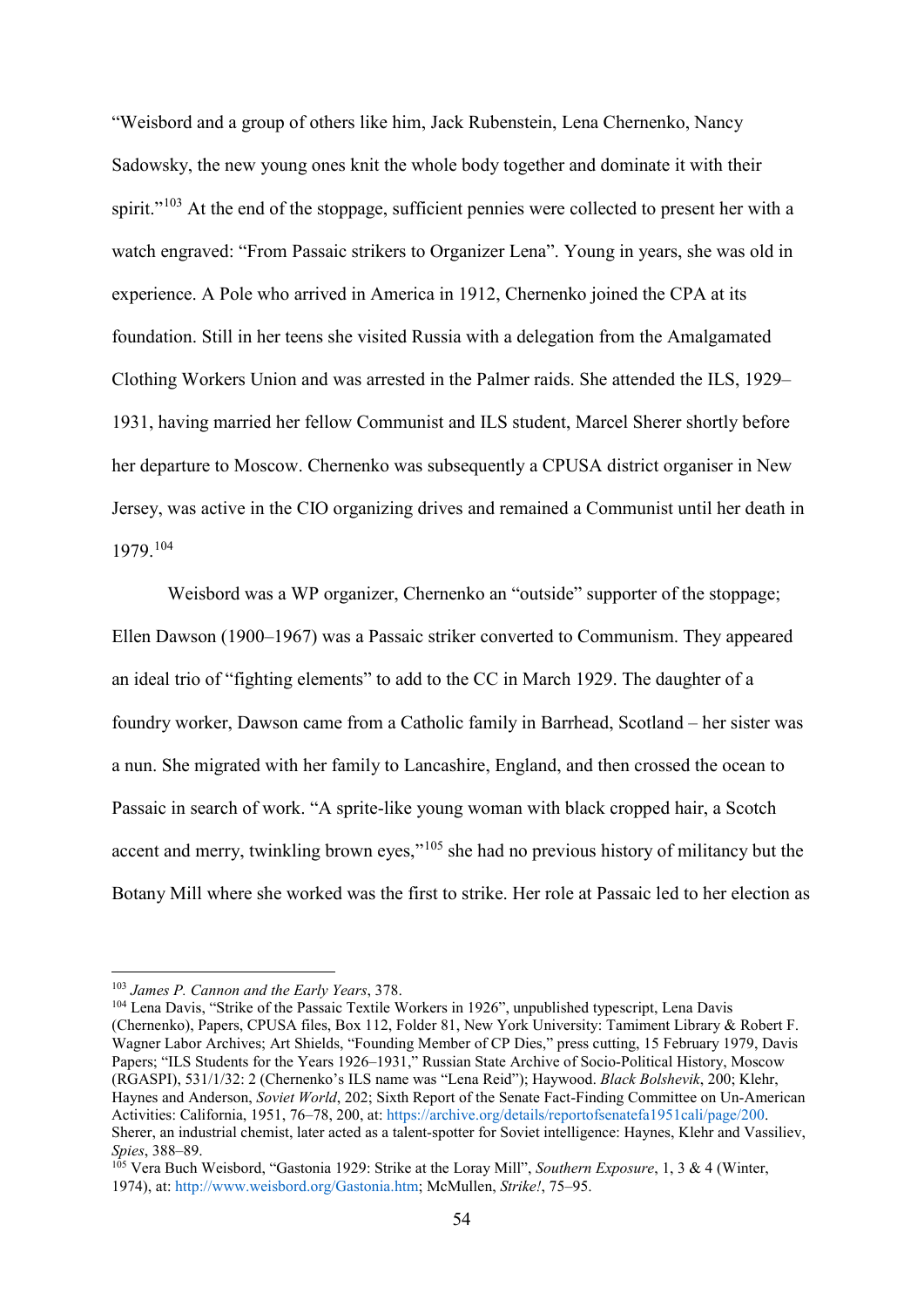vice-president of the NTWU and her despatch to Gastonia as "co-director" with Beal of the Loray Mill standoff. Its scholarly chronicler described her as "a tough experienced organizer and a superb stump orator."<sup>[106](#page-55-0)</sup> In a CPUSA undergoing Stalinization, nobody was indispensable. For all her virtues, Dawson failed to survive the cull of Lovestoneites in the Boston district. She was briefly a member of the National Council of Lovestone's new organization. But her activities had brought her to the attention of the FBI and threatened with deportation she abandoned politics. Dawson married a Hungarian, George Kanki, and returned to the mills where she labored for more than three decades, dying in Florida in 1967, still a Catholic.<sup>[107](#page-55-1)</sup>

Another trade union newcomer to the March 1929 committee, Charles Zimmerman (1896–1983) was born into a Russian Jewish family. Emigrating from Kiev to New York in 1913, Zimmerman worked in the garment industry, becoming a charter member of the CPA and an official of the International Ladies Garment Workers Union (ILGWU) before emerging as a leader of the Communist Needle Trades Workers Union which represented the Lovestone faction's base in that sector. Expelled from the WP in 1929, he continued as an adherent of the Lovestone organization until it dissolved in 1941 and remained a well-known left-wing trade unionist until his death.<sup>[108](#page-55-2)</sup> Abraham Lupin (b.1888), who emigrated to the US from Russia in 1906, was another rank-and-file activist in the New York garment industry elected in March. Lupin was a leading militant in the bitter general strike of the city's garment workers in 1926 and President of Local 22 of the Dressmakers of Greater New York, an ILGWU affiliate. He was subsequently at odds with his former comrade, Zimmerman, who led the Lovestoneite's anti-CPUSA campaign in the union from 1931 and was elected

<span id="page-55-0"></span> <sup>106</sup> Salmond, *Gastonia*, 20; McMullen, *Strike!*, 134.

<span id="page-55-1"></span><sup>107</sup> Alexander, *Right Opposition*, 28, 35; McMullen, *Strike!*, 178–83.

<span id="page-55-2"></span><sup>108</sup> Harvey Klehr, "Zimmerman, Charles (1896–1983)," in *Biographical Dictionary*, ed. Johnpoll and Klehr, 435–36.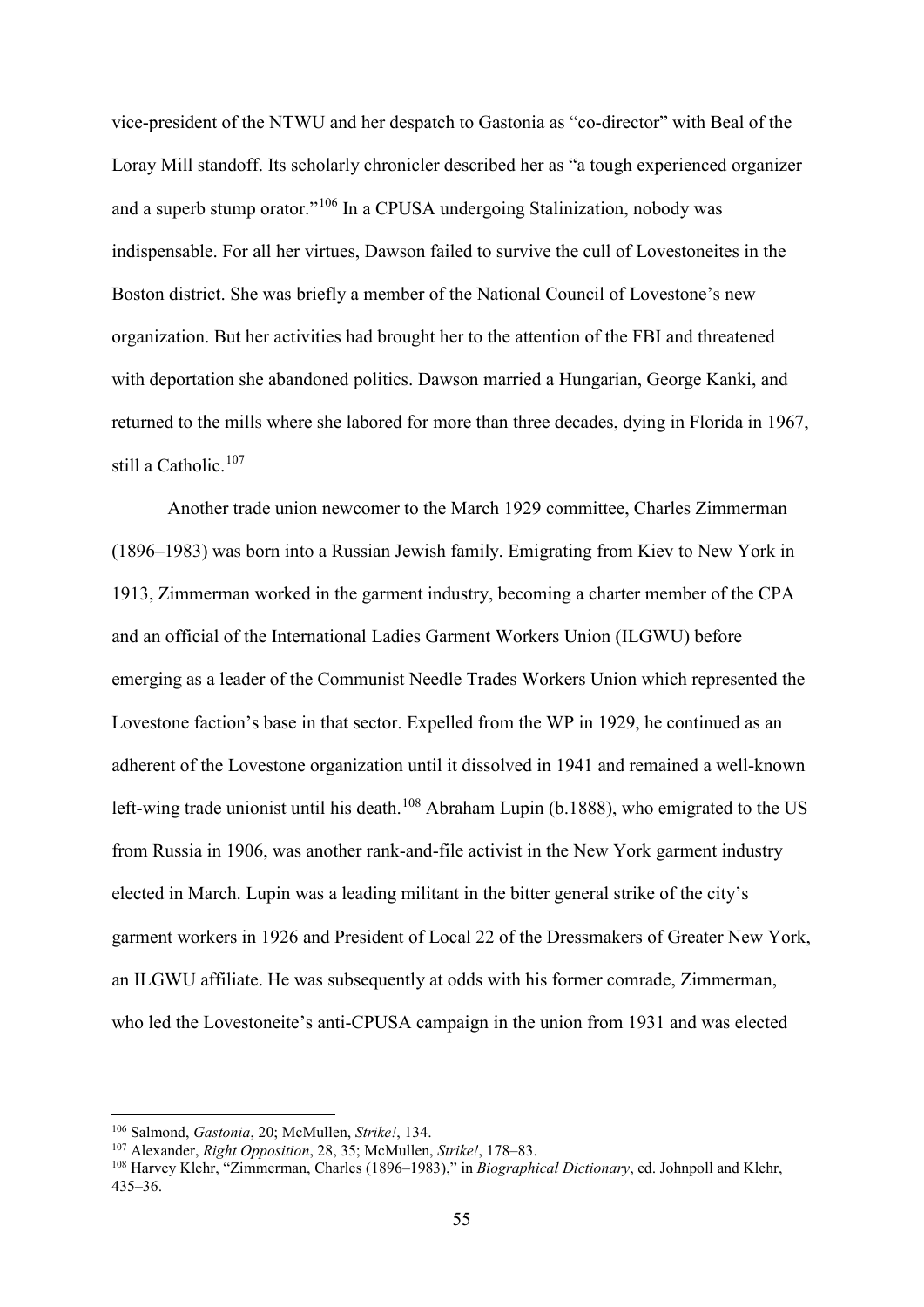manager of Local 22 in 1933. Lupin was later active in the IWO and became president of its New York Jewish City Committee.<sup>109</sup>

A car worker from Detroit, active in the WP-controlled Auto Workers' Union (AWU), William Miller again represented the Communist stereotype of the insurgent union activist of 1929 and reflected the entry into leadership of workers who had joined the party after the foundation period.[110](#page-56-1) Anton "Tony" Gerlach (b.1902), whose brothers Fred and John were also Communist activists, illustrated the resilience of the immigrant strain. He was a Croatian of German descent who had emigrated to the USA in 1921 and enrolled in the WP a little later. "A thin, bespectacled balding man," Gerlach was a cook and union organizer active in the AWU, the Workers' Order and Croatian community politics in Detroit. He took a leading part in the 1933 Briggs strike and the move into the United Auto Workers as the Third Period faded, becoming the CPUSA's trade union organizer in the city.<sup>[111](#page-56-2)</sup> In Chicago, Nils Kjar (b.1888), a leading industrial cadre from an earlier generation, embodied continuity. A carpenter and native of Denmark who emigrated to the US in 1915, he had been active in the SP but became prominent in the TUEL from 1922. Expelled from the AFL Carpenters' affiliate in 1928 for his campaign against its leadership, Kjar assumed a new role as an effective organizer of the city's unemployed. Arrested during a skirmish with police in 1931, he was detained for 18 months and deported to Denmark.<sup>[112](#page-56-3)</sup>

<span id="page-56-0"></span> <sup>109</sup> New York State Census, 1925; *Daily Worker*, 25 July 1925; Flanson Realty Corp v. Workers' Unity House Inc., at: [https://www.casemine.com/judgement/us/591478d5add7b049343ed3d6;](https://www.casemine.com/judgement/us/591478d5add7b049343ed3d6) "Dressmakers' Local 22: Organizational History" at: [http://rmc.library.cornell.edu/EAD/htmldocs/KCL05780-014p.html#d0e193;](http://rmc.library.cornell.edu/EAD/htmldocs/KCL05780-014p.html#d0e193) *The New Order*, Convention issue, April 1938.

<span id="page-56-1"></span><sup>110</sup> Alexander, *Right Opposition*, 22, 28, 35, 38.

<span id="page-56-2"></span><sup>111</sup> US Federal Census, 1930, Detroit; John Krajic, "The Croatian Section of the Communist Party of the United States and the 'United Front', 1934–1939," *Review of Croatian History* 5 (2009): 143–144; Keeran, *Auto Workers' Unions*, 87, 91; Victor G. Devinatz, "Reassessing the Historical UAW: Walter Reuther's Affiliation with the Communist Party and Something of its Meaning: A Document of Party Involvement, 1939," *Labour/ Le Travail* 49 (2002): 238.<br><sup>112</sup> US Federal Census, 1930, Chicago: Randi Storch, *Red Chicago: American Communism at its Grassroots*.

<span id="page-56-3"></span>*<sup>1928–1935</sup>* (Urbana and Chicago: University of Illinois Press, 2007), 59, 103–106, 134.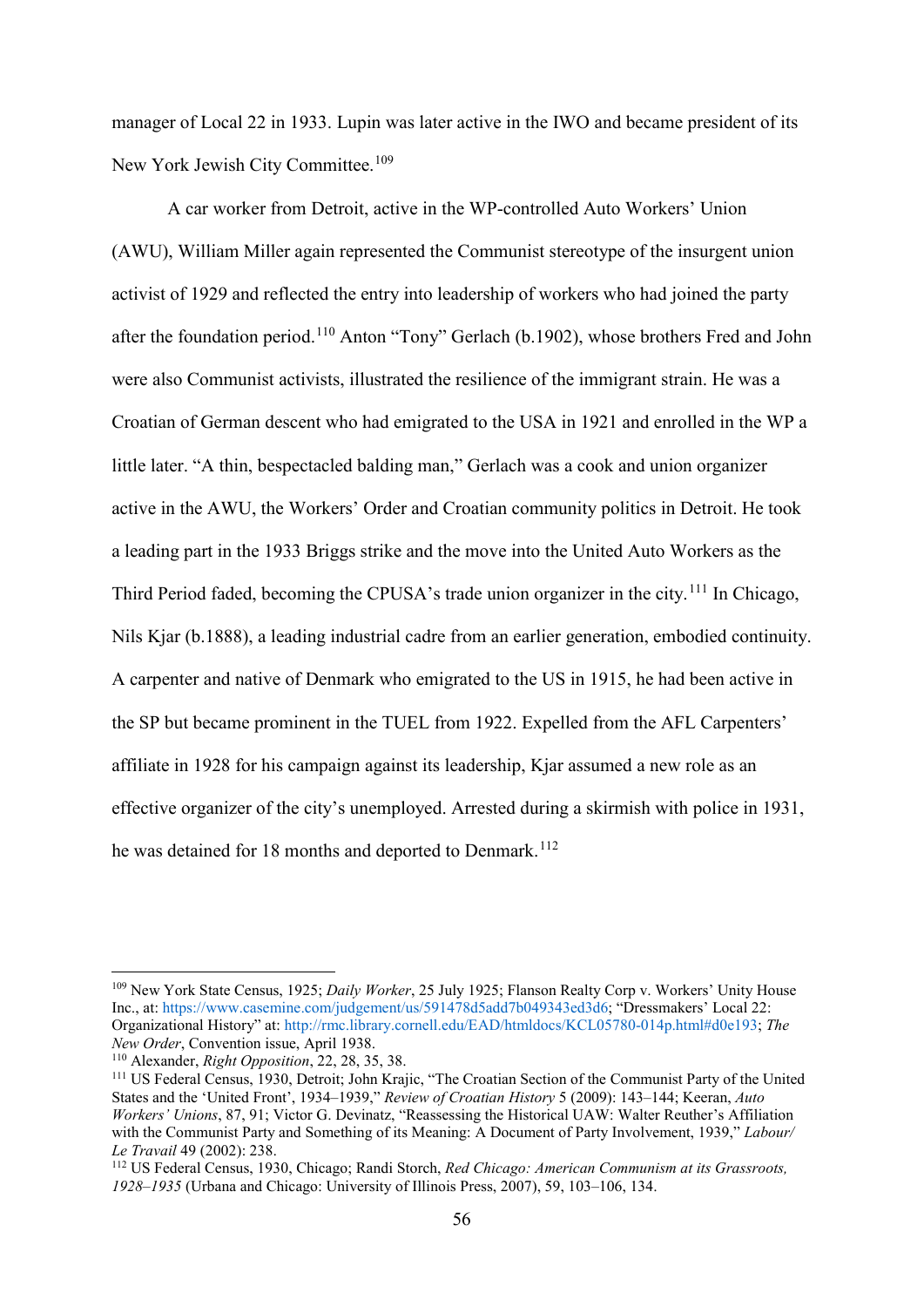The coalfields were another site of militancy and Red Trade Unionism. Ohio and Pennsylvania were the storm centre as Communists battled both the mine owners and John L. Lewis's leadership of the United Mine Workers (UMWA). Several of them were elected to the CC in March 1929. Frank Sepich (1892–1972) had been involved in the Save The Union movement, a united front of the WP and progressive opponents of Lewis around the UMWA activist, John Brophy, and had been the WP nominee for Congress for Eastern Ohio in 1928. A UMWA official from Neffs, Ohio, Sepich was a Carpatho-Russian immigrant from the Austro-Hungarian empire who subsequently became a leader of the Red National Mineworkers' Union (NMU).<sup>[113](#page-57-0)</sup> Frank Vrataric (1898–1978) also known as Frank Vitane, another immigrant, a southern Slav whose origins were in the Austro-Hungarian empire and leader of the Anthracite miners in Eastern Pennsylvania, followed a similar path in the often unorganized coalfields before returning to the UMWA. Expelled as a Lovestoneite in 1929, Vrataric continued in the former WP leader's Communist Opposition before his resistance to the Lewis leadership produced a 15-year suspension from membership of the UMWA. He was subsequently employed as a CIO organizer in the cleaning and laundry industry.<sup>[114](#page-57-1)</sup>

Dan H. Slinger (b.1878), an American-born former Illinois miner, was also active as an NMU organizer in the Pennsylvania coalfields in 1930 as well in the major stoppage of the following year. As the strike disintegrated, Slinger was transferred by the TUUL to the brutal conflict in Harlan County, Kentucky. Despite early success in recruiting miners into the

<span id="page-57-0"></span> <sup>113</sup> *Daily Worker*, 24 May, 16 June 1928; *Labor Unity*, July 1928; *New York Times*, 10 September 1928; Committee on Un-American Activities, *Report of the American Slav Congress and Associated Organizations*  (Washington, 1950), 127, at[: https://archive.org/details/reportonamerican00unit/page/126;](https://archive.org/details/reportonamerican00unit/page/126) Frank Sepich, Certificate of Death, Jefferson County, Ohio, 17 January 1972.

<span id="page-57-1"></span><sup>114</sup> Walter T. Howard, *Forgotten Radicals: Communists in the Pennsylvania Anthracite, 1919–1950* (Lanham, MD: University Press of America, 2005), 35, 50, 58–59, 171; Alexander, *The Right Opposition*, 28, 35, 38–39, 53. Howard states Vrataric was Lithuanian: Walter T. Howard, "The National Miners Union: Communists and Miners in the Pennsylvania Anthracite, 1928-1931," *The Pennsylvania Magazine of History and Biography* 125, nos. 1/2 (2001): 103. However, Vrataric's 1918 Draft Registration card states he was a citizen of Austria-Hungary while his birthplace is anachronistically listed as "Yugoslavia" (which did not exist at the time of his birth) in his 1940 census entry: Frank Vrataric, Registration Card, Uniontown, Pa, 12 September 1918; US Federal Census, 1940, Swoyersville, Pennsylvania. The surname Vrataric is most commonly found in Croatia and it seems likely that this was his homeland.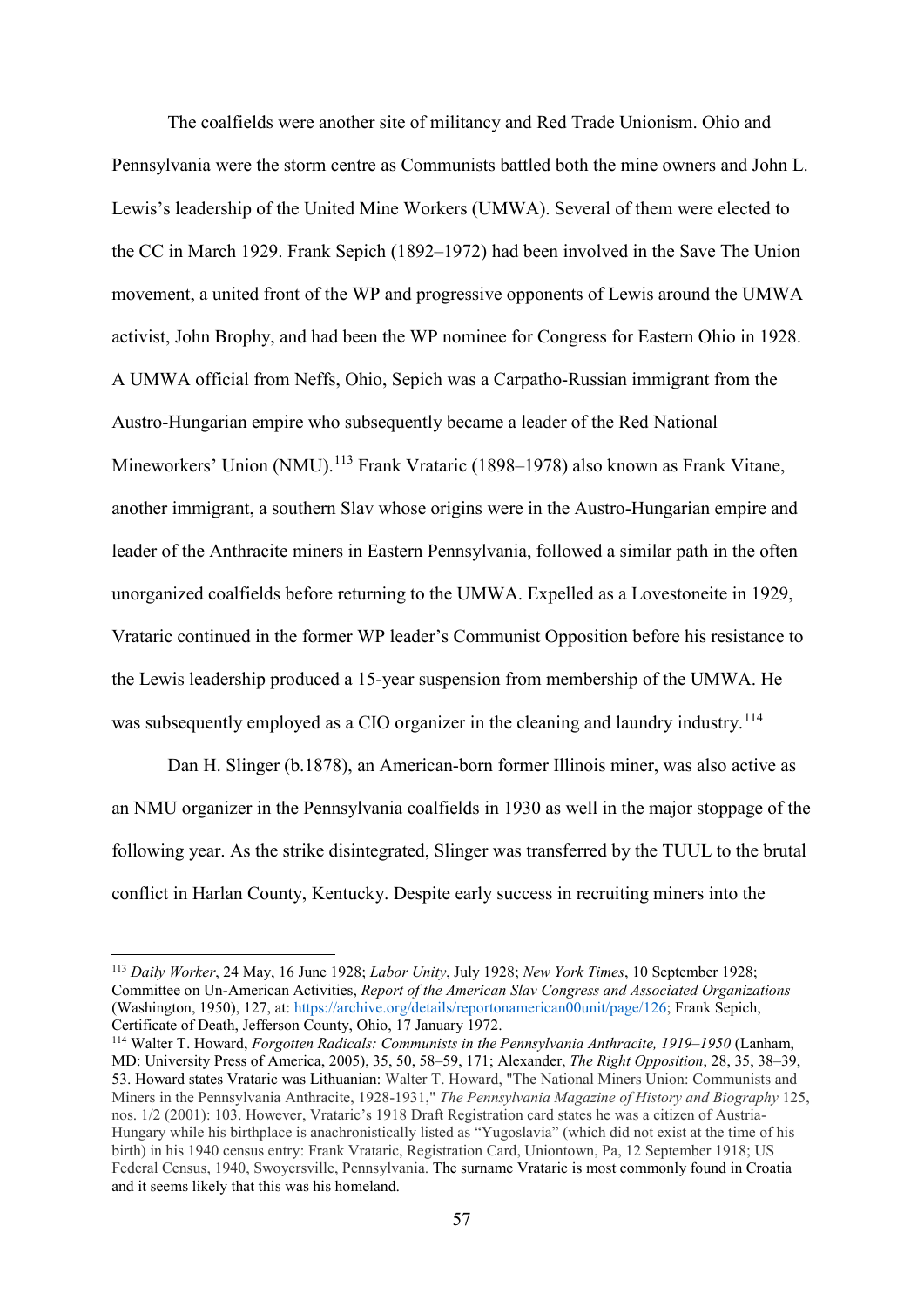NMU, the strikes faltered with Slinger reflecting, in the face of employer violence, "they ought to have guns and kill all the thugs and then we would be able to organize them in the union."<sup>[115](#page-58-0)</sup> The unsuccessful 1931 stoppages marked the last serious offensive by the NMU and TUUL in the coalfields; the NMU launched an abortive strike in January 1932 but the union had all but collapsed a year later.<sup>[116](#page-58-1)</sup> Dominick Krutis played a less prominent role. Born in Lithuania in 1900, he emigrated to the US in 1914 to join his family who had arrived in America the previous year. They settled in Elizabeth, New Jersey, which had a substantial Lithuanian population employed in the huge Singer sewing machine plant where Krutis and his brothers worked as laborers. Krutis joined the WP and was listed as an alternate convention delegate from District 2 in 1926, and as secretary of the "inactive" WP section in Elizabeth, New Jersey, in 1930. Despite membership of the WP Political Committee in March 1929, his appearance in the leadership was fleeting.<sup>[117](#page-58-2)</sup> An older activist, Nicholas Minutella, born in Italy in 1879 and an immigrant to the US in 1903, was a laborer employed by the city of Wilmington who unsuccessfully stood as the Communist candidate for the US Senate for Delaware in 1930.<sup>[118](#page-58-3)</sup> The fact that all the incomers were neither young nor new to the party was reinforced by the presence of the SP and CPA veteran – he had been an alternate member of the CPA CC in 1920 – Chester W. Bixby, another of those newly elected to the CC in March. In 1928 he had stood as the WP candidate for Governor of Massachusetts, the state where he was born in 1883. A shoe cutter by trade, Bixby was leader

<span id="page-58-1"></span><sup>116</sup> *Wilkes-Barr Record*, 2 May 1930, reproduced in Walter T. Howard (ed.), *Anthracite Reds, vol. 2: A Documentary History of Communists in North-East Pennsylvania during the Great Depression* (New York: iUniverse, 2004), 28; Howard, *Forgotten Radicals*, 73; Klehr, *Heyday*, 44–47; Victor G. Devinatz (2019), "The CPUSA's Trade Unionism during Third Period Communism, 1929–1934," *American Communist History*, DOI: 10.1080/14743892.2019.1608710.

<span id="page-58-2"></span><sup>117</sup> The Krutis family lived on First Street, close to the plant: US Federal Census, 1930, Elizabeth, NJ. Lithuanians comprised 25% of the population of the neighbourhood in 1930:

[http://www.visithistoricalelizabethnj.org/forum2012.htm;](http://www.visithistoricalelizabethnj.org/forum2012.htm) "National Convention Delegates", [1926], Files of the CPUSA, reel 52, delo 739, frame 22, Tamiment Library & Robert F. Wagner Labor Archives; Untitled List of District Secretaries, [1930], Files of the CPUSA, reel 152, delo 1967, frame 4.

<span id="page-58-0"></span> <sup>115</sup> US Federal Census, 1910, Glen Carbon, Illinois; Klehr, *Heyday*, 46.

<span id="page-58-3"></span><sup>118</sup> US Federal Census, 1930, Wilmington, Delaware; List of United States Senate Elections in Delaware, at: [https://en.wikipedia.org/wiki/List\\_of\\_United\\_States\\_Senate\\_elections\\_in\\_Delaware.](https://en.wikipedia.org/wiki/List_of_United_States_Senate_elections_in_Delaware)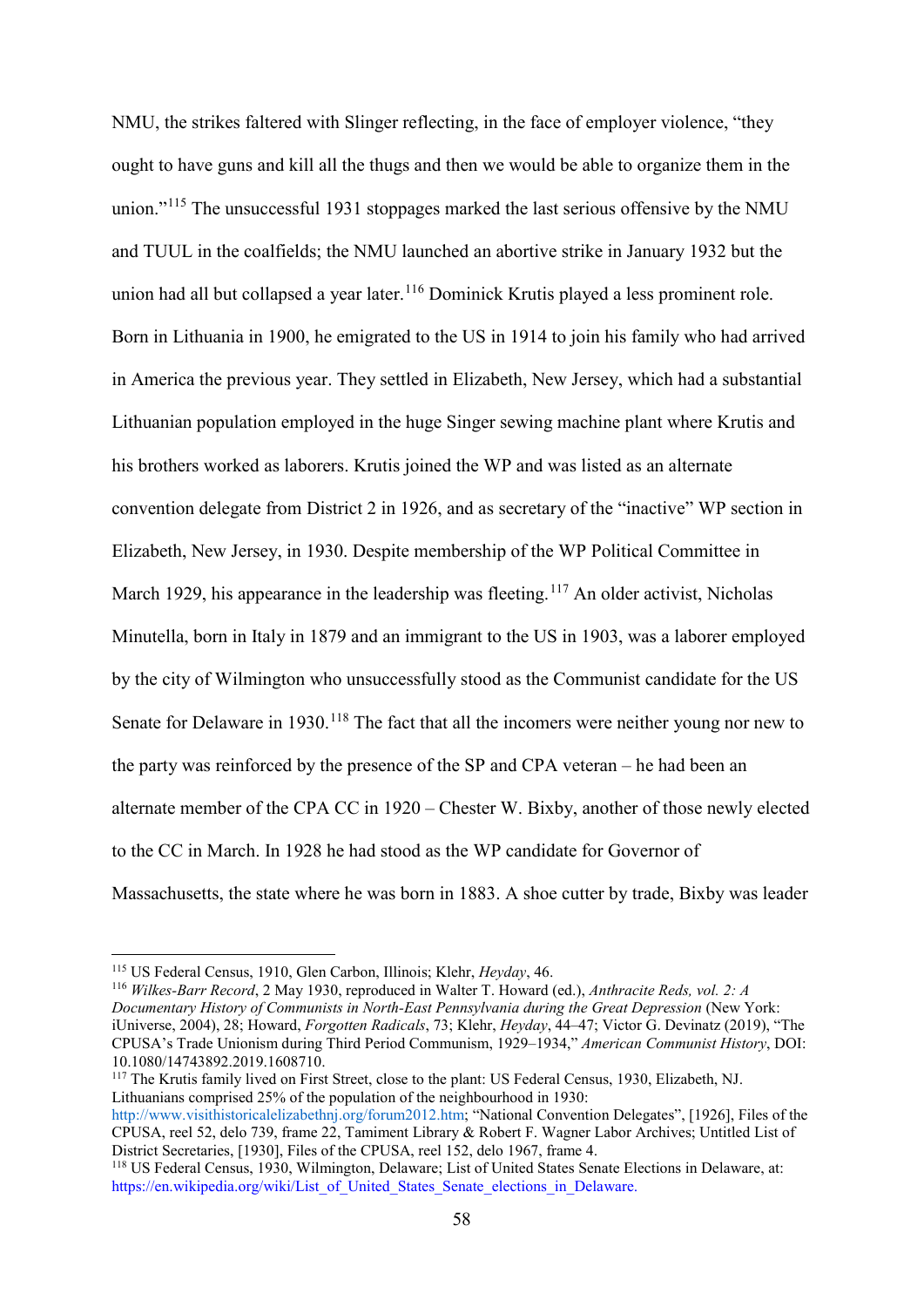of the WP's shoe workers' fraction in the New York area before his departure from the party as a Lovestone supporter.  $^{119}$  $^{119}$  $^{119}$ 

Not all the new arrivals to the March 1929 CC were rank-and-file militants and like Bixby, Anna Damon, aka Anna David (1898–1944), represented a link with the early party. Born Anna Cohen in Latvia to Jewish parents who emigrated to Canada and then Boston, Damon became a charter member of the CPA after working as an IWW organizer. Employed as Ruthenberg's secretary, in reality more of a personal assistant – she shared his pseudonym of "Damon" and was privy to the WP's concealed transactions with Moscow. Damon was also instrumental in smoothing Lovestone's succession by passing on to the party leaders Ruthenberg's alleged last wishes. She conducted a lengthy affair with Ruthenberg and after his death with Browder. In 1934, she was appointed organizational secretary of the International Labor Defense. Her death in a fall from a building in 1944 occasioned controversy as to whether it was accidental, or suicide motivated by Stalin's removal of Browder.[120](#page-59-1)

Radical change was represented by Cyril Briggs (1888–1966), an immigrant from the Nevis-St Kitts islands and the most senior of the black activists who reached the CC in 1929. Educated at a Wesleyan Baptist school and an experienced journalist and anti-war agitator, Briggs had organized the African Blood Brotherhood (ABB), elements of which he brought into the WP. He was a largely unsuccessful campaigner to move "the Negro question" up party agendas. After the ABB dissolved in 1924, he backed further initiatives in the black community and edited the American Negro Labor Congress journal, *Negro Champion*.

<span id="page-59-1"></span><sup>120</sup> Jennifer Ruthanne Uhlmann, "The Communist Civil Rights Movement: Legal Activism in the United States, 1919-1946*"* (PhD dissertation. University of California, Los Angeles, 2007), at: [https://dokumen.tips/documents/the-communist-civil-rights-movement-legal-activism-in-the-united-states-1919-](https://dokumen.tips/documents/the-communist-civil-rights-movement-legal-activism-in-the-united-states-1919-1946.html) [1946.html;](https://dokumen.tips/documents/the-communist-civil-rights-movement-legal-activism-in-the-united-states-1919-1946.html) Bella V. Dodd, *School of Darkness* (New York: P.J. Kennedy, 1954), 172.

<span id="page-59-0"></span> <sup>119</sup> US Federal Census, 1920, Haverhill, Massachusetts; "Massachusetts: Governors at: [http://politicalgraveyard.com/geo/MA/ofc/gov.html;](http://politicalgraveyard.com/geo/MA/ofc/gov.html) Untitled list of fraction organizers,[1930], Files of the CPUSA, reel 152, delo 1967, frame 10; *Worker*, 15 November 1919;Tim Davenport, "CPA Party Officials, 1920," at: [https://www.marxists.org/history/usa/eam/cpa/cpaofficials.html.](https://www.marxists.org/history/usa/eam/cpa/cpaofficials.html)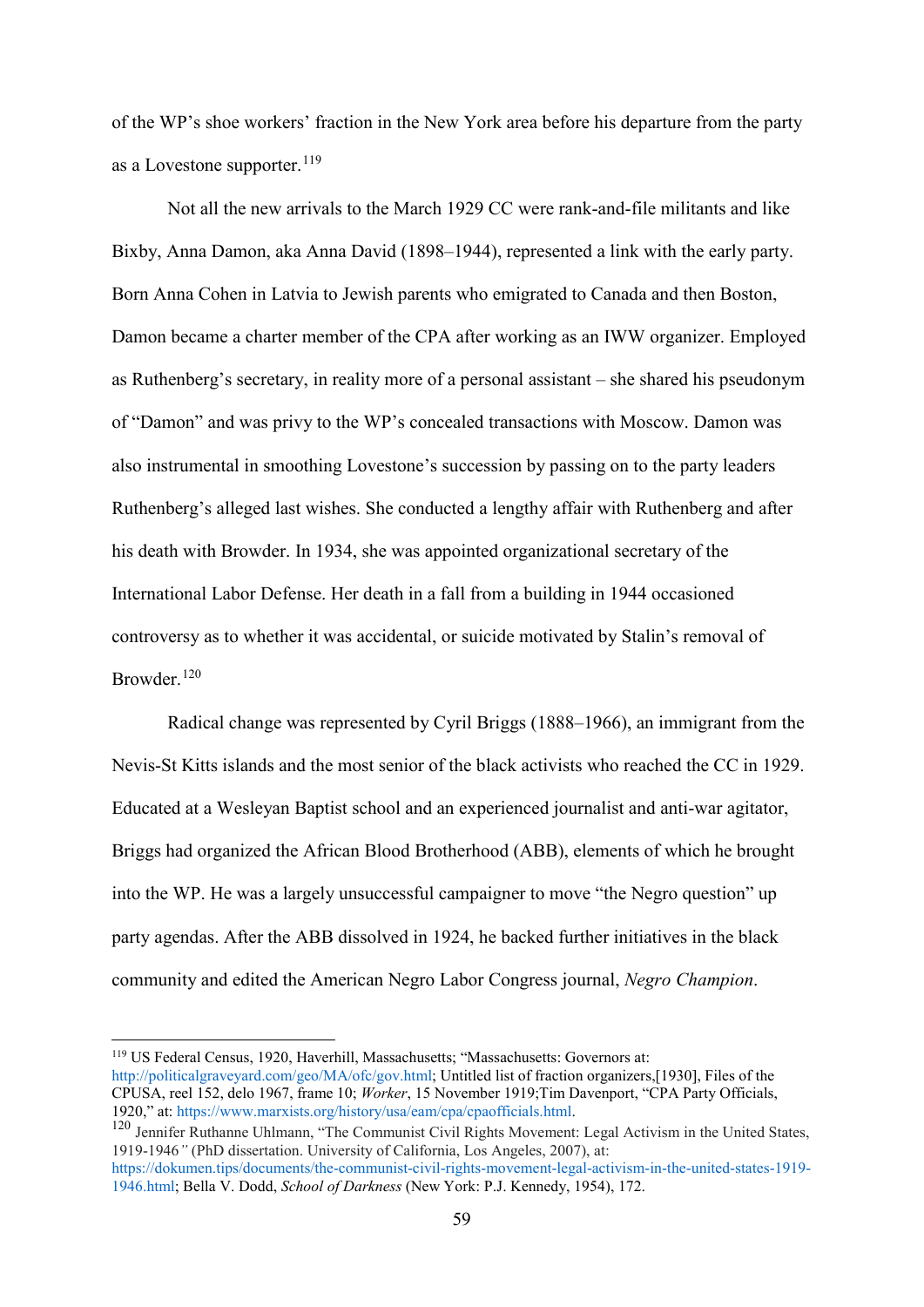Expelled from the CPUSA in 1939 for "nationalist deviations", he re-joined a decade later.<sup>[121](#page-60-0)</sup> Another long-standing Communist, whose father, like Hall's, had endured slavery, Otto Huiswood (1893–1961) came to America from the Dutch colony of Surinam in 1913. A printer and SP member, Huiswood was active in the ABB and as a charter member of the CPA, one of the first blacks to became Communists. He chaired the Negro Commission at the Fourth Comintern Congress in 1922, was selected first black delegate from the WP to a Comintern Congress, and was vocal in debates through the decade, opposing Stalin's call for self-determination for "the black belt". Splitting with Lovestone, Huiswood worked for the Comintern and RILU in Europe before returning to Surinam after being barred from re-entering the USA.<sup>[122](#page-60-1)</sup> Otto Hall, born in 1890, together with his brother Harry Haywood, was another of the tiny fraction of blacks who entered the WP. After serving in the US army, 1917–1918, Hall, an IWW sympathiser and ABB member, joined the WP around 1924, subsequently studying at the University of the Toilers of the East in Moscow. He opposed the turn to black nationalism and self-determination.<sup>[123](#page-60-2)</sup> There is scant information regarding John Henry, simply listed as a "Negro comrade", a worker and a supporter of the minority faction.<sup>[124](#page-60-3)</sup>

Time would prove that James W. Ford (1893–1957), who joined the reconstructed CC in October 1929, was the most important black cadre to emerge at this time. Born in Birmingham, Alabama, and a graduate of Fisk University in Nashville, like many from "the Cotton Belt", he made his way to Chicago. Unlike others, Ford was an active campaigner for black rights and a militant trade unionist. He became involved in the American Negro Labor

<span id="page-60-0"></span> <sup>121</sup> Robert A. Hill, "Briggs, Cyril (1887–1966)," in *Biographical Dictionary*, ed. Johnpoll and Klehr, 44–45; Draper, *American Communism*, 322–26.

<span id="page-60-1"></span><sup>122</sup> *James P. Cannon and the Early Years*, 584; Draper, *American Communism*, 326–28; Zumoff, *Communist* 

<span id="page-60-3"></span><span id="page-60-2"></span>*International*, 322–33, 334–37, 359–60. 123 Draper, *American Communism*, 333–35, 345; Zumoff, *Communist International*, 340–41, 356–57, 360–62. <sup>124</sup> Annotated list of "Central Executive Committee of CP of America, elected by VIth Party Congress" [1929], Files of the CPUSA, reel 128, delo 1664, frame 4, Tamiment Library & Robert F. Wagner Labor Archives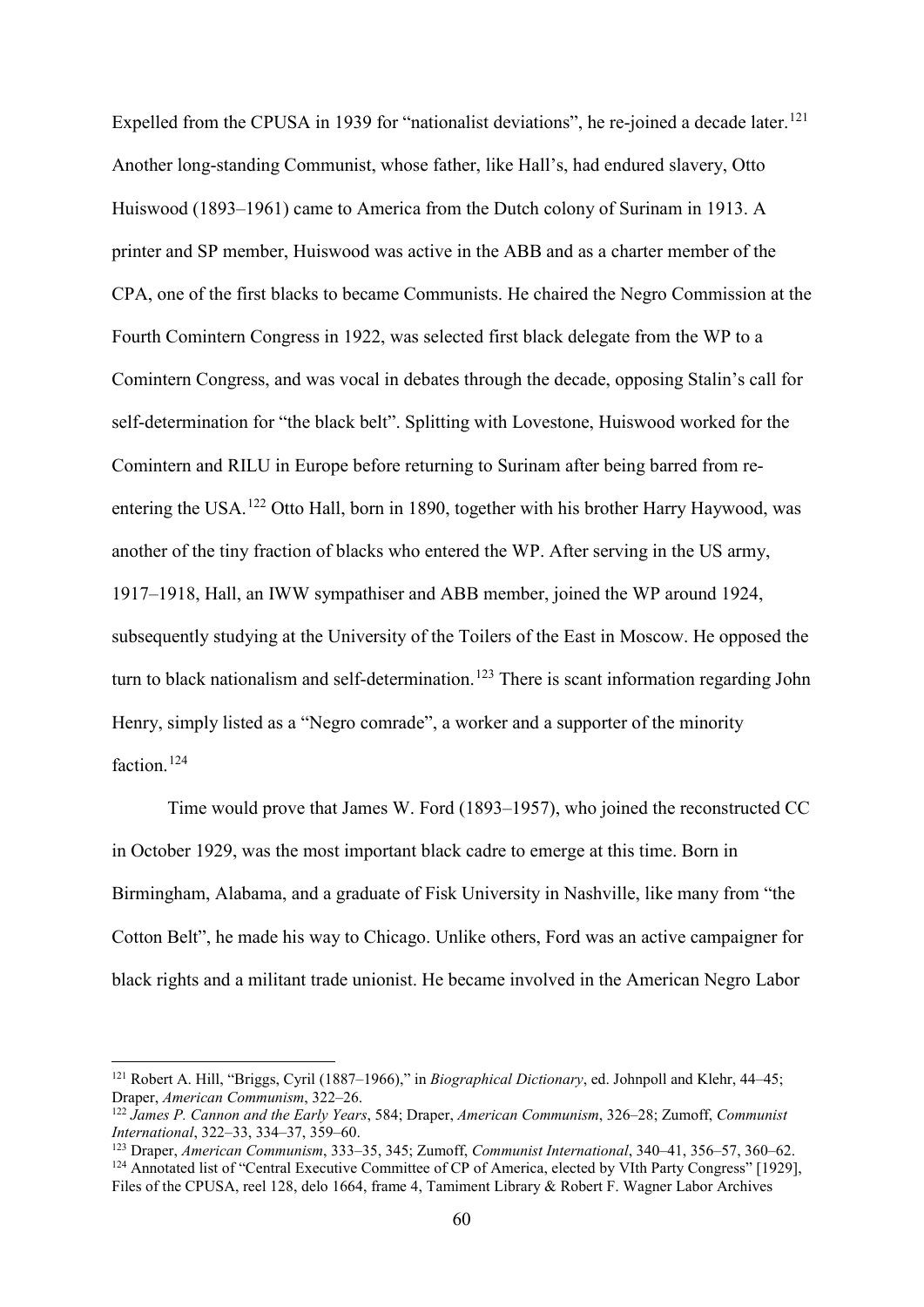Congress, established by the Communists in 1925 to replace the ABB, and joined the WP the following year. Riding the wind of Comintern-propelled engagement with "the negro question", and eschewing factional entanglements, his rise was swift. In 1928, he was elected as a delegate to the RILU and attended the Comintern's Sixth World Congress. As Draper observed: "There had never been a single word written or spoken in the American party on the right of self-determination of the Negroes of the Black Belt before the Sixth World Congress" – certainly not by Ford.[125](#page-61-0) However, he accepted the new doctrine and remained in the Soviet Union and Europe. Unlike Briggs or Huiswood, he could be presented as the quintessential Black American and on his return became the CPUSA's leading authority on black issues. He achieved national prominence as Foster's running mate in the 1932 presidential elections – he stood again in 1936 and 1940 – and was Harlem organizer and author of *The Negro in a Soviet America*. Ford's fortunes waned in the 1940s and faded after Browder's fall, although he remained engaged in party work until his death in 1957.<sup>[126](#page-61-1)</sup>

Ford's elevation to the CC extended and consolidated the black breakthrough while Clarence Hathaway (1892–1963), also appointed to the CC in October, was one of a number of reliable TUUL replacements for the axed Lovestonites. Unlike others in the 1929 levy, Hathaway was a party veteran active in the International Association of Machinists for 16 years and prominent in the Farmer-Labor adventures of 1923–1924. The son of a carpenter of English descent and a mother with Swedish forebears, he left Minnesota for England in 1915 and shed his Protestantism for socialism when working in engineering factories in the British Isles and participating in the industrial unrest. On his return to America, he joined the SP and from there the CPA. A sometime semi-professional baseball player, Hathaway was a friend of Cannon and attended the ILS 1926–1928 on the latter's recommendation. Back in the WP,

 <sup>125</sup> Draper, *American Communism*, 340–56.

<span id="page-61-1"></span><span id="page-61-0"></span><sup>126</sup> Harvey Klehr, "Ford, James (1893–1957)", in *Biographical Dictionary*, ed. Johnpoll and Klehr, 135–36; Zumoff, *Communist International*, 290–91, 327–37, 349, 359.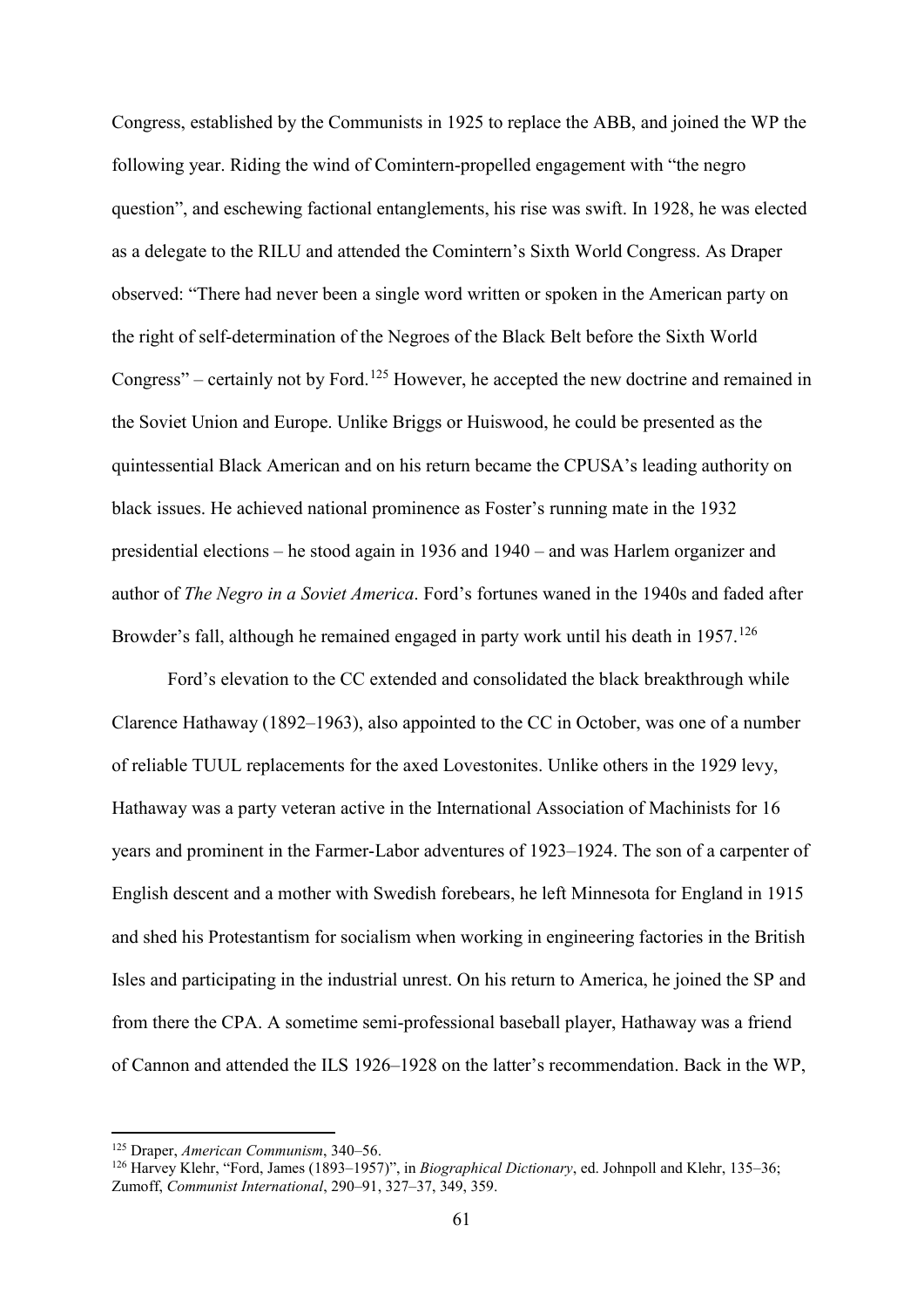he broke with his mentor and spearheaded the onslaught against Trotskyism. After 1929, as district organizer in New York and Chicago and editor of the *Daily Worker*, Hathaway backed Browder. Heavy drinking during his stint in Moscow and desertion of his wife and three children did his reputation little good. A libel suit and prison spell announced the downward slope. After Dimitrov took an interest in his violations of "party ethics," Hathaway was expelled from the CPUSA in 1940. Redemption came later in the decade and he returned to office in the late  $1950s$ .<sup>[127](#page-62-0)</sup>

Like Hathaway, Harrison George (b.1888), made his debut on the October CC. He, too, was a product of pre-1917 radicalism who had chalked up an impeccable record of struggle and sacrifice as an IWW organizer and editor of the *Industrial Unionist*. His family were farmers with a lengthy American lineage, but George took to the road. Expelled with the SP left in 1913, he devoted his efforts thereafter to the IWW and remained a Wobbly after joining the UCP in 1920. He spent much of 1918–1923 in prison after indictment with the rest of the IWW leaders, continuing to proselytise for Communism in the IWW before breaking with it in 1924. Appointed WP representative to the RILU in 1927, he undertook "special work" for the Pan-Pacific Secretariat from 1929, later serving the Secretariat in San Francisco and becoming an editor of the CPUSA's West Coast *Daily People's World*. Together with Communists such as Bill Dunne and Verne Smith, he became disenchanted with Browder's rightist course and the CPUSA's failure to move sufficiently left after the latter's removal. Expelled in 1946, he established a short-lived splinter group seen by later "anti-revisionists" as their forerunner.<sup>[128](#page-62-1)</sup>

<span id="page-62-0"></span> <sup>127</sup> Harvey Klehr, "Hathaway, Clarence (1894–1963)", in *Biographical Dictionary*, ed. Johnpoll and Klehr, 186– 87; Palmer, *James P. Cannon*, 336–340; Klehr, Haynes and Anderson, *Soviet World*, 47–48.

<span id="page-62-1"></span><sup>128</sup> *Labor Who's Who*, ed. De Leon, *s.v*. "George, Harrison", 83; Klehr, Haynes and Firsov, *Secret World*, 54– 60; Haynes and Klehr, *Venona*, 229; Paul Costello, "Anti-Revisionist Communism in the United States, 1945– 1950," at: [https://www.marxists.org/history/erol/1946-1956/costello01.htm.](https://www.marxists.org/history/erol/1946-1956/costello01.htm) George's son, Victor Barron, whom he only met when the latter was in his twenties, worked for the Comintern and was involved in the abortive 1935 coup in Brazil: Klehr, Haynes and Firsov, *Secret World*, 55.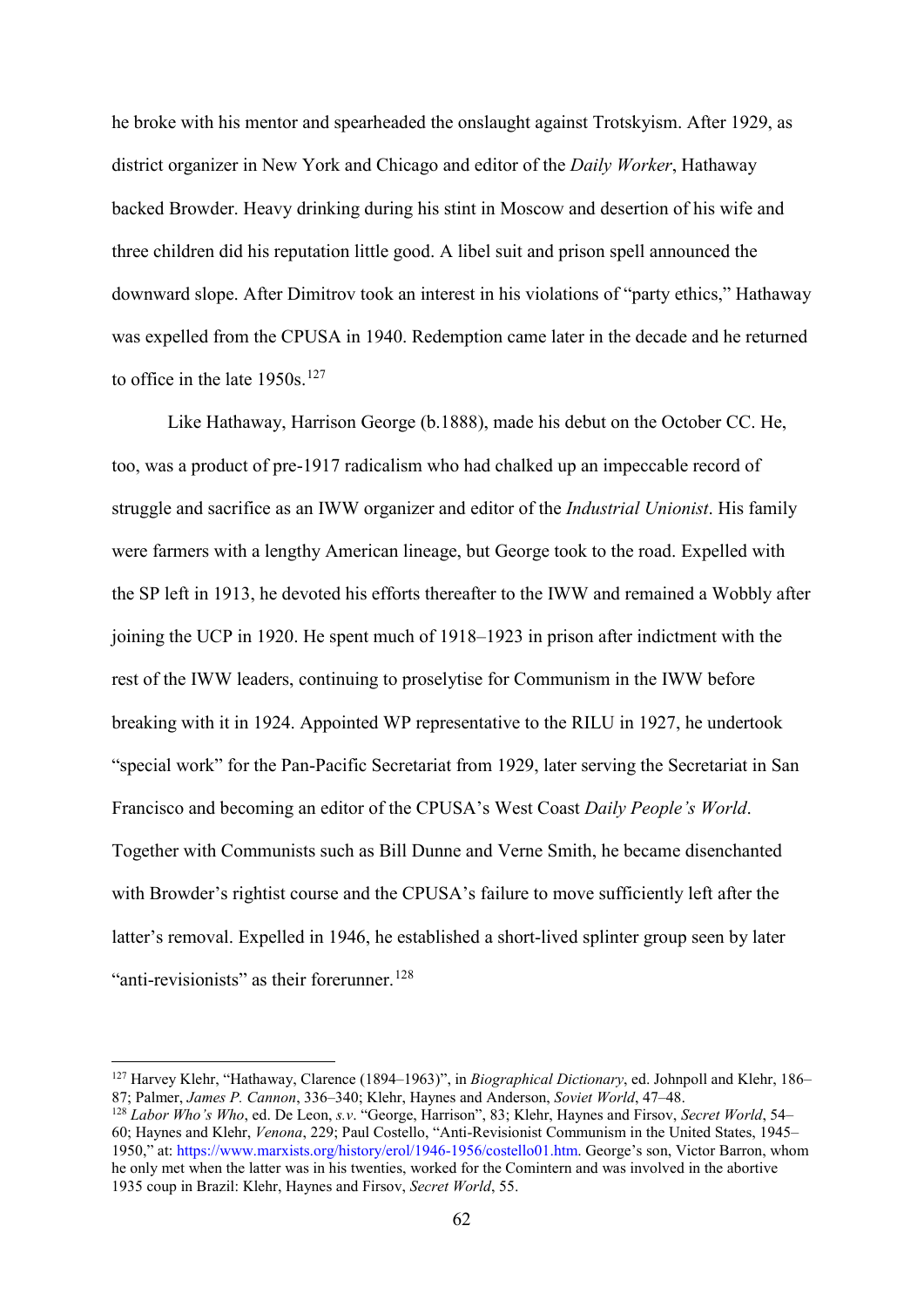Another TUUL organizer drafted onto the CC in Fall, 1929, was Pat Devine (1898– 1973), a recent immigrant from Scotland. Devine came to America in the aftermath of the defeat of the 1926 general strike in Britain. Born in Motherwell, Lanarkshire, he quit school at 13 and became a steelworker after working as a miner and serving in the Royal Flying Corps in World War I. He left the Independent Labour Party in 1920 to enrol as a charter member of the British Communist Party (CPGB). Settling in Pittsburgh after a spell in Canada, Devine married Frieda Tuhar, an 18-year old YCL activist who became Women's Organizer for the NMU – her Croat parents had been charter member of the CPA. Organizing for the NTWU in an attempt to root the union in the Lawrence, Massachusetts, mills in early 1931, Devine was arrested, admitted passport offences and was deported back to Britain at the end of the year. Thereafter, he occupied various roles in the CPGB, as leader of the National Unemployed Workers' Movement, a Comintern worker in Dublin and Moscow, and in the 1940s and 1950s as Lancashire District Secretary. His son was a lifelong Communist.[129](#page-63-0)

One of Devine's Pittsburgh comrades, Vincent Kemenovich (b.1899) was a Croatian miner elected a convention delegate for WP District 5 in 1926 and appointed to the CC in October 1929. Kemenovich remained active into the 1950s when he served on the CPUSA's "coal commission" which organized agitation in the Pennsylvania coalfield. Arrested as a Communist alien, he exercised his constitutional rights to refuse to answer questions on his origins or political activities before Congressional committees but appears to have avoided deportation, at least for some years, due to lack of cooperation from the Yugoslav authorities.[130](#page-63-1) Less is known about Leo Hofbauer (b.1875), an Austrian machinist in his

<span id="page-63-1"></span><span id="page-63-0"></span> 129 "Pat Devine," RGASPI, 495/198/2; "Patrick Joseph Devine, Summary of Activities,", KV2/1573, National Archives, UK (NAUK); "Frieda Maria Devine," KV2/1545, NAUK; Frieda Brewster, "A Long Journey," unpublished mss, CP/HIST/06/04, Labour History Archive and Study Centre, Manchester, UK. **<sup>130</sup>** "National Convention Delegates, District No. 5," [1926], Files of the CPUSA, reel 52, delo 739, frame 57; [Hearings before the Subcommittee to Investigate the Administration of the Internal Security Act and Other](https://archive.org/details/subversiveinflue1953unit)  [Internal Security Laws of the Committee on the Judiciary, United States Senate, Eighty-third Congress, first](https://archive.org/details/subversiveinflue1953unit)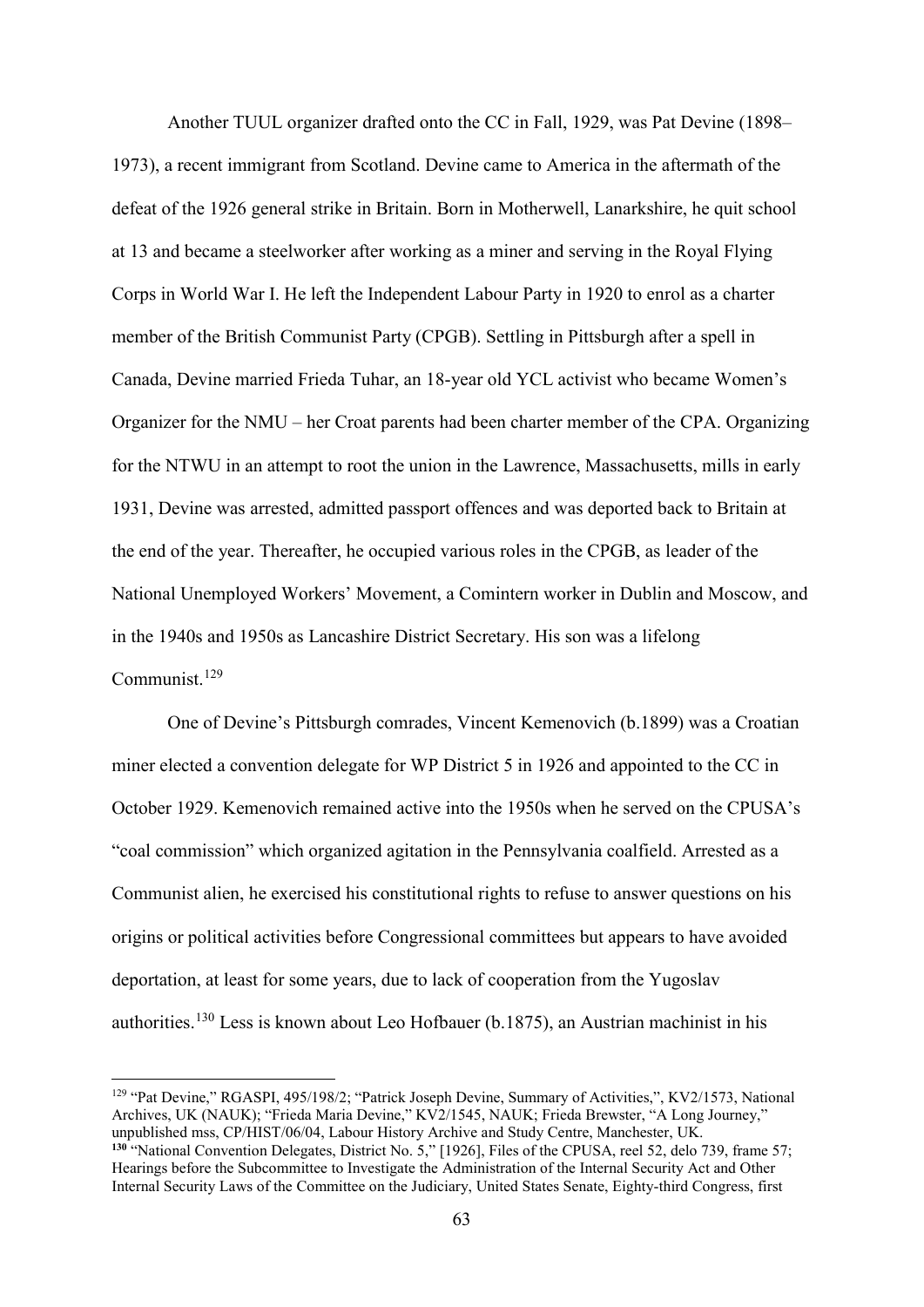fifties who had immigrated in 1905 and was a leader of the Communist fraction in the Iron and Bronze Workers' Union in New York and later a member of the CPUSA Control Commission; or John Kamp (b.1893) of Detroit, a carpenter from a Dutch family in Michigan – both served on the two 1929 CCs.<sup>[131](#page-64-0)</sup>

The reconstructed 1929 CC was not entirely composed of rank-and-file trade unionists. Mario Alpi (b.1892), a.k.a. Ferruccio Marini and Fred Brown, was a refugee from Mussolini's Italy who edited the WP's Italian language paper and had strong connections with the Comintern. On the CC, he popularized the doctrine of social fascism and was promoted by Browder to head the organization department. A former activist recalled him as "a tall, romantic, swashbuckling figure of a man … He could easily have passed as a Caribbean pirate" who could "concoct an imaginative report on membership and dues payments and deliver it with gusto," although this sympathetic portrait did not obscure his covert role as a Comintern "watchdog". He returned to Italy after the war.<sup>[132](#page-64-1)</sup>

## **Reflections**

<u>.</u>

This study surveyed 74 Communists who served on the CC between 1924 and 1929. Around a quarter of them feature, often in some detail, in the existing historiography but almost three-

[https://archive.org/details/subversiveinflue1953unit/page/60;](https://archive.org/details/subversiveinflue1953unit/page/60) House of Representatives , Sub-Committee of the Committee on Un-American Activities, "Problems Arising in Cases of Denaturalization and Deportation of Communists (Greater Pittsburgh Area, Part 3", 12 March 1959, testimony of Vincent Kemenovich, 473–78. Although he claimed in the 1930 census to have been born in West Virginia, he stated in his 1918 draft registration card that he was a citizen of the Austrian empire: US Federal Census, 1930, Pittsburgh; Vincent Kemenovich, Draft Registration Card, Waynesburg, Pa, 12 September 1918.

[https://archive.org/details/TheRoleofCPUSAInSovietIntelligence/page/n43.](https://archive.org/details/TheRoleofCPUSAInSovietIntelligence/page/n43)

[session ... November 9, 10, and 12, 1953,](https://archive.org/details/subversiveinflue1953unit) testimony of Matthew Cvetic, p. 60 at:

<span id="page-64-0"></span><sup>&</sup>lt;sup>131</sup> Leo Hofbauer, New York State Census, 1925; US Federal Census, 1930, Bronx, New York; Untitled list of fraction leaders, Files of the CPUSA, reel 152, delo 1967, frame 10, Tamiment Library & Robert F. Wagner Labor Archives; Klehr, Haynes, and Firsov, *Secret World*, 100; John Kamp, US Federal Census, 1910, Grand Rapids, Michigan, and US Federal Census, 1930, Detroit.

<span id="page-64-1"></span><sup>132</sup> Klehr, *Heyday*, 25–26, 80, 413, 420; *The Communist Party of the United States of America: What It Is, How It Works: A Handbook for Americans*, 9, 21, 33, 52, at:

[https://archive.org/details/communistpartyof1955unit/page/2;](https://archive.org/details/communistpartyof1955unit/page/2) Charney, *Long Journey,* 50–51; Updated FBI Dead List, 21 November 2011, at: [https://www.governmentattic.org/5docs/FBI-DeadList-Update\\_2011.pdf.](https://www.governmentattic.org/5docs/FBI-DeadList-Update_2011.pdf) Alpi was also a link between the CPUSA and Soviet intelligence: "Role of the Communist Party, USA, in Soviet Intelligence," FBI, February 1953, 40, at: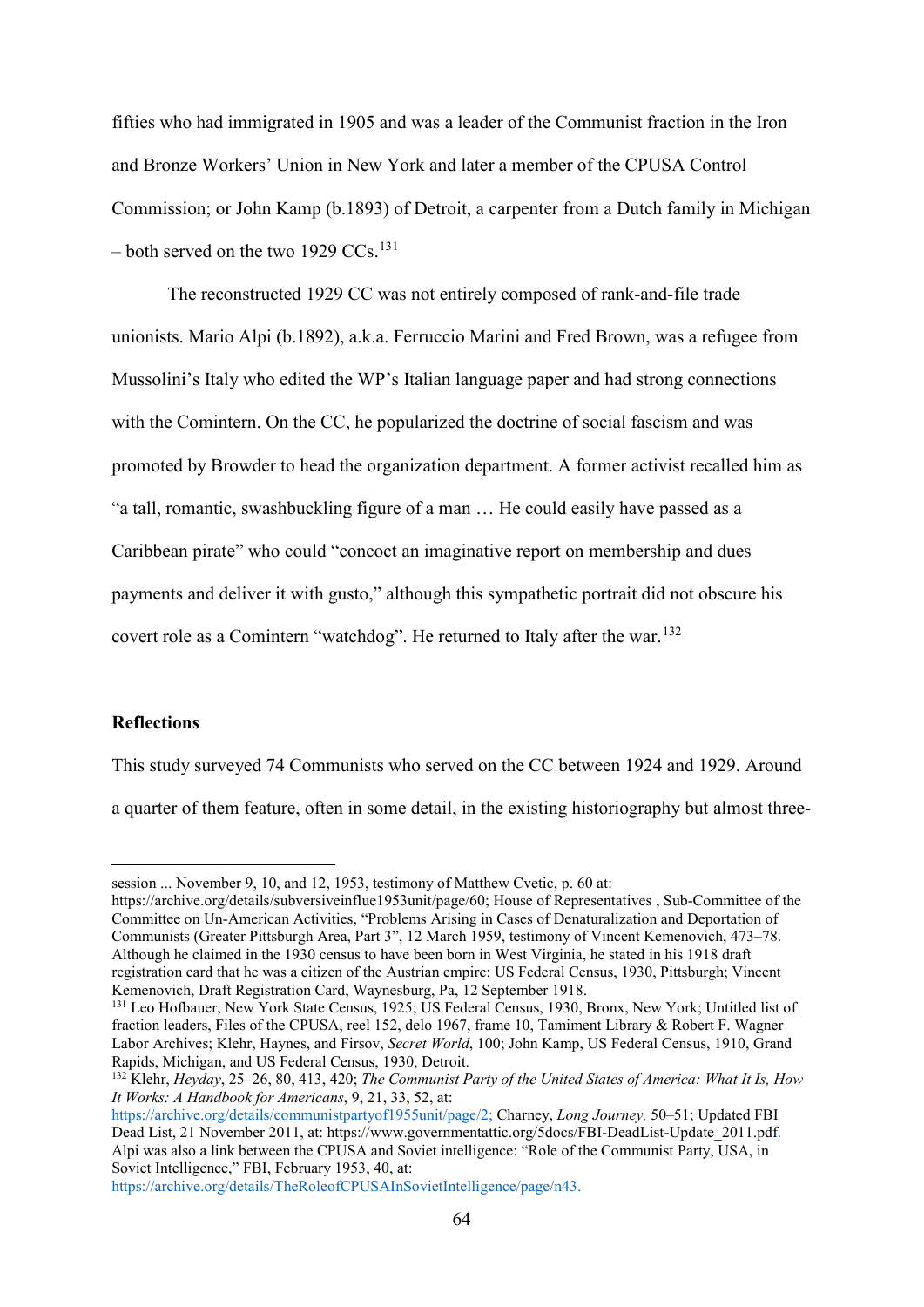quarters have gone undocumented in even basic particulars. We have provided relevant data on 66 members of the group, including all but 2 of the 41 representatives elected to the committee between 1924 and 1927 and all but 6 of the 53 activists who sat on the CC elected in March 1929 and reformed in October of that year, although the drafting onto the committee of little-known elements whose incumbency was typically brief exacerbated research problems. Overall, we have presented information on the origins, background, age, ethnicity and gender of 89% of the CC population during these six years, although material on religion and education is more patchy.

Our data is sufficiently robust to permit a number of findings. First, there was a process of maturation, although this was hardly startling. The mean age of CC members between 1924 and 1927 was 37, three years older than that of CC members between 1919 and 1923; and it increased to 39 in 1929, despite the "Third Period" emphasis on youth.<sup>[133](#page-65-0)</sup> Second, the rate of turnover of CC representatives increased dramatically *through* the period 1924–1929. Newcomers comprised a fifth or less of the committees elected in 1924 and 1925; by 1927 a third had not served on an earlier CC and by March 1929 that figure had soared to more than half of those elected. Further, a significant minority of the 39 CC members from 1924 to 1927 that we have listed in **Appendix 1**, 10 (26%), had been expelled from the party by 1929. An additional 4 were expelled after World War II so that in total more than a third of our sample of WP leaders in the mid-1920s were subsequently expelled. If we include death and resignation, more than 40% of the mid-1920s cohort were no longer in the party by 1939. The data in **Appendix 2** covers some of the same personnel and is less complete but it tells a similar story. Of the 38 CC representatives for whom information is available, 10 (26%) had been expelled by 1930 and additional 6 (16%) by 1946, making a

<span id="page-65-0"></span> <sup>133</sup> Jack Stachel, the WP organization secretary, estimated the average age of the membership in 1929 as between 30 and 40 and urged the recruitment of younger workers: Jack Stachel, "Organizational Report to the Sixth Convention of the Communist Party of the USA", *Communist*, April 1929: 185, at: [https://www.marxists.org/history/usa/pubs/communist/v08n04-apr-1929-communist.pdf.](https://www.marxists.org/history/usa/pubs/communist/v08n04-apr-1929-communist.pdf)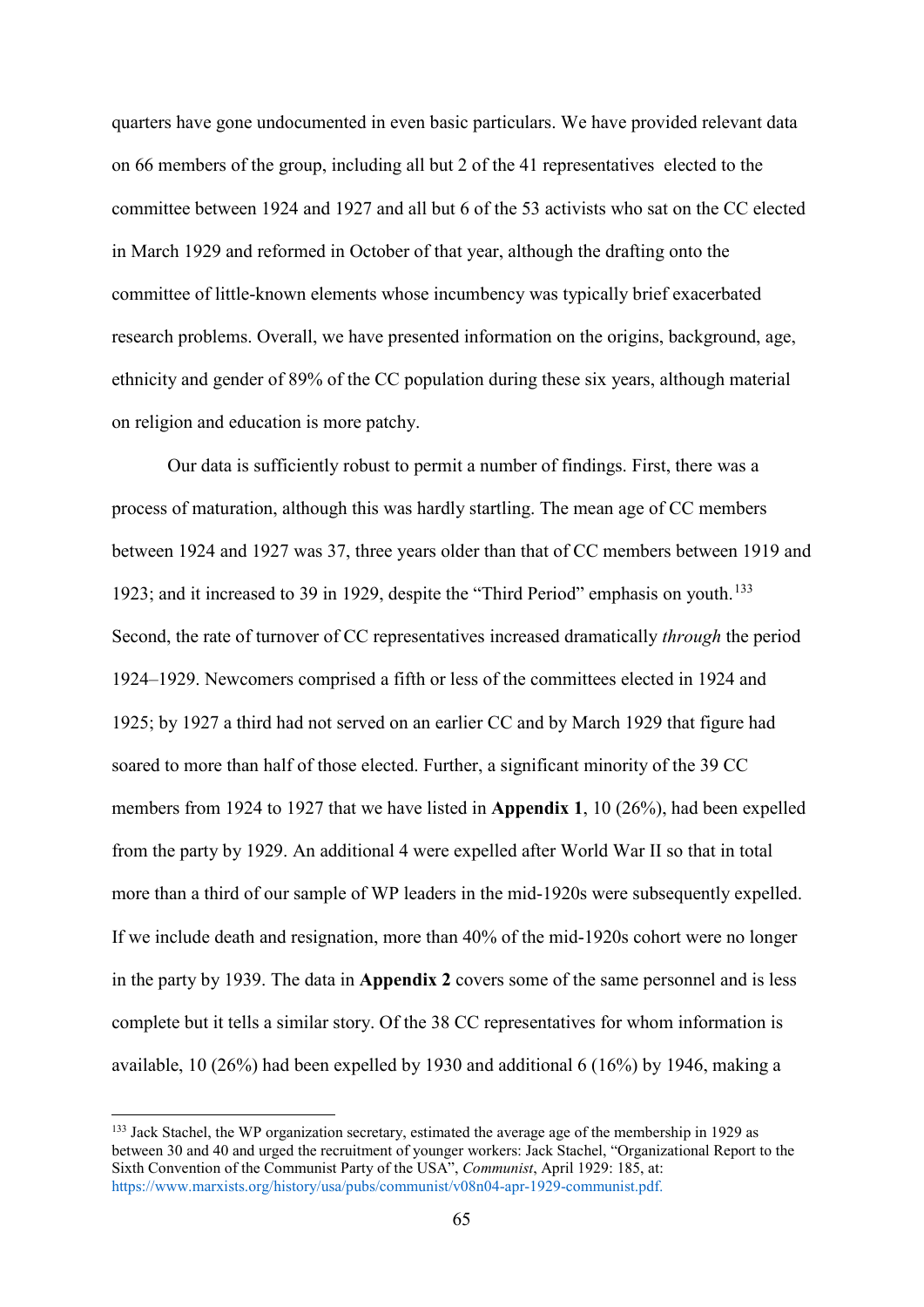total of 42%. Membership information for CC representatives across this period thus demonstrates a high rate of attrition.

Third, the data enables us to make some broad comparisons *between* "the long foundation period", 1919–1923, and succeeding years in relation to turnover. In 1921, 12 out of 17 committee members had not served on a previous CC. In 1922, the figures were 12 out of 25; 1924, 2 out of 13, 1925, 5 out of 25, 1927, 13 out of 38. In March 1929, 24 out of 44 members had not previously sat on the committee and in October 1929, 8 out of 41. This gives us a turnover rate of 71% in 1921, 48% in 1922, 15% in 1924, 20% in 1925, 34% in 1927, 55% for March 1929, and 20% for October 1929. If we aggregate the two 1929 committees, which were only seven months apart, we can calculate an overall turnover rate of 59% for that year.<sup>[134](#page-66-0)</sup> These findings broadly confirm our original perception of an initial period of instability, a decrease in volatility in mid-decade, a speed up in the rate of change in 1927 and further acceleration in turnover in 1929. Instability might be expected in the foundation years and the Comintern attempted to control it. In contrast, the changes in 1929 were consciously induced as part of implementing the ultra-left line of the Comintern. Nonetheless, we found that for much of the 1920s continuity and to a degree seniority was embodied in a core of 19 cadres who were elected to the committee on three or more occasions between 1919 and 1927. The core did not endure: defection, expulsion and death ensured that only 8 of the 19 were on the CC that saw out the 1920s. Insurgent Stalinism represented a rupture with earlier Communist politics and its leading protagonists. Comparison between the January 1924 and August 1925 CCs (**Tables 1** and **2**) with the committee of October 1929 (**Table 8**) is instructive.

<span id="page-66-0"></span><sup>&</sup>lt;sup>134</sup> We have excluded from our calculations "newcomers" to these CC's who had previously served on an earlier committee, such as Dunne and Wicks in October 1929.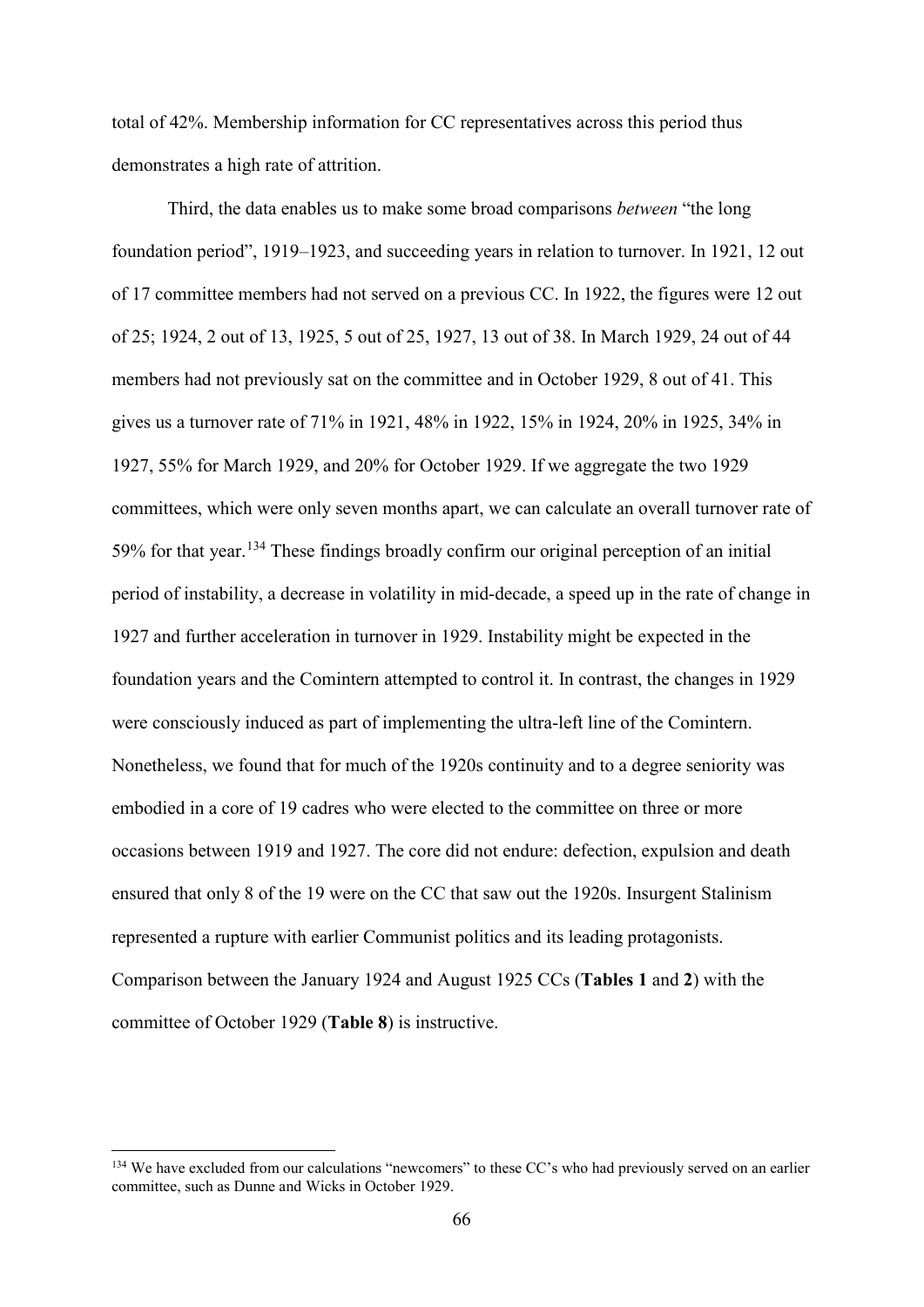Fourth, while foreign-born Communists constituted a slowly declining proportion of the cadre – down from almost two-thirds between 1924 and 1927 to 49% in the total 1929 cohort – this remained a party led by immigrants and the children of immigrants. However, this small decline concealed a more significant drop in the number of first- and secondgeneration immigrants with roots in Tsarist Russia – from around 40% between 1924 and 1927 to 20% by the end of 1929. Fifth, by that point, the prevailing gender and ethnic composition of the CC had been challenged. For much of the decade the committee remained the preserve of white males. During 1929, 3 women and 5 black males appeared in its ranks – despite the small numbers a change of some significance. Sixth, the CC did not reflect the social composition of what was a predominantly manual working-class party in terms of occupation and education, given the substantial numbers of the elite from a white-collar background and the fact that a third of the total had spent time in higher education. All of this must be seen in context. The 3 women who represented 7% of the March 1929 CC were leaders of a party in which 22% of the membership was female. And while over half of that CC was foreign-born, the rank and file remained predominantly composed of those born outwith the USA.<sup>[135](#page-67-0)</sup>

Seventh, our study illustrates some of the problems in writing prosopography – for example, striking a balance between protagonists and their environment, keeping the spotlight on actors, both individually and in aggregate, while at the same time providing but compressing analytical narrative which sketches the context. Tensions between the two confirm that prosopography supplements rather than substitutes for conventional historiographical modes. Eighth, the survey sheds some light on other issues of interest to historians. For example, it highlights in human terms the progress of the Lovestone caucus on the CC and its development of a cadre of trade unionists in the late 1920s; it underlines the

<span id="page-67-0"></span> <sup>135</sup> Stachel, "Organizational Report", 184–85.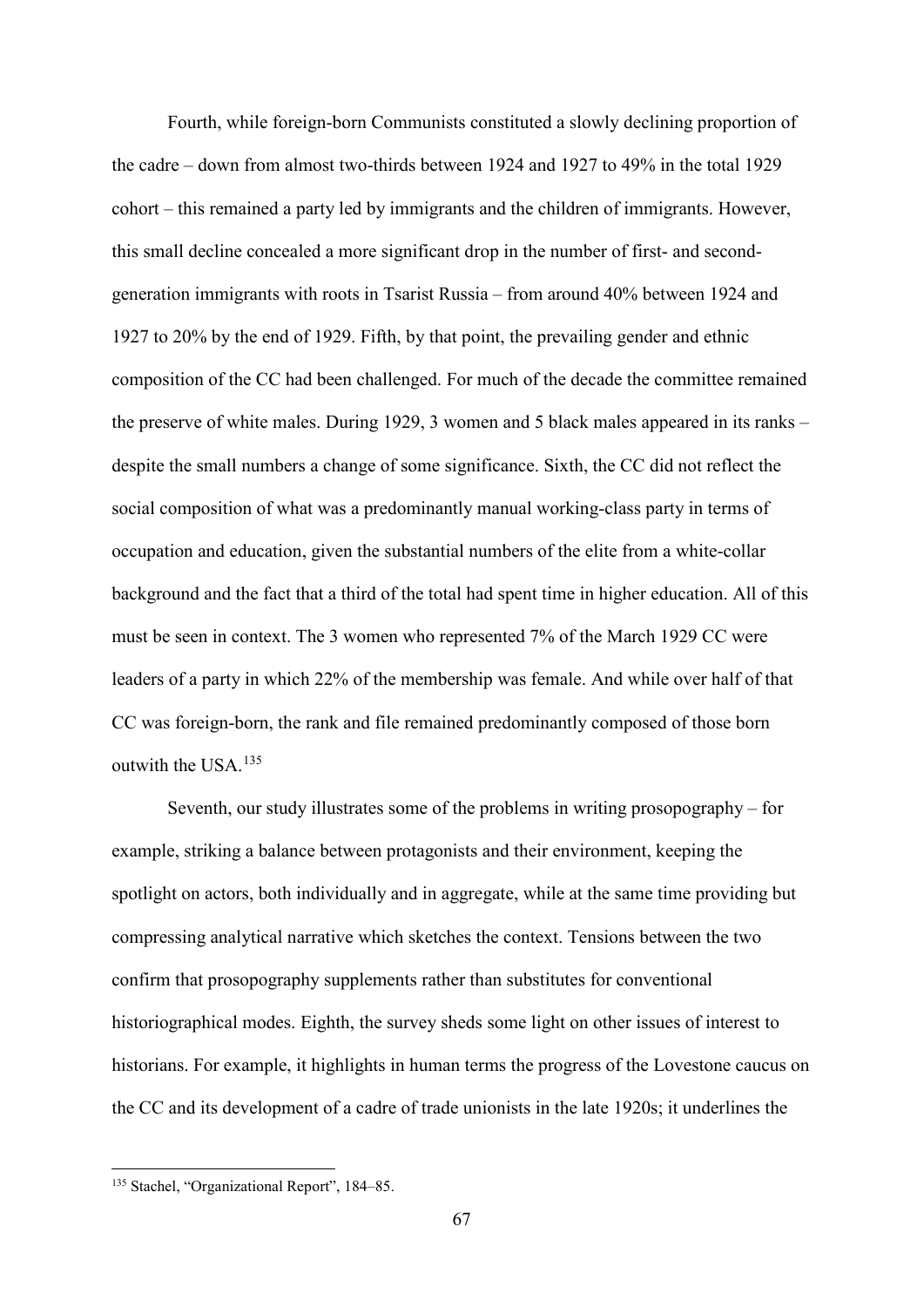extent to which by 1929 the faction enjoyed support among the WP cadre and more widely. In another sphere, at least 5 of the CC members listed in **Appendices 1** and **2** studied at the ILS, the Comintern academy for cadre training. This is a very small proportion of our sample but as the first US contingent was admitted in 1926–1927, we are addressing only 3 years, while some cadres were considered too "advanced" to require training and others could not be spared from party tasks. Of those completing the course, Chernenko, Hathaway and Krumbein remained lifelong party members, Kruse departed in 1929, and Zack resigned in 1934.[136](#page-68-0) Nine of the CC representatives listed in the two appendices were involved or strongly suspected of involvement in various, if sometimes minor, forms of espionage: Alpi, Aronberg, Bedacht, Browder, Krumbein and George had links with Soviet intelligence while they were party members. Lovestone and Lore cooperated with Soviet intelligence after their expulsion and both, as well as Wicks, passed information to the American security services.<sup>[137](#page-68-1)</sup> Others became professional anti-Communists. Bert Miller worked for the Dies Committee while Gitlow and Zack testified before it as friendly witnesses.

Finally, our analysis complements and provides a counterpoint to Klehr's earlier study. At various points, we have used his specific information on CCs in the 1920s to provide benchmarks to validate our findings, which broadly follow the contours of his conclusions, for example, regarding the numbers of immigrants and Jews, and where they deviate is primarily due to our lack of adequate, comparable data. If our study lacks Klehr's longitudinal reach, our three-fold distinction between immigrants, those from immigrant

<span id="page-68-0"></span><sup>&</sup>lt;sup>136</sup> Despite reference to it in the literature, we await a study of American Communists at the ILS. For a personal account see Harry Haywood. *Black Bolshevik* (New York: Red Star, 1978), 198–201.

<span id="page-68-1"></span><sup>137</sup> Klehr, Haynes and Firsov, *Secret World*, 25, 42, 50, 130, 234; Haynes, Klehr and Vassilev, *Spies,* 156, 209, 233; Klehr, *Heyday*, 160–161. This does not include those too numerous to mention who undertook clandestine work for the Comintern which over time overlapped with Soviet intelligence.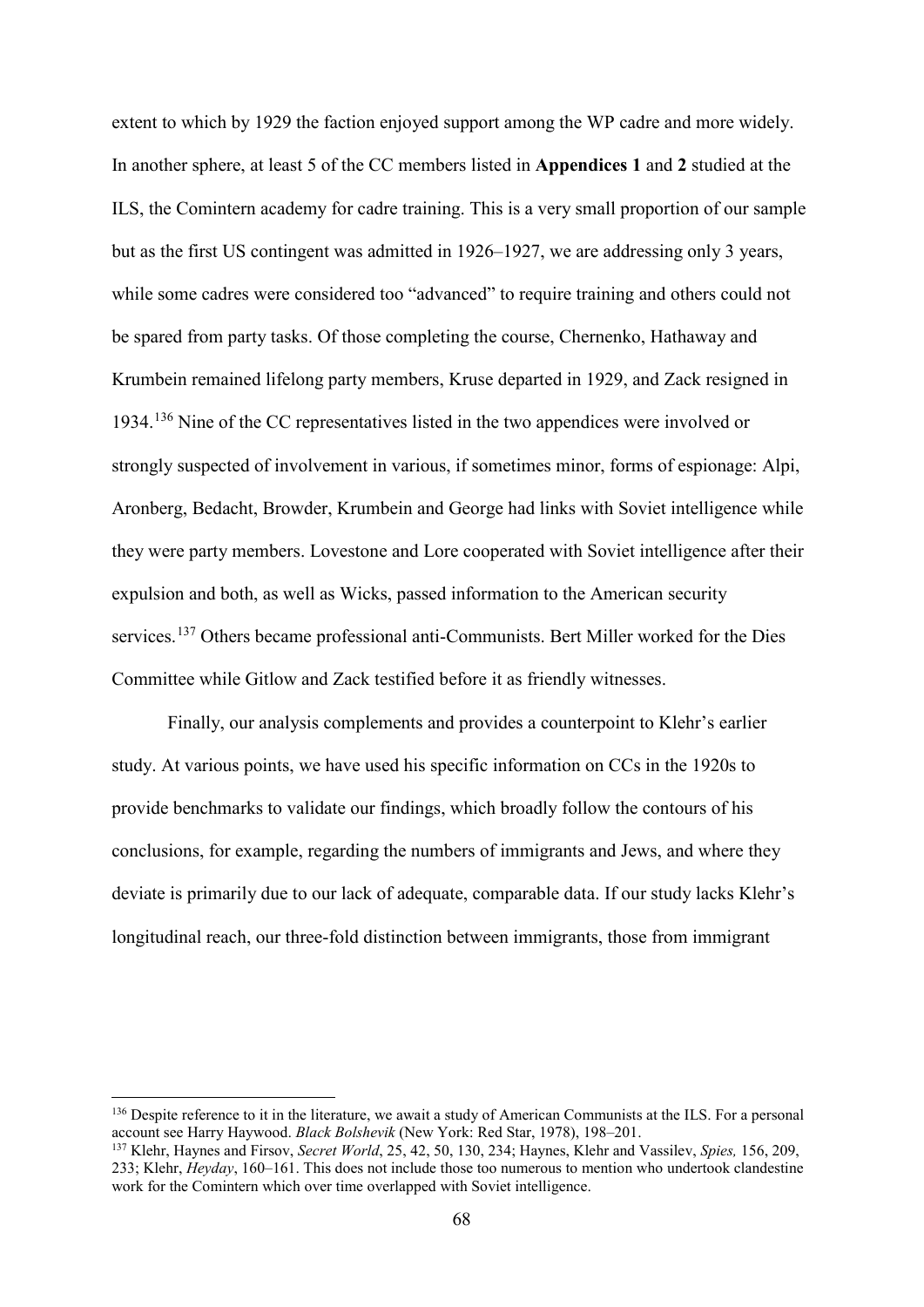families, and "Americans" provides a more flexible tool than the binary division between "foreign-born" and "native-born" to construct a statistical portrait of the CC cadre.<sup>[138](#page-69-0)</sup>

Once again, quantitative methods only take us so far. Our recuperation and perforce brief exploration of individuals humanizes and expands on the statistics, although the unevenness of the evidence imposes constraints: historians know more about Ruthenberg, Foster, Cannon and Ford than about Henry, Hofbauer, Kamp and Minutella. What we have unearthed and brought together militates against conceptions of a composite, even relatively homogeneous, cadre. Our core group is not defined simply by frequency of election: by and large, it consisted of the party's senior figures, those who with some supplementation came closest to conceptions of the cadre as the rounded Communist and expert in Marxist theory exercising practical leadership as embodied in Stalin's maxim, "Cadres decide everything".<sup>[139](#page-69-1)</sup> There is a palpable difference between this nucleus and other CC members who were more junior and transient. With a few additions, the core arguably constituted the cadre, at least in terms of the Comintern model.

The core became adepts, but, for the most part, adepts at applying received policy rather than advancing Marxist theory and practice. Ideological innovation was rare, creative political thinking largely limited to justifying, explaining, expanding upon and applying policy agreed with Moscow. This was true of both workers and intellectuals. With notable exceptions and differences across the period, the core demonstrated leadership from the office, at the podium, in the press, and in the party to a greater degree than in the field, or on

<span id="page-69-0"></span><sup>&</sup>lt;sup>138</sup> Stachel used the term "American" in a similar fashion at the March 1929 Convention and was challenged to say if he meant "Americans" who had arrived on the Mayflower: Stachel, "Organizational Report", 185. Given the restriction of our study to the first decade of American Communism, we have not followed Klehr – who covers four decades – in calculating "advancement scores," based on the number of years between a member<br>joining the party and elevation to the CC: Klehr, *Communist Cadre*, 32

<span id="page-69-1"></span><sup>&</sup>lt;sup>139</sup> Arguably better translated as "Cadres are the key to everything": Joseph Stalin, "Address to the Graduates from the Red Army Academies, May 4 1935", in J. V. Stalin, *Works, vol.14*, at: [https://www.marxists.org/reference/archive/stalin/works/1935/05/04.htm.](https://www.marxists.org/reference/archive/stalin/works/1935/05/04.htm)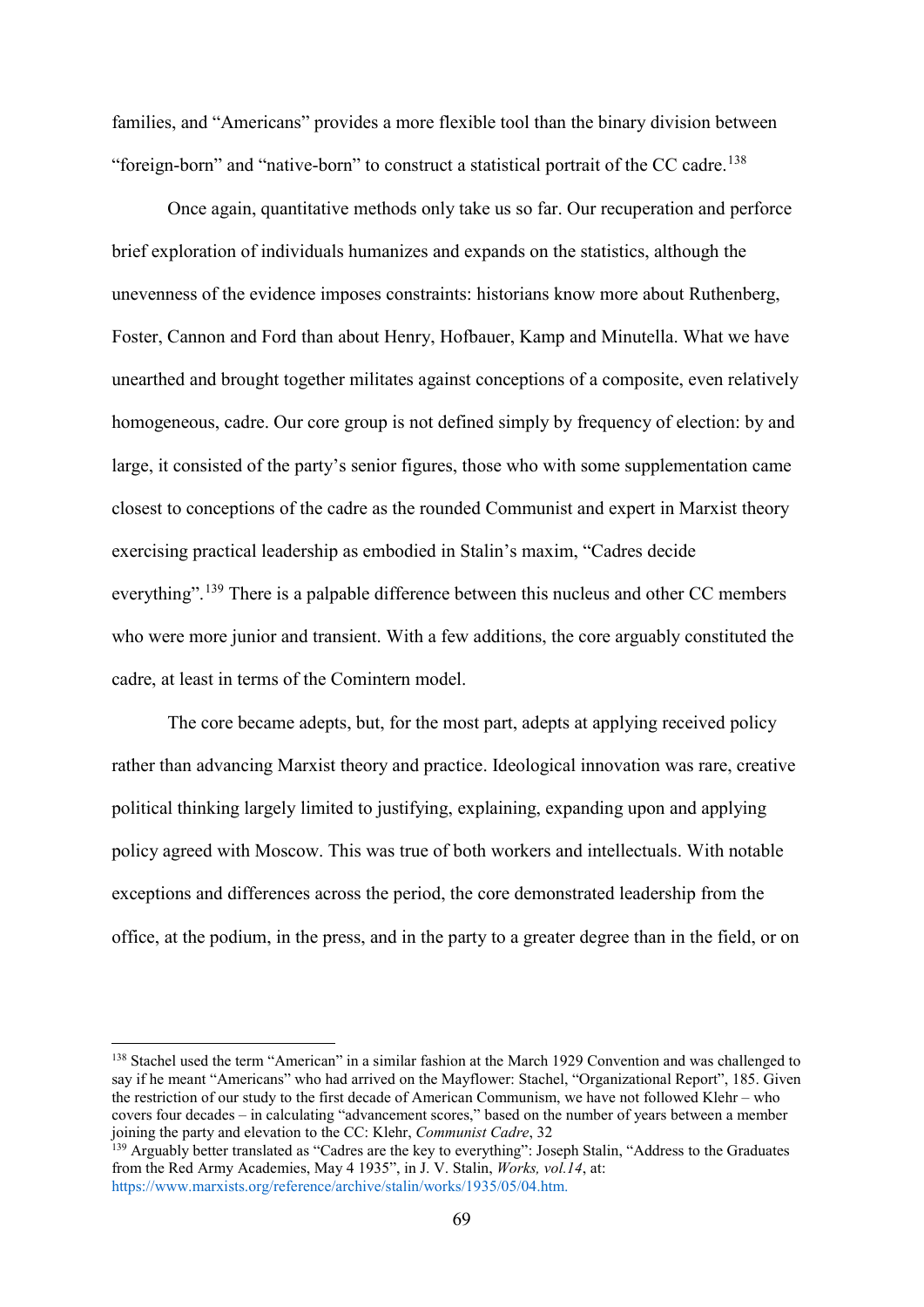the street or picket line.<sup>[140](#page-70-0)</sup> Those who survived the decade constituted the kernel of an evolving bureaucracy.<sup>[141](#page-70-1)</sup> Within the 1920s core, there were gradations: we can distinguish between Ruthenberg, Foster, Browder, Lovestone, perhaps Weinstone, who aspired to, and in some cases achieved, a Field Marshall's baton – to employ the Comintern's military terminology; those, like Bedacht, Engdahl and Minor, who were on the whole content to remain Colonels and Majors within the inner circle; and others for whom the pursuit of power appeared more problematic or who, like Cannon and his supporters, eventually learned some hard lessons. Such judgements are marked by hindsight: for most of the 1920s, Browder was considered a supporting actor, while others such as Bedacht might have summoned the necessary ambition and self-confidence to contest the leadership had the Comintern cards fell that way.

Conceptions of the cadre as a team prosecuting party policy in unified fashion were further compromised by the institutionalized factionalism which organized and patterned individual rivalries; it is only to exaggerate a little to state factionalism generated tendencies to two competing cadres, unified by deference to the Comintern. The WP leadership was far from the politically homogeneous instrument of Soviet ideology: a gap yawned between Russian visions and American practice. If we take the 74 activists who made up the party leadership between 1924 and 1929, many were "officer cadets," cadres in a limited sense. Some appear more in the mold of the trade union militant than the Marxist leader; at the other

<span id="page-70-0"></span><sup>&</sup>lt;sup>140</sup> Cf "The footloose Wobbly rebel that I used to be had imperceptibly begun to fit comfortably into a swivel chair, protecting himself in his seat by small maneuvres and evasions and even permitting himself a certain conceit about his adroit accommodation to this shabby game. I saw myself for the first time then as another person, as a revolutionist who was on the road to becoming a *bureaucrat*" [emphasis in original]: Cannon, *First* 

<span id="page-70-1"></span><sup>&</sup>lt;sup>141</sup> By 1930, senior cadres working out of head office such as Browder, Bedacht and Foster were being paid \$40, Alpi and Damon were receiving \$30: "Weekly Payroll Central Office," [1930], Files of the CPUSA, reel 152, delo 1967, frame 12. It is difficult to establish the remuneration of CC members outside the inner group, although it seems plausible that they were paid through a mix of national and district subventions or via the TUUL and the Communist unions and part-time employment. Given fluctuating party finances and the increased size and changing composition of the committee, by 1929 payment for "junior" representatives may have been sporadic – these questions could benefit from further research.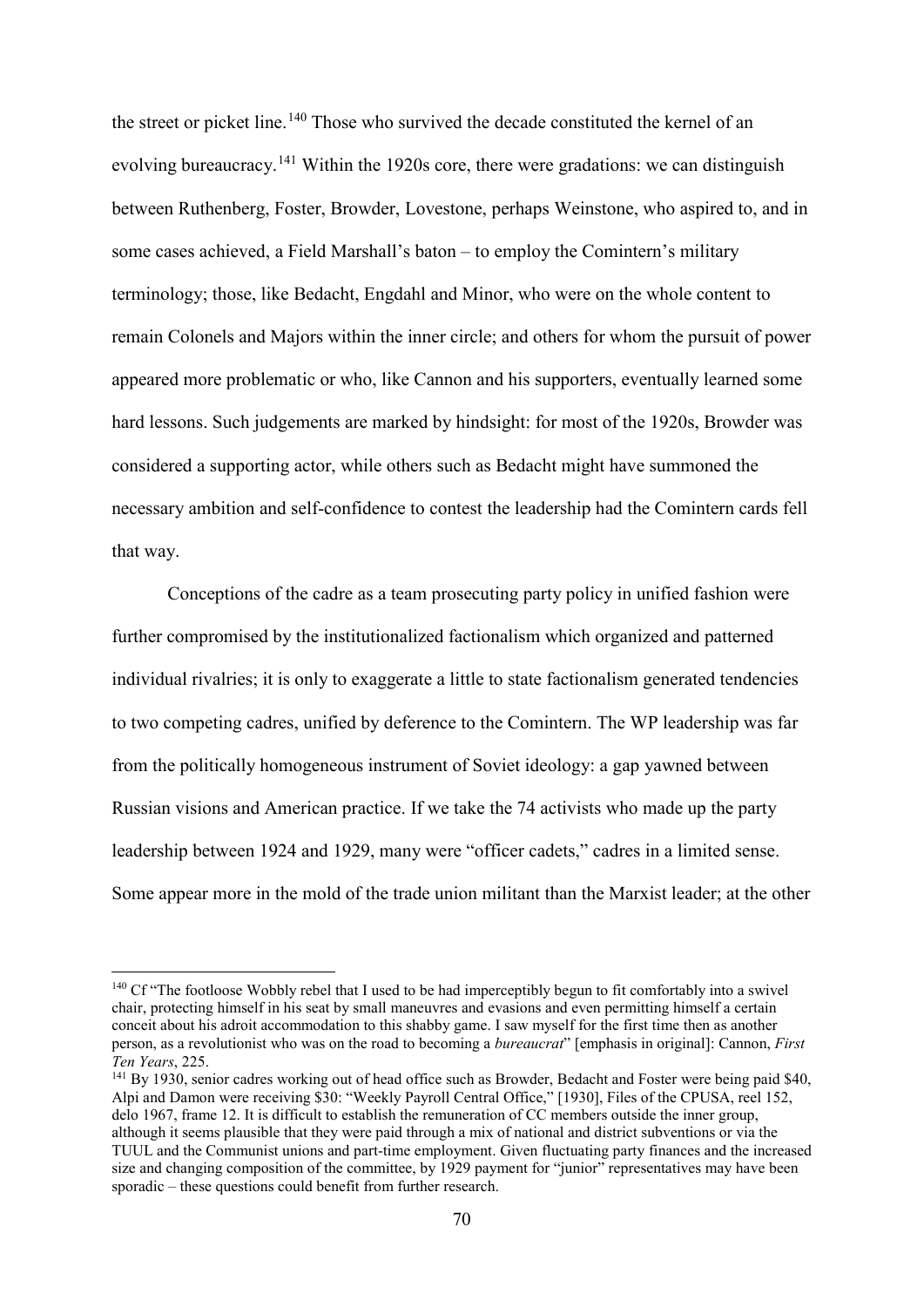extreme, some possessed little direct experience of working-class struggle. Our analysis should in no way obscure the fact that the 74 believed passionately in 1917, and an American 1917 as a harbinger of socialist transformation; they acted with dedication and no little sacrifice to fight injustice and achieve a better world. Together with factionalism – which mingled personal ambitions and allegiances with conviction that unless the party achieved unity under the right leaders it could not unify and lead the working class – a burning commitment to human liberation was part of the Communist experience in the 1920s. But cumulative extinction of workers' power and democracy in the Soviet Union and the advance of incipient Stalinization under the banner of "Bolshevization" in America loom large. In recognizing the different facets of the Communist experience and the commitment to emancipatory struggle of CC representatives, we have to ask: in the end, for what purpose, for what politics, and in whose interests, did they give so much of their lives through that decade?

What directions might future work in prosopography take? We have emphasised that CC members constituted only one, albeit sizeable part of the cadre, overlapping with other groups: further research could look at district organizers, party editors, journalists and federation secretaries and functionaries. The approach we have taken to the 1920s could be extended to succeeding decades. If we want to examine the 1920s cadre more intensively, and focus to a greater degree on interaction than our recuperative mission has permitted, a close reading of committee minutes and related documents might improve our understanding of how individual leaders functioned, how alliances operated and shifted, how power was distributed in practice between individuals and groups, and what factors and arguments facilitated and legitimated it. More work needs to be done on gender and ethnicity, the ways in which cadres thought about religion and national identity, and the role and personnel of the federations. Looking further afield, comparisons between the leadership of different

71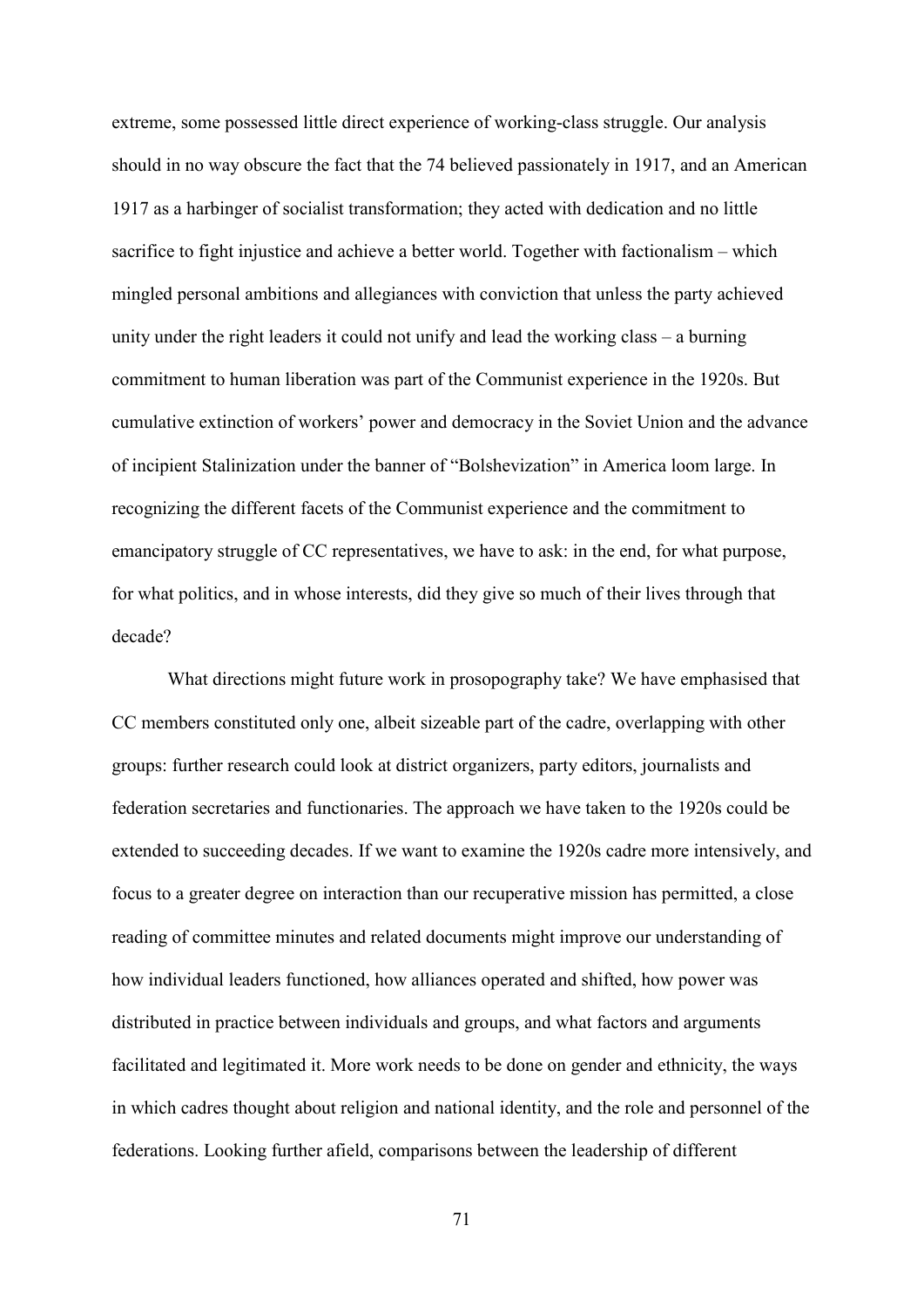Comintern affiliates suggests itself. Then there is the question of "the personal and the political."

In his biography of Browder, James Ryan observed that Communist cadres "possessed personalities that were 98% political. To understand this is to grasp an important aspect of the movement's nature. Those who became top Marxists did so in part because they gave so much of themselves. As a result, their private lives were less than exciting."[142](#page-72-0) Scholars who pursue the private and emotional lives of Communist leaders and their personal attitudes to *inter alia* femininity and masculinity, often encounter – particularly among the lesser known – a brick wall or fragmentary evidence derived from asides, anecdote and inference compounded by the usual problems of plumbing the human psyche and the intricacies and mysteries of relationships. It was not only Communist leaders who in these years possessed what some today might style repressed personalities.<sup>[143](#page-72-1)</sup> Communism was moving away from the sexual liberation and Bohemianism of its liberal phase: American cadres were insisting that "self-expression" and "sex life" should be subordinated to workers' power and its pursuit.[144](#page-72-2) Restoring Communists in the round and analysing the aggregate results is part of the historian's brief. The few bare facts about their relationships recorded here demonstrate how little we know and suggest the difficulties of understanding more. Opinions will differ. But perhaps engagement with the personal sphere is best consigned to the extended biography, a genre which, for some at least, "demands an engagement with the private life and inner person which is not the business of prosopography."[145](#page-72-3)

<span id="page-72-0"></span> <sup>142</sup> Ryan, *Browder*, 134.

<span id="page-72-1"></span><sup>&</sup>lt;sup>143</sup> His mother "had instilled in him the notion that it wasn't seemly for people to make a public display of their feelings … I have never been able to disclose my personal life to anyone:" Evans, *James P. Cannon As We Knew Him*, 164–65, 242.

<span id="page-72-2"></span><sup>144</sup> H.M. Wicks, "Apology for Sex Anarchism Disguised as Marxism," *Daily Worker*, 19 June 1927, quoted in Kathleen A. Brown and Elizabeth Faue, "Social Bonds, Sexual Politics and Political Community on the US Left, 1920–1940," *Left History* 7, no. 1 (2000): 10.

<span id="page-72-3"></span><sup>145</sup> Paul Magdalino, quoted in Katharine Keats-Rohan, "Biography, Identity and Names: Understanding the Pursuit of the Individual in Prosopography," in *Prosopography Approaches and Applications: A Handbook*, ed. K.S.B. Rohan (Oxford: P & G Publications, 2007), 141.